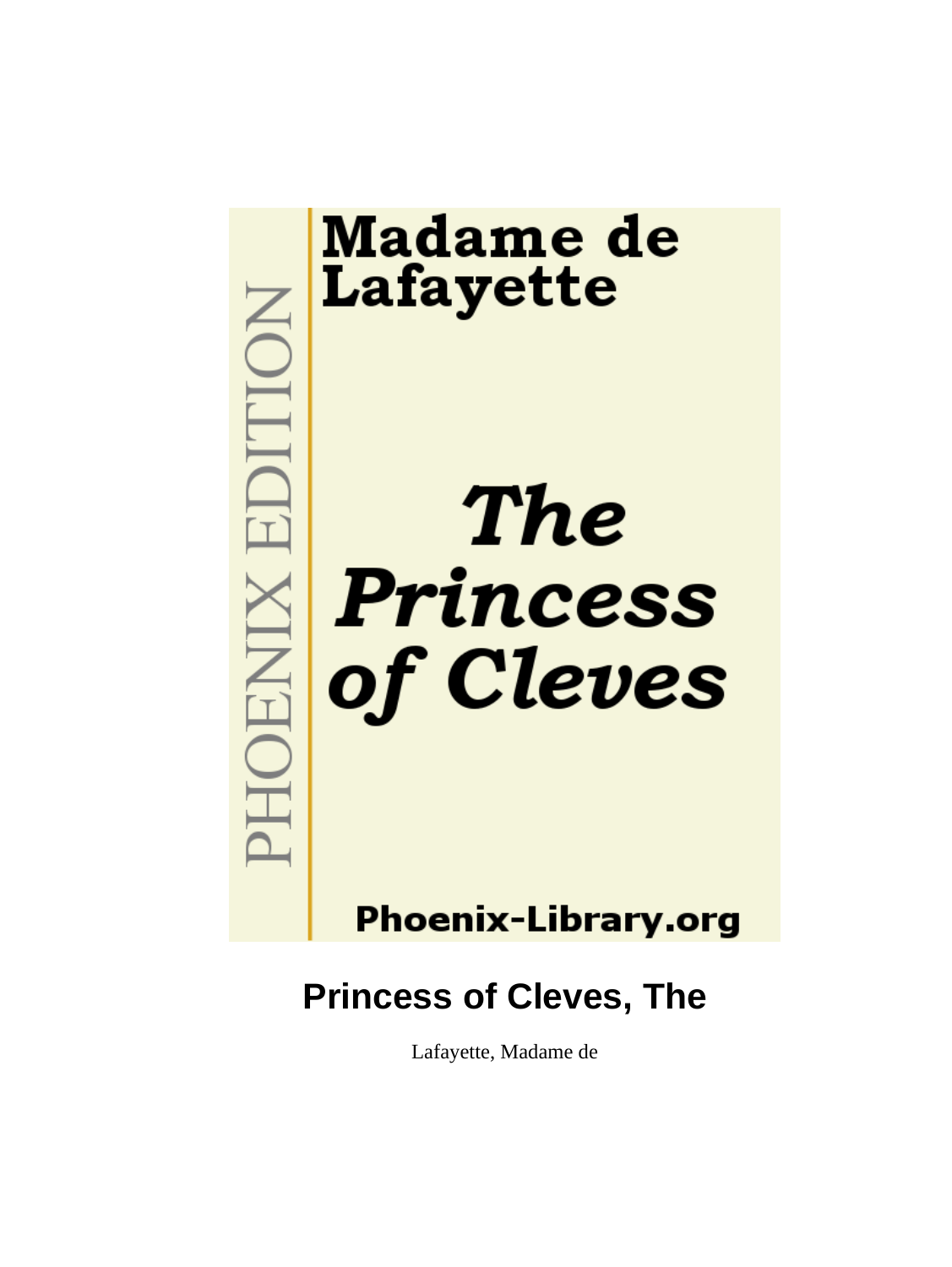[Table Of Content](#page-102-0) [About Phoenix−Edition](#page-103-0) **[Copyright](#page-106-0)**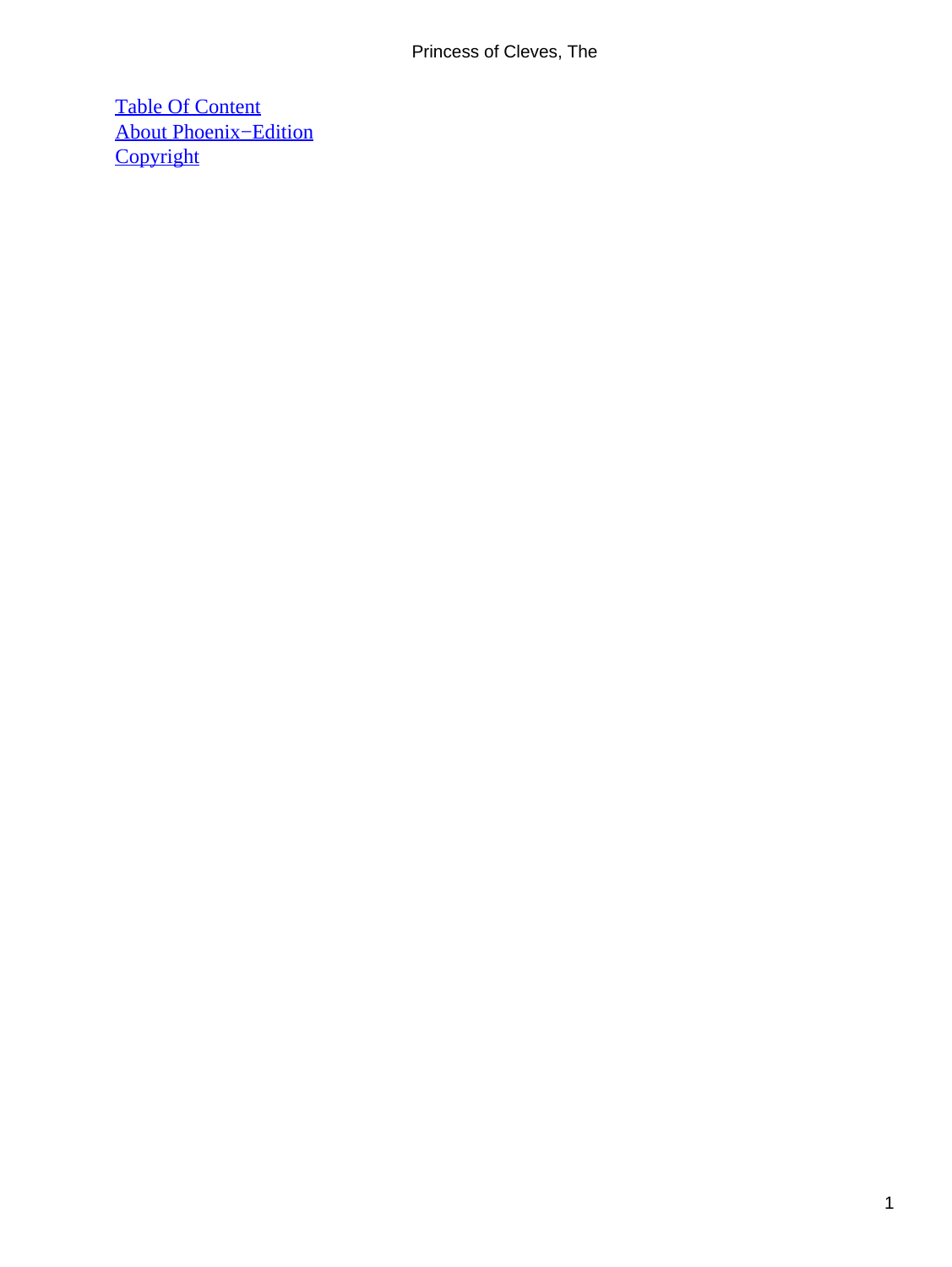*T*HE **Princess of cleves** by Madame de Lafayette

THE **Princess of cleves**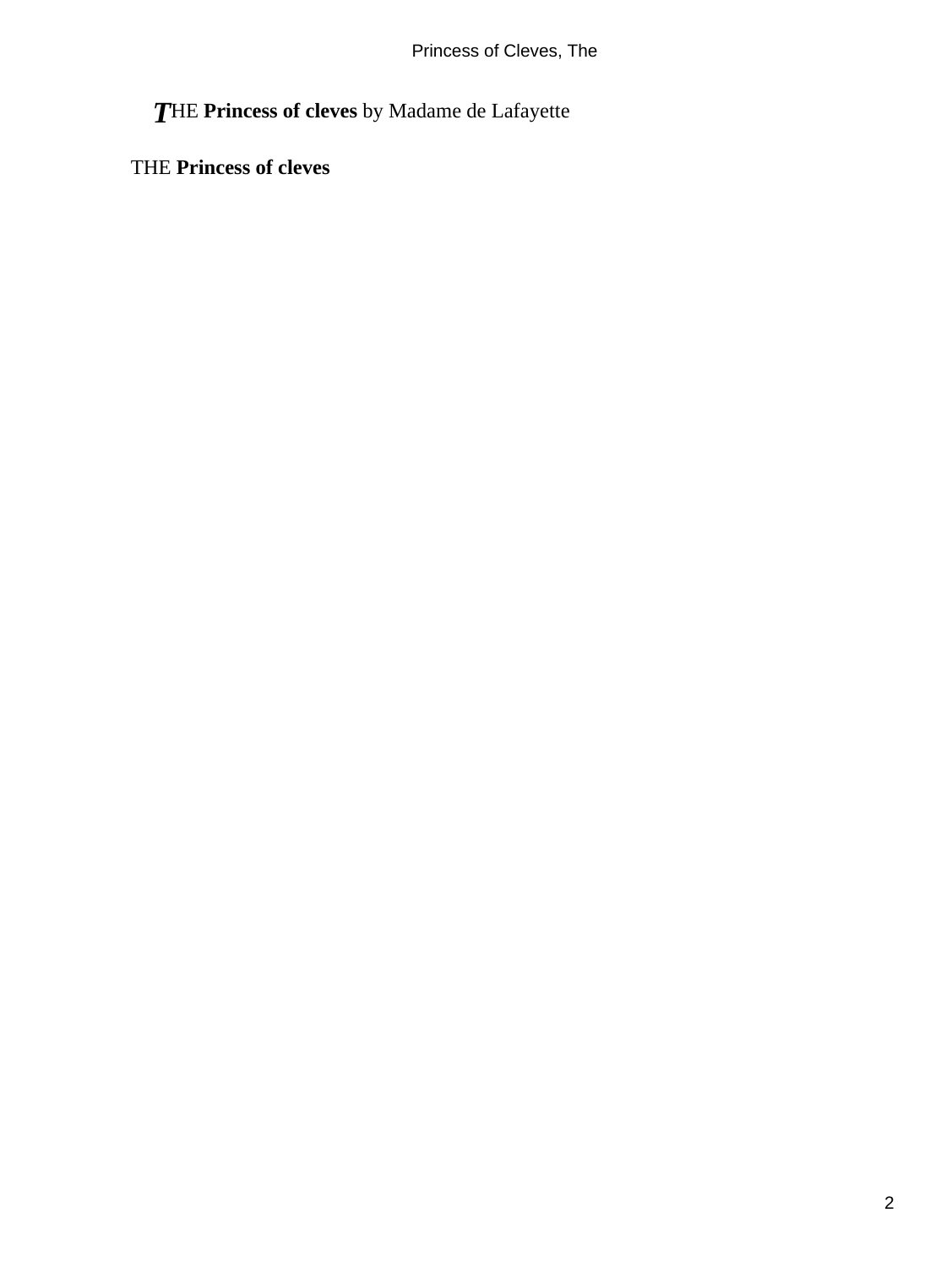## **[I](#page-102-0)**

*G*randeur and gallantry never appeared with more lustre in France, than in the last years of Henry the Second's reign. This Prince was amorous and handsome, and though his passion for Diana of Poitiers Duchess of Valentinois, was of above twenty years standing, it was not the less violent, nor did he give less distinguishing proofs of it.

 As he was happily turned to excel in bodily exercises, he took a particular delight in them, such as hunting, tennis, running at the ring, and the like diversions. Madam de Valentinois gave spirit to all entertainments of this sort, and appeared at them with grace and beauty equal to that of her grand−daughter, Madam de la Marke, who was then unmarried; the Queen's presence seemed to authorise hers.

 The Queen was handsome, though not young; she loved grandeur, magnificence and pleasure; she was married to the King while he was Duke of Orleans, during the life of his elder brother the Dauphin, a prince whose great qualities promised in him a worthy successor of his father Francis the First.

 The Queen's ambitious temper made her taste the sweets of reigning, and she seemed to bear with perfect ease the King's passion for the Duchess of Valentinois, nor did she express the least jealousy of it; but she was so skilful a dissembler, that it was hard to judge of her real sentiments, and policy obliged her to keep the duchess about her person, that she might draw the King to her at the same time. This Prince took great delight in the conversation of women, even of such as he had no passion for; for he was every day at the Queen's court, when she held her assembly, which was a concourse of all that was beautiful and excellent in either sex.

 Never were finer women or more accomplished men seen in any Court, and Nature seemed to have taken pleasure in lavishing her greatest graces on the greatest persons. The Princess Elizabeth, since Queen of Spain, began now to manifest an uncommon wit, and to display those beauties, which proved afterwards so fatal to her. Mary Stuart, Queen of Scotland, who had just married the Dauphin, and was called the Queen−Dauphin, had all the perfections of mind and body; she had been educated in the Court of France, and had imbibed all the politeness of it; she was by nature so well formed to shine in everything that was polite, that notwithstanding her youth, none surpassed her in the most refined accomplishments. The Queen, her mother−in−law, and the King's sister, were also extreme lovers of music, plays and poetry; for the taste which Francis the First had for the Belles Lettres was not yet extinguished in France; and as his son was addicted to exercises, no kind of pleasure was wanting at Court. But what rendered this Court so splendid, was the presence of so many great Princes, and persons of the highest quality and merit: those I shall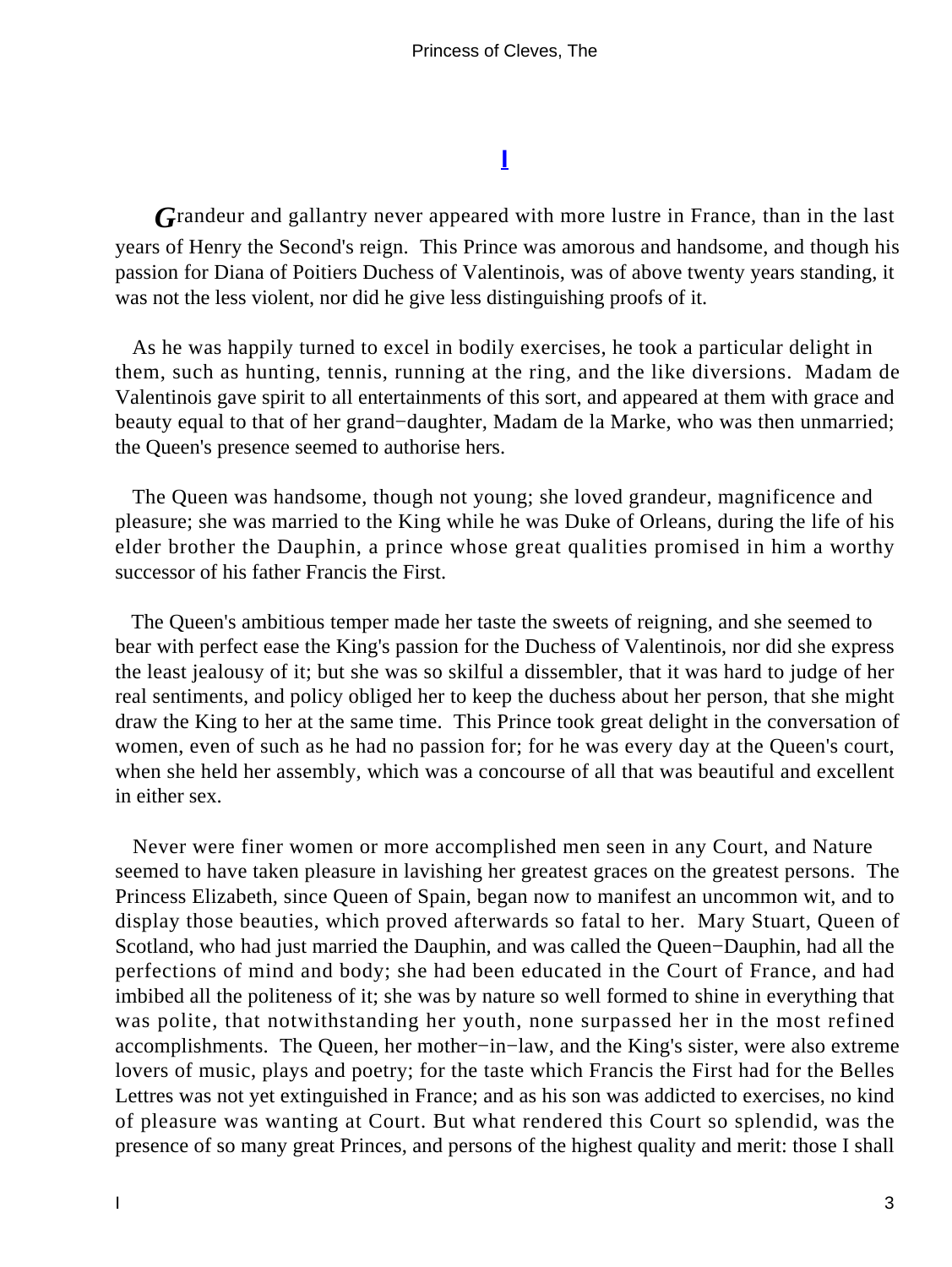name, in their different characters, were the admiration and ornament of their age.

 The King of Navarre drew to himself the respect of all the world both by the greatness of his birth, and by the dignity that appeared in his person; he was remarkable for his skill and courage in war. The Duke of Guise had also given proofs of extraordinary valour, and had, been so successful, that there was not a general who did not look upon him with envy; to his valour he added a most exquisite genius and understanding, grandeur of mind, and a capacity equally turned for military or civil affairs. His brother, the Cardinal of Loraine, was a man of boundless ambition, and of extraordinary wit and eloquence, and had besides acquired a vast variety of learning, which enabled him to make himself very considerable by defending the Catholic religion, which began to be attacked at that time. The Chevalier de Guise, afterwards called Grand Prior, was a prince beloved by all the world, of a comely person, full of wit and address, and distinguished through all Europe for his valour. The Prince of Conde, though little indebted to Nature in his person, had a noble soul, and the liveliness of his wit made him amiable even in the eyes of the finest women. The Duke of Nevers, distinguished by the high employments he had possessed, and by the glory he had gained in war, though in an advanced age, was yet the delight of the Court: he had three sons very accomplished; the second, called the Prince of Cleves, was worthy to support the honour of his house; he was brave and generous, and showed a prudence above his years. The Viscount de Chartres, descended of the illustrious family of Vendome, whose name the Princes of the blood have thought it no dishonour to wear, was equally distinguished for gallantry; he was genteel, of a fine mien, valiant, generous, and all these qualities he possessed in a very uncommon degree; in short, if anyone could be compared to the Duke de Nemours, it was he. The Duke de Nemours was a masterpiece of Nature; the beauty of his person, inimitable as it was, was his least perfection; what placed him above other men, was a certain agreeableness in his discourse, his actions, his looks, which was observable in none beside himself: he had in his behaviour a gaiety that was equally pleasing to men and women; in his exercises he was very expert; and in dress he had a peculiar manner, which was followed by all the world, but could never be imitated: in fine, such was the air of his whole person, that it was impossible to fix one's eye on anything else, wherever he was. There was not a lady at Court, whose vanity would not have been gratified by his address; few of those whom he addressed, could boast of having resisted him; and even those for whom he expressed no passion, could not forbear expressing one for him: his natural gaiety and disposition to gallantry was so great, that he could not refuse some part of his cares and attention to those who made it their endeavour to please him; and accordingly he had several mistresses, but it was hard to guess which of them was in possession of his heart: he made frequent visits to the Queen−Dauphin; the beauty of this princess, the sweetness of her temper, the care she took to oblige everybody, and the particular esteem she expressed for the Duke de Nemours, gave ground to believe that he had raised his views even to her. Messieurs de Guise, whose niece she was, had so far increased their authority and reputation by this match, that their ambition prompted them to aspire at an equality with the Princes of the blood, and to share in power with the Constable Montmorency. The King entrusted the Constable with the chief share in the administration of the Government, and treated the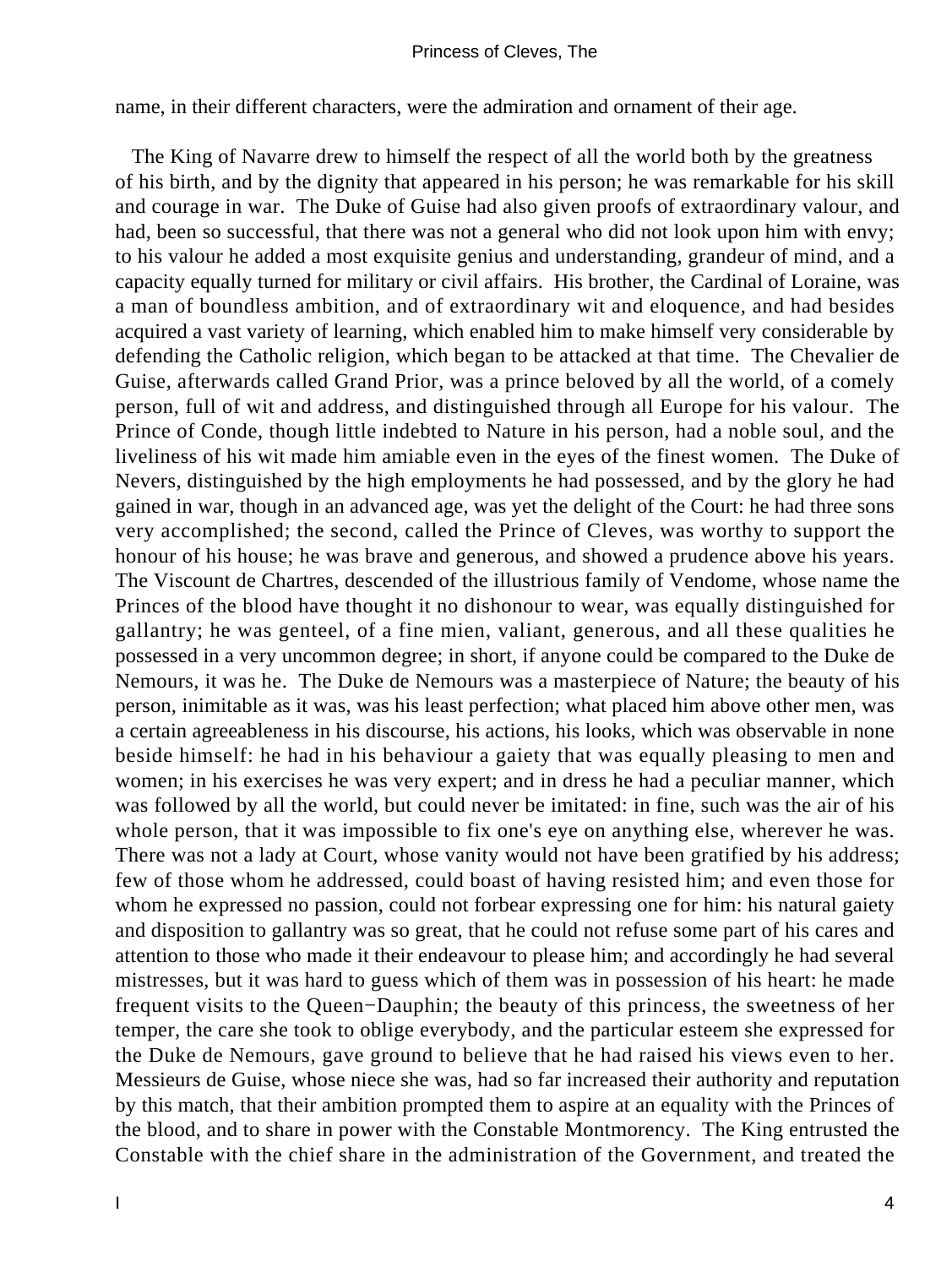Duke of Guise and the Mareschal de St. Andre as his favourites; but whether favour or business admitted men to his presence, they could not preserve that privilege without the good−liking of the Duchess of Valentinois; for though she was no longer in possession of either of youth or beauty, she yet reigned so absolutely in his heart, that his person and state seemed entirely at her disposal.

 The King had such an affection for the Constable, that he was no sooner possessed of the Government, but he recalled him from the banishment he had been sent into by Francis the First: thus was the Court divided between Messieurs de Guise, and the Constable, who was supported by the Princes of the blood, and both parties made it their care to gain the Duchess of Valentinois. The Duke d'Aumale, the Duke of Guise's brother, had married one of her daughters, and the Constable aspired to the fame alliance; he was not contented with having married his eldest son with Madam Diana, the King's daughter by a Piemontese lady, who turned nun as soon as she was brought to bed. This marriage had met with a great many obstacles from the promises which Monsieur Montmorency had made to Madam de Piennes, one of the maids of honour to the Queen; and though the King had surmounted them with extreme patience and goodness, the Constable did not think himself sufficiently established, unless he secured Madam de Valentinois in his interest, and separated her from Messieurs de Guise, whose greatness began to give her uneasiness. The Duchess had obstructed as much as she could the marriage of the Dauphin with the Queen of Scotland; the beauty and forward wit of that young Queen, and the credit which her marriage gave to Messieurs de Guise, were insupportable to her; she in particular hated the Cardinal of Loraine, who had spoken to her with severity, and even with contempt; she was sensible he took the party of the Queen, so that the Constable found her very well disposed to unite her interests with his and to enter into alliance with him, by marrying her granddaughter Madam de la Marke with Monsieur d'Anville, his second son, who succeeded him in his employment under the reign of Charles the Ninth. The Constable did not expect to find the same disinclination to marriage in his second son which he had found in his eldest, but he proved mistaken. The Duke d'Anville was desperately in love with the Dauphin−Queen, and how little hope soever he might have of succeeding in his passion, he could not prevail with himself to enter into an engagement that would divide his cares. The Mareschal de St. Andre was the only person in the Court that had not listed in either party: he was a particular favourite, and the King had a personal affection for him; he had taken a liking to him ever since he was Dauphin, and created him a Mareschal of France at an age in which others rarely obtain the least dignities. His favour with the King gave him a lustre which he supported by his merit and the agreeableness of his person, by a splendour in his table and furniture, and by the most profuse magnificence that ever was known in a private person, the King's liberality enabling him to bear such an expense. This Prince was bounteous even to prodigality to those he favoured, and though he had not all the great qualities, he had very many; particularly he took delight and had great skill in military affairs; he was also successful, and excepting the Battle of St. Quintin, his reign had been a continued series of victory; he won in person the Battle of Renti, Piemont was conquered, the English were driven out of France, and the Emperor Charles V found his good fortune decline before the walls of Mets, which he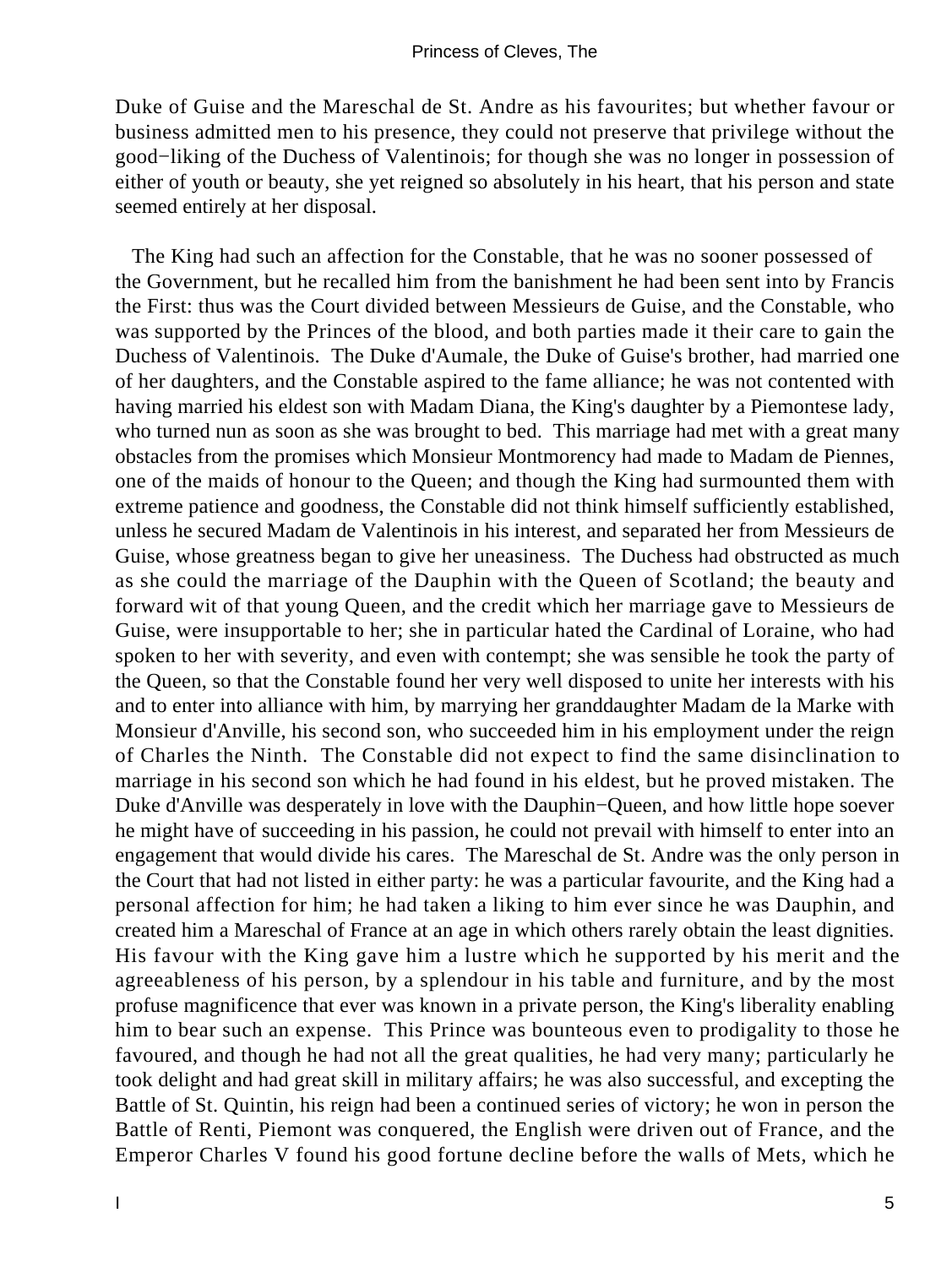besieged in vain with all the forces of the Empire, and of Spain: but the disgrace received at St. Quintin lessened the hopes we had of extending our conquests, and as fortune seemed to divide herself between two Kings, they both found themselves insensibly disposed to peace.

 The Duchess Dowager of Loraine had made some overtures about the time of the Dauphin's marriage, since which a secret negotiation had been constantly carried on; in fine, Coran in Artois was the place appointed for the treaty; the Cardinal of Loraine, the Constable Montmorency, and the Mareschal de St. Andre were plenipotentaries for the King; the Duke of Alva, and the Prince of Orange for Philip the II, and the Duke and Duchess of Loraine were mediators. The principal articles were the marriage of the Princess Elizabeth of France with Don Carlos the Infanta of Spain, and that of his majesty's sister with the Duke of Savoy.

 The King, during the Treaty, continued on the frontiers, where he received the news of the death of Queen Mary of England; his Majesty dispatched forthwith the Count de Randan to Queen Elizabeth, to congratulate her on her accession to the Crown, and they received him with great distinction; for her affairs were so precarious at that time, that nothing could be more advantageous to her, than to see her title acknowledged by the King. The Count found she had a thorough knowledge of the interests of the French Court, and of the characters of those who composed it; but in particular, she had a great idea of the Duke of Nemours: she spoke to him so often, and with so much ernestness concerning him, that the Ambassador upon his return declared to the King, that there was nothing which the Duke of Nemours might not expect from that Princess, and that he made no question she might even be brought to marry him. The King communicated it to the Duke the same evening, and caused the Count de Randan to relate to him all the conversations he had had with Queen Elizabeth, and in conclusion advised him to push his fortune: the Duke of Nemours imagined at first that the King was not in earnest, but when he found to the contrary, «If, by your advice, Sir,» said he, «I engage in this chimerical undertaking for your Majesty's service, I must entreat your Majesty to keep the affair secret, till the success of it shall justify me to the public; I would not be thought guilty of the intolerable vanity, to think that a Queen, who has never seen me, would marry me for love.» The King promised to let nobody into the design but the Constable, secrecy being necessary, he knew, to the success of it. The Count de Randan advised the Duke to go to England under pretence of travelling; but the Duke disapproving this proposal, sent Mr. Lignerol, a sprightly young gentleman, his favourite, to sound the Queen's inclinations, and to endeavour to make some steps towards advancing that affair: in the meantime, he paid a visit to the Duke of Savoy, who was then at Brussels with the King of Spain. The death of Queen Mary brought great obstructions to the Treaty; the Congress broke up at the end of November, and the King returned to Paris.

 There appeared at this time a lady at Court, who drew the eyes of the whole world; and one may imagine she was a perfect beauty, to gain admiration in a place where there were so many fine women; she was of the same family with the Viscount of Chartres, and one of the greatest heiresses of France, her father died young, and left her to the guardianship of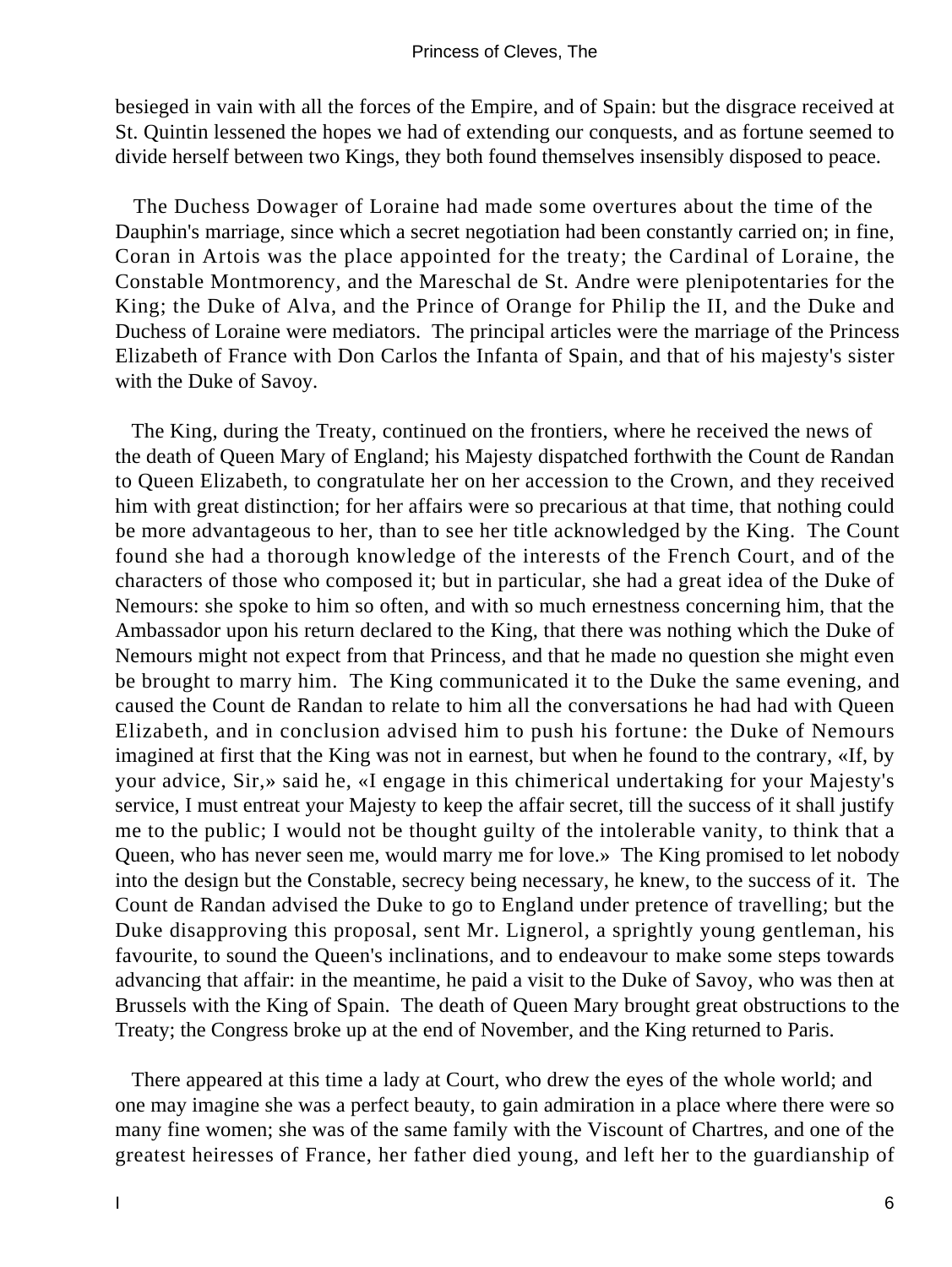Madam de Chartres his wife, whose wealth, virtue, and merit were uncommon. After the loss of her husband she retired from Court, and lived many years in the country; during this retreat, her chief care was bestowed in the education of her daughter; but she did not make it her business to cultivate her wit and beauty only, she took care also to inculcate virtue into her tender mind, and to make it amiable to her. The generality of mothers imagine, that it is sufficient to forbear talking of gallantries before young people, to prevent their engaging in them; but Madam de Chartres was of a different opinion, she often entertained her daughter with descriptions of love; she showed her what there was agreeable in it, that she might the more easily persuade her wherein it was dangerous; she related to her the insincerity, the faithlessness, and want of candour in men, and the domestic misfortunes that flow from engagements with them; on the other hand she made her sensible, what tranquillity attends the life of a virtuous woman, and what lustre modesty gives to a person who possesses birth and beauty; at the same time she informed her, how difficult it was to perserve this virtue, except by an extreme distrust of one's self, and by a constant attachment to the only thing which constitutes a woman's happiness, to love and to be loved by her husband.

 This heiress was, at that time, one of the greatest matches in France, and though she was very young several marriages had been proposed to her mother; but Madam de Chartres being ambitious, hardly thought anything worthy of her daughter, and when she was sixteen years of age she brought her to Court. The Viscount of Chartres, who went to meet her, was with reason surprised at the beauty of the young lady; her fine hair and lovely complexion gave her a lustre that was peculiar to herself; all her features were regular, and her whole person was full of grace.

 The day after her arrival, she went to choose some jewels at a famous Italian's; this man came from Florence with the Queen, and had acquired such immense riches by his trade, that his house seemed rather fit for a Prince than a merchant; while she was there, the Prince of Cleves came in, and was so touched with her beauty, that he could not dissemble his surprise, nor could Mademoiselle de Chartres forbear blushing upon observing the astonishment he was in; nevertheless, she recollected herself, without taking any further notice of him than she was obliged to do in civility to a person of his seeming rank; the Prince of Cleves viewed her with admiration, and could not comprehend who that fine lady was, whom he did not know. He found by her air, and her retinue, that she was of the first quality; by her youth he should have taken her to be a maid, but not seeing her mother, and hearing the Italian call her madam, he did not know what to think; and all the while he kept his eyes fixed upon her, he found that his behaviour embarrassed her, unlike to most young ladies, who always behold with pleasure the effect of their beauty; he found too, that he had made her impatient to be going, and in truth she went away immediately: the Prince of Cleves was not uneasy at himself on having lost the view of her, in hopes of being informed who she was; but when he found she was not known, he was under the utmost surprise; her beauty, and the modest air he had observed in her actions, affected him so, that from that moment he entertained a passion for her. In the evening he waited on his Majesty's sister.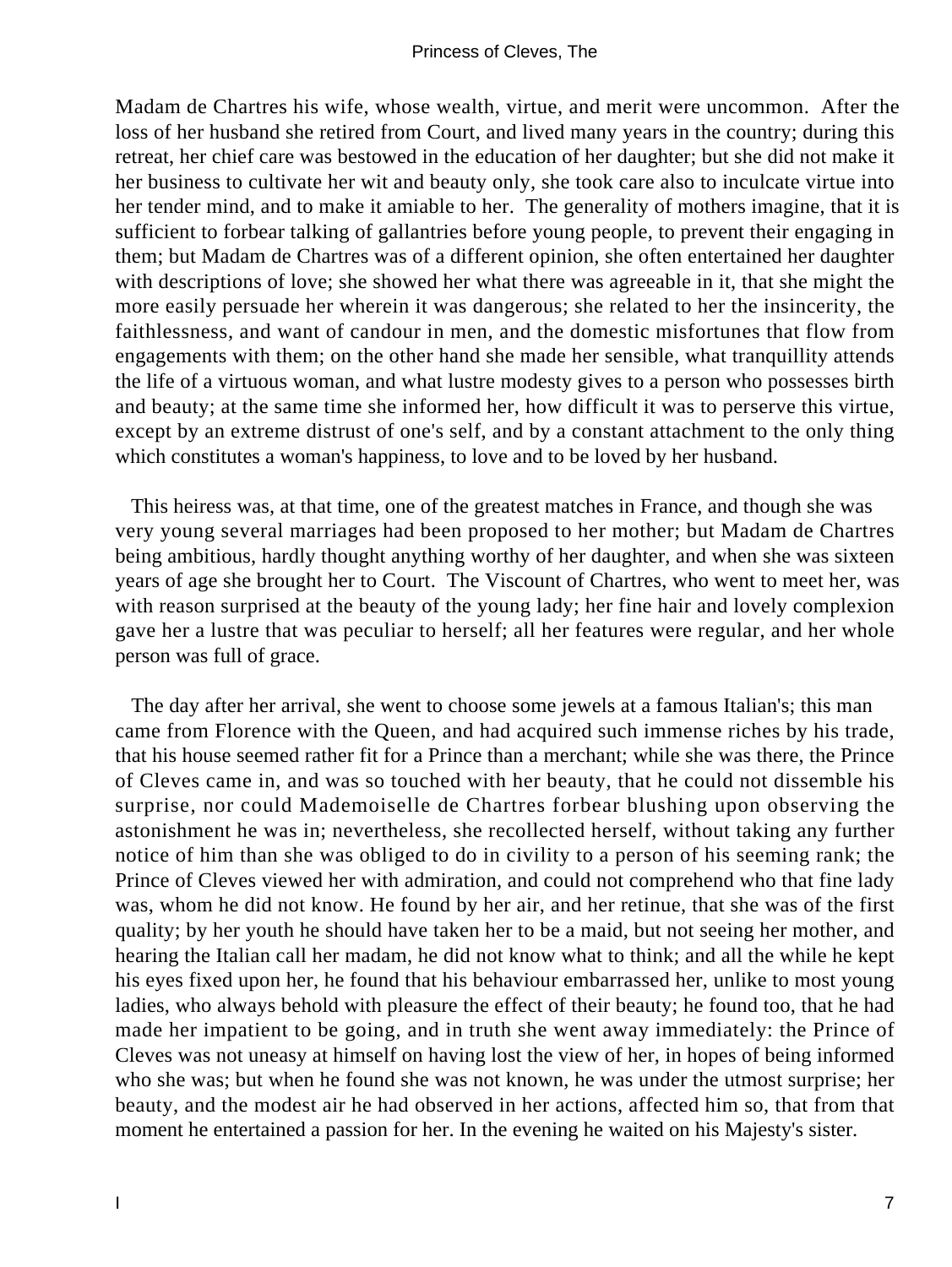This Princess was in great consideration by reason of her interest with the King her brother; and her authority was so great, that the King, on concluding the peace, consented to restore Piemont, in order to marry her with the Duke of Savoy. Though she had always had a disposition to marry, yet would she never accept of anything beneath a sovereign, and for this reason she refused the King of Navarre, when he was Duke of Vendome, and always had a liking for the Duke of Savoy; which inclination for him she had preserved ever since she saw him at Nice, at the interview between Francis I, and Pope Paul III. As she had a great deal of wit, and a fine taste of polite learning, men of ingenuity were always about her, and at certain times the whole Court resorted to her apartments.

 The Prince of Cleves went there according to his custom; he was so touched with the wit and beauty of Mademoiselle de Chartres, that he could talk of nothing else; he related his adventure aloud, and was never tired with the praises of this lady, whom he had seen, but did not know; Madame told him, that there was nobody like her he described, and that if there were, she would be known by the whole world. Madam de Dampiere, one of the Princess's ladies of honour, and a friend of Madam de Chartres, overhearing the conversation, came up to her Highness, and whispered her in the ear, that it was certainly Mademoiselle de Chartres whom the Prince had seen. Madame, returning to her discourse with the Prince, told him, if he would give her his company again the next morning, he should see the beauty he was so much touched with. Accordingly Mademoiselle de Chartres came the next day to Court, and was received by both Queens in the most obliging manner that can be imagined, and with such admiration by everybody else, that nothing was to be heard at Court but her praises, which she received with so agreeable a modesty, that she seemed not to have heard them, or at least not to be moved with them. She afterwards went to wait upon Madame; that Princess, after having commended her beauty, informed her of the surprise she had given the Prince of Cleves; the Prince came in immediately after; «Come hither,» said she to him, «see, if I have not kept my word with you, and if at the same time that I show you Mademoiselle de Chartres, I don't show you the lady you are in search of. You ought to thank me, at least, for having acquainted her how much you are her admirer.»

 The Prince of Cleves was overjoyed to find that the lady he admired was of quality equal to her beauty; he addressed her, and entreated her to remember that he was her first lover, and had conceived the highest honour and respect for her, before he knew her.

 The Chevalier de Guise, and the Prince, who were two bosom friends, took their leave of Madame together. They were no sooner gone but they began to launch out into the praises of Mademoiselle de Chartres, without bounds; they were sensible at length that they had run into excess in her commendation, and so both gave over for that time; but they were obliged the next day to renew the subject, for this new−risen beauty long continued to supply discourse to the whole Court; the Queen herself was lavish in her praise, and showed her particular marks of favour; the Queen−Dauphin made her one of her favourites, and begged her mother to bring her often to her Court; the Princesses, the King's daughters, made her a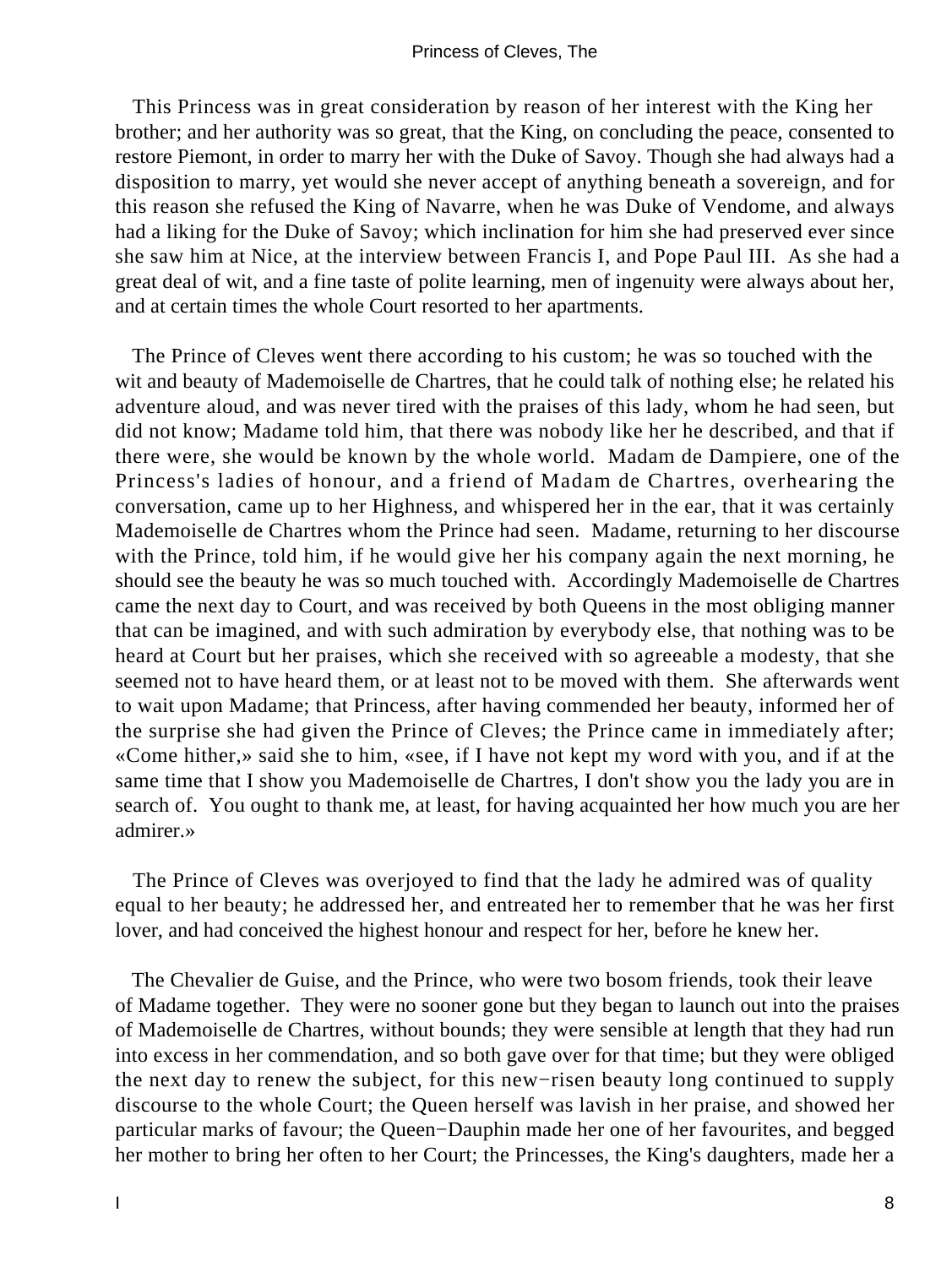party in all their diversions; in short, she had the love and admiration of the whole Court, except that of the Duchess of Valentinois: not that this young beauty gave her umbrage; long experience convinced her she had nothing to fear on the part of the King, and she had to great a hatred for the Viscount of Chartres, whom she had endeavoured to bring into her interest by marrying him with one of her daughters, and who had joined himself to the Queen's party, that she could not have the least favourable thought of a person who bore his name, and was a great object of his friendship.

 The Prince of Cleves became passionately in love with Mademoiselle de Chartres, and ardently wished to marry her, but he was afraid the haughtiness of her mother would not stoop to match her with one who was not the head of his family: nevertheless his birth was illustrious, and his elder brother, the Count d'En, had just married a lady so nearly related to the Royal family, that this apprehension was rather the effect of his love, than grounded on any substantial reason. He had a great number of rivals; the most formidable among them, for his birth, his merit, and the lustre which Royal favour cast upon his house, was the Chevalier de Guise; this gentleman fell in love with Mademoiselle de Chartres the first day he saw her, and he discovered the Prince of Cleves's passion as the Prince of Cleves discovered his. Though they were intimate friends, their having the same pretentions gradually created a coolness between them, and their friendship grew into an indifference, without their being able to come to an explanation on the matter. The Prince of Cleves's good fortune in having seen Mademoiselle de Chartres first seemed to be a happy presage, and gave him some advantage over his rivals, but he foresaw great obstructions on the part of the Duke of Nevers his father: the Duke was strictly attached to the Duchess of Valentinois, and the Viscount de Chartres was her enemy, which was a sufficient reason to hinder the Duke from consenting to the marriage of his son, with a niece of the Viscount's.

 Madam de Chartres, who had taken so much care to inspire virtue into her daughter, did not fail to continue the same care in a place where it was so necessary, and where there were so many dangerous examples. Ambition and gallantry were the soul of the Court, and employed both sexes equally; there were so many different interests and so many cabals, and the ladies had so great a share in them, that love was always mixed with business, and business with love: nobody was easy, or indifferent; their business was to raise themselves, to be agreeable, to serve or disserve; and intrigue and pleasure took up their whole time. The care of the ladies was to recommend themselves either to the Queen, the Dauphin−Queen, or the Queen of Navarre, or to Madame, or the Duchess of Valentinois. Inclination, reasons of decorum, resemblance of temper made their applications different; those who found the bloom worn off, and who professed an austerity of virtue, were attached to the Queen; the younger sort, who loved pleasure and gallantry, made their Court to the Queen−Dauphin; the Queen of Navarre too had her favourites, she was young, and had great power with the King her husband, who was in the interest of the Constable, and by that means increased his authority; Madame was still very beautiful, and drew many ladies into her party. And as for the Duchess of Valentinois, she could command as many as she would condescend to smile upon; but very few women were agreeable to her, and excepting some with whom she lived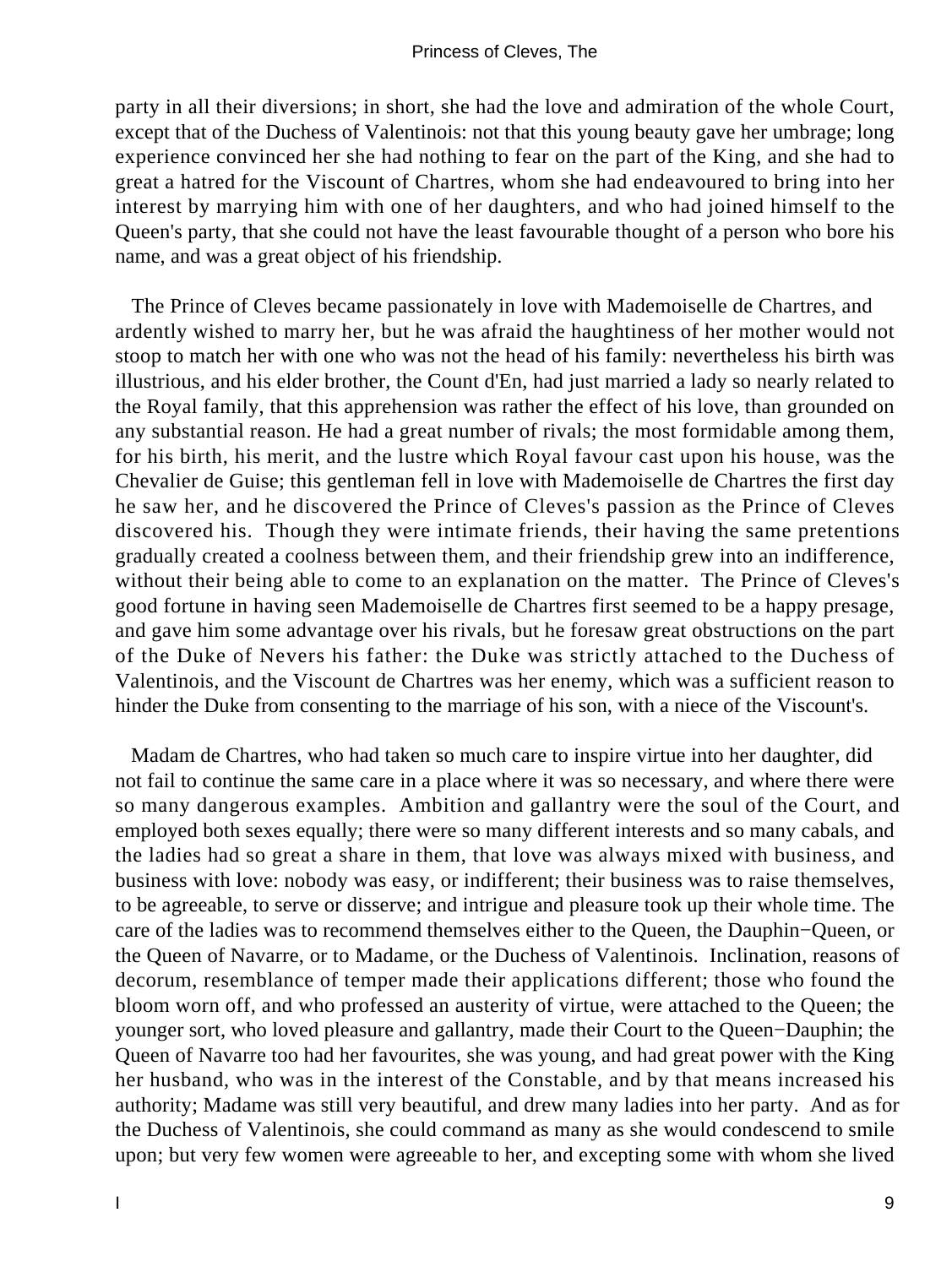in confidence and familiarity, and whose humour was agreeable to her own, she admitted none but on days when she gratified her vanity in having a Court in the same manner the Queen had.

 All these different cabals were full of emulation and envy towards one another; the ladies, who composed them, had their jealousies also among themselves, either as to favour or lovers: the interests of ambition were often blended with concerns of less importance, but which did not affect less sensibly; so that in this Court there was a sort of tumult without disorder, which made it very agreeable, but at the same time very dangerous for a young lady. Madam de Chartres perceived the danger, and was careful to guard her daughter from it; she entreated her, not as a mother, but as her friend, to impart to her all the gallantry she should meet withal, promising her in return to assist her in forming her conduct right, as to things in which young people are oftentimes embarrassed.

 The Chevalier de Guise was so open and unguarded with respect to his passion for Mademoiselle de Chartres, that nobody was ignorant of it: nevertheless he saw nothing but impossibilities in what he desired; he was sensible that he was not a proper match for Mademoiselle de Chartres, by reason of the narrowness of his fortune, which was not sufficient to support his dignity; and he was sensible besides, that his brothers would not approve of his marrying, the marriages of younger brothers being looked upon as what tends to the lessening great families; the Cardinal of Loraine soon convinced him, that he was not mistaken; he condemned his attachment to Mademoiselle de Chartres with warmth, but did not inform him of his true reasons for so doing; the Cardinal, it seems, had a hatred to the Viscount, which was not known at that time, but afterwards discovered itself; he would rather have consented to any other alliance for his brother than to that of the Viscount; and he declared his aversion to it in so public a manner, that Madam de Chartres was sensibly disgusted at it. She took a world of pains to show that the Cardinal of Loraine had nothing to fear, and that she herself had no thoughts of this marriage; the Viscount observed the same conduct, and resented that of the Cardinal more than Madam de Chartres did, being better apprised of the cause of it.

 The Prince of Cleves had not given less public proofs of his love, than the Chevalier de Guise had done, which made the Duke of Nevers very uneasy; however he thought that he needed only to speak to his son, to make him change his conduct; but he was very much surprised to find him in a settled design of marrying Mademoiselle de Chartres, and flew out into such excesses of passion on that subject, that the occasion of it was soon known to the whole Court, and among others to Madam de Chartres: she never imagined that the Duke of Nevers would not think her daughter a very advantageous match for his son, nor was she a little astonished to find that the houses both of Cleves and Guise avoided her alliance, instead of courting it. Her resentment on this account put her upon finding out a match for her daughter, which would raise her above those that imagined themselves above her; after having looked about, she fixed upon the Prince Dauphin, son of the Duke de Montpensier, one of the most considerable persons then at Court. As Madam de Chartres abounded in wit,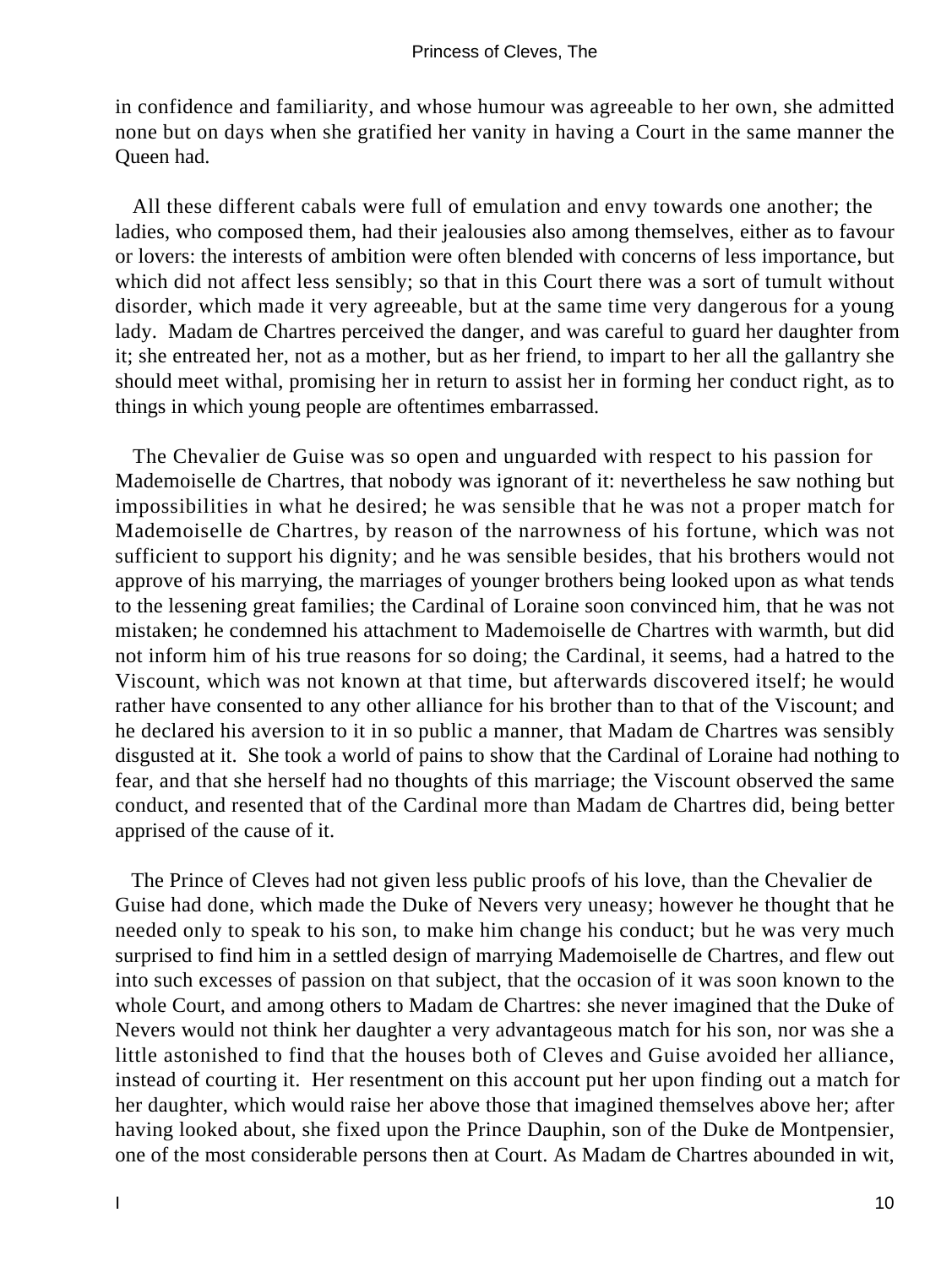and was assisted by the Viscount, who was in great consideration, and as her daughter herself was a very considerable match, she managed the matter with so much dexterity and success, that Monsieur de Montpensier appeared to desire the marriage, and there was no appearance of any difficulties in it.

 The Viscount, knowing the power the Dauphin−Queen had over Monsieur d'Anville, thought it not amiss to employ the interest of that Princess to engage him to serve Mademoiselle de Chartres, both with the King and the Prince de Montpensier, whose intimate friend he was: he spoke to the Dauphin−Queen about it, and she entered with joy into an affair which concerned the promotion of a lady for whom she had a great affection; she expressed as much to the Viscount, and assured him, that though she knew she should do what was disagreeable to the Cardinal of Loraine her uncle, she would pass over that consideration with pleasure, because she had reasons of complaint against him, since he every day more and more espoused the interest of the Queen against hers.

 Persons of gallantry are always glad of an opportunity of speaking to those who love them. No sooner was the Viscount gone, but the Queen−Dauphin sent Chatelart to Monsieur d'Anville, to desire him from her to be at Court that evening. Chatelart was his favourite, and acquainted with his passion for this Princess, and therefore received her commands with great pleasure and respect. He was a gentleman of a good family in Dauphiny; but his wit and merit distinguished him more than his birth: he was well received at Court. He was graceful in his person, perfect at all sorts of exercises; he sung agreeably, he wrote verses, and was of so amorous and gallant a temper, as endeared him to Monsieur d'Anville in such a degree, that he made him the confidant of his amours between the Queen−Dauphin and him; this confidence gave him access to that Princess, and it was owing to the frequent opportunities he had of seeing her, that he commenced that unhappy passion which deprived him of his reason, and at last cost him his life.

 Monsieur d'Anville did not fail to be at Court in the evening; he thought himself very happy, that the Queen−Dauphin had made choice of him to manage an affair she had at heart, and he promised to obey her commands with the greatest exactness. But the Duchess of Valentinois being warned of the design in view, had traversed it with so much care, and prepossessed the King so much against it, that when Monsieur d'Anville came to speak to his Majesty about it, he plainly showed he did not approve of it, and commanded him to signify as much to the Prince de Montpensier. One may easily judge what the sentiments of Madam de Chartres were, upon the breaking off of an affair which she had set her mind so much upon, and the ill success of which gave such an advantage to her enemies, and was so great a prejudice to her daughter.

 The Queen−Dauphin declared to Mademoiselle de Chartres, in a very friendly manner, the uneasiness she was in for not having been able to serve her: «You see, Madam,» said she to her, «that my interest is small; I am upon so ill terms with the Queen and the Duchess of Valentinois, that it is no wonder if they or their dependents still succeed in disappointing my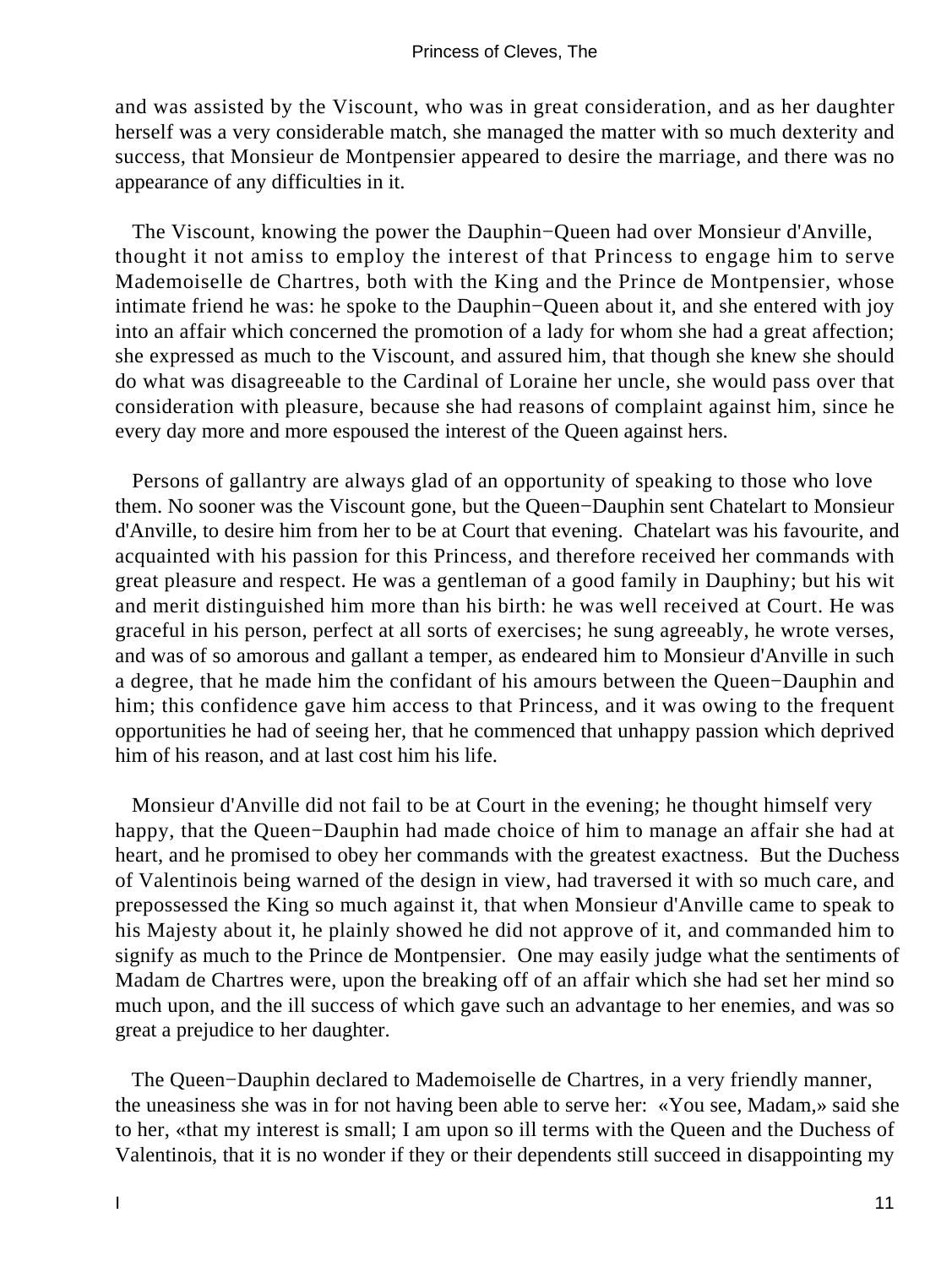desires; nevertheless, I have constantly used my endeavours to please them. Indeed, they hate me not for my own sake, but for my mother's; she formerly gave them some jealousy and uneasiness; the King was in love with her before he was in love with the Duchess; and in the first years of his marriage, when he had no issue, he appeared almost resolved to be divorced from the Queen, in order to make room for my mother, though at the same time he had some affection for the Duchess. Madam de Valentinois being jealous of a lady whom he had formerly loved, and whose wit and beauty were capable of lessening her interest, joined herself to the Constable, who was no more desirous than herself that the King should marry a sister of the Duke of Guise; they possessed the deceased King with their sentiments; and though he mortally hated the Duchess of Valentinois, and loved the Queen, he joined his endeavours with theirs to prevent the divorce; but in order to take from the King all thoughts of marrying the Queen my mother, they struck up a marriage between her and the King of Scotland, who had had for his first wife the King's sister, and they did this because it was the easiest to be brought to a conclusion, though they failed in their engagements to the King of England, who was very desirous of marrying her; and that failure wanted but little of occasioning a rupture between the two Crowns: for Henry the Eighth was inconsolable, when he found himself disappointed in his expectations of marrying my mother; and whatever other Princess of France was proposed to him, he always said, nothing could make him amends for her he had been deprived of. It is certainly true, that my mother was a perfect beauty; and what is very remarkable, is, that being the widow of the Duke of Longueville, three Kings should court her in marriage. Her ill fortune gave her to the least of them, and placed her in a kingdom where she meets with nothing but trouble. They say I resemble her, but I fear I shall resemble her only in her unhappy destiny; and whatever fortune may seem to promise me at present, I can never think I shall enjoy it.»

 Mademoiselle de Chartres answered the Queen, that these melancholy presages were so ill−grounded, that they would not disturb her long, and that she ought not to doubt but her good fortune would accomplish whatever it promised.

 No one now entertained any further thoughts of Mademoiselle de Chartres, either fearing to incur the King's displeasure, or despairing to succeed with a lady, who aspired to an alliance with a Prince of the blood. The Prince of Cleves alone was not disheartened at either of these considerations; the death of the Duke of Nevers his father, which happened at that time, set him at entire liberty to follow his inclination, and no sooner was the time of mourning expired, but he wholly applied himself to the gaining of Mademoiselle de Chartres. It was lucky for him that he addressed her at a time when what had happened had discouraged the approaches of others. What allayed his joy was his fear of not being the most agreeable to her, and he would have preferred the happiness of pleasing to the certainty of marrying her without being beloved.

 The Chevalier de Guise had given him some jealousy, but as it was rather grounded on the merit of that Prince than on any action of Mademoiselle de Chartres, he made it his whole endeavour to discover, if he was so happy as to have his addresses admitted and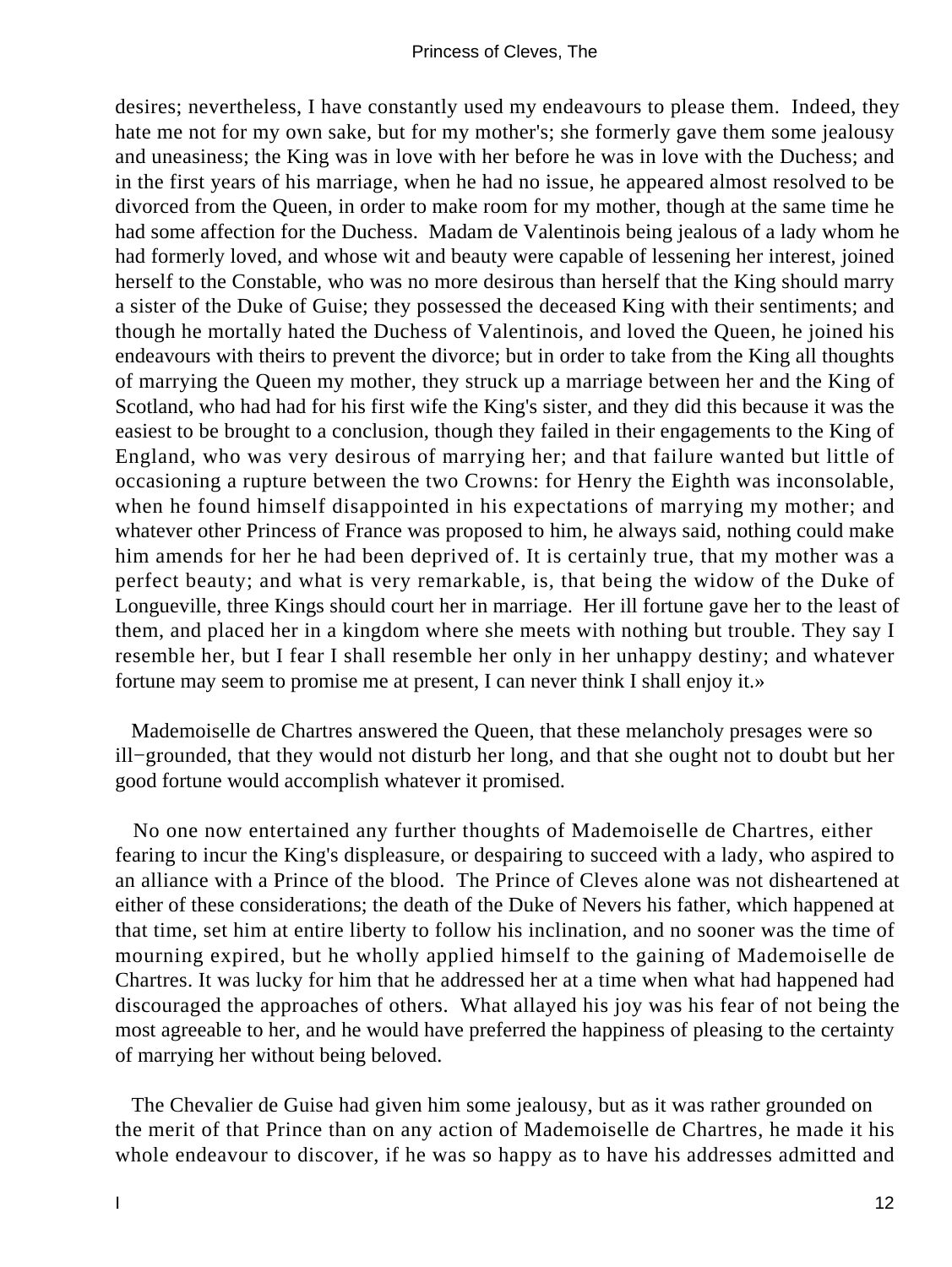approved: he had no opportunity of seeing her but at Court or public assemblies, so that it was very difficult for him to get a private conversation with her; at last he found means to do it, and informed her of his intention and of his love, with all the respect imaginable. He urged her to acquaint him what the sentiments were which she had for him, assuring her, that those which he had for her were of such a nature as would render him eternally miserable, if she resigned herself wholly up to the will of her mother.

 As Mademoiselle de Chartres had a noble and generous heart, she was sincerely touched with gratitude for the Prince of Cleves's behaviour; this gratitude gave a certain sweetness to her words and answers, sufficient to furnish hopes to a man so desperately enamoured as the Prince was, so that he flattered himself in some measure that he should succeed in what he so much wished for.

 She gave her mother an account of this conversation; and Madam de Chartres told her, that the Prince of Cleves had so many good qualities, and discovered a discretion so much above his years, that if her inclination led her to marry him, she would consent to it with pleasure. Mademoiselle de Chartres made answer, that she observed in him the same good qualities; that she should have less reluctance in marrying him than any other man, but that she had no particular affection to his person.

 The next day the Prince caused his thoughts to be communicated to Madam de Chartres, who gave her consent to what was proposed to her; nor had she the least distrust but that in the Prince of Cleves she provided her daughter a husband capable of securing her affections. The articles were concluded; the King was acquainted with it, and the marriage made public.

 The Prince of Cleves found himself happy, but yet not entirely contented: he saw with a great deal of regret, that the sentiments of Mademoiselle de Chartres did not exceed those of esteem and respect, and he could not flatter himself that she concealed more obliging thoughts of him, since the situation they were in permitted her to discover them without the least violence done to modesty. It was not long before he expostulated with her on this subject: «Is it possible,» says he, «that I should not be happy in marrying you? and yet it is certain, I am not. You only show me a sort of civility which is far from giving me satisfaction; you express none of those pretty inquietudes, the concern, and impatience, which are the soul of love; you are no further affected with my passion, than you would be with one which flowed only from the advantage of your fortune, and not from the beauty of your person.» «It is unjust in you to complain,» replied the Princess, «I don't know what you can desire of me more; I think decency will not allow me to go further than I do.» «It's true,» replied he, «you show some appearances I should be satisfied with, were there anything beyond; but instead of being restrained by decency, it is that only which makes you act as you do; I am not in your heart and inclinations, and my presence neither gives you pain nor pleasure.» «You can't doubt,» replied she, «but it is a sensible pleasure to me to see you, and when I do see you, I blush so often, that you can't doubt, but the seeing you gives me pain also.» «Your blushes, Madam,» replied he, «cannot deceive me; they are signs of modesty,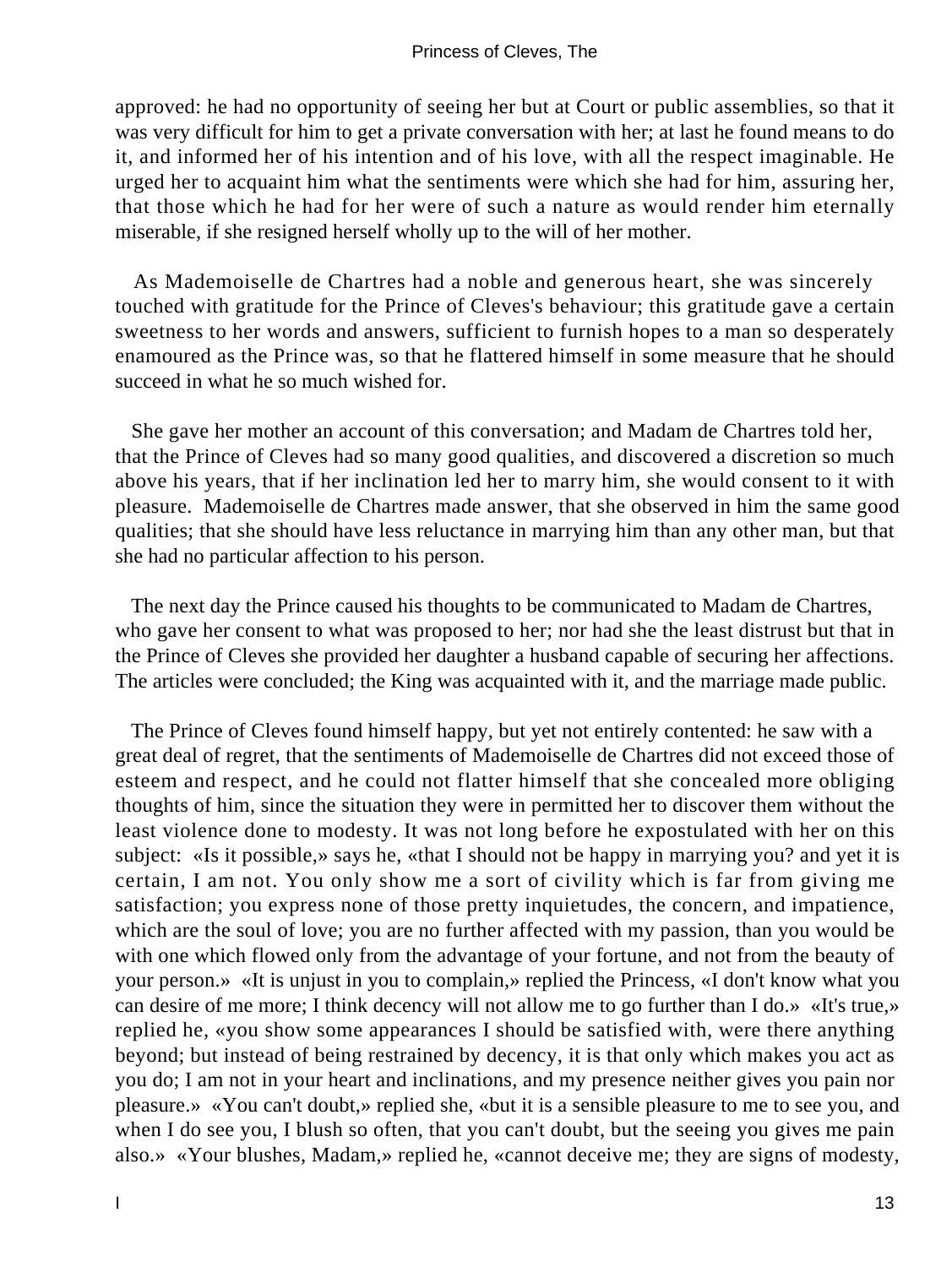but do not prove the heart to be affected, and I shall conclude nothing more from hence than what I ought.»

 Mademoiselle de Chartres did not know what to answer; these distinctions were above her comprehension. The Prince of Cleves plainly saw she was far from having that tenderness of affection for him, which was requisite to his happiness; it was manifest she could not feel a passion which she did not understand.

 The Chevalier de Guise returned from a journey a few days before the marriage. He saw so many insuperable difficulties in his design of marrying Mademoiselle de Chartres, that he gave over all hopes of succeeding in it; and yet he was extremely afflicted to see her become the wife of another: his grief however did not extinguish his passion; and his love was as great as ever. Mademoiselle de Chartres was not ignorant of it; and he made her sensible at his return, that she was the cause of that deep melancholy which appeared in his countenance. He had so much merit and so much agreeableness, that it was almost impossible to make him unhappy without pitying him, nor could she forbear pitying him; but her pity did not lead to love. She acquainted her mother with the uneasiness which the Chevalier's passion gave her.

 Madam de Chartres admired the honour of her daughter, and she admired it with reason, for never was anyone more naturally sincere; but she was surprised, at the same time, at the insensibility of her heart, and the more so, when she found that the Prince of Cleves had not been able to affect her any more than others: for this reason, she took great pains to endear her husband to her, and to make her sensible how much she owed to the affection he had for her before he knew her, and to the tenderness he since expressed for her, by preferring her to all other matches, at a time when no one else durst entertain the least thoughts of her.

 The marriage was solemnised at the Louvre; and in the evening the King and the two Queens, with the whole Court, supped at Madam de Chartres's house, where they were entertained with the utmost magnificence. The, Chevalier de Guise durst not distinguish himself by being absent from the ceremony, but he was so little master of himself that it was easy to observe his concern.

 The Prince of Cleves did not find that Mademoiselle de Chartres had changed her mind by changing her name; his quality of a husband entitled him to the largest privileges, but gave him no greater share in the affections of his wife: hence it was, that though he was her husband, he did not cease to be her lover, because he had always something to wish beyond what he possessed; and though she lived perfectly easy with him, yet he was not perfectly happy. He preserved for her a passion full of violence and inquietude, but without jealousy, which had no share in his griefs. Never was husband less inclined to it, and never was wife farther from giving the least occasion for it. She was nevertheless constantly in view of the Court; she frequented the Courts of the two Queens, and of Madame: all the people of gallantry saw her both there and at her brother−in−law the Duke of Never's, whose house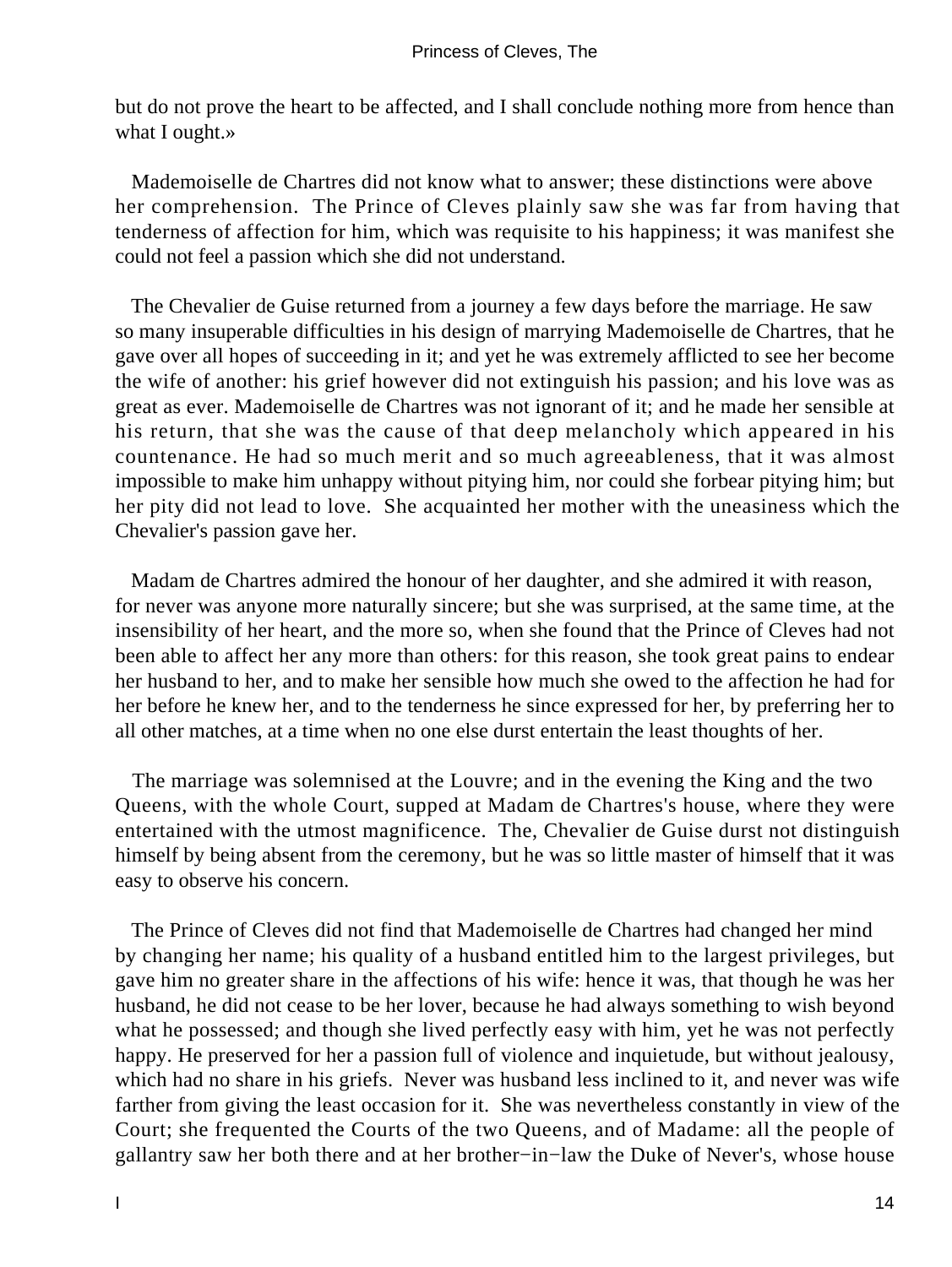was open to the whole world; but she had an air which inspired so great respect, and had in it something so distant from gallantry, that the Mareschal de St. Andre, a bold man and supported by the King's favour, became her lover without daring to let her know it any otherwise than by his cares and assiduities. A great many others were in the same condition: and Madam de Chartres had added to her daughter's discretion so exact a conduct with regard to everything of decorum, that everybody was satisfied she was not be be come at.

 The Duchess of Loraine, while she was employed in negotiating the peace, had applied herself to settle the marriage of the Duke her son: a marriage was agreed upon between him and Madam Claude of France, the King's second daughter; and the month of February was appointed for the nuptials.

 In the meantime the Duke of Nemours continued at Brussels, his thoughts being wholly employed on his design in England; he was continually sending or receiving couriers from thence; his hopes increased every day, and at last Lignerolly sent him word that it was time to finish by his presence what was so well begun; he received this news with all the joy a young ambitious man is capable of, who sees himself advanced to a throne merely by the force of his personal merit; his mind insensibly accustomed itself to the grandeur of a Royal State; and whereas he had at first rejected this undertaking as an impracticable thing, the difficulties of it were now worn out of his imagination, and he no longer saw anything to obstruct his way.

 He sent away in haste to Paris to give the necessary orders for providing a magnificent equipage, that he might make his appearance in England with a splendour suitable to the design he was to conduct; and soon after he followed himself, to assist at the marriage of the Duke of Loraine.

 He arrived the evening before the espousals, and that very evening waited on the King to give him an account of his affair, and to receive his orders and advice how to govern himself in it. Afterwards he waited on the Queens; but the Princess of Cleves was not there, so that she did not see him, nor so much as know of his arrival. She had heard everybody speak of this celebrated Prince, as of the handsomest and most agreeable man at Court; and the Queen−Dauphin had described him in such a manner, and spoke of him to her so often, that she had raised in her a curiosity and even impatience to see him.

 The Princess employed the day of the wedding in dressing herself, that she might appear with the greater advantage at the ball and royal banquet that were to be at the Louvre. When she came, everyone admired both her beauty and her dress. The ball began, and while she was dancing with the Duke of Guise, a noise was heard at the door of the hall, as if way was making for some person of uncommon distinction. She had finished her dance, and as she was casting her eyes round to single out some other person, the King desired her to take him who came in last; she turned about, and viewing him as he was passing over the seats to come to the place where they danced, she immediately concluded he was the Duke of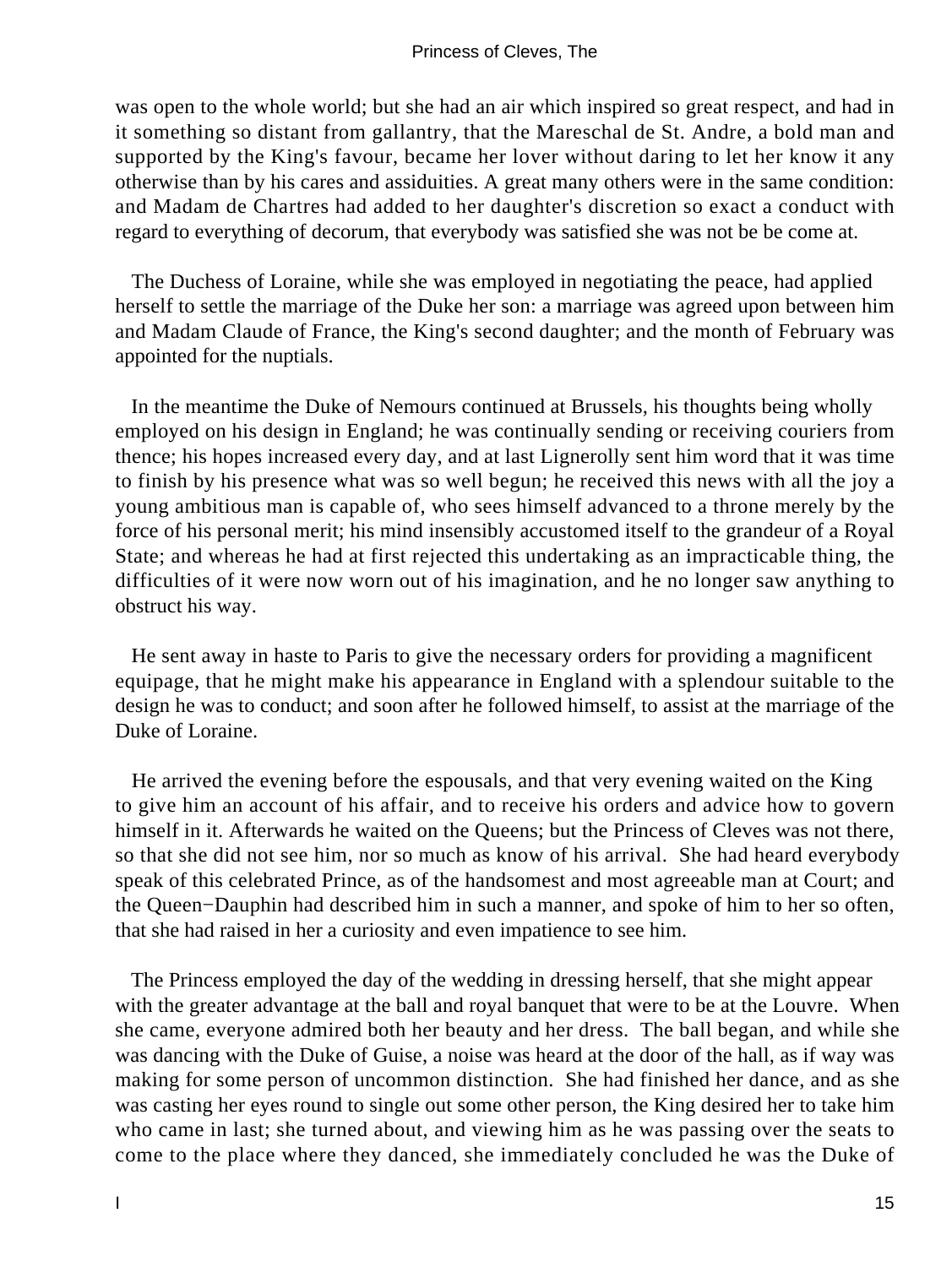Nemours. The Duke's person was turned in so delicate a manner, that it was impossible not to express surprise at the first sight of him, particularly that evening, when the care he had taken to adorn himself added much to the fine air of his carriage. It was as impossible to behold the Princess of Cleves without equal admiration.

 The Duke de Nemours was struck with such surprise at her beauty, that when they approached and paid their respects to each other, he could not forbear showing some tokens of his admiration. When they begun to dance, a soft murmur of praises ran through the whole company. The King and the two Queens, remembering that the Duke and Princess had never seen one another before, found something very particular in seeing them dance together without knowing each other; they called them, as soon as they had ended their dance, without giving them time to speak to anybody, and asked them if they had not a desire to know each other, and if they were not at some loss about it. «As for me, Madam,» said the Duke to the Queen, «I am under no uncertainty in this matter; but as the Princess of Cleves has not the same reasons to lead her to guess who I am, as I have to direct me to know her, I should be glad if your Majesty would be pleased to let her know my name.» «I believe,» said the Queen−Dauphin, «that she knows your name as well as you know hers.» «I assure you, Madam,» replied the Princess a little embarrassed, «that I am not so good a guesser as you imagine.» «Yes, you guess very well,» answered the Queen−Dauphin; «and your unwillingness to acknowledge that you know the Duke of Nemours, without having seen him before, carries in it something very obliging to him.» The Queen interrupted them, that the ball might go on; and the Duke de Nemours took out the Queen−Dauphin. This Princess was a perfect beauty, and such she appeared in the eyes of the Duke de Nemours, before he went to Flanders; but all this evening he could admire nothing but Madam de Cleves.

 The Chevalier de Guise, whose idol she still was, sat at her feet, and what had passed filled him with the utmost grief; he looked upon it as ominous for him, that fortune had destined the Duke of Nemours to be in love with the Princess of Cleves. And whether there appeared in reality any concern in the Princess's face, or whether the Chevalier's jealousy only led him to suspect it, he believed that she was touched with the sight of the Duke, and could not forbear telling her, that Monsieur de Nemours was very happy to commence an acquaintance with her by an incident which had something very gallant and extraordinary in it.

 Madam de Cleves returned home with her thoughts full of what had passed at the ball; and though it was very late, she went into her mother's room to give her a relation of it; in doing which she praised the Duke of Nemours with a certain air, that gave Madam de Chartres the same suspicion the Chevalier de Guise had entertained before.

 The day following the ceremony of the Duke of Loraine's marriage was performed; and there the Princess of Cleves observed so inimitable a grace, and so fine a mien in the Duke of Nemours, that she was yet more surprised.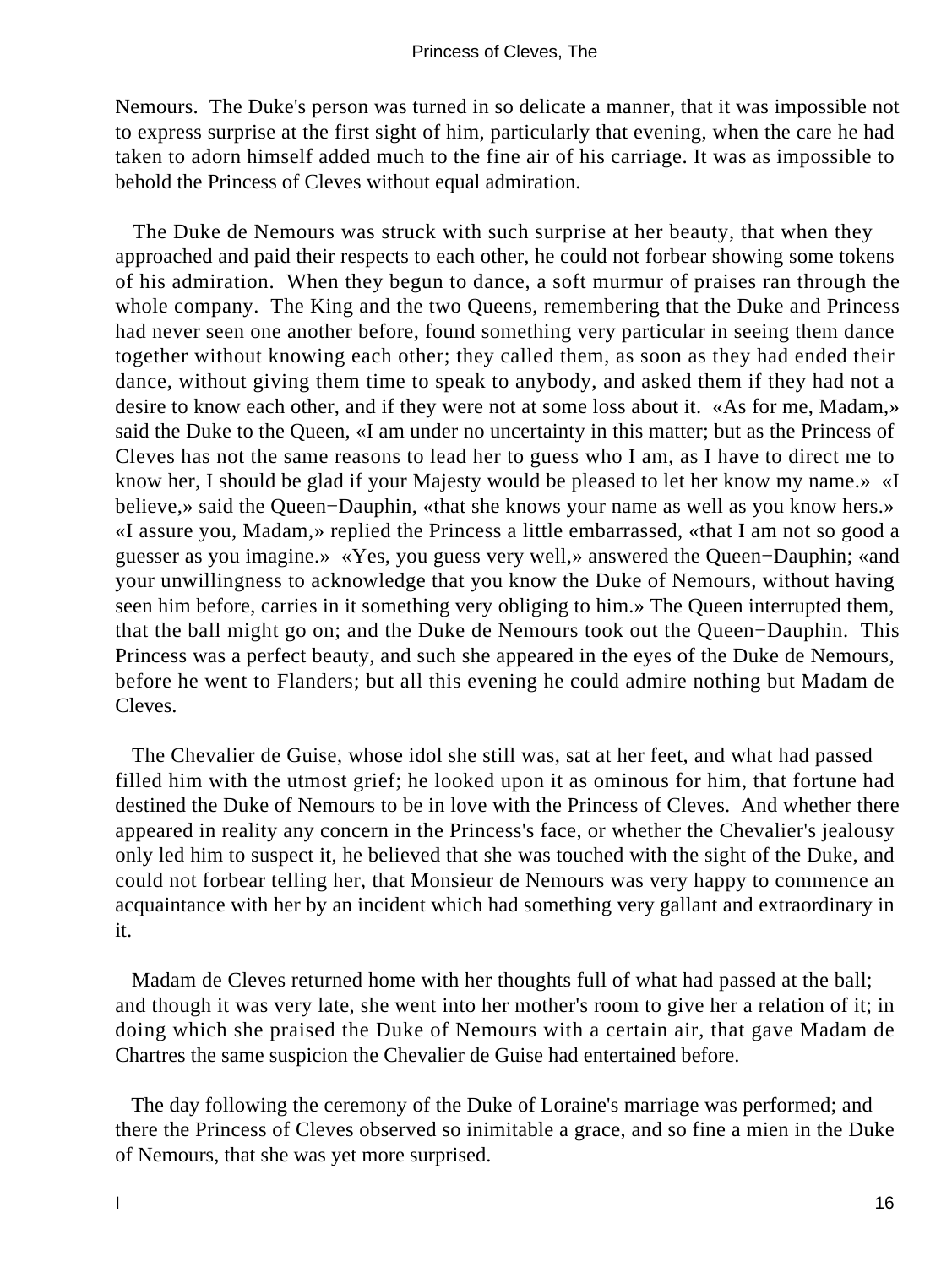She afterwards saw him at the Court of the Queen−Dauphin; she saw him play at tennis with the King; she saw him run the ring; she heard him discourse; still she found he far excelled everybody else, and drew the attention of the company to him wherever he was; in short, the gracefulness of his person, and the agreeableness of his wit soon made a considerable impression on her heart.

 The Duke de Nemours had an inclination no less violent for her; and hence flowed all that gaiety and sweetness of behaviour, which the first desires of pleasing ordinarily inspire a man with: hence he became more amiable than ever he was before; so that by often seeing one another, and by seeing in each other whatever was most accomplished at Court, it could not be but that they must mutually receive the greatest pleasure from such a commerce.

 The Duchess of Valentinois made one in all parties of pleasure; and the King was still as passionately fond of her as in the beginning of his love. The Princess of Cleves being at those years, wherein people think a woman is incapable of inciting love after the age of twenty−five, beheld with the utmost astonishment the King's passion for the Duchess, who was a grandmother, and had lately married her granddaughter: she often spoke on this subject to Madam de Chartres. «Is it possible, Madam,» said she, «that the King should still continue to love? How could he take a fancy to one, who was so much older than himself, who had been his father's mistress, and who, as I have heard, is still such to many others?» « 'Tis certain,» answered Madam de Chartres,« it was neither the merit nor the fidelity of the Duchess of Valentinois, which gave birth to the King's passion, or preserved it; and this is what he can't be justified in; for if this lady had had beauty and youth suitable to her birth; and the merit of having had no other lover; if she had been exactly true and faithful to the King; if she had loved him with respect only to his person, without the interested views of greatness and fortune, and without using her power but for honourable purposes and for his Majesty's interest; in this case it must be confessed, one could have hardly forbore praising his passion for her. If I was not afraid,» continued Madam de Chartres, «that you would say the same thing of me which is said of most women of my years, that they love to recount the history of their own times, I would inform you how the King's passion for this Duchess began, and of several particulars of the Court of the late King, which have a great relation to things that are acted at present.» «Far from blaming you,» replied the Princess of Cleves, «for repeating the histories of past times, I lament, Madam, that you have not instructed me in those of the present, nor informed me as to the different interests and parties of the Court. I am so entirely ignorant of them, that I thought a few days ago, the Constable was very well with the Queen.» «You was extremely mistaken,» answered Madam de Chartres, «the Queen hates the Constable, and if ever she has power, he'll be but too sensible of it; she knows, he has often told the King, that of all his children none resembled him but his natural ones.» «I should never have suspected this hatred,» said the Princess of Cleves, «after having seen her assiduity in writing to the Constable during his imprisonment, the joy she expressed at his return, and how she always calls him Compere, as well as the King.» «If you judge from appearances in a Court,» replied Madam de Chartres, "you will often be deceived; truth and appearances seldom go together.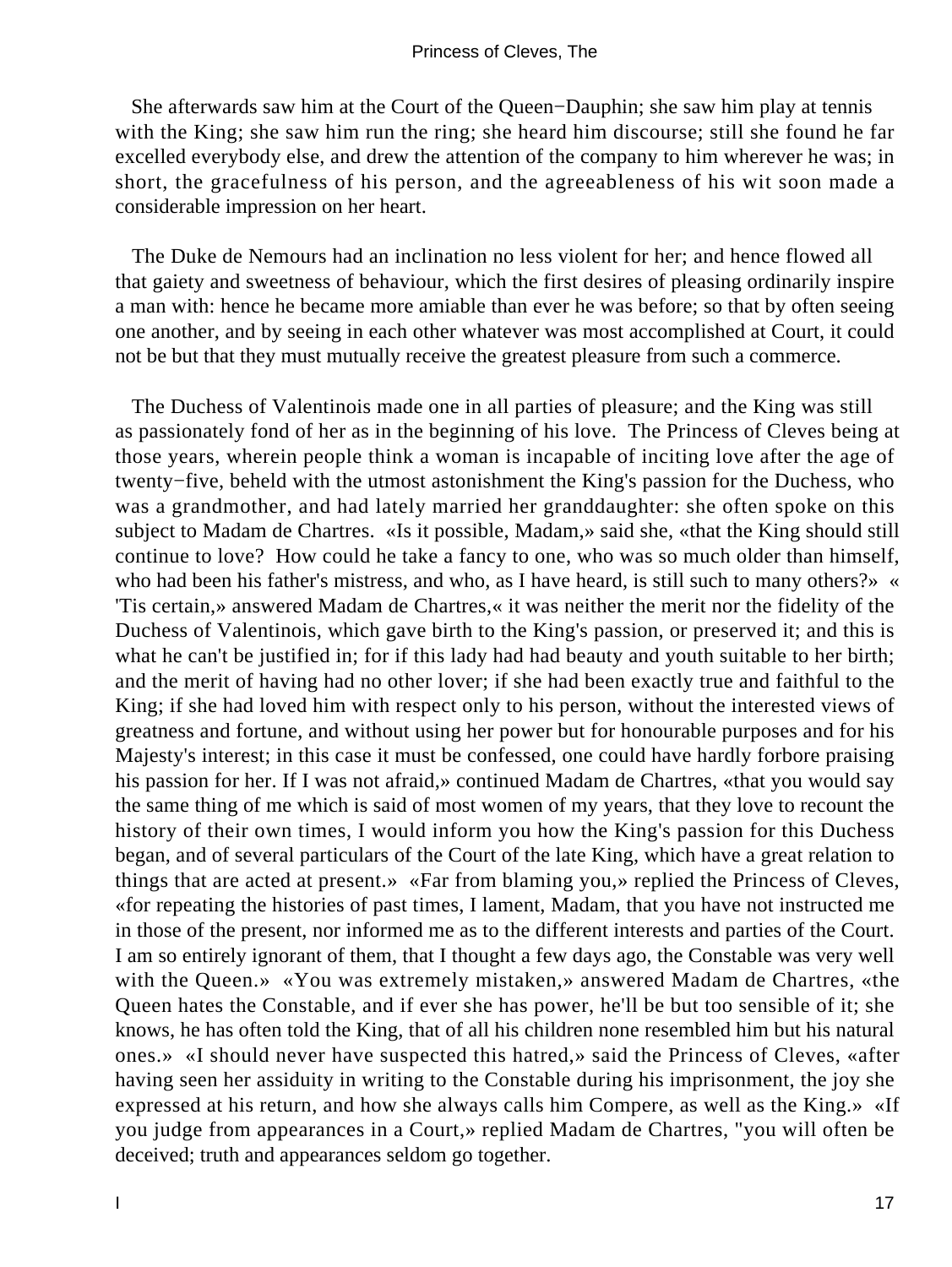"But to return to the Duchess of Valentinois, you know her name is Diana de Poitiers; her family is very illustrious, she is descended from the ancient Dukes of Aquitaine, her grandmother was a natural daughter of Lewis the XI, and in short she possesses everything that is great in respect of birth. St. Valier, her father, had the unhappiness to be involved in the affair of the Constable of Bourbon, which you have heard of; he was condemned to lose his head, and accordingly was conducted to the scaffold: his daughter, viz., the Duchess, who was extremely beautiful, and who had already charmed the late King, managed so well, I don't know by what means, that she obtained her father's life; the pardon was brought him at the moment he was expecting the fatal blow; but the pardon availed little, for fear had seized him so deeply, that it bereft him of his senses, and he died a few days after. His daughter appeared at Court as the King's mistress; but the Italian expedition, and the imprisonment of the present Prince, were interruptions to his love affair. When the late King returned from Spain, and Madam the Regent went to meet him at Bayonne, she brought all her maids of honour with her, among whom was Mademoiselle de Pisselen, who was since Duchess d'Etampes; the King fell in love with her, though she was inferior in birth, wit and beauty to the Duchess of Valentinois, and had no advantage above her but that of being very young. I have heard her say several times, that she was born the same day Diana de Poitiers was married, but she spoke this in the malice of her heart, and not as what she knew to be true; for I am much mistaken, if the Duchess of Valentinois did not marry Monsieur de Breze, at the same time that the King fell in love with Madam d'Etampes. Never was a greater hatred than that between these two ladies; the Duchess could not pardon Madam d'Etampes for having taken from her the title of the King's mistress; and Madam d'Etampes was violently jealous of the Duchess, because the King still kept correspondence with her. That Prince was by no means constant to his mistresses; there was always one among them that had the title and honours of mistress, but the ladies of the small band, as they were styled, shared his favour by turns. The loss of the Dauphin, his son, who died at Tournon, and was thought to be poisoned, extremely afflicted him; he had not the same affection and tenderness for his second son, the present King; he imagined he did not see in him spirit and vivacity enough, and complained of it one day to the Duchess of Valentinois, who told him she would endeavour to raise a passion in him for her, in order to make him more sprightly and agreeable. She succeeded in it, as you see, and this passion is now of above twenty years' duration, without being changed either by time or incidents.

 "The late King at first opposed it; and whether he had still love enough left for the Duchess of Valentinois to be jealous, or whether he was urged on by the Duchess d'Etampes, who was in despair upon seeing the Dauphin so much attached to her enemy, it is certain he beheld this passion with an indignation and resentment, that showed itself every day by something or other. The Dauphin neither valued his anger or his hatred, nor could anything oblige him either to abate or conceal his flame, so that the King was forced to accustom himself to bear it with patience.

 This opposition of his to his father's will, withdrew his affections from him more and more, and transferred them to his third son, the Duke of Orleans, who was a Prince of a fine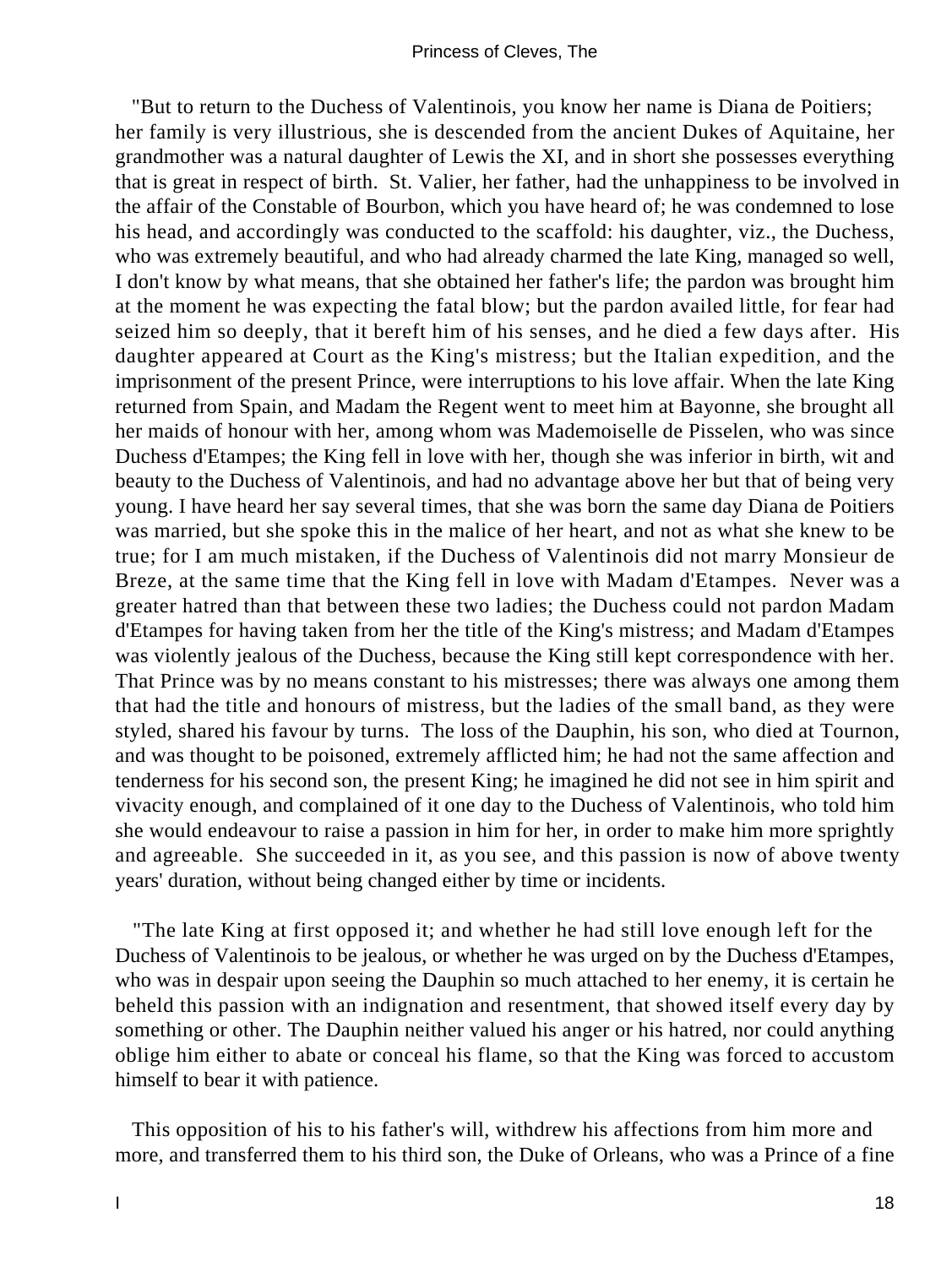person full of fire and ambition, and of a youthful heat which wanted to be moderated; however, he would have made a very great Prince, had he arrived to a more ripened age.

 "The rank of eldest, which the Dauphin held, and the King's favour which the Duke of Orleans was possessed of, created between them a sort of emulation, that grew by degrees to hatred. This emulation began from their infancy, and was still kept up in its height. When the Emperor passed through France, he gave the preference entirely to the Duke of Orleans, which the Dauphin resented so bitterly, that while the Emperor was at Chantilli, he endeavoured to prevail with the Constable to arrest him without waiting for the King's orders, but the Constable refused to do it: however, the King afterwards blamed him for not following his son's advice, and when he banished him the Court, that was one of the principal reasons for it.

 "The discord between the two brothers put Madam d'Etampes upon the thought of strengthening herself with the Duke of Orleans, in order to support her power with the King against the Duchess of Valentinois; accordingly she succeeded in it, and that young Prince, though he felt no emotions of love for her, entered no less into her interest, than the Dauphin was in that of Madam de Valentinois. Hence rose two factions at Court, of such a nature as you may imagine, but the intrigues of them were not confined to the quarrels of women.

 The Emperor, who continued to have a great friendship for the Duke of Orleans, had offered several times to make over to him the Duchy of Milan. In the propositions which were since made for the peace, he gave hopes of assigning him the seventeen provinces, with his daughter in marriage. The Dauphin neither approved of the peace or the marriage, and in order to defeat both he made use of the Constable, for whom he always had an affection, to remonstrate to the King of what importance it was not to give his successor a brother so powerful as the Duke of Orleans would be with the alliance of the Emperor and those countries; the Constable came the more easily into the Dauphin's sentiments, as they were opposite to those of Madam d'Etampes, who was his declared enemy, and who vehemently wished for the promotion of the Duke of Orleans.

 "The Dauphin commanded at that time the King's Army in Champaign, and had reduced that of the Emperor to such extremities, that it must have entirely perished, had not the Duchess d'Etampes, for fear too great successes should make us refuse peace, and the Emperor's alliance in favour of the Duke of Orleans, secretly advised the enemy to surprise Espemai and Cheteau−Thieni, in which places were great magazines of provisions; they succeeded in the attempt, and by that means saved their whole army.

 "This Duchess did not long enjoy the success of her treason. A little after the Duke of Orleans died at Farmontiers of a kind of contagious distemper: he was in love with one of the finest women of the Court, and was beloved by her. I will not mention her name, because she has since lived with so much discretion, and has so carefully concealed the passion she had for that Prince, that one ought to be tender of her reputation. It happened she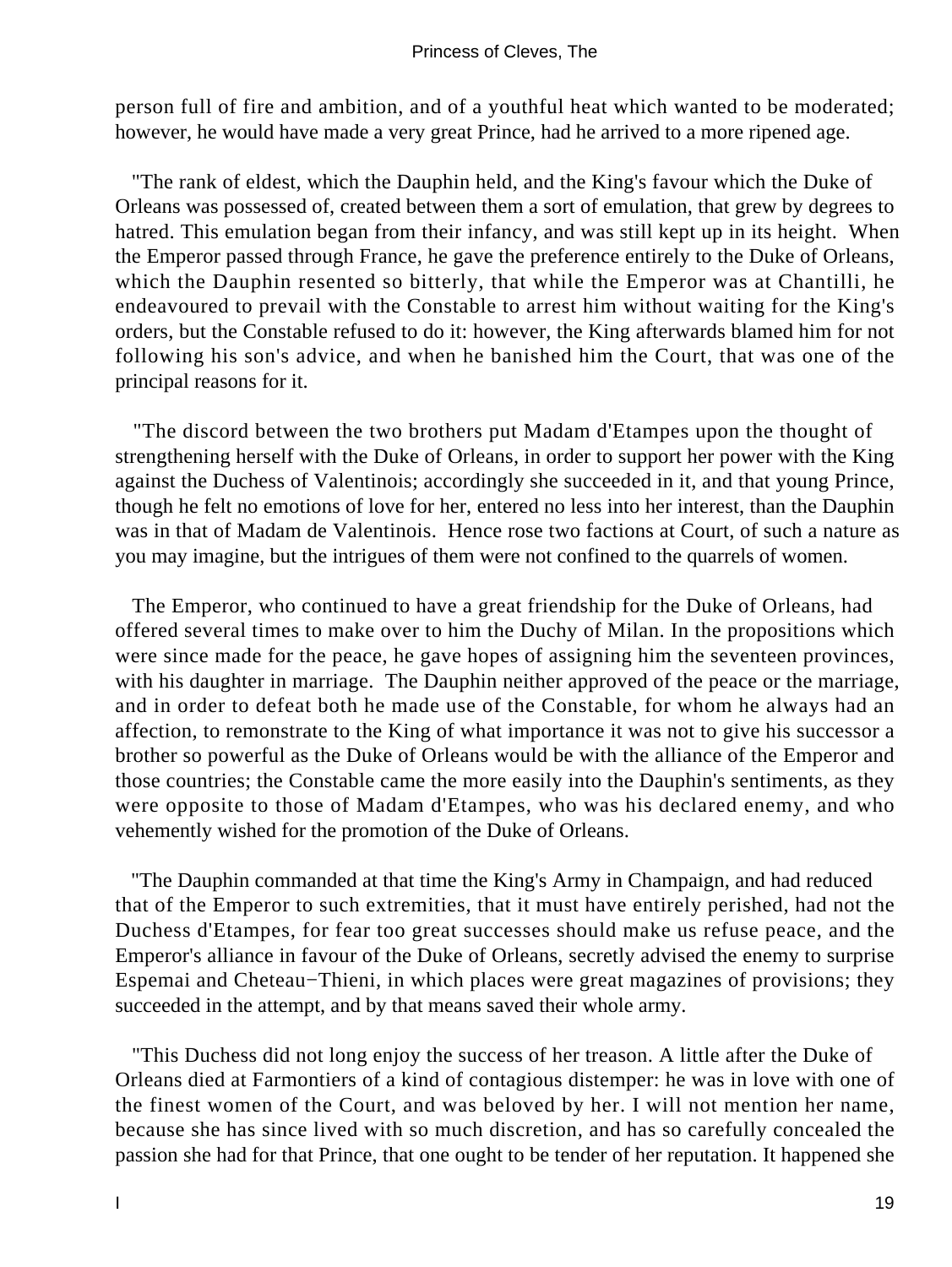received the news of her husband's death at the same time as she heard of the Duke's, so that she had that pretext to enable her to conceal her real sorrow, without being at the trouble of putting any constraint upon herself.

 "The King did not long survive the Prince his son; he died two years after; he recommended to the Dauphin to make use of the Cardinal de Tournon and the Admiral d'Annebault, but said nothing at all of the Constable, who was then in banishment at Chantilli.

 Nevertheless the first thing the King his son did was to recall him, and make him his Prime Minister.

 "Madam d'Etampes was discarded, and received all the ill treatment she could possibly expect from an enemy so very powerful; the Duchess of Valentinois amply revenged herself both of that lady, and all those who had disobliged her; she seemed to reign more absolute in the King's heart than she did even when he was Dauphin. During the twelve years' reign of this Prince she has been absolute in everything; she disposes of all governments and offices of trust and power; she has disgraced the Cardinal de Tournon, the Chancellor, and Villeroy; those who have endeavoured to open the King's mind with respect to her conduct, have been undone in the attempt; the Count de Taix, great Master of the Ordnance, who had no kindness for her, could not forbear speaking of her gallantries, and particularly of that with the Count de Brissac, of whom the King was already very jealous. Nevertheless she contrived things so well, that the Count de Taix was disgraced, and his employment taken from him; and what is almost incredible, she procured it to be given to the Count de Brissac, and afterwards made him a Mareschal of France. Notwithstanding, the King's jealousy increased to such a height, that lie could no longer suffer him to continue at Court: this passion of jealousy, which is fierce and violent in other men, is gentle and moderate in him through the great respect he has for his mistress, and therefore he did not go about to remove his rival, but under the pretext of giving him the Government of Piemont. He has lived there several years; last winter he returned to Paris, under pretence of demanding troops and other necessaries for the Army he commands; the desire of seeing the Duchess of Valentinois again, and the fear of being forgotten by her, was perhaps the principal motive of this journey. The King received him very coldly; Messieurs de Guise, who have no kindness for him, but dare not show it on account of the Duchess, made use of Monsieur the Viscount, her declared enemy, to prevent his obtaining what he came to demand. It was no difficult matter to do him hurt. The King hated him, and was uneasy at his presence, so that he was obliged to return to Piemont without any benefit from his journey, except perhaps that of rekindling in the heart of the Duchess the flame which absence began to extinguish.

 The King has had a great many other subjects of jealousy, but either he has not been informed of them, or has not dared to complain of them.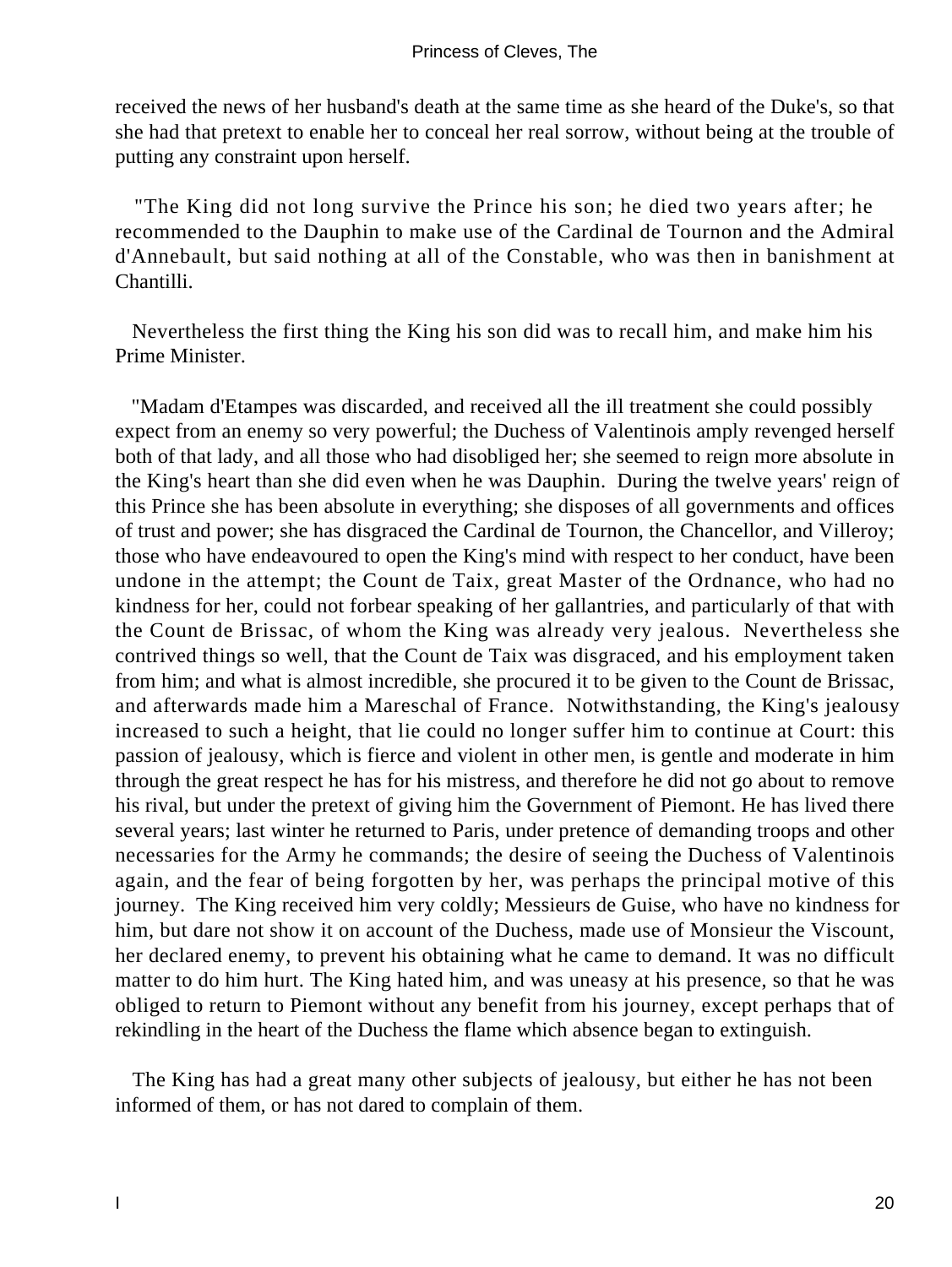«I don't know, daughter,» added Madam de Chartres, «if I have not already told you more of these things, than you desired to know.» «I am far, Madam, from complaining of that,» replied the Princess of Cleves, «and if it was not for fear of being importunate, I should yet desire to be informed of several circumstances I am ignorant of.»

 The Duke de Nemours' passion for Madam de Cleves was at first so violent, that he had no relish left for any of the ladies he paid his addresses to before, and with whom he kept a correspondence during his absence; he even lost all remembrance of his engagements with them, and not only made it his business to find out excuses to break with them, but had not the patience to hear their complaints, or make any answer to the reproaches they laid upon him. The Queen−Dauphin herself, for whom his regards had been very tender, could no longer preserve a place in that heart which was now devoted to the Princess of Cleves. His impatience of making a tour to England began to abate, and he showed no earnestness in hastening his equipage. He frequently went to the Queen−Dauphin's Court, because the Princess of Cleves was often there, and he was very easy in leaving people in the opinion they had of his passion for that Queen; he put so great a value on Madam de Cleves, that he resolved to be rather wanting in giving proofs of his love, than to hazard its being publicly known; he did not so much as speak of it to the Viscount de Chartres, who was his intimate friend, and from whom he concealed nothing; the truth is, he conducted this affair with so much discretion, that nobody suspected he was in love with Madam de Cleves, except the Chevalier de Guise; and she would scarcely have perceived it herself, if the inclination she had for him had not led her into a particular attention to all his actions, but which she was convinced of it.

 She no longer continued to have the same disposition to communicate to her mother what she thought concerning the Duke de Nemours, as she had to talk to her about her other lovers; though she had no settled design of concealing it from her, yet she did not speak of it. Madam de Chartres, however, plainly perceived the Duke's attachment to her daughter, as well as her daughter's inclination for him; the knowledge of this could not but sensibly afflict her, nor could she be ignorant of the danger this young lady was in, in being beloved by, and loving so accomplished a person as the Duke de Nemours: she was entirely confirmed in the suspicion she had of this business, by an incident which fell out a few days after.

 The Mareschal de St. Andre, who took all opportunities to show his magnificence, desired the King, under pretence of showing him his house which was just finished, to do him the honour to sup there with the two Queens. The Mareschal was also very glad to display, in the sight of the Princess of Cleves, that splendid and expensive manner of life, which he carried to so great a profusion.

 Some days before that appointed for the entertainment, the Dauphin, who had an ill state of health, found himself indisposed, and saw nobody; the Queen−Dauphin had spent all that day with him; and in the evening, upon his growing better, all the persons of quality that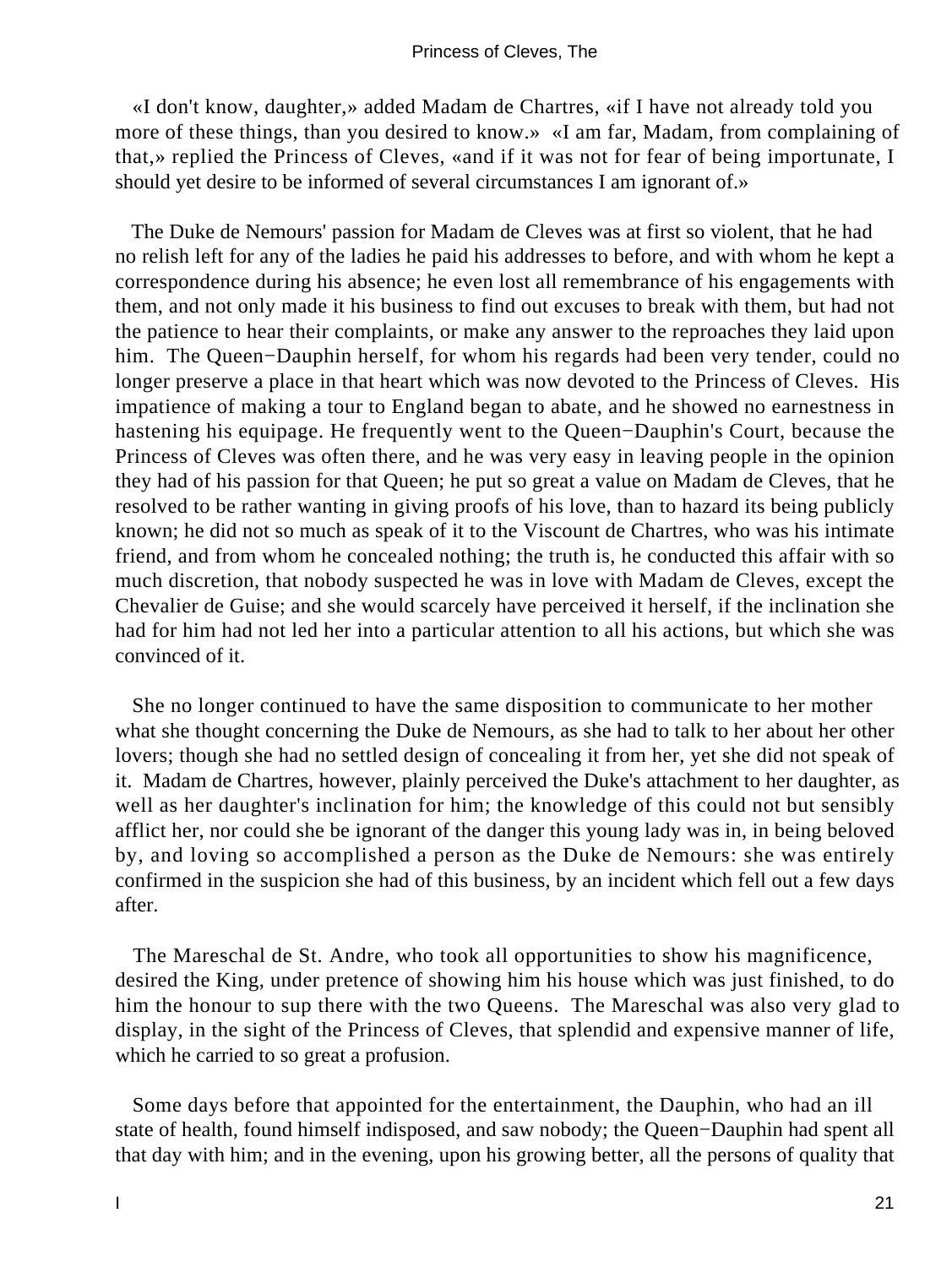were in the anti−chamber were admitted; the Queen−Dauphin returned to her own apartment, where she found Madam de Cleves and some other ladies, with whom she lived in familiarity.

 It being already very late, and not being dressed, she did not wait upon the Queen, but gave out that she was not to be seen, and ordered her jewels to be brought, in order to choose out some for the Mareschal de St. Andre's Ball, and present the Princess of Cleves with some, as she had promised her. While they were thus employed, the Prince of Conde entered; his great quality gave him free access everywhere. «Doubtless,» said the Queen−Dauphin, «you come from the King my husband, what are they doing there?»

 «Madam,» said he, «they are maintaining a dispute against the Duke of Nemours, and he defends the argument he undertook with so much warmth, that he must needs be very much interested in it; I believe he has some mistress that gives him uneasiness by going to balls, so well satisfied he is that it is a vexatious thing to a lover to see the person he loves in those places.»

 «How,» replied the Queen−Dauphin, «would not the Duke de Nemours have his mistress go to a ball? I thought that husbands might wish their wives would not go there; but as for lovers, I never imagined they were of that opinion.» «The Duke de Nemours finds,» answered the Prince of Conde, «that nothing is so insupportable to lovers as balls, whether they are beloved again, or whether they are not. He says, if they are beloved they have the chagrin to be loved the less on this account for several days; that there is no woman, whom her anxiety for dress does not divert from thinking on her lover; that they are entirely taken up with that one circumstance, that this care to adorn themselves is for the whole world, as well as for the man they favour; that when they are at a ball, they are desirous to please all who look at them; and that when they triumph in their beauty, they experience a joy to which their lovers very little contribute. He argues further, that if one is not beloved, it is a yet greater torment to see one's mistress at an assembly; that the more she is admired by the public, the more unhappy one is not to be beloved, and that the lover is in continual fear lest her beauty should raise a more successful passion than his own; lastly he finds, there is no torment equal to that of seeing one's mistress at a ball, unless it be to know that she is there, and not to be there one's self.»

 Madam de Cleves pretended not to hear what the Prince of Conde said, though she listened very attentively; she easily saw what part she had in the Duke of Nemours's opinion, and particularly as to what he said of the uneasiness of not being at a ball where his mistress was, because he was not to be at that of the Mareschal de St. Andre, the King having sent him to meet the Duke of Ferrara.

 The Queen−Dauphin, and the Prince of Conde, not going into the Duke's opinion, were very merry upon the subject. «There is but one occasion, Madam,» said the Prince to her, «in which the Duke will consent his mistress should go to a ball, and that is when he himself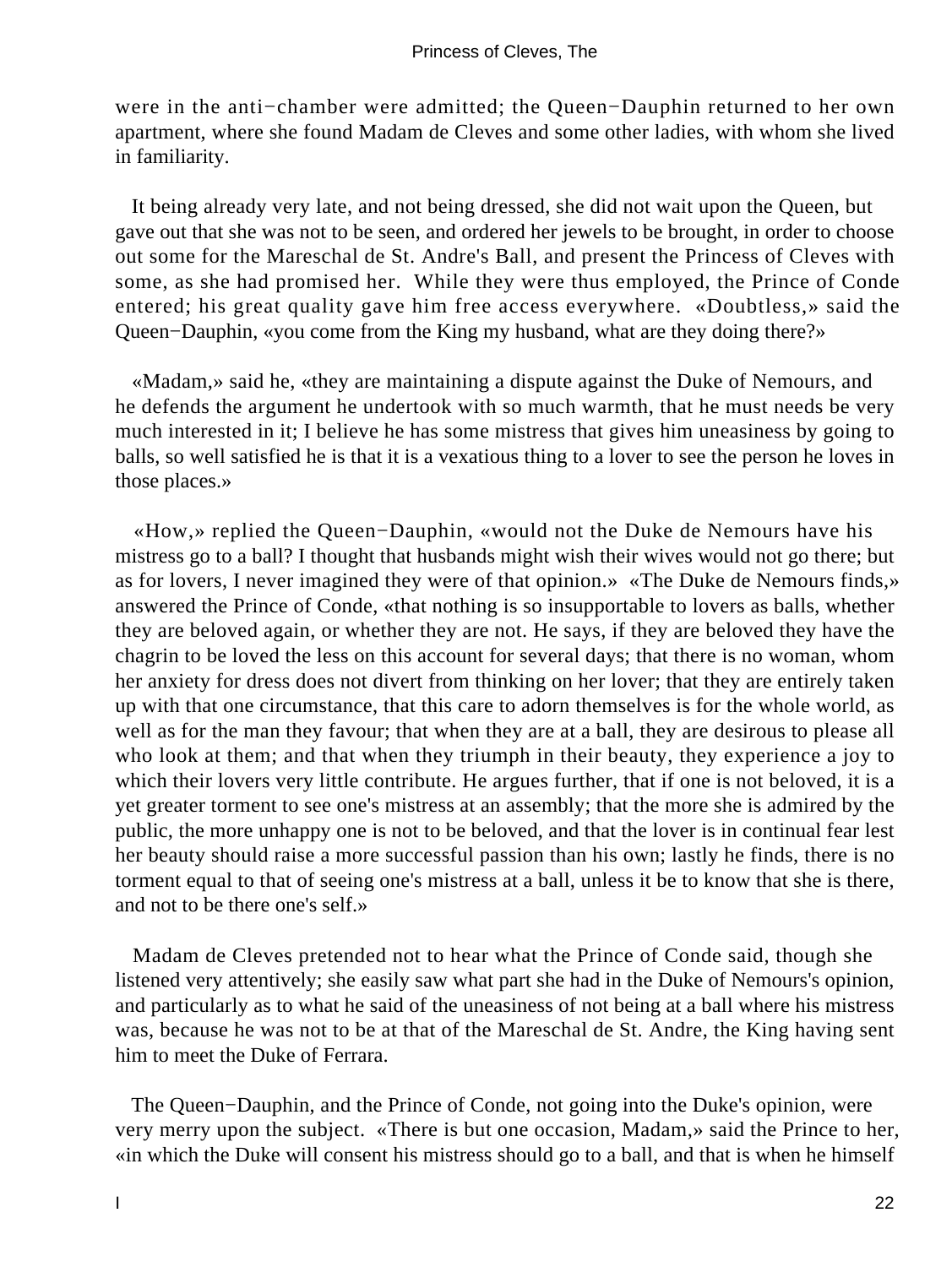gives it. He says, that when he gave your Majesty one last year, his mistress was so kind as to come to it, though seemingly only to attend you; that it is always a favour done to a lover, to partake of an entertainment which he gives; that it is an agreeable circumstance for him to have his mistress see him preside in a place where the whole Court is, and see him acquit himself well in doing the honours of it.» «The Duke de Nemours was in the right,» said the Queen−Dauphin, smiling, «to approve of his mistress's being at his own ball; there was then so great a number of ladies, whom he honoured with the distinction of that name, that if they had not come, the assembly would have been very thin.»

 The Prince of Conde had no sooner begun to relate the Duke de Nemours's sentiments concerning assemblies, but Madam de Cleves felt in herself a strong aversion to go to that of the Mareschal de St. Andre. She easily came into the opinion, that a woman ought not to be at an entertainment given by one that professed love to her, and she was very glad to find out a reason of reservedness for doing a thing which would oblige the Duke of Nemours. However, she carried away with her the ornaments which the Queen−Dauphin had given her; but when she showed them her mother, she told her that she did not design to make use of them; that the Mareschal de St. Andre took a great deal of pains to show his attachment to her, and she did not doubt he would be glad to have it believed that a compliment was designed her in the entertainment he gave the King, and that under the pretence of doing the honours of his house, he would show her civilities which would be uneasy to her.

 Madam de Chartres for some time opposed her daughter's opinion, as thinking it very singular; but when she saw she was obstinate in it, she gave way, and told her, that in that case she ought to pretend an indisposition as an excuse for not going to the ball, because the real reasons which hindered her would not be approved of; and care ought to be taken that they should not be suspected.

 Madam de Cleves voluntarily consented to pass some days at her mother's, in order not to go to any place where the Duke of Nemours was not to be. However the Duke set out, without the pleasure of knowing she would not be at the ball.

 The day after the ball he returned, and was informed that she was not there; but as he did not know the conversation he had at the Dauphin's Court had been repeated to her, he was far from thinking himself happy enough to have been the reason of her not going.

 The day after, while he was at the Queen's apartments, and talking to the Queen−Dauphin, Madam de Chartres and Madam de Cleves came in. Madam de Cleves was dressed a little negligently, as a person who had been indisposed, but her countenance did not at all correspond with her dress. «You look so pretty,» says the Queen−Dauphin to her, «that I can't believe you have been ill; I think the Prince of Conde, when he told us the Duke de Nemours's opinion of the ball, persuaded you, that to go there would be doing a favour to the Mareschal de St. Andre, and that that's the reason which hindered you from going.» Madam de Cleves blushed, both because the Queen−Dauphin had conjectured right, and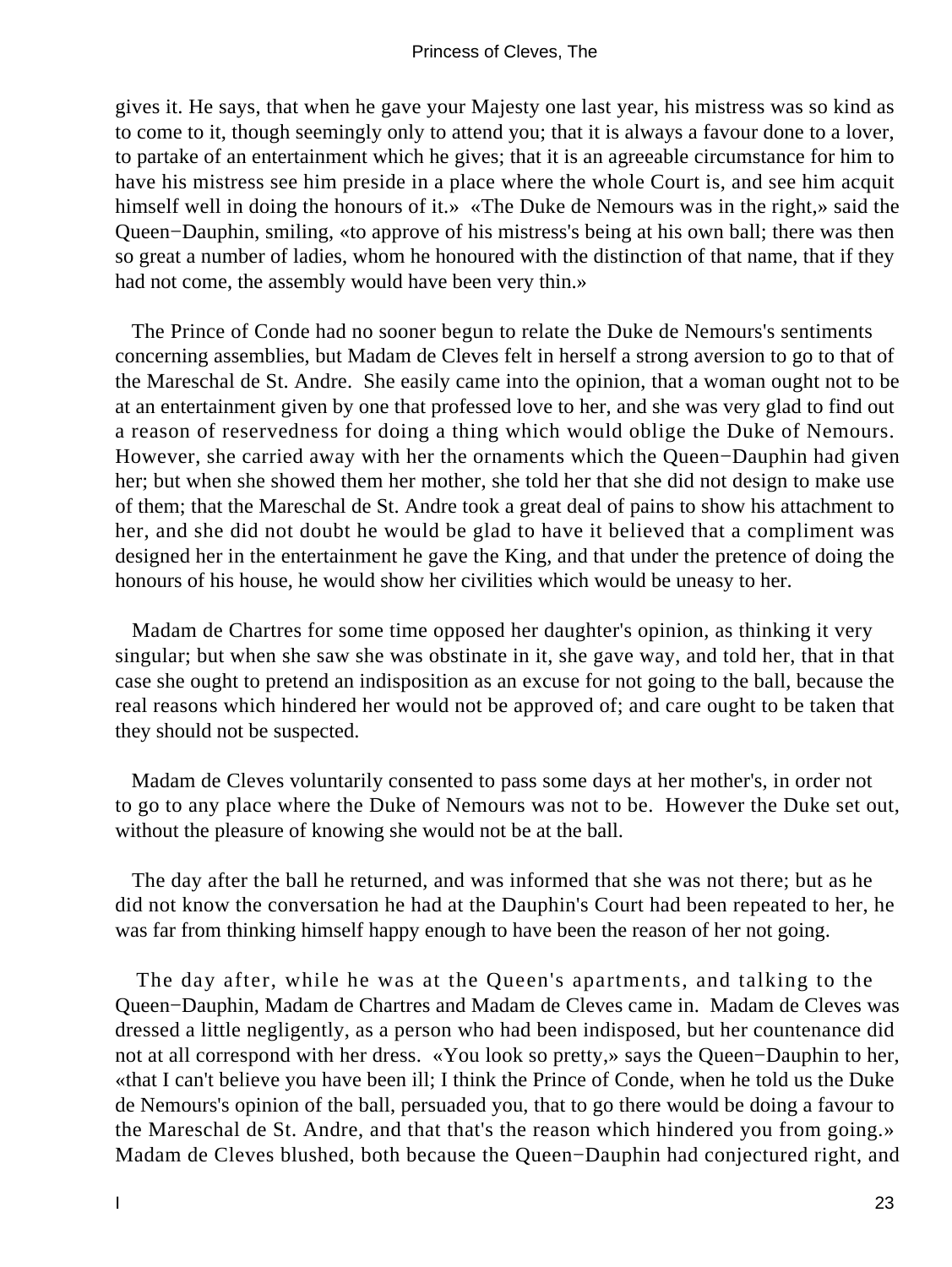because she spoke her conjecture in the presence of the Duke de Nemours.

 Madam de Chartres immediately perceived the true reason, why her daughter refused to go to the ball; and to prevent the Duke de Nemours discovering it, as well as herself, she took up the discourse after a manner that gave what she said an air of truth.

 «I assure you, Madam,» said she to the Queen−Dauphin, «that your Majesty has done my daughter more honour than she deserves; she was really indisposed, but I believe, if I had not hindered her, she would not have failed to wait on you, and to show herself under any disadvantages, for the pleasure of seeing what there was extraordinary at yesterday's entertainment.» The Queen−Dauphin gave credit to what Madam de Chartres said but the Duke de Nemours was sorry to find so much probability in it nevertheless, the blushes of the Princess of Cleves made him suspect, that what the Queen−Dauphin had said was not altogether false. The Princess of Cleves at first was concerned the Duke had any room to believe it was he who had hindered her from going to the Mareschal de St. Andre; but afterwards she was a little chagrined that her mother had entirely taken off the suspicion of it.

 Though the Congress of Cercamp had been broken off, the negotiations for the peace were continued, and things were so disposed, that towards the latter end of February the conferences were reassumed at Chateau−Cambresis; the same plenipotentiaries were sent as before, and the Mareschal de St. Andre being one, his absence freed the Duke de Nemours from a rival, who was formidable rather from his curiosity in observing those who addressed to Madam de Cleves, than from any advances he was capable of making himself in her favour.

 Madam de Chartres was not willing to let her daughter see that she knew her sentiments for the Duke, for fear of making herself suspected in some things which she was very desirous to tell her.

 One day she set herself to talk about him, and a great deal of good she said of him, but mixed with it abundance of sham praises, as the prudence he showed in never falling in love, and how wise he was to make the affair of women and love an amusement instead of a serious business: «It is not,» added she, «that he is not suspected to have a very uncommon passion for the Queen−Dauphin; I observe he visits her very often; and I advise you to avoid, as much as possible, speaking to him, and especially in private; because, since the Queen−Dauphin treats you as she does, it would be said, that you are their confidant; and you know how disagreeable that sort of reputation is: I'm of opinion, if this report continues, that you should not visit the Queen−Dauphin so often, in order to avoid involving yourself in adventures of gallantry.»

 The Princess of Cleves had never heard before of the amour between the Duke de Nemours and the Queen−Dauphin; she was so much surprised at what her mother had told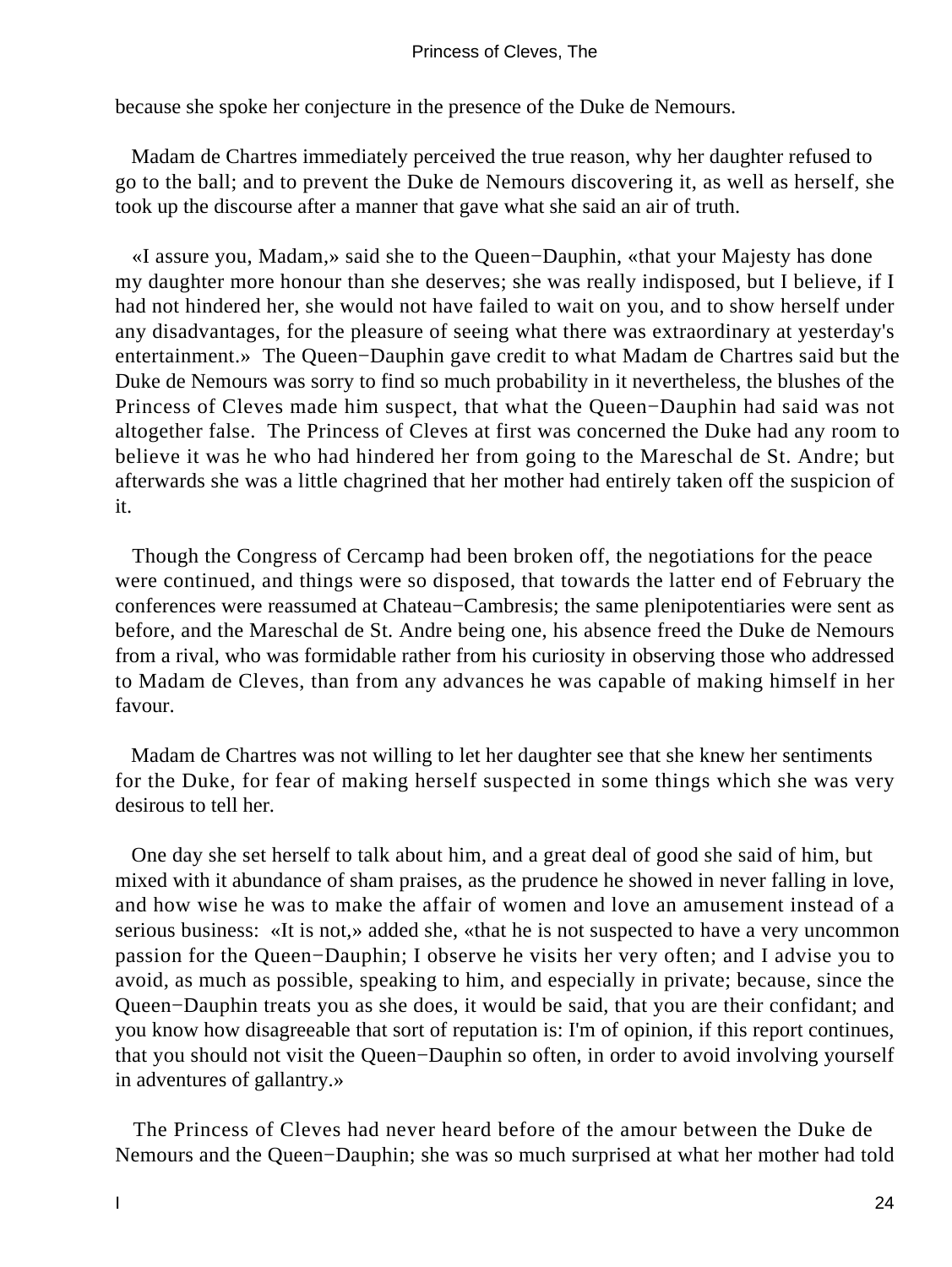her, and seemed to see so plainly how she had been mistaken in her thoughts about the Duke, that she changed countenance. Madam de Chartres perceived it. Visitors came in that moment; and the Princess of Cleves retired to her own apartment, and shut herself up in her closet.

 One can't express the grief she felt to discover, by what her mother had been just saying, the interest her heart had in the Duke de Nemours; she had not dared as yet to acknowledge it to her secret thoughts; she then found, that the sentiments she had for him were such as the Prince of Cleves had required of her; she perceived how shameful it was to entertain them for another, and not for a husband that deserved them; she found herself under the utmost embarrassment, and was dreadfully afraid lest the Duke should make use of her only as a means to come at the Queen−Dauphin, and it was this thought determined her to impart to her mother something she had not yet told her.

 The next morning she went into her mother's chamber to put her resolves in execution, but she found Madam de Chartres had some touches of a fever, and therefore did not think proper to speak to her: this indisposition however appeared to insignificant, that Madam de Cleves made no scruple after dinner to visit the Queen−Dauphin; she was in her closet with two or three ladies of her most familiar acquaintance. «We were speaking,» said she to her, as soon as she saw her, «of the Duke de Nemours, and were admiring how much he's changed since his return from Brussels; before he went there, he had an infinite number of mistresses, and it was his own fault, for he showed an equal regard to those who had merit, and to those who had none; since his return he neither knows the one nor the other; there never was so great a change; I find his humour is changed too, and that he is less gay than he used to be.»

 The Princess of Cleves made no answer; and it shocked her to think she should have taken all that they said of the change in the Duke for proofs of his passion for her, had she not been undeceived; she felt in herself some little resentment against the Queen−Dauphin, for endeavouring to find out reasons, and seeming surprised at a thing, which she probably knew more of than anyone else; she could not forbear showing something of it; and when the other ladies withdrew, she came up and told her in a low voice, «And is it I, Madam, you have been pointing at, and have you a mind to conceal, that you are she who has made such an alteration in the conduct of the Duke of Nemours?» «You do me injustice,» answered the Queen−Dauphin, «you know I conceal nothing from you; it is true the Duke of Nemours, before he went to Brussels, had, I believe, an intention to let me know he did not hate me; but since his return, it has not so much as appeared that he remembers anything of what he has done; and I acknowledge I have a curiosity to know what it is has changed him so: it would not be very difficult for me to unravel this affair,» added she; «the Viscount de Chartres, his intimate friend, is in love with a lady with whom I have some power, and I'll know by that means the occasion of this alteration.» The Queen−Dauphin spoke with an air of sincerity which convinced the Princess of Cleves, and in spite of herself she found her mind in a more calm and pleasing situation than it had been in before.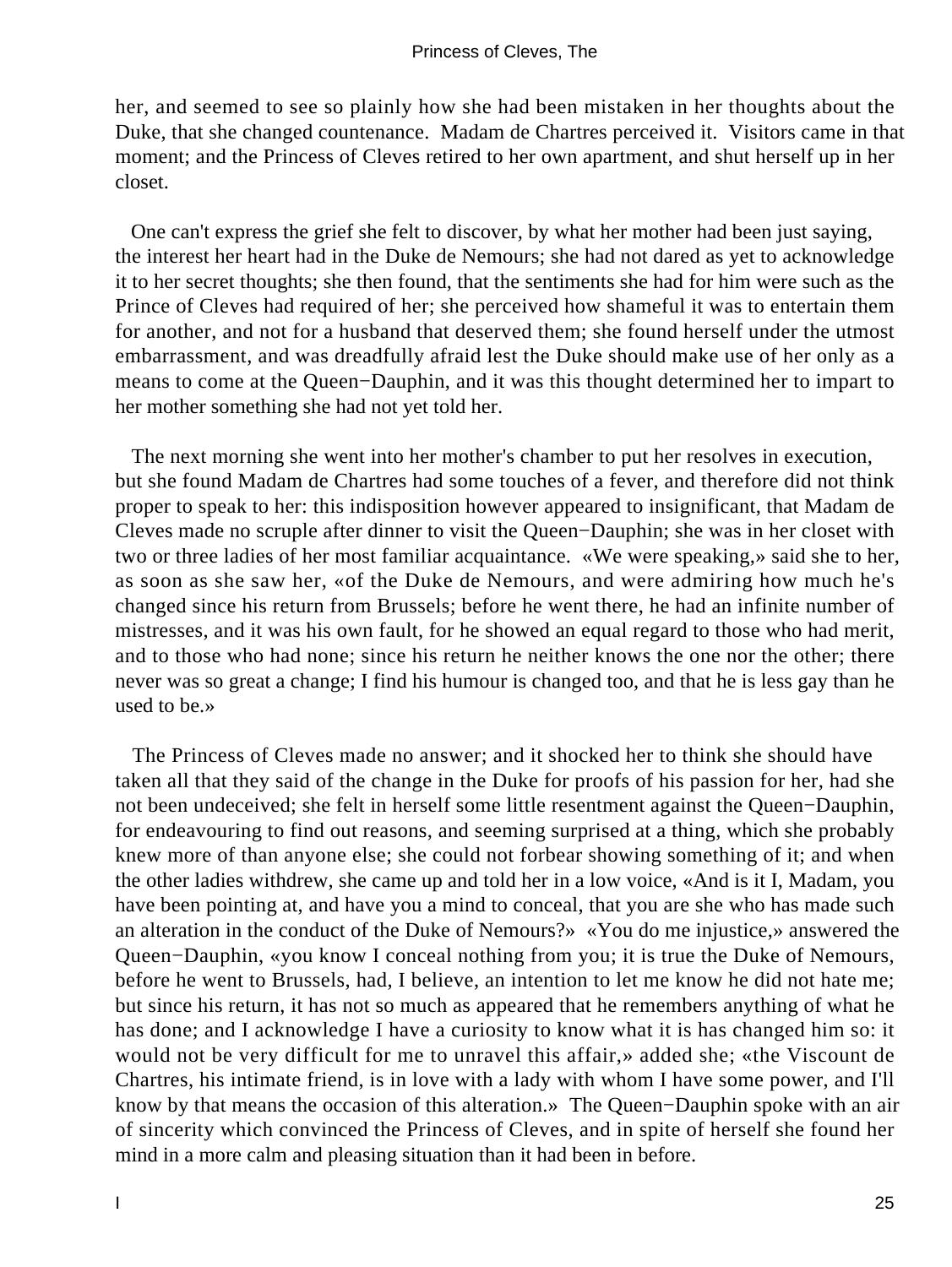When she returned to her mother, she heard she was a great deal worse than she had left her; her fever was redoubled, and the days following it increased to so great a degree, that she was thought to be in danger. Madam de Cleves was in extreme grief on this occasion, and never stirred out of her mother's chamber. The Prince of Cleves was there too almost every day and all day long, partly out of affection to Madam de Chartres, and partly to hinder his lady from abandoning herself to sorrow, but chiefly that he might have the pleasure of seeing her, his passion not being at all diminished.

 The Duke de Nemours, who had always had a great friendship for the Prince of Cleves, had not failed to show it since his return from Brussels; during the illness of Madam de Chartres he frequently found means to see the Princess of Cleves, pretending to want her husband, or to come to take him out to walk; he enquired for him at such hours as he knew very well he was not at home, and under pretence of waiting for him stayed in Madam de Cleves's anti−chamber, where there were always a great many people of quality; Madam de Cleves often came there, and her grief did not make her seem less handsome in the eyes of the Duke de Nemours; he made her sensible what interest he had in her affliction, and spoke to her with so submissive an air, that he easily convinced her, that the Queen−Dauphin was not the person he was in love with.

 The seeing him at once gave her grief and pleasure; but when she no longer saw him, and reflected that the charm he carried about him when present, was an introduction to love, she was very near imagining she hated him, out of the excessive grief which that thought gave her.

 Madam de Chartres still grew worse and worse, so that they began to despair of her life; she heard what the physicians told her concerning the danger she was in with a courage worthy her virtue, and her piety. After they were gone, she caused everybody to retire, and sent for Madam de Cleves.

 «We must part, my dear daughter,» said she, stretching out her hand to her; «the danger I leave you in, and the occasion you have for me, adds to the regret I have to leave you: you have a passion for the Duke de Nemours; I do not desire you to confess it; I am no longer in a condition to make use of that sincerity for your good; I have perceived this inclination a great while, but was not willing to speak to you of it at first, for fear of making you discover it yourself; you know it at present but too well; you are upon the brink of a precipice; great efforts must be used, and you must do great violence to your heart to save yourself: reflect what you owe to your husband; reflect what you owe to yourself, and think that you are going to lose that reputation which you have gained, and which I have so much at heart; call up, my dear daughter, all your courage and constancy; retire from Court; oblige your husband to carry you away; do not be afraid of taking such resolutions, as being too harsh and difficult; however frightful they may appear at first, they will become more pleasant in time, than the misfortunes that follow gallantry: if any other motives than those of duty and virtue could have weight with you, I should tell you that if anything were capable of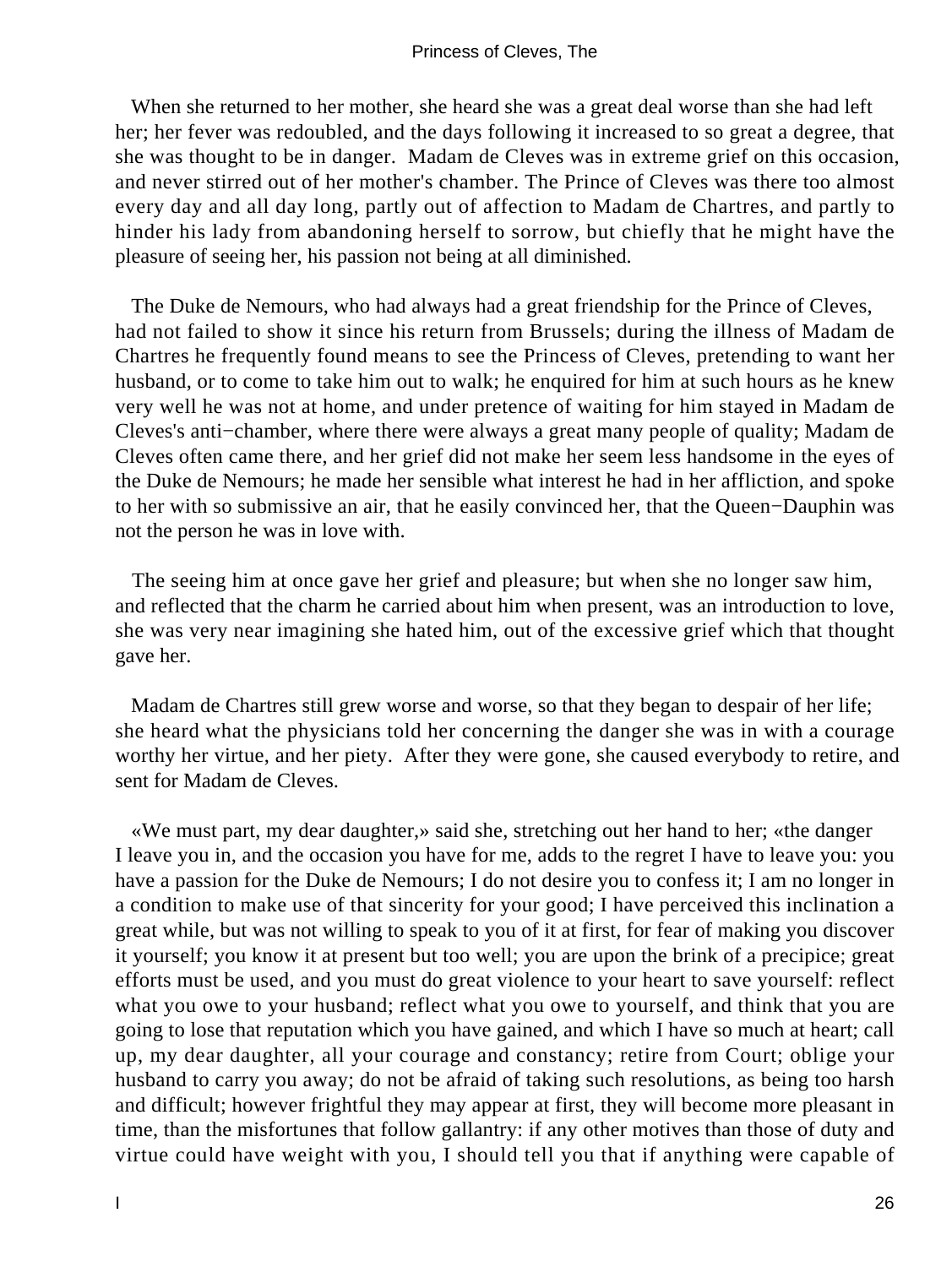disturbing the happiness I hope for in the next world, it would be to see you fall like other women; but if this calamity must necessarily happen, I shall meet death with joy, as it will hinder me from being a witness of it.»

 Madam de Cleves bathed with tears her mother's hand, which she held fast locked in her own; nor was Madam de Chartres less moved. «Adieu, dear daughter,» said she, «let us put an end to a conversation which melts us both; and remember, if you are able, all that I have been saying to you.»

 When she had spoke this, she turned herself on the other side, and ordered her daughter to call her women, being unwilling either to hear her reply, or to speak any more. Madam de Cleves went out of her presence in a condition one need not describe; and Madam de Chartres thought of nothing but preparing herself for death: she lived two days longer, during which she would not see her daughter again; her daughter was the only thing she had reluctance to part with.

 Madam de Cleves was in the utmost affliction; her husband did not leave her, and no sooner was her mother expired, but he carried her into the country, that she might not have in her eye a place which could serve only to sharpen her sorrow, which was scarce to be equalled. Though tenderness and gratitude had the greatest share in her griefs, yet the need which she found she had of her mother to guard her against the Duke of Nemours added no small weight to them; she found she was unhappy in being left to herself, at a time when she was so little mistress of her own affections, and when she so much wished for somebody to pity and encourage her. The Prince of Cleves's behaviour to her on this occasion, made her wish more ardently than ever, never to fail in her duty to him; she also expressed more friendship and affection for him than she had done before; she would not suffer him to leave her, and she seemed to think that his being constantly with her could defend her against the Duke of Nemours.

 The Duke came to see the Prince of Cleves in the country; he did what he could to pay a visit also to Madam de Cleves, but she refused to receive him; and being persuaded she could not help finding something dangerously lovely in him, she made a strong resolution to forbear seeing him, and to avoid all occasions of it that were in her power.

 The Prince of Cleves went to Paris to make his Court, and promised his lady to return the next day, but however he did not return till the day after. «I expected you yesterday,» said Madam de Cleves to him on his arrival, «and I ought to chide you for not having come as you promised; you know, if I was capable of feeling a new affliction in the condition I am in, it would be the death of Madam de Tournon, and I have heard of it this morning; I should have been concerned, though I had not known her; it is a melting consideration to think that a lady so young and handsome as she, should be dead in two days; but besides, she was the person in the world that pleased me most, and who appeared to have discretion equal to her beauty.»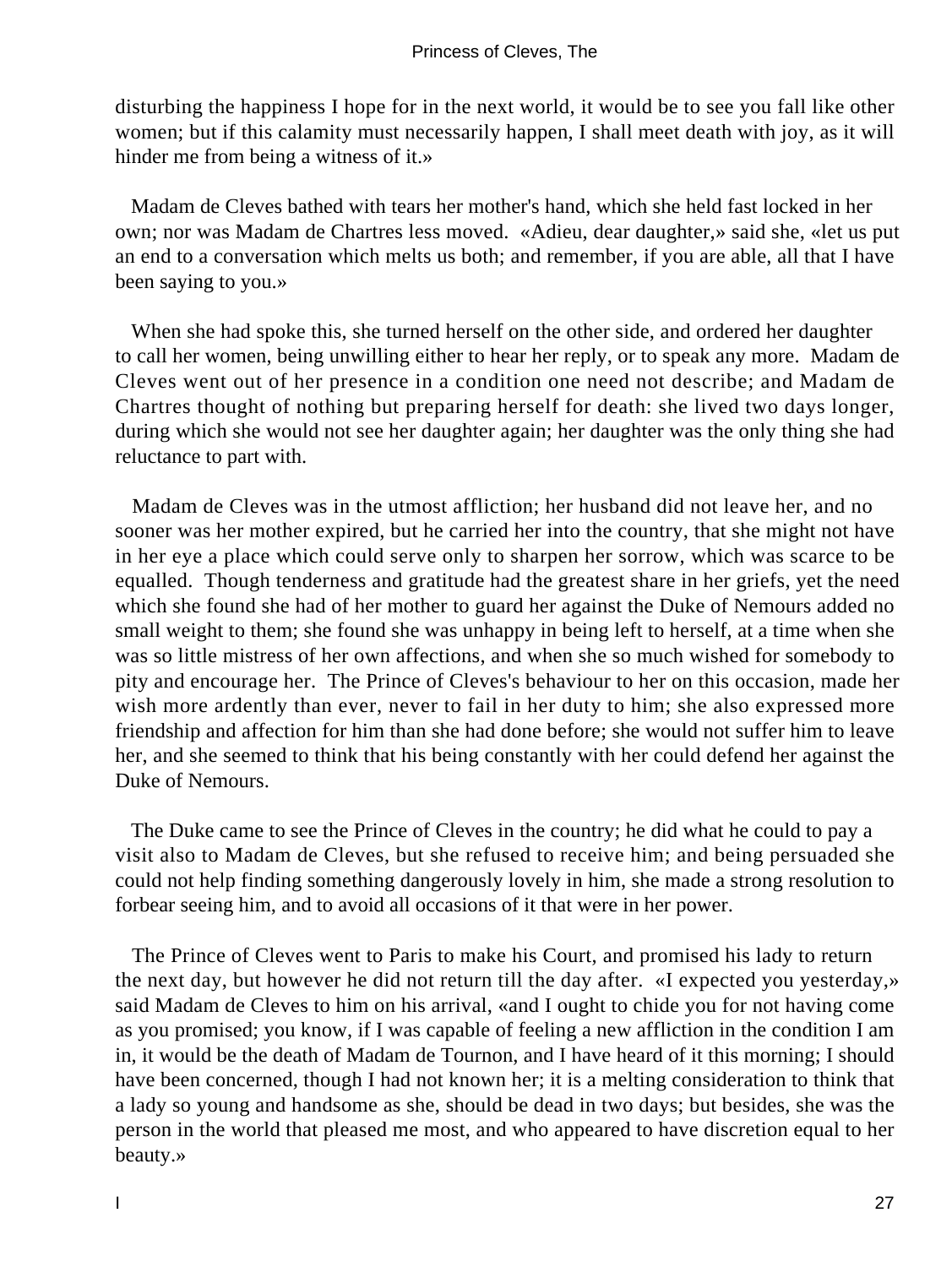«I am sorry I could not return yesterday,» replied the Prince of Cleves, «but my presence was so necessary to the consolation of an unhappy man, that it was impossible for me to leave him. As for Madam de Tournon, I do not advise you not to be concerned for her, if you lament her as a woman full of discretion, and worthy of your esteem.» «You surprise me,» answered Madam de Cleves, «I have heard you say several times, that there was not a lady at Court you had a greater respect for.» «It is true,» replied he, «but women are incomprehensible, and when I have seen them all, I think myself so happy in having you, that I cannot enough admire my good fortune.» «You esteem me more than I deserve,» answered Madam de Cleves, «you have not had experience enough yet to pronounce me worthy of you; but tell me, I beseech you, what it is has undeceived you with respect to Madam de Tournon.» «I have been undeceived a great while,» replied he, «and I know that she was in love with the Count de Sancerre, and that she gave him room to hope she would marry him.» «I can't believe,» said Madam de Cleves, «that Madam de Tournon, after so extraordinary an aversion as she has shown to marriage from the time she became a widow, and after the public declarations she has made that she would never marry again, should give hopes to Sancerre.» «If she had given hopes to him only,» replied the Prince of Cleves, «the wonder had not been so great; but what is surprising is, that she gave hopes likewise to Etouteville at the same time: I'll let you know the whole history of this matter.»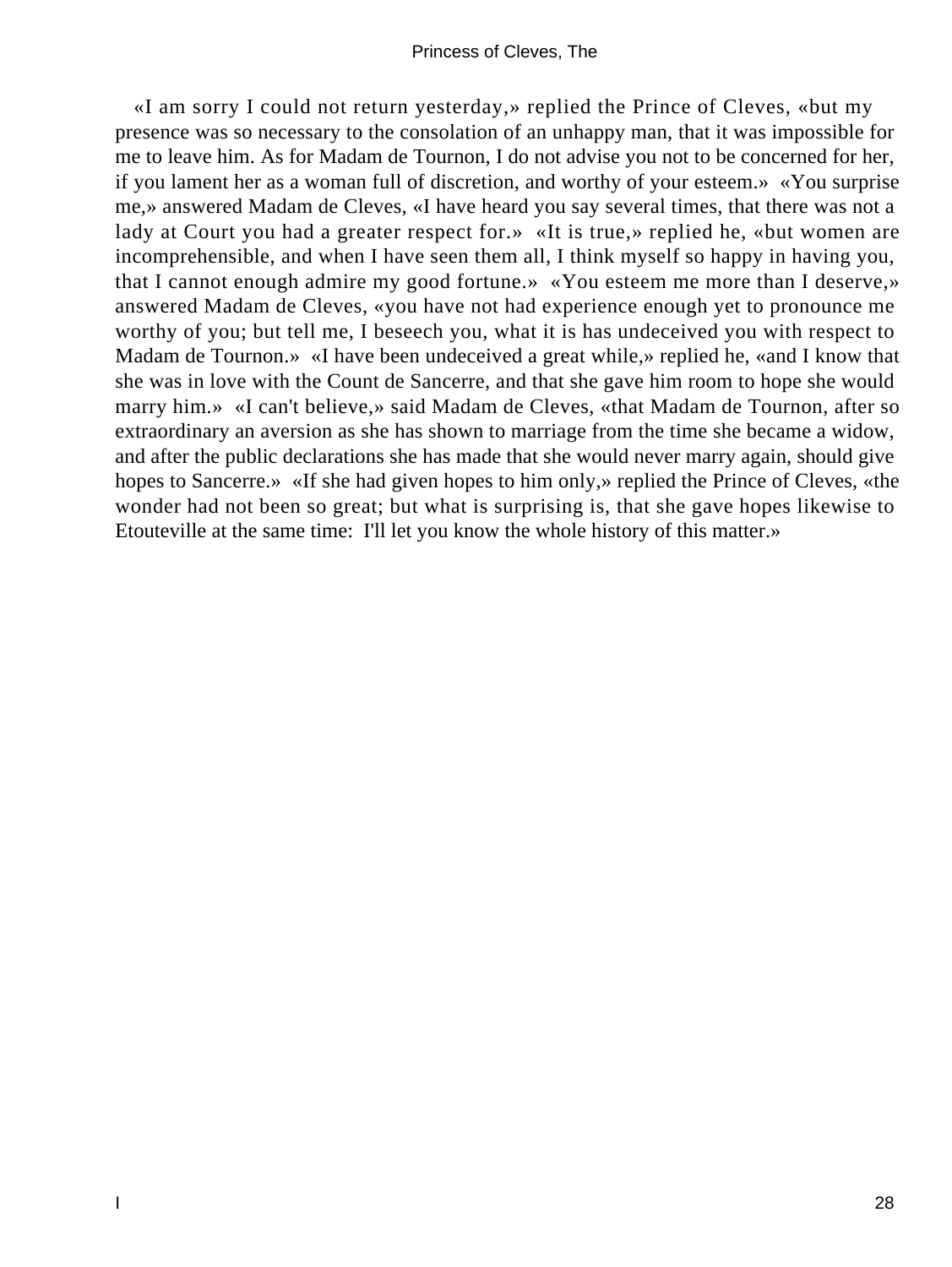### **[II](#page-102-0)**

*"Y*ou know the friendship, there is betwixt Sancerre and me. Nevertheless about two years ago he fell in love with Madam de Tournon, and concealed it from me with as much care as from the rest of the world; I had not the least suspicion of it. Madam de Tournon as yet appeared inconsolable for the death of her husband, and lived in retirement with great austerity. Sancerre's sister was in a manner the only person she saw, and it was at her lodgings he became in love with her.

 "One evening there was to be play at the Louvre, and the actors only waited for the coming of the King and Madam de Valentinois, when word was brought that she was indisposed, and that the King would not come. It was easy to see that the Duchess's indisposition was nothing but some quarrel with the King; everyone knew the jealousy he had had of the Mareschal de Brisac during his continuance at Court, but he had been set out some days on his return to Piemont, and one could not imagine what was the occasion of this falling out.

 "While I was speaking of this to Sancerre, Monsieur d'Anville came into the room, and told me in a whisper, that the King was so exasperated and so afflicted at the same time, that one would pity him; that upon a late reconciliation between him and the Duchess, after the quarrel they had had about the Mareschal de Brisac, he had given her a ring, and desired her to wear it; and that as she was dressing herself to come to the play, he had missed it on her finger, and asked what was become of it; upon which she seemed in surprise that she had it not, and called to her women for it, who unfortunately, or for want of being better instructed, made answer they had not seen it four or five days.

 «It was,» continued Monsieur d'Anville, "precisely so long, since the Mareschal de Brisac left the Court, and the King made no doubt but she gave him the ring when she took her leave of him. The thought of this awaked in so lively a manner that jealousy which was not yet extinguished, that he fell into uncommon transports, and loaded her with a thousand reproaches; he is just gone into her apartment again in great concern, but whether the reason is a more confirmed opinion that the Duchess had made a sacrifice of the ring, or for fear of having disobliged her by his anger, I can't tell.

 "As soon as Monsieur d'Anville had told me this news, I acquainted Sancerre with it; I told it him as a secret newly entrusted with me, and charged him to say nothing of it.

 "The next day I went early in the morning to my sister−in−law's, and found Madam de Tournon at her bedside, who had no great kindness for the Duchess of Valentinois, and knew very well that my sister−in−law had no reason to be satisfied with her. Sancerre had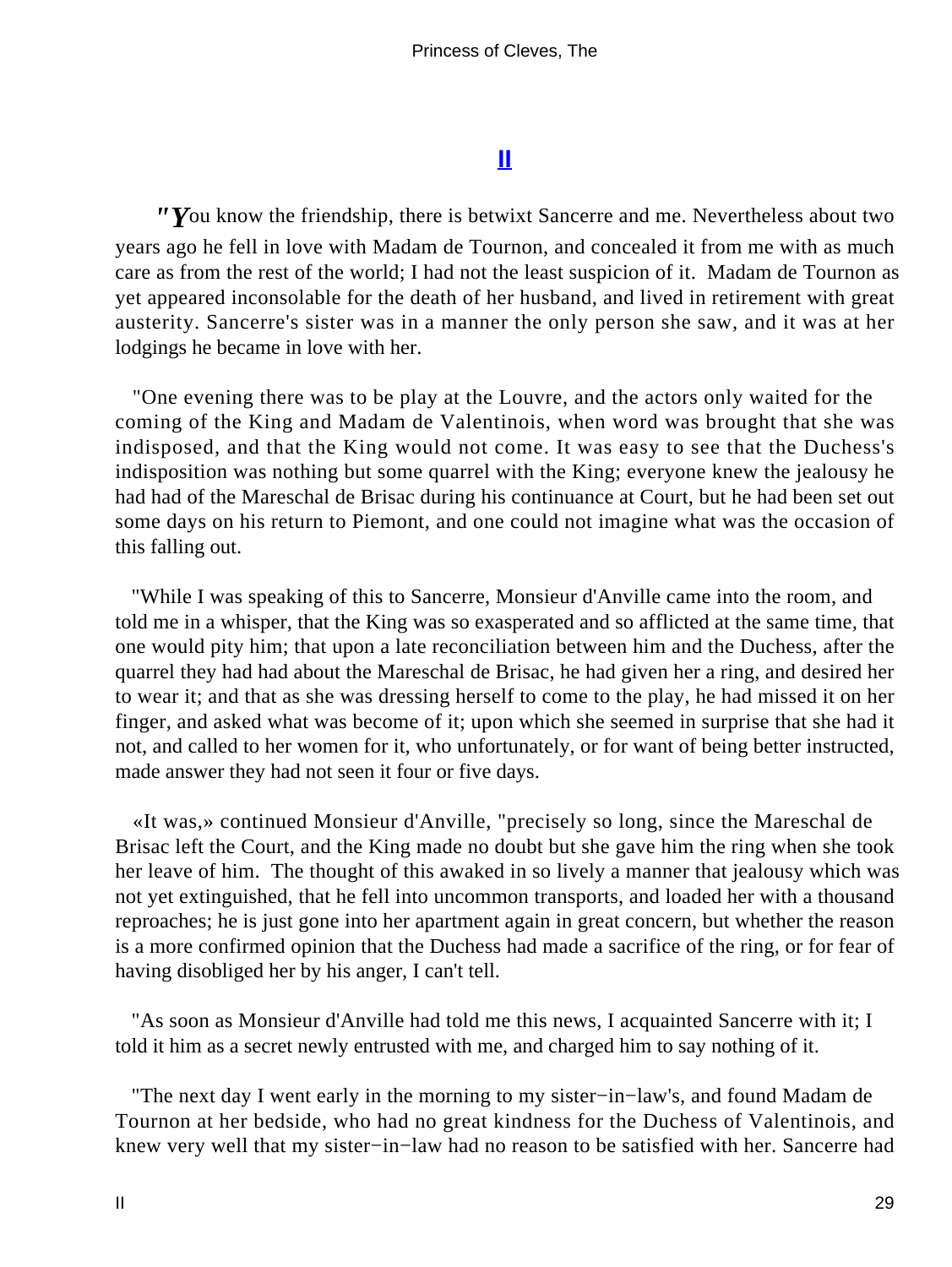been with her, after he went from the play, and had acquainted her with the quarrel between the King and the Duchess; and Madam de Tournon was come to tell it to my sister−in−law, without knowing or suspecting that it was I from whom her lover had it.

 "As soon as I advanced toward my sister−in−law, she told Madam de Tournon, that they might trust me with what she had been telling her; and without waiting Madam de Tournon's leave she related to me word by word all I had told Sancerre the night before. You may judge what surprise I was in; I looked hard at Madam de Tournon, and she seemed disordered; her disorder gave me a suspicion. I had told the thing to nobody but Sancerre; he left me when the comedy was done, without giving any reason for it; I remembered to have heard him speak much in praise of Madam de Tournon; all these things opened my eyes, and I easily discerned there was an intrigue between them, and that he had seen her since he left me.

 "I was so stung to find he had concealed this adventure from me, that I said several things which made Madam de Tournon sensible of the imprudence she had been guilty of; I led her back to her coach, and assured her, I envied the happiness of him who informed her of the King's quarrel with the Duchess of Valentinois.

 "I went immediately in search of Sancerre, and severely reproached him; I told him I knew of his passion for Madam de Tournon, without saying how I came by the discovery; he was forced to acknowledge it; I afterwards informed him what led me into the knowledge of it, and he acquainted me with the detail of the whole affair; he told me, that though he was a younger brother, and far from being able to pretend to so good a match, nevertheless she was determined to marry him. I can't express the surprise I was in; I told Sancerre he would do well to hasten the conclusion of the marriage, and that there was nothing he had not to fear from a woman who had the artifice to support, in the eye of the public, appearances so distant from truth; he gave me in answer that she was really concerned for the loss of her husband, but that the inclination she had for him had surmounted that affliction, and that she could not help discovering all on a sudden so great a change; he mentioned besides several other reasons in her excuse, which convinced me how desperately he was in love; he assured me he would bring her to consent that I should know his passion for her, especially since it was she herself who had made me suspect it; in a word, he did oblige her to it, though with a great deal of difficulty, and I grew afterwards very deep in their confidence.

 "I never knew a lady behave herself in so genteel and agreeable a manner to her lover, but yet I was always shocked at the affectation she showed in appearing so concerned for the loss of her husband. Sancerre was so much in love, and so well pleased with the treatment he received from her, that he scarce durst press her to conclude the marriage, for fear she should think he desired it rather out of interest than love; however he spoke to her of it, and she seemed fully bent on marrying him; she began also to abandon her reserved manner of life, and to appear again in public; she visited my sister−in−law at hours when some of the Court were usually there; Sancerre came there but seldom, but those who came every night,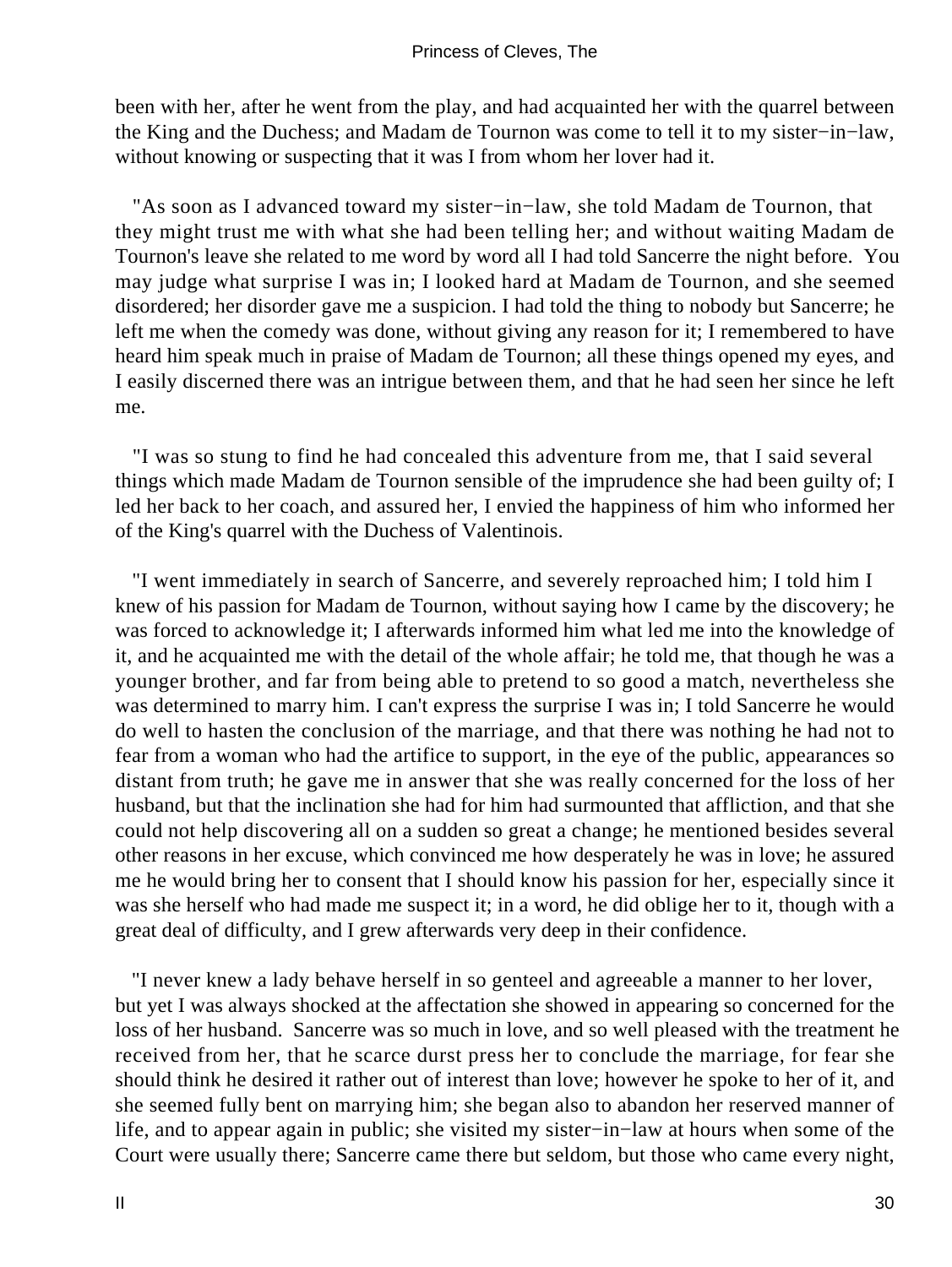and frequently saw her there, thought her extremely beautiful.

 "She had not long quitted her solitude, when Sancerre imagined that her passion for him was cooled; he spoke of it several times to me: but I laid no great stress on the matter; but at last, when he told me, that instead of forwarding the marriage, she seemed to put it off, I began to think he was not to blame for being uneasy: I remonstrated to him, that if Madam de Tournon's passion was abated after having continued two years, he ought not to be surprised at it, and that even supposing it was not abated, possibly it might not be strong enough to induce her to marry him; that he ought not to complain of it; that such a marriage in the judgment of the public would draw censures upon her, not only because he was not a suitable match for her, but also on account of the prejudice it would do her reputation; that therefore all he could desire was, that she might not deceive him, nor lead him into false expectations; I told him further, that if she had not resolution enough to marry him, or if she confessed she liked some other person better, he ought not to resent or be angry at it, but still continue his esteem and regard for her.

 «I give you,» said I, «the advice which I would take myself; for sincerity has such charms to me, that I believe if my mistress, or even my wife ingenuously confessed, she had a greater affection for another than for me, I might be troubled, but not exasperated; I would lay aside the character of a lover or a husband, to bestow my advice and my pity.»

 This discourse made Madam de Cleves blush, and she found in it a certain similitude of her own condition, which very much surprised her, and gave her a concern, from which she could not recover in a great while.

 «Sancerre spoke to Madam de Tournon,» continued Monsieur de Cleves, "and told her all I had advised him; but she encouraged him with so many fresh assurances, and seemed so displeased at his suspicions, that she entirely removed them; nevertheless she deferred the marriage until after a pretty long journey he was to make; but she behaved herself so well until his departure, and appeared so concerned at it, that I believed as well as he, that she sincerely loved him. He set out about three months ago; during his absence I have seldom seen Madam de Tournon; you have entirely taken me up, and I only knew that he was speedily expected.

 "The day before yesterday, on my arrival at Paris, I heard she was dead; I sent to his lodgings to enquire if they had any news of him, and word was brought me he came to town the night before, which was precisely the day that Madam de Tournon died; I immediately went to see him, concluding in what condition I should find him, but his affliction far surpassed what I had imagined.

 "Never did I see a sorrow so deep and so tender; the moment he saw me he embraced me with tears; `I shall never see her more,' said he, `I shall never see her more, she is dead, I was not worthy of her, but I shall soon follow her.'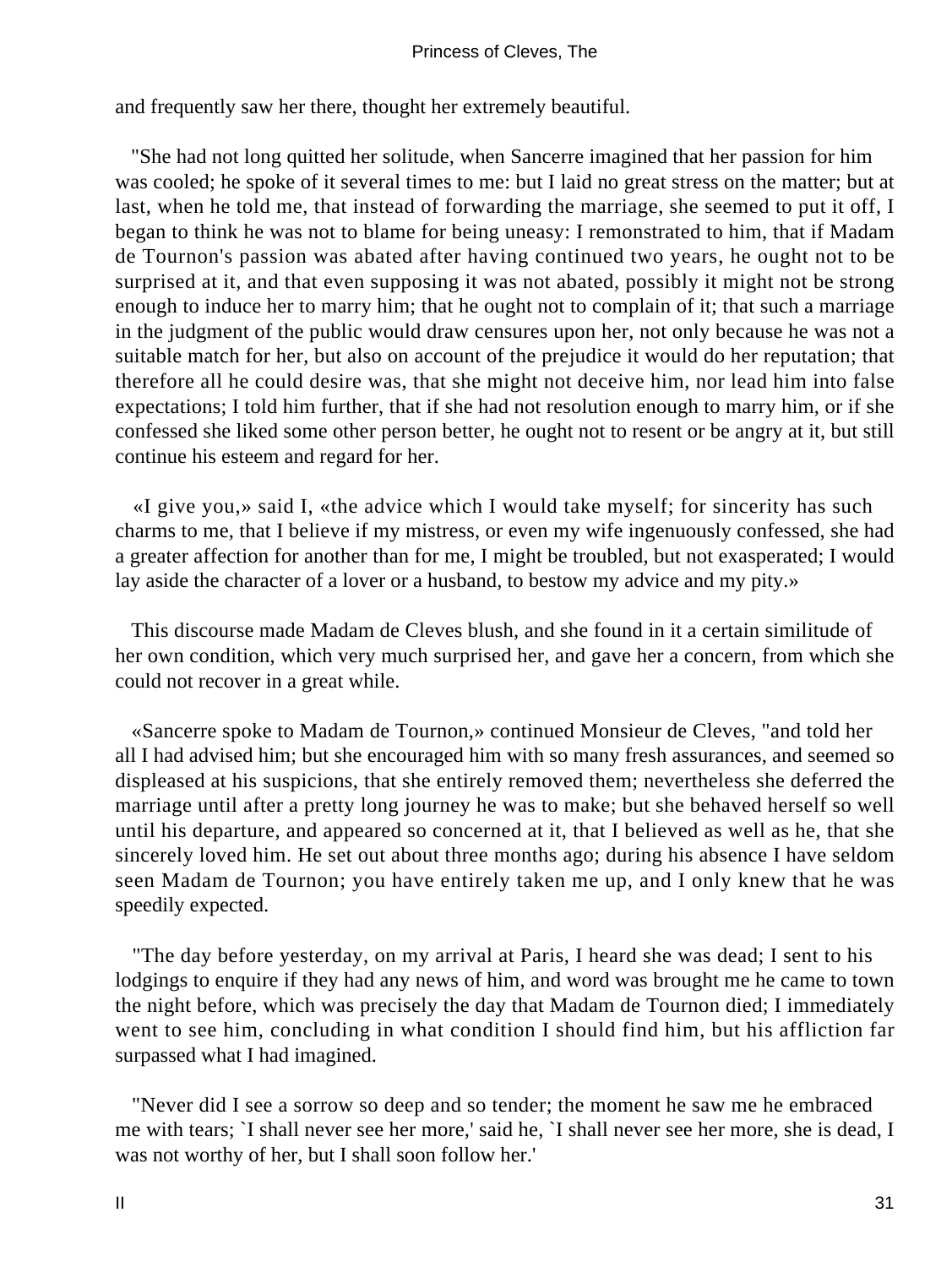"After this he was silent; and then, from time to time, continually repeating `She is dead, I shall never see her more,' he returned to lamentations and tears, and continued as a man bereft of reason. He told me he had not often received letters from her during his absence, but that he knew her too well to be surprised at it, and was sensible how shy and timorous she was of writing; he made no doubt but she would have married him upon his return; he considered her as the most amiable and constant of her sex; he thought himself tenderly beloved by her; he lost her the moment he expected to be united to her for ever; all these thoughts threw him into so violent an affliction, that I own I was deeply touched with it.

 "Nevertheless I was obliged to leave him to go to the King, but promised to return immediately; accordingly I did, and I was never so surprised as I was to find him entirely changed from what I had left him; he was standing in his chamber, his face full of fury, sometimes walking, sometimes stopping short, as if he had been distracted; `Come,' says he, `and see the most forlorn wretch in the world; I am a thousand times more unhappy than I was a while ago, and what I have just heard of Madam de Tournon is worse than her death.'

 "I took what he said to be wholly the effect of grief, and could not imagine that there could be anything worse than the death of a mistress one loves and is beloved by; I told him, that so far as he kept his grief within bounds, I approved of it, and bore a part in it; but that I should no longer pity him, if he abandoned himself to despair and flew from reason. `I should be too happy if I had lost both my reason and my life,' cried he; `Madam de Tournon was false to me, and I am informed of her unfaithfulness and treachery the very day after I was informed of her death; I am informed of it at a time when my soul is filled with the most tender love, and pierced with the sharpest grief that ever was; at a time when the idea of her in my heart, is that of the most perfect woman who ever lived, and the most perfect with respect to me; I find I am mistaken, and that she does not deserve to be lamented by me; nevertheless I have the same concern for her death, as if she had been true to me, and I have the same sensibility of her falsehood, as if she were yet living; had I heard of her falsehood before her death, jealousy, anger, and rage would have possessed me, and in some measure hardened me against the grief for her loss; but now my condition is such, that I am incapable of receiving comfort, and yet know not how to hate her.'

 "You may judge of the surprise I was in at what Sancerre told me; I asked him how he came by the knowledge of it, and he told me that the minute I went away from him, Etouteville, who is his intimate friend, but who nevertheless knew nothing of his love for Madam de Tournon, came to see him; that as soon as he was sat down, he fell a−weeping, and asked his pardon for having concealed from him what he was going to tell him, that he begged him to have compassion of him, that he was come to open his heart to him, and that he was the person in the world the most afflicted for the death of Madam de Tournon.

 "`That name,' said Sancerre, `so astonished me, that though my first intention was to tell him I was more afflicted than he, I had not the power to speak: he continued to inform me,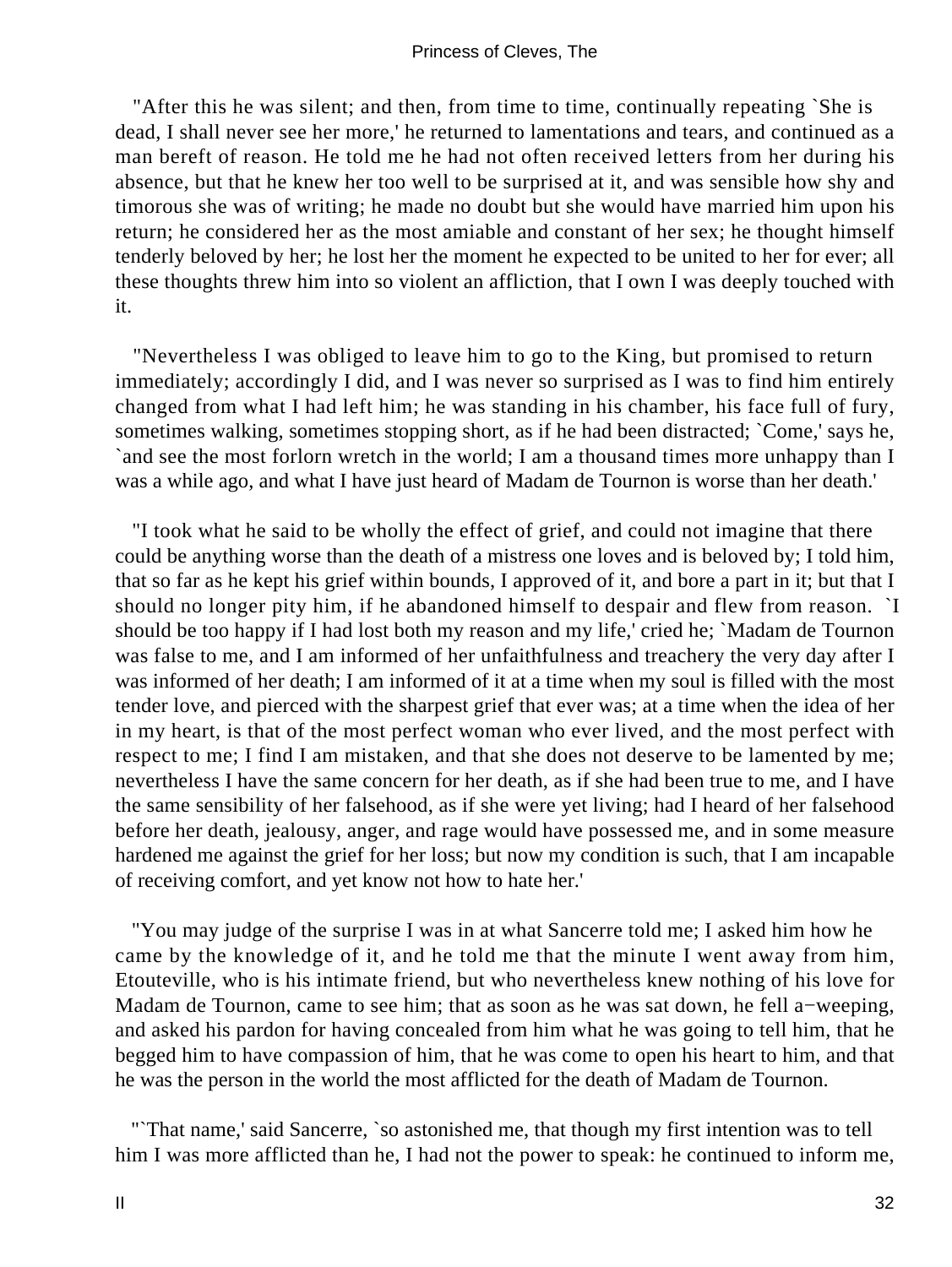that he had been in love with her six months, that he was always desirous to let me know it, but she had expressly forbid him; and in so authoritative a manner, that he durst not disobey her; that he gained her in a manner as soon as he courted her, that they concealed their mutual passion for each other from the whole world, that he never visited her publicly, that he had the pleasure to remove her sorrow for her husband's death, and that lastly he was to have married her at the very juncture in which she died; but that this marriage, which was an effect of love, would have appeared in her an effect of duty and obedience, she having prevailed upon her father to lay his commands on her to marry him, in order to avoid the appearance of too great an alteration in her conduct, which had seemed so averse to a second marriage.'

 "`While Etouteville was speaking to me,' said Sancerre, `I believed all he said, because I found so much probability in it, and because the time when he told me his passion for Madam de Tournon commenced, is precisely the same with that when she appeared changed towards me; but the next morning I thought him a liar, or at least an enthusiast, and was upon the point of telling him so. Afterwards I came into an inclination of clearing up the matter, and proposed several questions, and laid my doubts before him, in a word, I proceeded so far to convince myself of my misfortune, that he asked me if I knew Madam de Tournon's handwriting, and with that threw upon my bed four letters of hers and her picture; my brother came in that minute; Etouteville's face was so full of tears, that he was forced to withdraw to avoid being observed, and said he would come again in the evening to fetch what he left with me; and as for me, I sent my brother away under pretence of being indisposed, so impatient was I to see the letters he had left, and so full of hopes to find something there that might make me disbelieve what Etouteville had been telling me; but alas! What did I not find there? What tenderness! what assurances of marriage! what letters! She never wrote the like to me. Thus,' continued he, `am I at once pierced with anguish for her death and for her falsehood, two evils which have been often compared, but never felt before by the same person at the same time; I confess, to my shame, that still I am more grieved for her loss than for her change; I cannot think her guilty enough, to consent to her death: were she living, I should have the satisfaction to reproach her, and to revenge myself on her by making her sensible of her injustice; but I shall see her no more, I shall see her no more; this is the greatest misfortune of all others; would I could restore her to life, though with the loss of my own! Yet what do I wish! If she were restored to life, she would live for Etouteville: how happy was I yesterday,' cried he, `how happy! I was the most afflicted man in the world; but my affliction was reasonable, and there was something pleasing in the very thought that I was inconsolable; today all my sentiments are unjust; I pay to a feigned passion the tribute of my grief, which I thought I owed to a real one; I can neither hate nor love her memory; I am incapable of consolation, and yet don't know how to grieve for her; take care, I conjure you, that I never see Etouteville; his very name raises horror in me; I know very well I have no reason of complaint against him; I was to blame in concealing from him my love for Madam de Tournon; if he had known it, perhaps he would not have pursued her, perhaps she would not have been false to me; he came to me to impart his sorrows, and I cannot but pity him; alas! he had reason to love Madam de Tournon, he was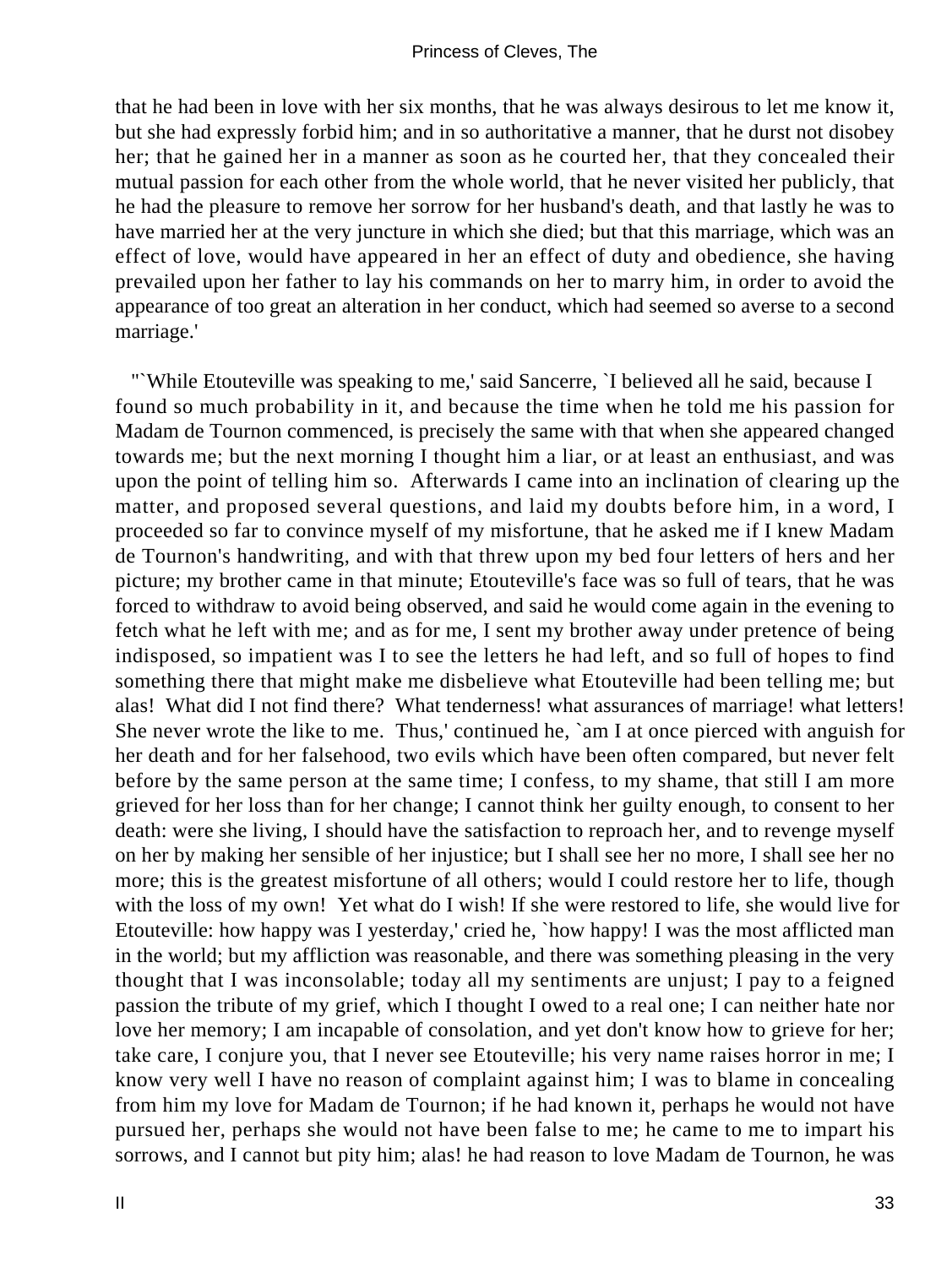beloved by her, and will never see her more: notwithstanding I perceive I can't help hating him; once more I conjure you take care I may not see him.'

 «Sancerre burst afterwards into tears, began again to regret Madam de Tournon, and to speak to her, as if she were present, and say the softest things in the world; from these transports he passed to hatred, to complaints, to reproaches and imprecations against her. When I saw him in so desperate a condition, I found I should want somebody to assist me in appeasing his mind; accordingly I sent for his brother, whom I had left with the King; I met him in the anti−chamber, and acquainted him with Sancerre's condition: we gave the necessary orders to prevent his seeing Etouteville, and employed part of the night in endeavouring to make him capable of reason; this morning I found him yet more afflicted; his brother continued with him, and I returned to you.»

 «'Tis impossible to be more surprised than I am,» said Madam de Cleves; «I thought Madam de Tournon equally incapable of love and falsehood.» «Address and dissimulation,» replied Monsieur de Cleves, «cannot go further than she carried them; observe, that when Sancerre thought her love to him was abated, it really was, and she began to love Etouteville; she told the last that he removed her sorrow for her husband's death, and that he was the cause of her quitting her retirement; Sancerre believed the cause was nothing but a resolution she had taken not to seem any longer to be in such deep affliction; she made a merit to Etouteville of concealing her correspondence with him, and of seeming forced to marry him by her father's command, as if it was an effect of the care she had of her reputation; whereas it was only an artifice to forsake Sancerre, without his having reason to resent it: I must return,» continued Monsieur de Cleves, «to see this unhappy man, and I believe you would do well to go to Paris too; it is time for you to appear in the world again, and receive the numerous visits which you can't well dispense with.»

 Madam de Cleves agreed to the proposal, and returned to Paris the next day; she found herself much more easy with respect to the Duke de Nemours than she had been; what her mother had told her on her death−bed, and her grief for her death, created a sort of suspension in her mind as to her passion for the Duke, which made her believe it was quite effaced.

 The evening of her arrival the Queen−Dauphin made her a visit, and after having condoled with her, told her that in order to divert her from melancholy thoughts, she would let her know all that had passed at Court in her absence; upon which she related to her a great many extraordinary things; «but what I have the greatest desire to inform you of,» added she, «is that it is certain the Duke de Nemours is passionately in love; and that his most intimate friends are not only not entrusted in it, but can't so much as guess who the person is he is in love with; nevertheless this passion of his is so strong as to make him neglect, or to speak more properly, abandon the hopes of a Crown.»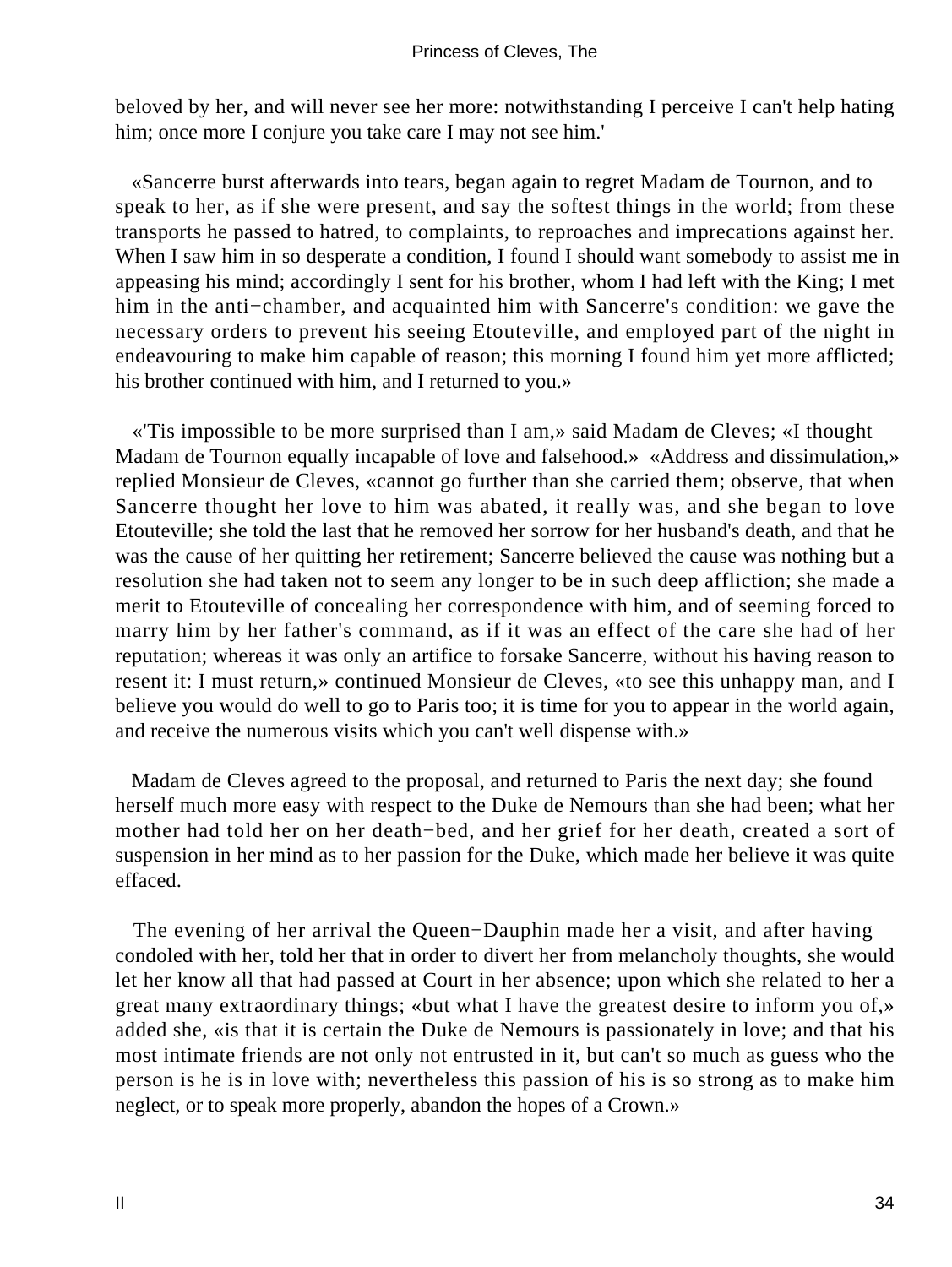The Queen−Dauphin afterwards related whatever had passed in England; «What I have just told you,» continued she, "I had from Monsieur d'Anville; and this morning he informed me, that last night the King sent for the Duke de Nemours upon the subject of Lignerol's letters, who desires to return, and wrote to his Majesty that he could no longer excuse to the Queen of England the Duke of Nemours's delay; that she begins to be displeased at it; and though she has not positively given her promise, she has said enough to encourage him to come over; the King showed this letter to the Duke of Nemours, who instead of speaking seriously as he had done at the beginning of this affair, only laughed and trifled, and made a jest of Lignerol's expectations: He said, `The whole world would censure his imprudence, if he ventured to go to England, with the pretensions of marrying the Queen, without being secure of success; I think,' added he, `I should time my business very ill to go to England now, when the King of Spain uses such pressing instances to obtain the Queen in marriage; the Spanish King perhaps would not be a very formidable rival in matters of gallantry, but in a treaty of marriage I believe your Majesty would not advise me to be his competitor.' `I would advise you to it upon this occasion,' replied the King; `but however you will have no competitor in him; I know he has quite other thoughts; and though he had not, Queen Mary found herself so uneasy under the weight of the Spanish Crown, that I can't believe her sister will be very desirous of it.' `If she should not,' replied the Duke of Nemours, `it is probable she will seek her happiness in love; she has been in love with my Lord Courtenay for several years; Queen Mary too was in love with him, and would have married him with consent of the states of her kingdom, had not she known that the youth and beauty of her sister Elizabeth had more charms for him than her crown; your Majesty knows, that the violence of her jealousy carried her so far, as to imprison them both, and afterwards to banish my Lord Courtenay, and at last determined her to marry the King of Spain; I believe Queen Elizabeth will soon recall that Lord, and make choice of a man whom she loves, who deserves her love, and who has suffered so much for her, in preference to another whom she never saw.' `I should be of that opinion,' replied the King, `if my Lord Courtenay were living, but I received advice some days ago, that he died at Padua, whither he was banished: I plainly see,' added the King, as he left the Duke, `that your marriage must be concluded the same way the Dauphin's was, and that ambassadors must be sent to marry the Queen of England for you.'

 «Monsieur d'Anville and the Viscount, who were with the King when he spoke to the Duke of Nemours, are persuaded that it is the passion he is so deeply engaged in, which diverts him from so great a design; the Viscount, who sees deeper into him than anybody, told Madam de Martigny that he was so changed he did not know him again; and what astonishes him more is, that he does not find he has any private interviews, or that he is ever missing at particular times, so that he believes he has no correspondence with the person he is in love with; and that which surprises him in the Duke is to see him in love with a woman who does not return his love.»

 What poison did this discourse of the Queen−Dauphin carry in it for Madam de Cleves? How could she but know herself to be the person whose name was not known, and how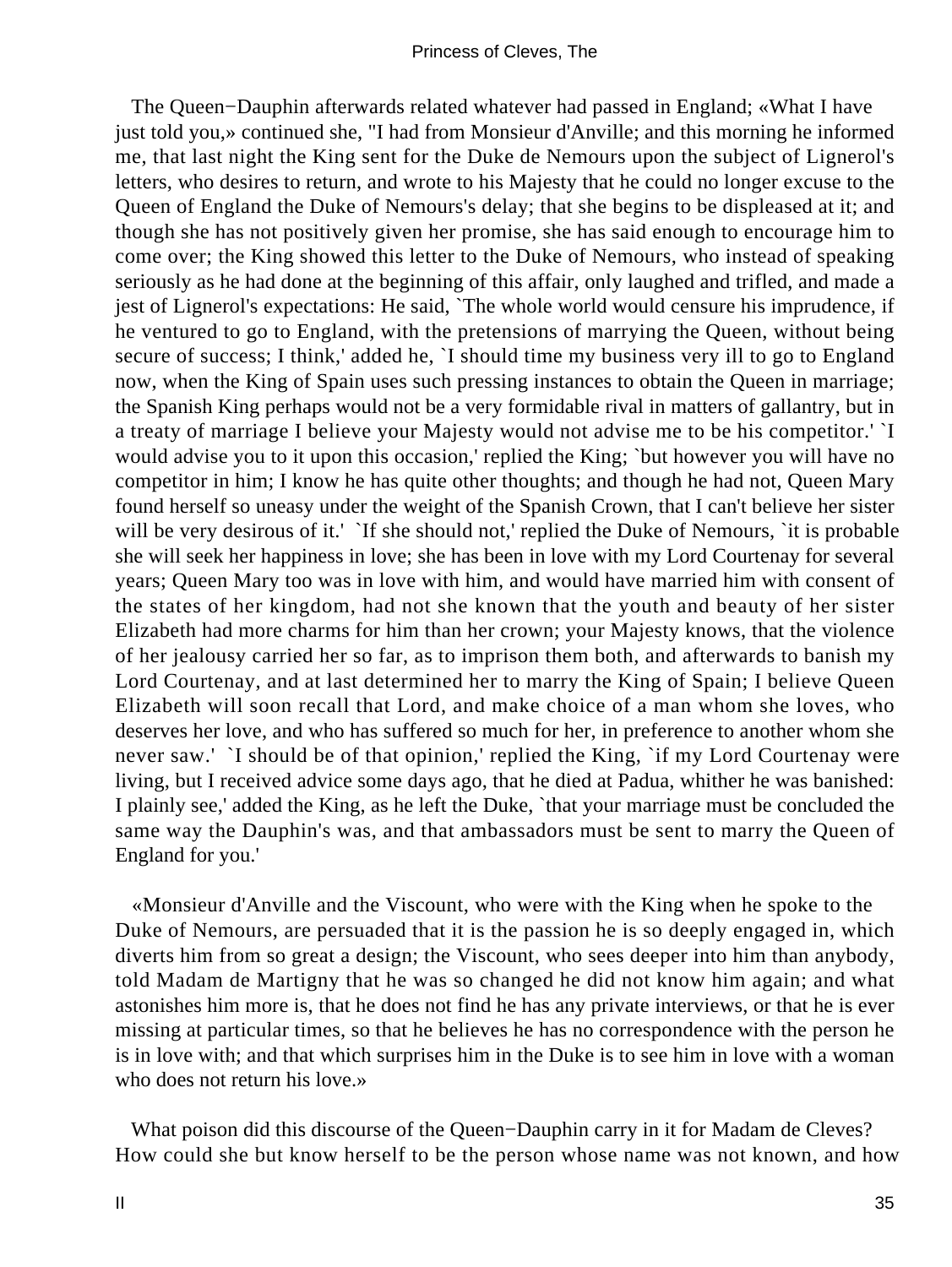could she help being filled with tenderness and gratitude, when she learned, by a way not in the least liable to suspicion, that the Duke, who had already touched her heart, concealed his passion from the whole world, and neglected for her sake the hopes of a Crown? It is impossible to express what she felt, or to describe the tumult that was raised in her soul. Had the Queen−Dauphin observed her closely, she might easily have discerned, that what she had been saying was not indifferent to her; but as she had not the least suspicion of the truth, she continued her discourse without minding her: «Monsieur d'Anville,» added she, «from whom, as I just told you, I had all this, believes I know more of it than himself, and he has so great an opinion of my beauty, that he is satisfied I am the only person capable of creating so great a change in the Duke of Nemours.»

 These last words of the Queen−Dauphin gave Madam de Cleves a sort of uneasiness very different from that which she had a few minutes before. «I can easily come into Monsieur d'Anville's opinion,» answered she; «and 'tis very probable, Madam, that nothing less than a Princess of your merit could make him despise the Queen of England.» «I would own it to you, if I knew it,» replied the Queen−Dauphin, "and I should know it, if it were true; such passions as these never escape the sight of those who occasion them; they are the first to discern them; the Duke of Nemours has never showed me anything but slight complaisances; and yet I find so great a difference betwixt his present and former behaviour to me, that I can assure you, I am not the cause of the indifference he expresses for the Crown of England.

 «But I forget myself in your company,» added the Queen−Dauphin, «and don't remember that I am to wait upon Madame: you know the peace is as good as concluded, but perhaps you don't know that the King of Spain has refused to sign it, but on condition of marrying this Princess, instead of the Prince Don Carlos, his son: the King was with great difficulty brought to allow it, but at last he has consented, and is gone to carry the news to Madame; I believe she will be inconsolable. To marry a man of the King of Spain's age and temper can never be pleasing, especially to her who has all the gaiety which the bloom of youth joined with beauty inspires, and was in expectation of marrying a young Prince for whom she has an inclination without having seen him. I do not know whether the King will find in her all the obedience he desires; he has charged me to see her, because he knows she loves me, and believes I shall be able to influence her. From thence I shall make a visit of a very different nature, to congratulate the King's sister. All things are ready for her marriage with the Prince of Savoy, who is expected in a few days. Never was a woman of her age so entirely pleased to be married; the Court will be more numerous and splendid than ever, and notwithstanding your grief, you must come among us, in order to make strangers see that we are furnished with no mean beauties.»

 Having said this, the Queen−Dauphin took her leave of Madam de Cleves, and the next day Madame's marriage was publicly known; some days after the King and the Queens went to visit the Princess of Cleves; the Duke de Nemours, who had expected her return with the utmost impatience, and languished for an opportunity of speaking to her in private, contrived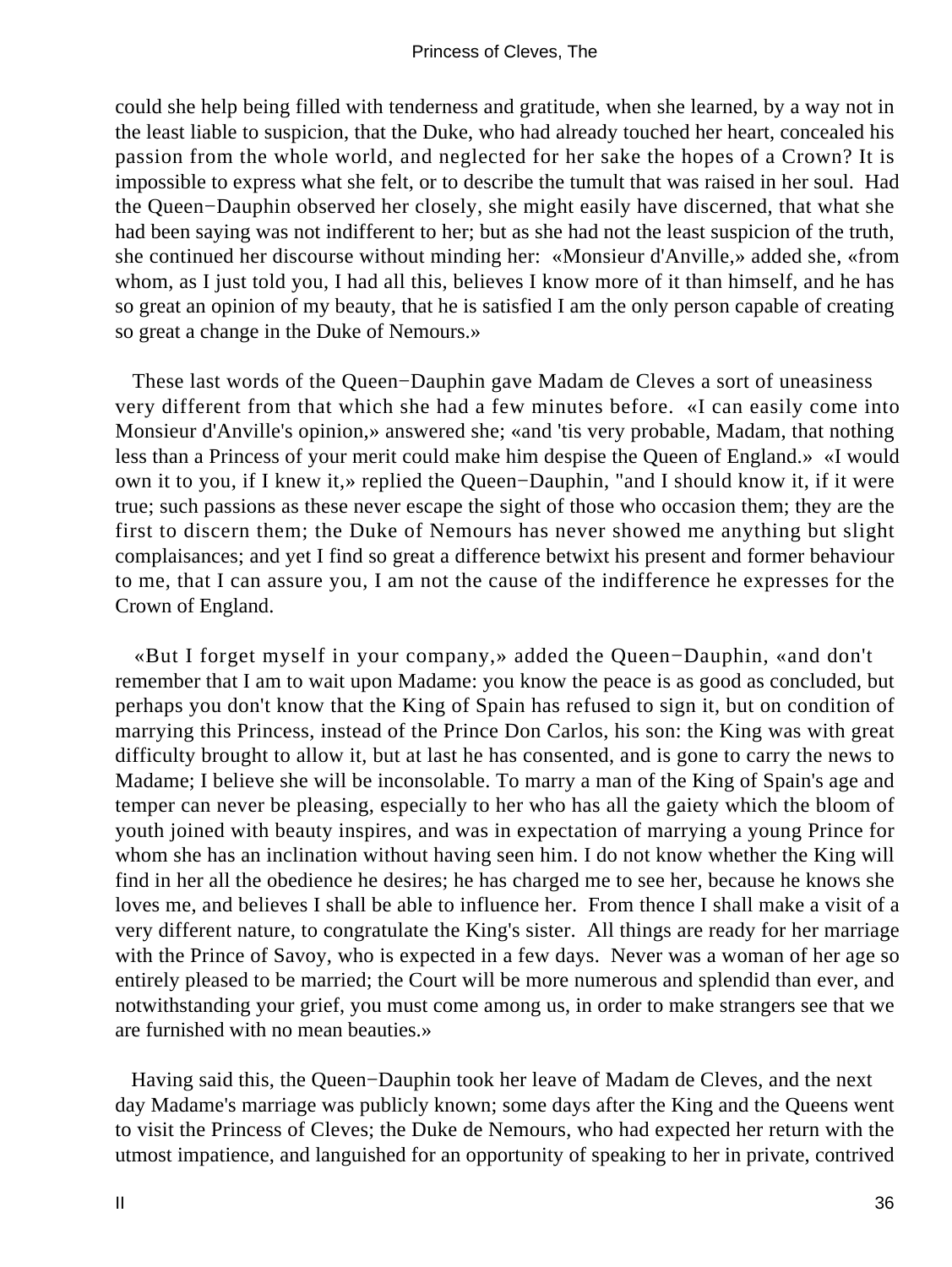to wait upon her at an hour, when the company would probably be withdrawing, and nobody else come in; he succeeded in his design, and came in when the last visitors were going away.

 The Princess was sitting on her bed, and the hot weather, together with the sight of the Duke de Nemours, gave her a blush that added to her beauty; he sat over against her with a certain timorous respect, that flows from a real love; he continued some minutes without speaking; nor was she the less at a loss, so that they were both silent a good while: at last the Duke condoled with her for her mother's death; Madam de Cleves was glad to give the conversation that turn, spoke a considerable time of the great loss she had had, and at last said, that though time had taken off from the violence of her grief, yet the impression would always remain so strong, that it would entirely change her humour. «Great troubles and excessive passions,» replied the Duke, «make great alterations in the mind; as for me, I am quite another man since my return from Flanders; abundance of people have taken notice of this change, and the Queen−Dauphin herself spoke to me of it yesterday.» «It is true,» replied the Princess, «she has observed it, and I think I remember to have heard her say something about it.» «I'm not sorry, Madam,» replied the Duke, «that she has discerned it, but I could wish some others in particular had discerned it too; there are persons to whom we dare give no other evidences of the passion we have for them, but by things which do not concern them; and when we dare not let them know we love them, we should be glad at least to have them see we are not desirous of being loved by any other; we should be glad to convince them, that no other beauty, though of the highest rank, has any charms for us, and that a Crown would be too dear, if purchased with no less a price than absence from her we adore: women ordinarily,» continued he, «judge of the passion one has for them, by the care one takes to oblige, and to be assiduous about them; but it's no hard matter to do this, though they be ever so little amiable; not to give oneself up to the pleasure of pursuing them, to shun them through fear of discovering to the public, and in a manner to themselves, the sentiments one has for them, here lies the difficulty; and what still more demonstrates the truth of one's passion is, the becoming entirely changed from what one was, and the having no longer a gust either for ambition or pleasure, after one has employed one's whole life in pursuit of both.»

 The Princess of Cleves readily apprehended how far she was concerned in this discourse; one while she seemed of opinion that she ought not to suffer such an address; another, she thought she ought not to seem to understand it, or show she supposed herself meant by it; she thought she ought to speak, and she thought she ought to be silent; the Duke of Nemours's discourse equally pleased and offended her; she was convinced by it of the truth of all the Queen−Dauphin had led her to think; she found in it somewhat gallant and respectful, but also somewhat bold and too intelligible; the inclination she had for the Duke gave her an anxiety which it was not in her power to control; the most obscure expressions of a man that pleases, move more than the most open declaration of one we have no liking for; she made no answer; the Duke de Nemours took notice of her silence, which perhaps would have proved no ill−presage, if the coming in of the Prince of Cleves had not ended at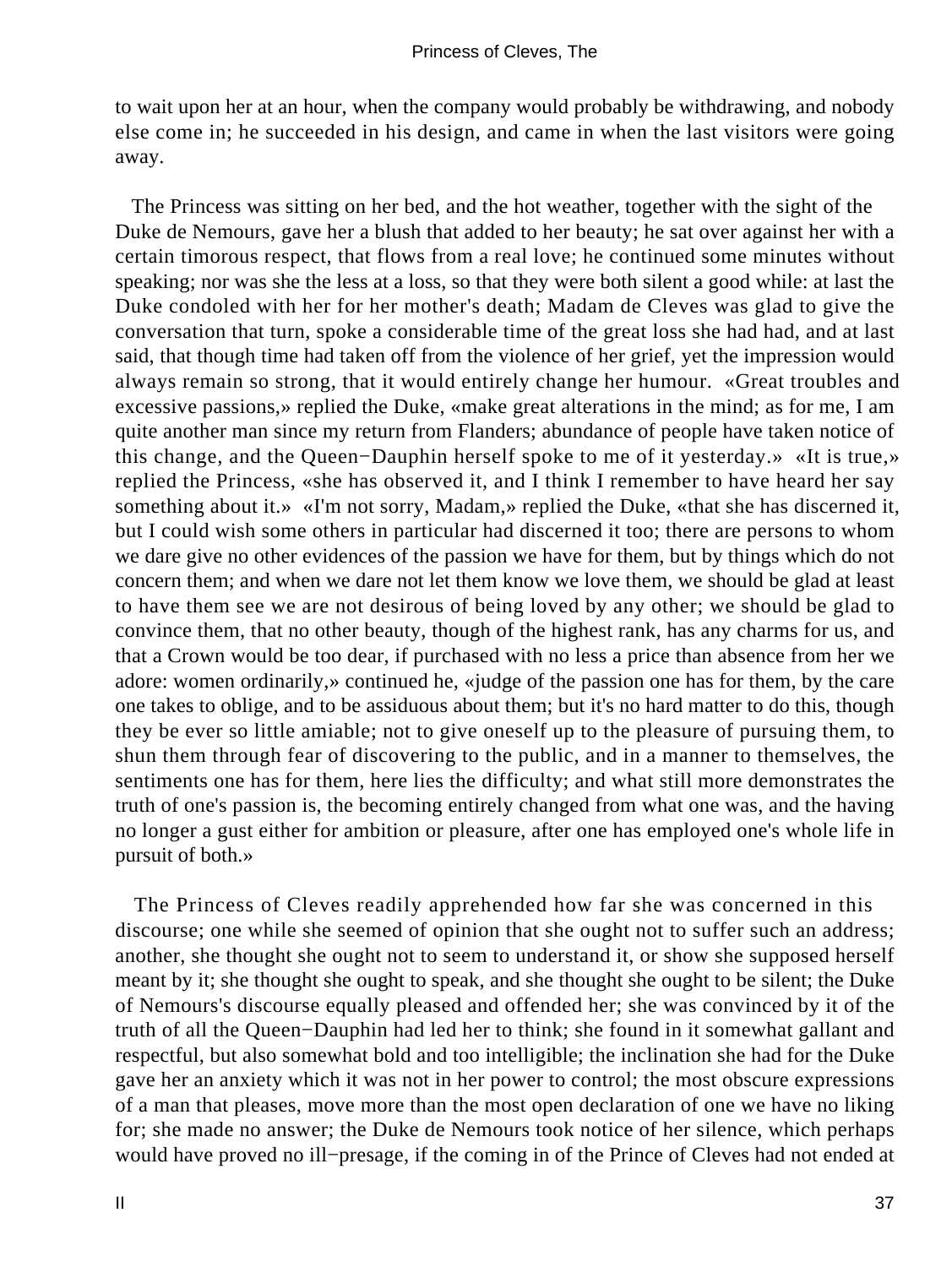once the conversation and the visit.

 The Prince was coming to give his wife a further account of Sancerre, but she was not over curious to learn the sequel of that adventure; she was so much taken up with what had just passed, that she could hardly conceal the embarrassment she was in. When she was at liberty to muse upon it, she plainly saw she was mistaken, when she thought she was indifferent as to the Duke de Nemours; what he had said to her had made all the impression he could desire, and had entirely convinced her of his passion; besides the Duke's actions agreed too well with his words to leave her the least doubt about it; she no longer flattered herself that she did not love him; all her care was not to let him discover it, a task of which she had already experienced the difficulty; she knew the only way to succeed in it was to avoid seeing him; and as her mourning gave her an excuse for being more retired than usual, she made use of that pretence not to go to places where he might see her; she was full of melancholy; her mother's death was the seeming cause of it, and no suspicion was had of any other.

 The Duke de Nemours, not seeing her any more, fell into desperation and knowing he should not meet with her in any public assembly, or at any diversions the Court joined in, he could not prevail upon himself to appear there, and therefore he pretended a great love for hunting, and made matches for that sport on the days when the Queens kept their assemblies; a slight indisposition had served him a good while as an excuse for staying at home, and declining to go to places where he knew very well that Madam de Cleves would not be.

 The Prince of Cleves was ill almost at the same time, and the Princess never stirred out of his room during his illness; but when he grew better, and received company, and among others the Duke de Nemours, who under pretence of being yet weak, stayed with him the greatest part of the day, she found she could not continue any longer there; and yet in the first visits he made she had not the resolution to go out; she had been too long without seeing him, to be able to resolve to see him no more; the Duke had the address, by discourses that appeared altogether general, but which she understood very well by the relation they had to what he had said privately to her, to let her know that he went a−hunting only to be more at liberty to think of her, and that the reason of his not going to the assemblies was her not being there.

 At last she executed the resolution she had taken to go out of her husband's room, whenever he was there, though this was doing the utmost violence to herself: the Duke perceived she avoided him, and the thought of it touched him to the heart.

 The Prince of Cleves did not immediately take notice of his wife's conduct in this particular, but at last he perceived she went out of the room when there was company there; he spoke to her of it, and she told him that she did not think it consistent with decency to be every evening among the gay young courtiers; that she hoped he would allow her to live in a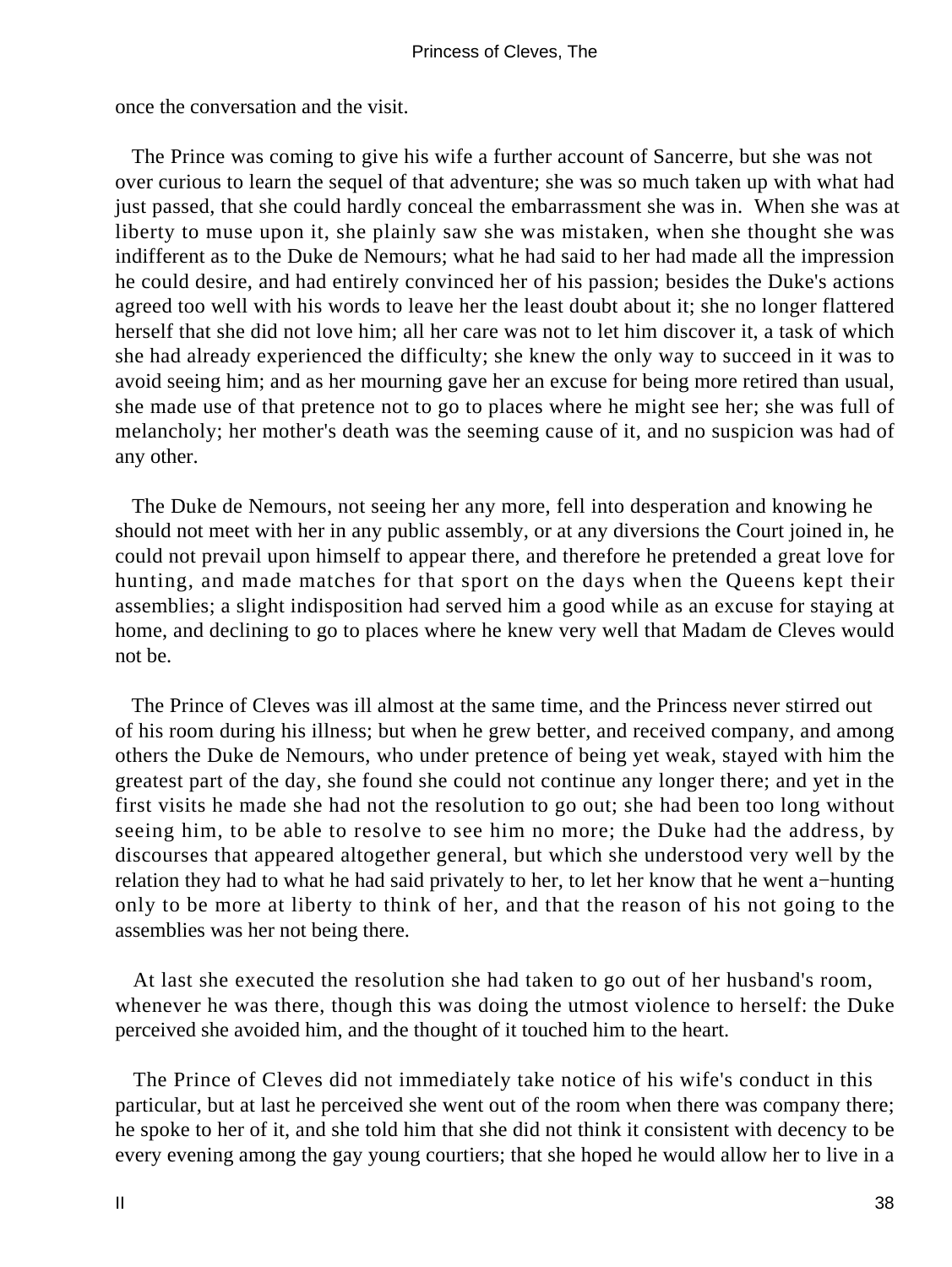more reserved manner than she had done hitherto, that the virtue and presence of her mother authorised her in many liberties which could not otherwise be justified in a woman of her age.

 Monsieur de Cleves, who had a great deal of facility and complaisance for his wife, did not show it on this occasion, but told her he would by no means consent to her altering her conduct; she was upon the point of telling him, it was reported that the Duke de Nemours was in love with her, but she had not the power to name him; besides she thought it disingenuous to disguise the truth, and make use of pretences to a man who had so good an opinion of her.

 Some days after the King was with the Queen at the assembly hour, and the discourse turned upon nativities and predictions; the company were divided in their opinion as to what credit ought to be given to them; the Queen professed to have great faith in them, and maintained that after so many things had come to pass as they had been foretold, one could not doubt but there was something of certainty in that science; others affirmed, that of an infinite number of predictions so very few proved true, that the truth of those few ought to be looked upon as an effect of chance.

 «I have formerly been very curious and inquisitive as to futurity,» said the King, «but I have seen so many false and improbable things, that I am satisfied there is no truth in that pretended art. Not many years since there came hither a man of great reputation in astrology; everybody went to see him; I went among others, but without saying who I was, and I carried with me the Duke of Guise and Descars, and made them go in first; nevertheless the astrologer addressed himself first to me, as if he had concluded me to be their master; perhaps he knew me, and yet he told me one thing that was very unsuitable to my character, if he had known me; his prediction was that I should be killed in a duel; he told the Duke of Guise, that he should die of a wound received behind; and he told Descars he should be knocked of the head by the kick of a horse; the Duke of Guise was a little angry at the prediction, as if it imported he should run away; nor was Descars better pleased to find he was to make his exit by so unfortunate an accident; in a word, we went away all three of us very much out of humour with the astrologer; I don't know what will happen to the Duke of Guise and Descars, but there is not much probability of my being killed in a duel; the King of Spain and I have just made peace, and if we had not, I question whether we should have fought, or if I should have challenged him, as the King my father did Charles the Fifth.»

 After the King had related the misfortune that was foretold him, those who had defended astrology abandoned the argument, and agreed there was no credit to be given to it: «For my part,» said the Duke de Nemours aloud, «I have the least reason of any man in the world to credit it»; and then turning himself to Madam de Cleves, near whom he stood, «it has been foretold me,» says he very softly, «that I should be happy in a person for whom I should have the most violent and respectful passion; you may judge, Madam, if I ought to believe in predictions.»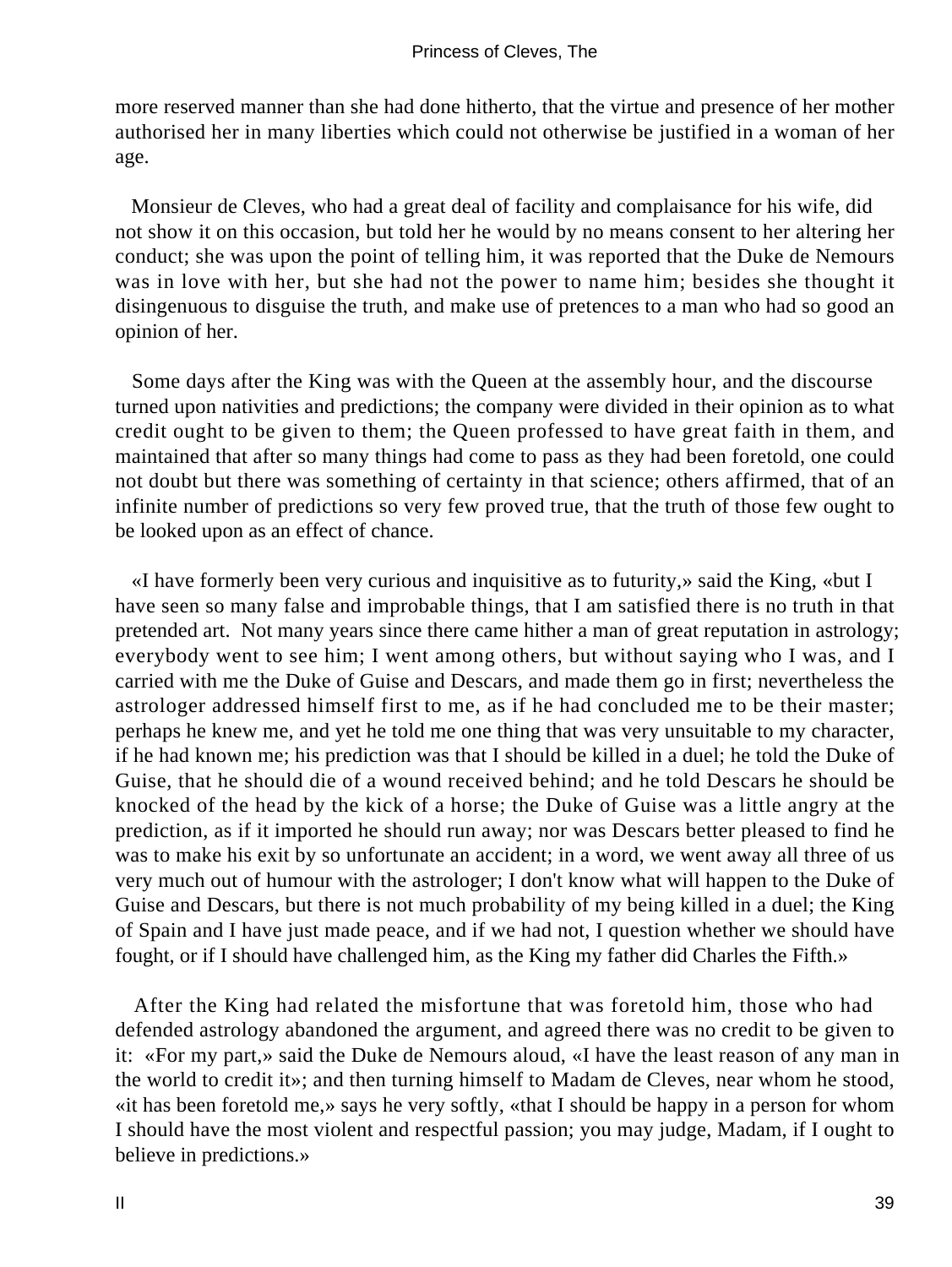The Queen−Dauphin, who believed, from what the Duke had spoke aloud, that what he whispered was some false prediction that had been told him, asked him what it was he said to Madam de Cleves; had he had a less ready wit, he would have been surprised at this question; but without any hesitation, «What I said to her, Madam,» answered he, «was, that it had been predicted to me, that I should be raised to a higher fortune than my most sanguine hopes could lead me to expect.» «If nothing have been foretold you but this,» replied the Queen−Dauphin, smiling, and thinking of the affair of England, «I would not advise you to decry astrology; you may have reasons hereafter to offer in defence of it.» Madam de Cleves apprehended the Queen−Dauphin's meaning, but knew withal, that the fortune the Duke of Nemours spoke of was not that of being King of England.

 The time of her mourning being expired, the Princess of Cleves was obliged to make her appearance again, and go to Court as usual; she saw the Duke de Nemours at the Queen−Dauphin's apartment; she saw him at the Prince of Cleves's, where he often came in company of other young noblemen, to avoid being remarked; yet she never once saw him, but it gave her a pain that could not escape his observation.

 However industrious she was to avoid being looked at by him, and to speak less to him than to any other, some things escaped her in an unguarded moment, which convinced him he was not indifferent to her; a man of less discernment than he would not have perceived it, but he had already so often been the object of love, that it was easy for him to know when he was loved; he found the Chevalier de Guise was his rival, and the Chevalier knew that the Duke de Nemours was his; Monsieur de Guise was the only man in the Court that had unravelled this affair, his interest having made him more clear−sighted than others; the knowledge they had of each other's sentiments created an opposition between them in everything, which, however, did not break out into an open quarrel; they were always of different parties at the running, at the ring, at tournaments, and all diversions the King delighted in, and their emulation was so great it could not be concealed.

 Madam de Cleves frequently revolved in her mind the affair of England; she believed the Duke de Nemours could not resist the advice of the King, and the instances of Lignerolles; she was very much concerned to find that Lignerolles was not yet returned, and she impatiently expected him; her inclinations strongly swayed her to inform herself exactly of the state of this affair; but the same reasons, which raised in her that curiosity, obliged her to conceal it, and she only enquired of the beauty, the wit, and the temper of Queen Elizabeth. A picture of that Princess had been brought the King, which Madam de Cleves found much handsomer than she could have wished for, and she could not forbear saying, the picture flattered. «I don't think so,» replied the Queen−Dauphin; «that Princess has the reputation of being very handsome, and of having a very exalted genius, and I know she has always been proposed to me as a model worthy my imitation; she can't but be very handsome, if she resembles her mother, Anne Boleyn; never had woman so many charms and allurements both in her person and her humour; I have heard say she had something remarkably lively in her countenance, very different from what is usually found in other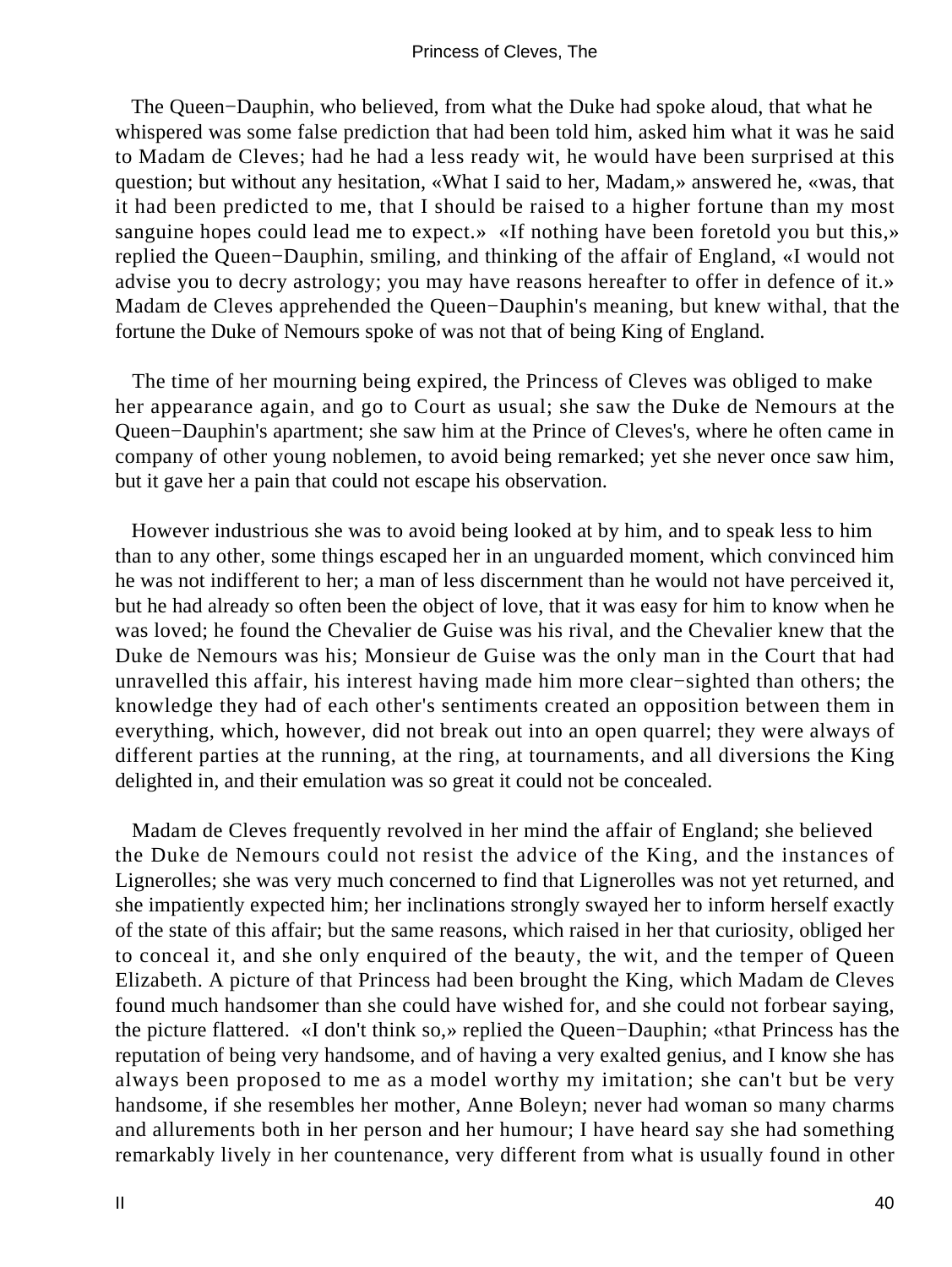English beauties.» «I think,» replied Madam de Cleves, «'tis said she was born in France.» «Those who imagine so are mistaken,» replied the Queen−Dauphin; "I'll give you her history in a few words.

 "She was of a good family in England; Henry the Eighth was in love with her sister and her mother, and it has been even suspected by some, that she was his daughter; she came to France with Henry the Seventh's sister, who married Louis XII that Princess, who was full of youth and gallantry, left the Court of France with great reluctance after her husband's death; but Anne Boleyn, who had the same inclinations as her mistress, could not prevail with herself to go away; the late King was in love with her, and she continued maid of honour to Queen Claude; that Queen died, and Margaretta, the King's sister, Duchess of Alenson, and since Queen of Navarre, whose story you know, took her into her service, where she imbibed the principles of the new religion; she returned afterwards to England, and there charmed all the world; she had the manners of France, which please in all countries; she sung well, she danced finely; she was a maid of honour to Queen Catherine, and Henry the Eighth fell desperately in love with her.

 "Cardinal Wolsey, his favourite and first minister, being dissatisfied with the Emperor for not having favoured his pretensions to the Papacy, in order to revenge himself of him, contrived an alliance between France and the King his master; he put it into the head of Henry the Eighth, that his marriage with the Emperor's aunt was null, and advised him to marry the Duchess of Alenson, whose husband was just dead; Anne Boleyn, who was not without ambition, considered Queen Catherine's divorce as a means that would bring her to the Crown; she began to give the King of England impressions of the Lutheran religion, and engaged the late King to favour at Rome Henry the Eighth's divorce, in hopes of his marrying the Duchess of Alenson; Cardinal Wolsey, that he might have an opportunity of treating this affair, procured himself to be sent to France upon other pretences; but his master was so far from permitting him to propose this marriage, that he sent him express orders to Calais not to speak of it.

 "Cardinal Wolsey, at his return from France, was received with as great honours as could have been paid to the King himself; never did any favourite carry his pride and vanity to so great a height; he managed an interview between the two Kings at Boulogne, when Francis the First would have given the upperhand to Henry the Eighth, but he refused to accept it; they treated one another by turns with the utmost magnificence, and presented to each habits of the same sort with those they wore themselves. I remember to have heard say, that those the late King sent to the King of England were of crimson satin beset all over with pearls and diamonds, and a robe of white velvet embroidered with gold; after having stayed some time at Boulogne, they went to Calais. Anne Boleyn was lodged in Henry the Eighth's Court with the train of a Queen; and Francis the First made her the same presents, and paid her the same honours as if she had been really so: in a word, after a passion of nine year's continuance King Henry married her, without waiting for the dissolving of his first marriage. The Pope precipitately thundered out excommunications against him, which so provoked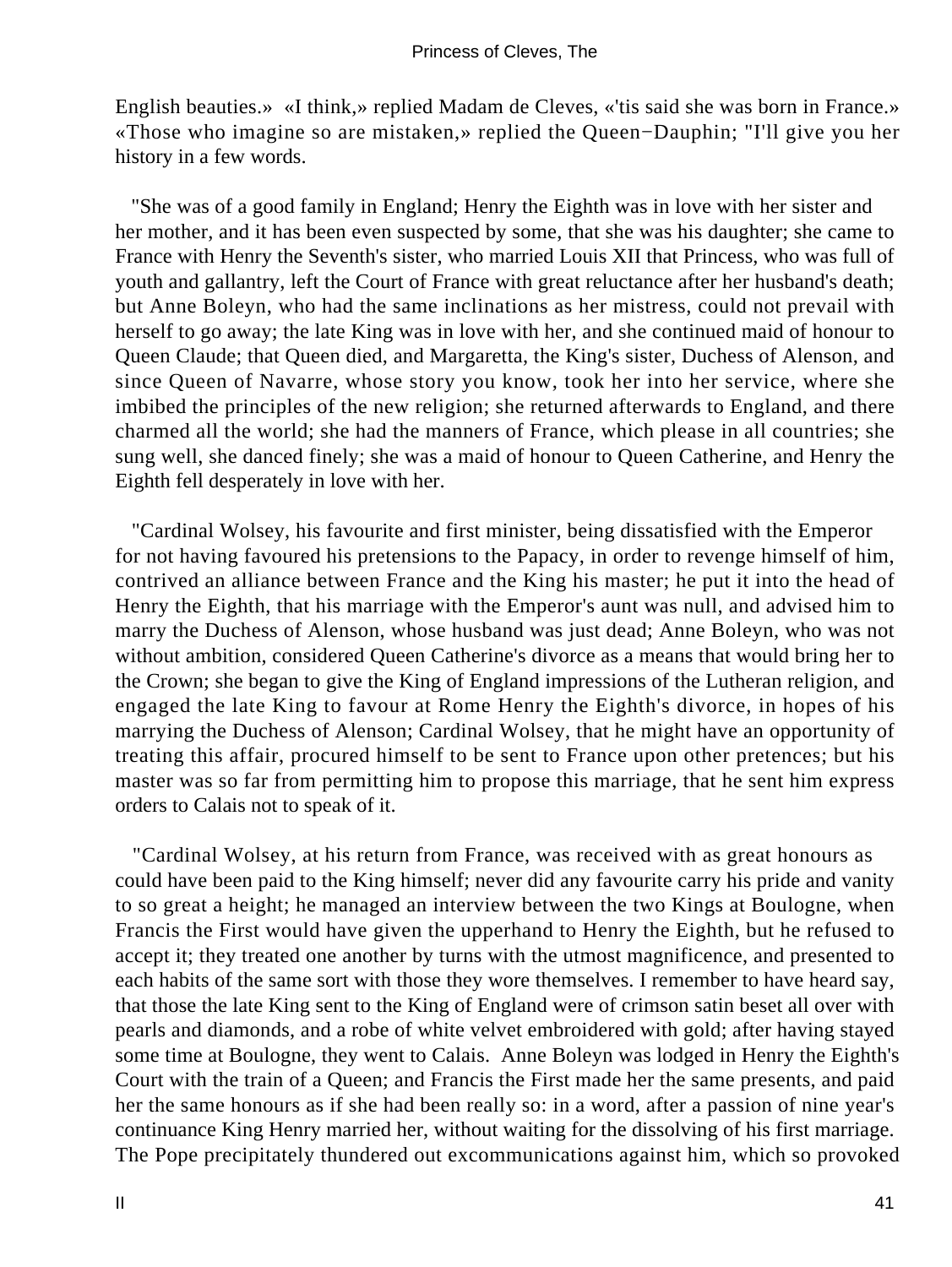King Henry, that he declared himself head of the Church, and drew after him all England into the unhappy change in which you see it.

 «Anne Boleyn did not long enjoy her greatness; for when she thought herself most secure of it by the death of Queen Catherine, one day as she was seeing a match of running at the ring made by the Viscount Rochefort her brother, the King was struck with such a jealousy, that he abruptly left the show, went away to London, and gave orders for arresting the Queen, the Viscount Rochefort, and several others whom he believed to be the lovers or confidants of that Princess. Though this jealousy in appearance had its birth that moment, the King had been long possessed with it by the Viscountess Rochefort, who not being able to bear the strict intimacy between her husband and the Queen, represented it to the King as a criminal commerce; so that that Prince, who was besides in love with Jane Seymour, thought of nothing but ridding himself of Anne Boleyn; and in less than three weeks he caused the Queen and her brother to be tried, had them both beheaded, and, married Jane Seymour. He had afterwards several wives, whom he divorced or put to death; and among others Catherine Howard, whose confidant the Viscountess Rochefort was, and who was beheaded with her: thus was she punished for having falsely accused Anne Boleyn. And Henry the Eighth died, being become excessive fat.»

 All the ladies, that were present when the Queen−Dauphin made this relation, thanked her for having given them so good an account of the Court of England; and among the rest Madam de Cleves, who could not forbear asking several questions concerning Queen Elizabeth.

 The Queen−Dauphin caused pictures in miniature to be drawn of all the beauties of the Court, in order to send them to the Queen her mother. One day, when that of Madam de Cleves was finishing, the Queen−Dauphin came to spend the afternoon with her; the Duke de Nemours did not fail to be there; he let slip no opportunities of seeing Madam de Cleves, yet without appearing to contrive them. She looked so pretty that day, that he would have fell in love with her, though he had not been so before: however he durst not keep his eyes fixed upon her, while she was sitting for her picture, for fear of showing too much the pleasure he took in looking at her.

 The Queen−Dauphin asked Monsieur de Cleves for a little picture he had of his wife's, to compare it with that which was just drawn; everybody gave their judgment of the one and the other; and Madam de Cleves ordered the painter to mend something in the headdress of that which had been just brought in; the painter in obedience to her took the picture out of the case in which it was, and having mended it laid it again on the table.

 The Duke de Nemours had long wished to have a picture of Madam de Cleves; when he saw that which Monsieur de Cleves had, he could not resist the temptation of stealing it from a husband, who, he believed, was tenderly loved; and he thought that among so many persons as were in the same room he should be no more liable to suspicion than another.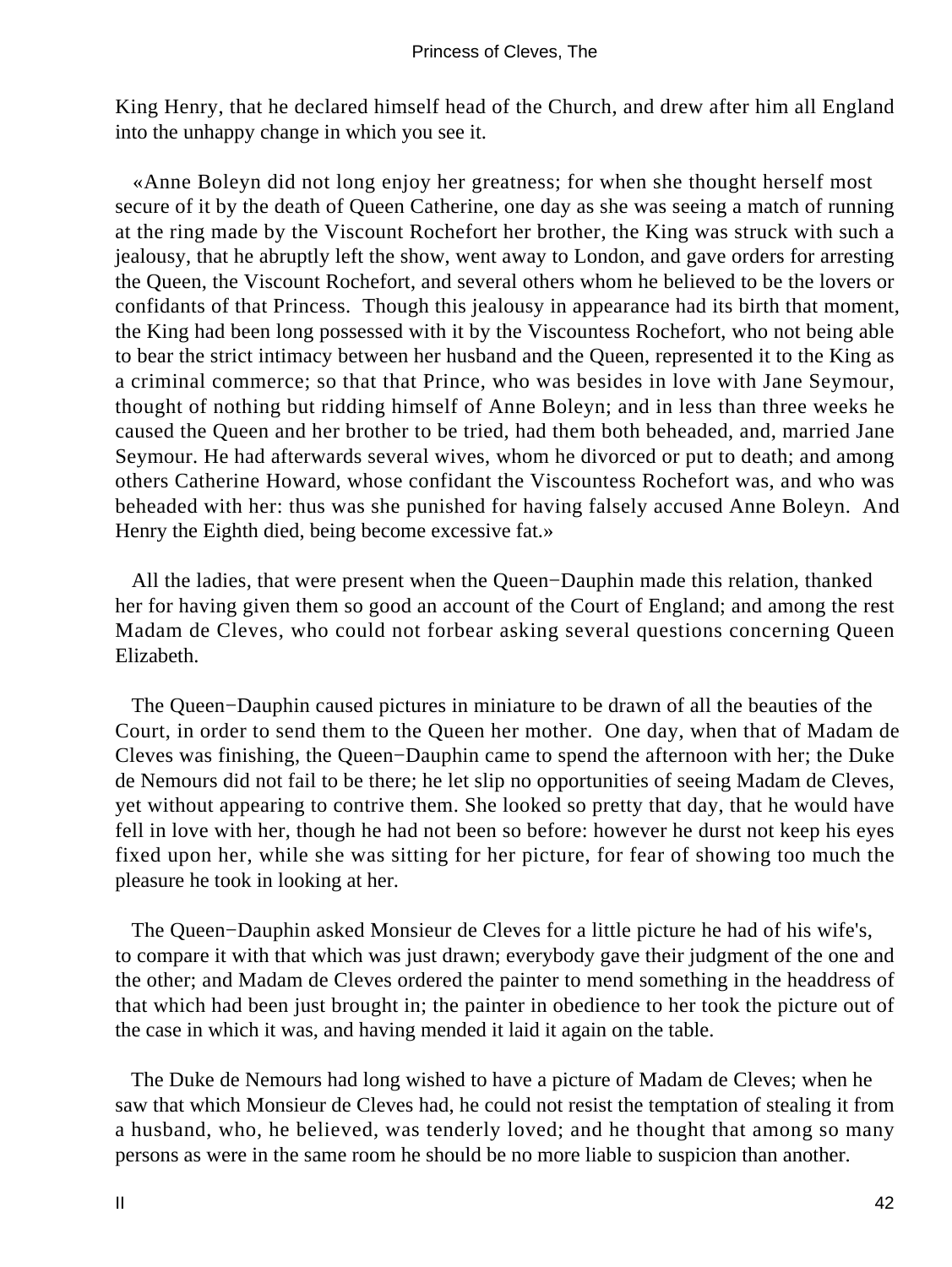The Queen−Dauphin was sitting on the bed, and whispering to Madam de Cleves, who was standing before her. Madam de Cleves, through one of the curtains that was but half−drawn, spied the Duke de Nemours with his back to the table, that stood at the bed's feet, and perceived that without turning his face he took something very dextrously from off the table; she presently guessed it was her picture, and was in such concern about it, that the Queen−Dauphin observed she did not attend to what she said, and asked her aloud what it was she looked at. At those words, the Duke de Nemours turned about, and met full the eyes of Madam de Cleves that were still fixed upon him; he thought it not impossible but she might have seen what he had done.

 Madam de Cleves was not a little perplexed; it was reasonable to demand her picture of him; but to demand it publicly was to discover to the whole world the sentiments which the Duke had for her, and to demand it in private would be to engage him to speak of his love; she judged after all it was better to let him keep it, and she was glad to grant him a favour which she could do without his knowing that she granted it. The Duke de Nemours, who observed her perplexity, and partly guessed the cause of it, came up, and told her softly, «If you have seen what I have ventured to do, be so good, Madam, as to let me believe you are ignorant of it; I dare ask no more»; having said this he withdrew, without waiting for her answer.

 The Queen−Dauphin went to take a walk, attended with the rest of the ladies; and the Duke de Nemours went home to shut himself up in his closet, not being able to support in public the ecstasy he was in on having a picture of Madam de Cleves; he tasted everything that was sweet in love; he was in love with the finest woman of the Court; he found she loved him against her will, and saw in all her actions that sort of care and embarrassment which love produces in young and innocent hearts.

 At night great search was made for the picture; and having found the case it used to be kept in, they never suspected it had been stolen but thought it might have fallen out by chance. The Prince of Cleves was very much concerned for the loss of it; and after having searched for it a great while to no purpose, he told his wife, but with an air that showed he did not think so, that without doubt she had some secret lover, to whom she had given the picture, or who had stole it, and that none but a lover would have been contented with the picture without the case.

 These words, though spoke in jest, made a lively impression in the mind of Madam de Cleves; they gave her remorse, and she reflected on the violence of her inclination which hurried her on to love the Duke of Nemours; she found she was no longer mistress of her words or countenance; she imagined that Lignerolles was returned, that she had nothing to fear from the affair of England, nor any cause to suspect the Queen−Dauphin; in a word, that she had no refuge or defence against the Duke de Nemours but by retiring; but as she was not at her liberty to retire, she found herself in a very great extremity and ready to fall into the last misfortune, that of discovering to the Duke the inclination she had for him: she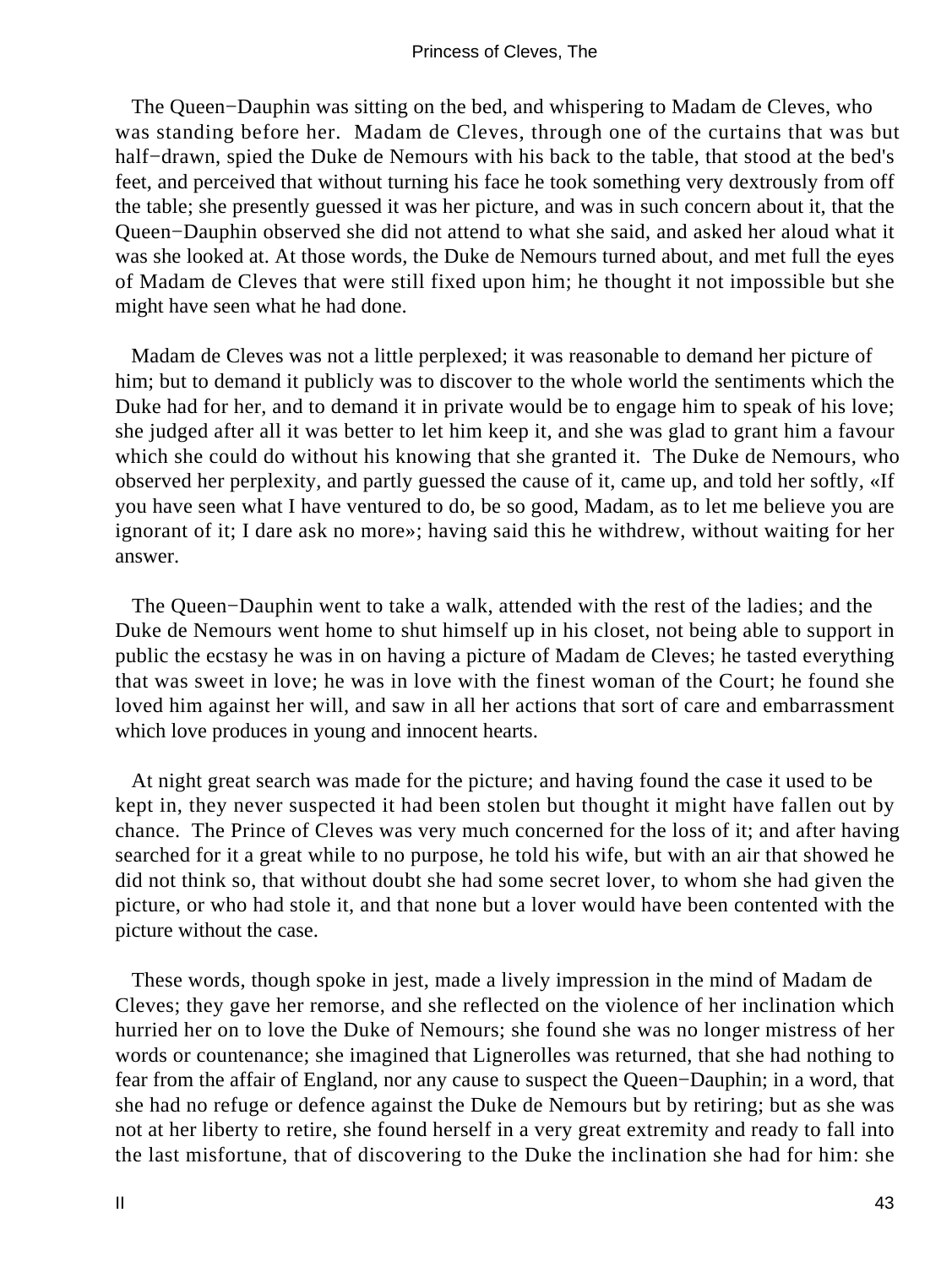remembered all that her mother had said to her on her death−bed, and the advice which she gave her, to enter on any resolutions, however difficult they might be, rather than engage in gallantry; she remembered also what Monsieur de Cleves had told her, when he gave an account of Madam de Tournon; she thought she ought to acknowledge to him the inclination she had for the Duke de Nemours, and in that thought she continued a long time; afterwards she was astonished to have entertained so ridiculous a design, and fell back again into her former perplexity of not knowing what to choose.

 The peace was signed; and the Lady Elizabeth, after a great deal of reluctance, resolved to obey the King her father. The Duke of Alva was appointed to marry her in the name of the Catholic King, and was very soon expected. The Duke of Savoy too, who was to marry the King's sister, and whose nuptials were to be solemnised at the same time, was expected every day. The King thought of nothing but how to grace these marriages with such diversions as might display the politeness and magnificence of his Court. Interludes and comedies of the best kind were proposed, but the King thought those entertainments too private, and desired to have somewhat of a more splendid nature: he resolved to make a solemn tournament, to which strangers might be invited, and of which the people might be spectators. The princes and young lords very much approved the King's design, especially the Duke of Ferrara, Monsieur de Guise, and the Duke de Nemours, who surpassed the rest in these sorts of exercises. The King made choice of them to be together with himself the four champions of the tournament.

 Proclamation was made throughout the kingdom, that on the 15th of June in the City of Paris, his most Christian Majesty, and the Princes Alphonso d'Ete Duke of Ferrara, Francis of Loraine Duke of Guise, and James of Savoy Duke of Nemours would hold an open tournament against all comers. The first combat to be on horse−back in the lists, with double armour, to break four lances, and one for the ladies; the second combat with swords, one to one, or two to two, as the judges of the field should direct; the third combat on foot, three pushes of pikes, and six hits with the sword. The champions to furnish lances, swords, and pikes, at the choice of the combatants. Whoever did not manage his horse in the carreer to be put out of the lists; four judges of the field to give orders. The combatants who should break most lances and perform best to carry the prize, the value whereof to be at the discretion of the judges; all the combatants, as well French as strangers, to be obliged to touch one or more, at their choice, of the shields that should hang on the pillar at the end of the lists, where a herald at arms should be ready to receive them, and enroll them according to their quality, and the shields they had touched; the combatants to be obliged to cause their shields and arms to be brought by a gentleman and hung up at the pillar three days before the tournament, otherwise not to be admitted without leave of the champions.

 A spacious list was made near the Bastille, which begun from the Chateau des Tournelles and crossed the street of St. Anthony, and extended as far as the King's stables; on both sides were built scaffolds and amphitheatres, which formed a sort of galleries that made a very fine sight, and were capable of containing an infinite number of people. The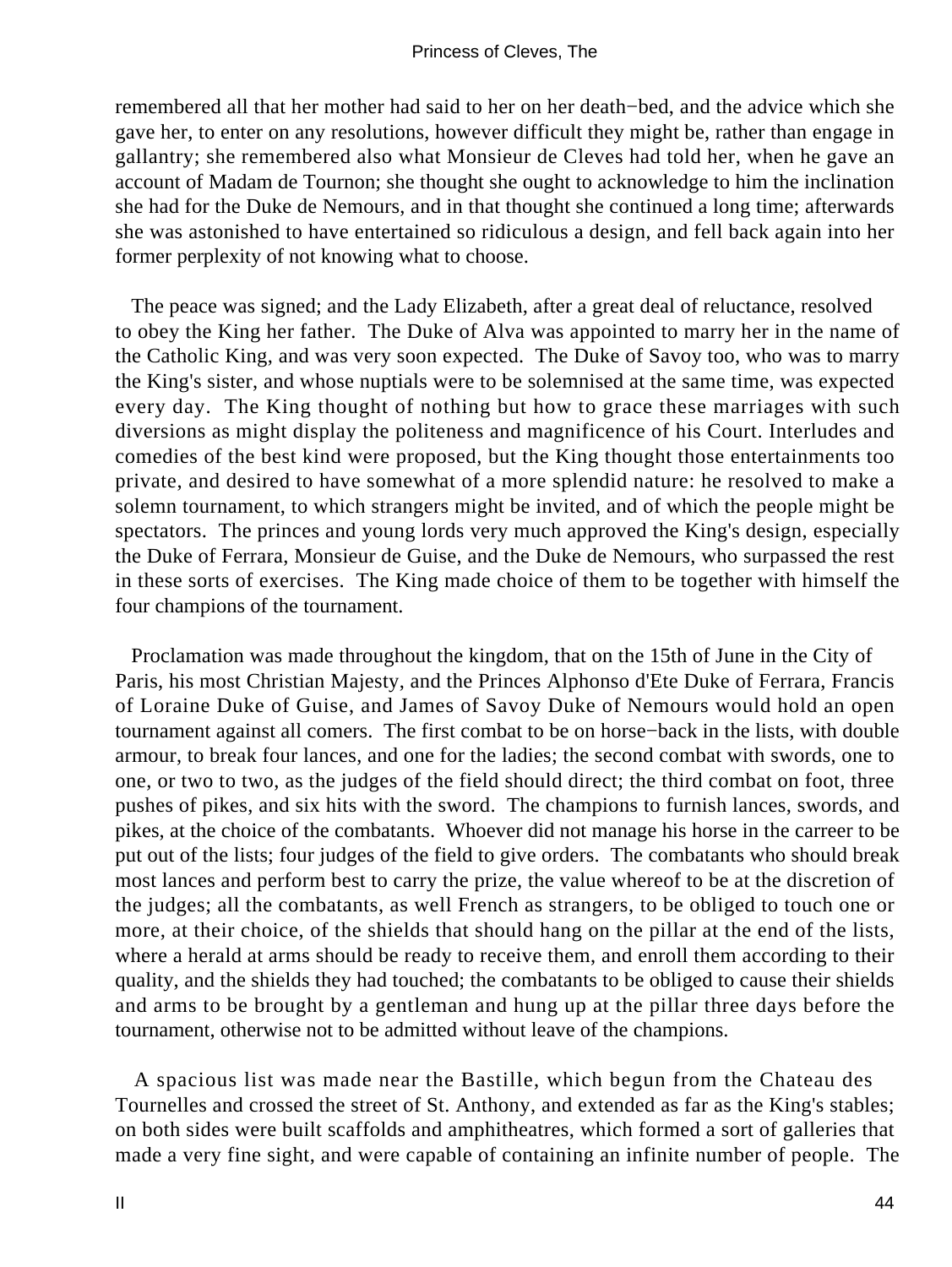princes and lords were wholly taken up in providing what was necessary for a splendid appearance, and in mingling in their cyphers and devices somewhat of gallantry that had relation to the ladies they were in love with.

 A few days before the Duke of Alva's arrival, the King made a match at tennis with the Duke de Nemours, the Chevalier de Guise, and the Viscount de Chartres. The Queens came to see them play, attended with the ladies of the Court, and among others Madam de Cleves. After the game was ended, as they went out of the tennis court, Chatelart came up to the Queen−Dauphin, and told her fortune had put into his hands a letter of gallantry, that dropped out of the Duke de Nemours's pocket. This Queen, who was always very curious in what related to the Duke, bid Chatelart give her the letter; he did so, and she followed the Queen her mother−in−law, who was going with the King to see them work at the lists. After they had been there some time, the King caused some horses to be brought that had been lately taken in, and though they were not as yet thoroughly managed, he was for mounting one of them, and ordered his attendants to mount others; the King and the Duke de Nemours hit upon the most fiery and high mettled of them. The horses were ready to fall foul on one another, when the Duke of Nemours, for fear of hurting the King, retreated abruptly, and ran back his horse against a pillar with so much violence that the shock of it made him stagger. The company ran up to him, and he was thought considerably hurt; but the Princess of Cleves thought the hurt much greater than anyone else. The interest she had in it gave her an apprehension and concern which she took no care to conceal; she came up to him with the Queens, and with a countenance so changed, that one less concerned than the Chevalier de Guise might have perceived it: perceive it he immediately did, and was much more intent upon the condition Madam de Cleves was in, than upon that of the Duke de Nemours. The blow the Duke had given himself had so stunned him, that he continued some time leaning his head on those who supported him; when he raised himself up, he immediately viewed Madam de Cleves, and saw in her face the concern she was in for him, and he looked upon her in a manner which made her sense how much he was touched with it: afterwards he thanked the Queens for the goodness they had expressed to him, and made apologies for the condition he had been in before them; and then the King ordered him to go to rest.

 Madam de Cleves, after she was recovered from the fright she had been in, presently reflected on the tokens she had given of it. The Chevalier de Guise did not suffer her to continue long in the hope that nobody had perceived it, but giving her his hand to lead her out of the lists: «I have more cause to complain, Madam,» said he, «than the Duke de Nemours; pardon me, if I forget for a moment that profound respect I have always had for you, and show you how much my heart is grieved for what my eyes have just seen; this is the first time I have ever been so bold as to speak to you, and it will be the last. Death or at least eternal absence will remove me from a place where I can live no longer, since I have now lost the melancholy comfort I had of believing that all who behold you with love are as unhappy as myself.»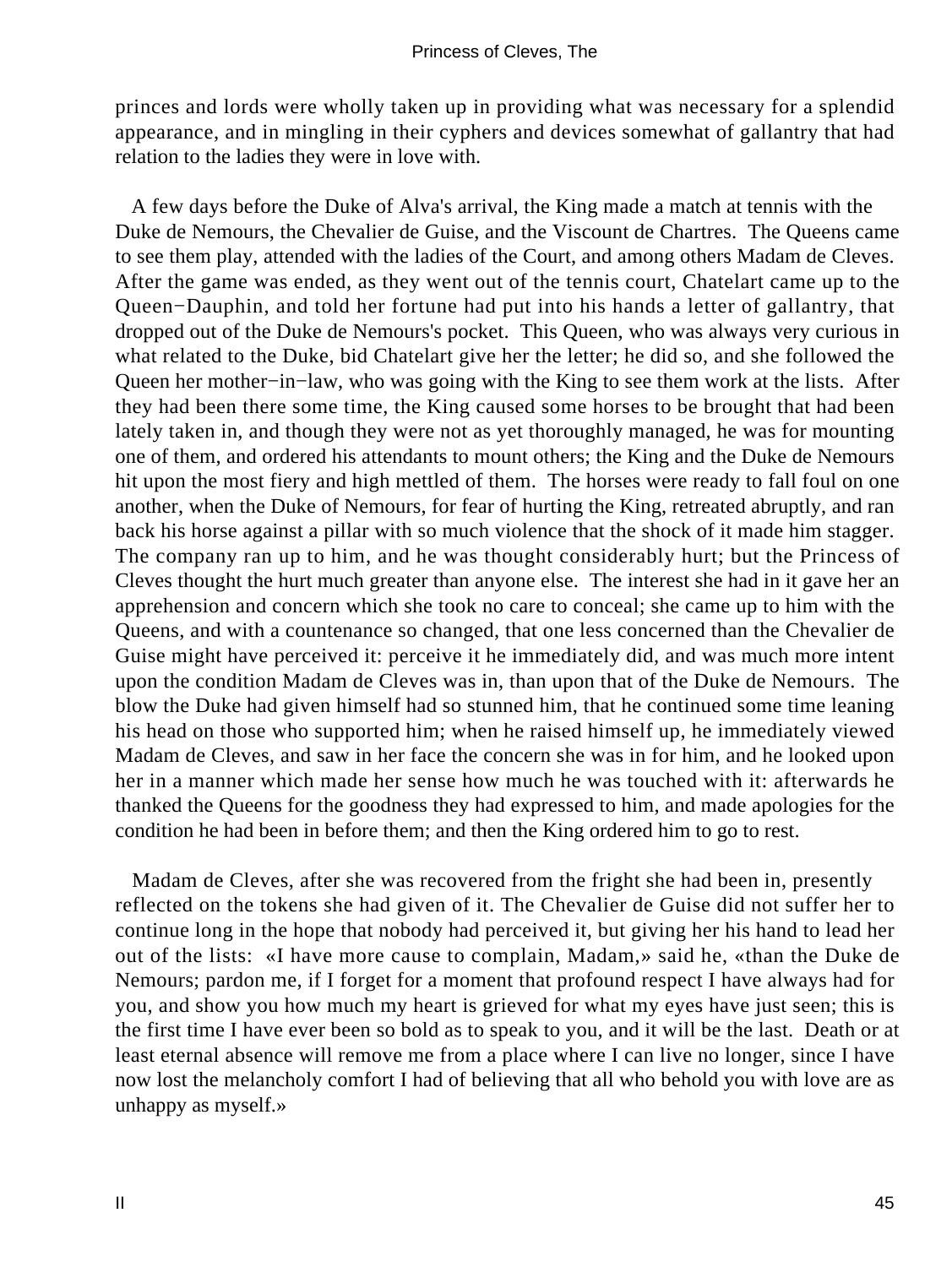Madam de Cleves made only a confused answer, as if she had not understood what the Chevalier's words meant: at another time she would have been offended if he had mentioned the passion he had for her; but at this moment she felt nothing but the affliction to know that he had observed the passion she had for the Duke de Nemours. The Chevalier de Guise was so well convinced of it, and so pierced with grief, that from that moment he took a resolution never to think of being loved by Madam de Cleves; but that he might the better be able to quit a passion which he had thought so difficult and so glorious, it was necessary to make choice of some other undertaking worthy of employing him; he had his view on Rhodes: the taking of which he had formerly had some idea of; and when death snatched him away, in the flower of his youth, and at a time when he had acquired the reputation of one of the greatest Princes of his age, the only regret he had to part with life was, that he had not been able to execute so noble a resolution, the success whereof he thought infallible from the great care he had taken about it.

 Madam de Cleves, when she came out of the lists, went to the Queen's apartment, with her thoughts wholly taken up with what had passed. The Duke de Nemours came there soon after, richly dressed, and like one wholly unsensible of the accident that had befallen him; he appeared even more gay than usual, and the joy he was in for what he had discovered, gave him an air that very much increased his natural agreeableness. The whole Court was surprised when he came in; and there was nobody but asked him how he did, except Madam de Cleves, who stayed near the chimney pretending not to see him. The King coming out of his closet, and seeing him among others called him to talk to him about his late accident. The Duke passed by Madam de Cleves, and said softly to her, «Madam, I have received this day some marks of your pity, but they were not such as I am most worthy of.» Madam de Cleves suspected that he had taken notice of the concern she had been in for him, and what he now said convinced her she was not mistaken; it gave her a great deal of concern to find she was so little mistress of herself as not to have been able to conceal her inclinations from the Chevalier de Guise; nor was she the less concerned to see that the Duke de Nemours was acquainted with them; yet this last grief was not so entire, but there was a certain mixture of pleasure in it.

 The Queen−Dauphin, who was extremely impatient to know what there was in the letter which Chatelart had given her, came up to Madam de Cleves. «Go read this letter,» says she; «'tis addressed to the Duke de Nemours, and was probably sent him by the mistress for whom he has forsaken all others; if you can't read it now, keep it, and bring it me about bedtime and inform me if you know the hand.» Having said this, the Queen−Dauphin went away from Madam de Cleves, and left her in such astonishment, that she was not able for some time to stir out of the place. The impatience and grief she was in not permitting her to stay at Court, she went home before her usual hour of retirement; she trembled with the letter in her hand, her thoughts were full of confusion, and she experienced I know not what of insupportable grief, that she had never felt before. No sooner was she in her closet, but she opened the letter and found it as follows: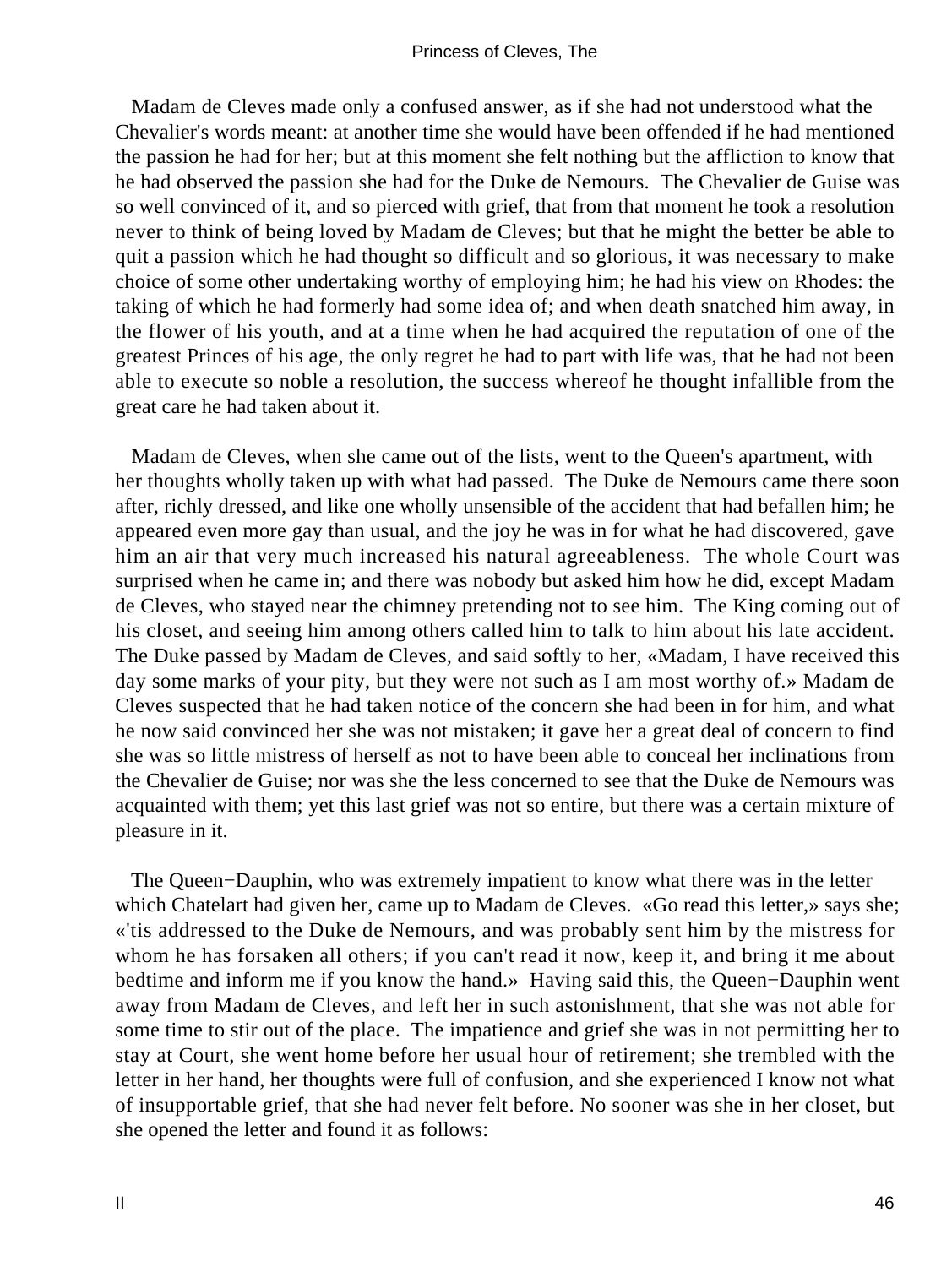I have loved you too well to leave you in a belief that the change you observe in me is an effect of lightness; I must inform you that your falsehood is the cause of it; you will be surprised to hear me speak of your falsehood; you have dissembled it with so much skill, and I have taken so much care to conceal my knowledge of it from you, that you have reason to be surprised at the discovery; I am myself in wonder, that I have discovered nothing of it to you before; never was grief equal to mine; I thought you had the most violent passion for me, I did not conceal that which I had for you, and at the time that I acknowledged it to you without reserve, I found that you deceived me, that you loved another, and that in all probability I was made a sacrifice to this new mistress. I knew it the day you run at the ring, and this was the reason I was not there; at first I pretended an indisposition in order to conceal my sorrow, but afterwards I really fell into one, nor could a constitution delicate like mine support so violent a shock. When I began to be better, I still counterfeited sickness, that I might have an excuse for not seeing and for not writing to you; besides I was willing to have time to come to a resolution in what manner to deal with you; I took and quitted the same resolution twenty times; but at last I concluded you deserved not to see my grief, and I resolved not to show you the least mark of it. I had a desire to bring down your pride, by letting you see, that my passion for you declined of itself: I thought I should by this lessen the value of the sacrifice you had made of me, and was loth you should have the pleasure of appearing more amiable in the eyes of another, by showing her how much I loved you; I resolved to write to you in a cold and languishing manner, that she, to whom you gave my letters, might perceive my love was at an end: I was unwilling she should have the satisfaction of knowing I was sensible that she triumphed over me, or that she should increase her triumph by my despair and complaints. I thought I should punish you too little by merely breaking with you, and that my ceasing to love you would give you but a slight concern, after you had first forsaken me; I found it was necessary you should love me, to feel the smart of not being loved, which I so severely experienced myself; I was of opinion that if anything could rekindle that flame, it would be to let you see that mine was extinguished, but to let you see it through an endeavour to conceal it from you, as if I wanted the power to acknowledge it to you: this resolution I adhered to; I found it difficult to take, and when I saw you again I thought it impossible to execute. I was ready a hundred times to break out into tears and complaints; my ill state of health, which still continued, served as a disguise to hide from you the affliction and trouble I was in; afterward I was supported by the pleasure of dissembling with you, as you had done with me; however it was doing so apparent a violence to myself to tell you or to write to you that I loved you, that you immediately perceived I had no mind to let you see my affection was altered; you was touched with this, you complained of it; I endeavoured to remove your fears, but it was done in so forced a manner, that you were still more convinced by it, I no longer loved you; in short, I did all I intended to do. The fantasticalness of your heart was such, that you advanced towards me in proportion as you saw I retreated from you. I have enjoyed all the pleasure which can arise from revenge; I plainly saw, that you loved me more than you had ever done, and I showed you I had no longer any love for you. I had even reason to believe that you had entirely abandoned her, for whom you had forsaken me; I had ground too to be satisfied you had never spoken to her concerning me; but neither your discretion in that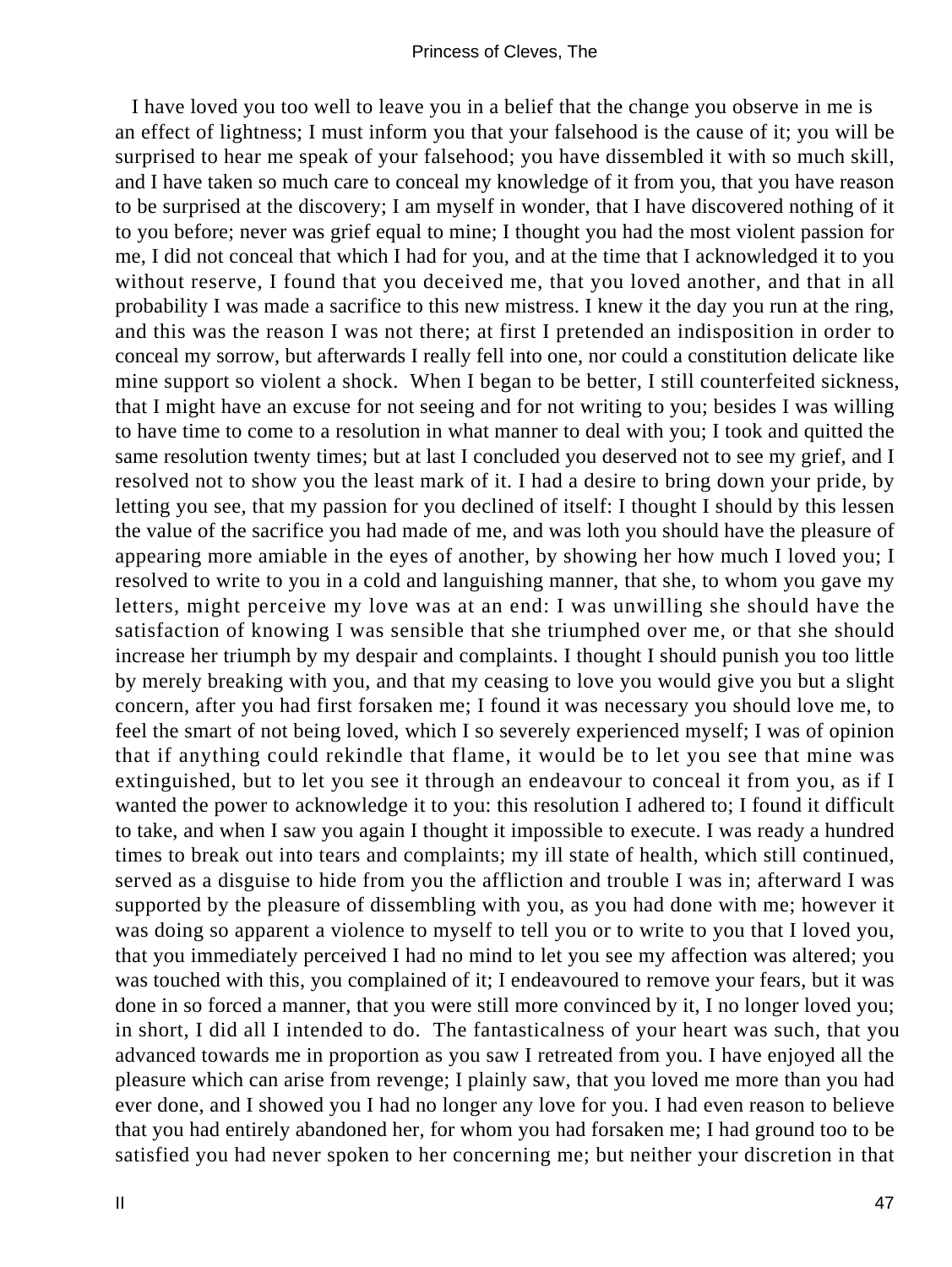particular, nor the return of your affection can make amends for your inconstancy; your heart has been divided between me and another, and you have deceived me; this is sufficient wholly to take from me the pleasure I found in being loved by you, as I thought I deserved to be, and to confirm me in the resolution I have taken never to see you more, which you are so much surprised at.

 Madam de Cleves read this letter, and read it over again several times, without knowing at the same time what she had read; she saw only that the Duke de Nemours did not love her as she imagined and that he loved others who were no less deceived by him than she. What a discovery was this for a person in her condition, who had a violent passion, who had just given marks of it to a man whom she judged unworthy of it, and to another whom she used ill for his sake! Never was affliction so cutting as hers; she imputed the piercingness of it to what had happened that day, and believed that if the Duke de Nemours had not had ground to believe she loved him she should not have cared whether he loved another or not; but she deceived herself, and this evil which she found so insupportable was jealousy with all the horrors it can be accompanied with. This letter discovered to her a piece of gallantry the Duke de Nemours had been long engaged in; she saw the lady who wrote it was a person of wit and merit, and deserved to be loved; she found she had more courage than herself, and envied her the power she had had of concealing her sentiments from the Duke de Nemours; by the close of the letter, she saw this lady thought herself beloved, and presently suspected that the discretion the Duke had showed in his addresses to her, and which she had been so much taken with, was only an effect of his passion for this other mistress, whom he was afraid of disobliging; in short, she thought of everything that could add to her grief and despair. What reflections did she not make on herself, and on the advices her mother had given her I how did she repent, that she had not persisted in her resolution of retiring, though against the will of Monsieur de Cleves, or that she had not pursued her intentions of acknowledging to him the inclination she had for the Duke of Nemours! She was convinced, she would have done better to discover it to a husband, whose goodness she was sensible of, and whose interest it would have been to conceal it, than to let it appear to a man who was unworthy of it, who deceived her, who perhaps made a sacrifice of her, and who had no view in being loved by her but to gratify his pride and vanity; in a word, she found, that all the calamities that could befall her, and all the extremities she could be reduced to, were less than that single one of having discovered to the Duke de Nemours that she loved him, and of knowing that he loved another: all her comfort was to think, that after the knowledge of this she had nothing more to fear from herself, and that she should be entirely eased of the inclination she had for the Duke.

 She never thought of the orders the Queen−Dauphin had given her, to come to her when she went to rest: she went to bed herself, and pretended to be ill; so that when Monsieur de Cleves came home from the King, they told him she was asleep. But she was far from that tranquillity which inclines to sleep; all the night she did nothing but torment herself, and read over and over the letter in her hand.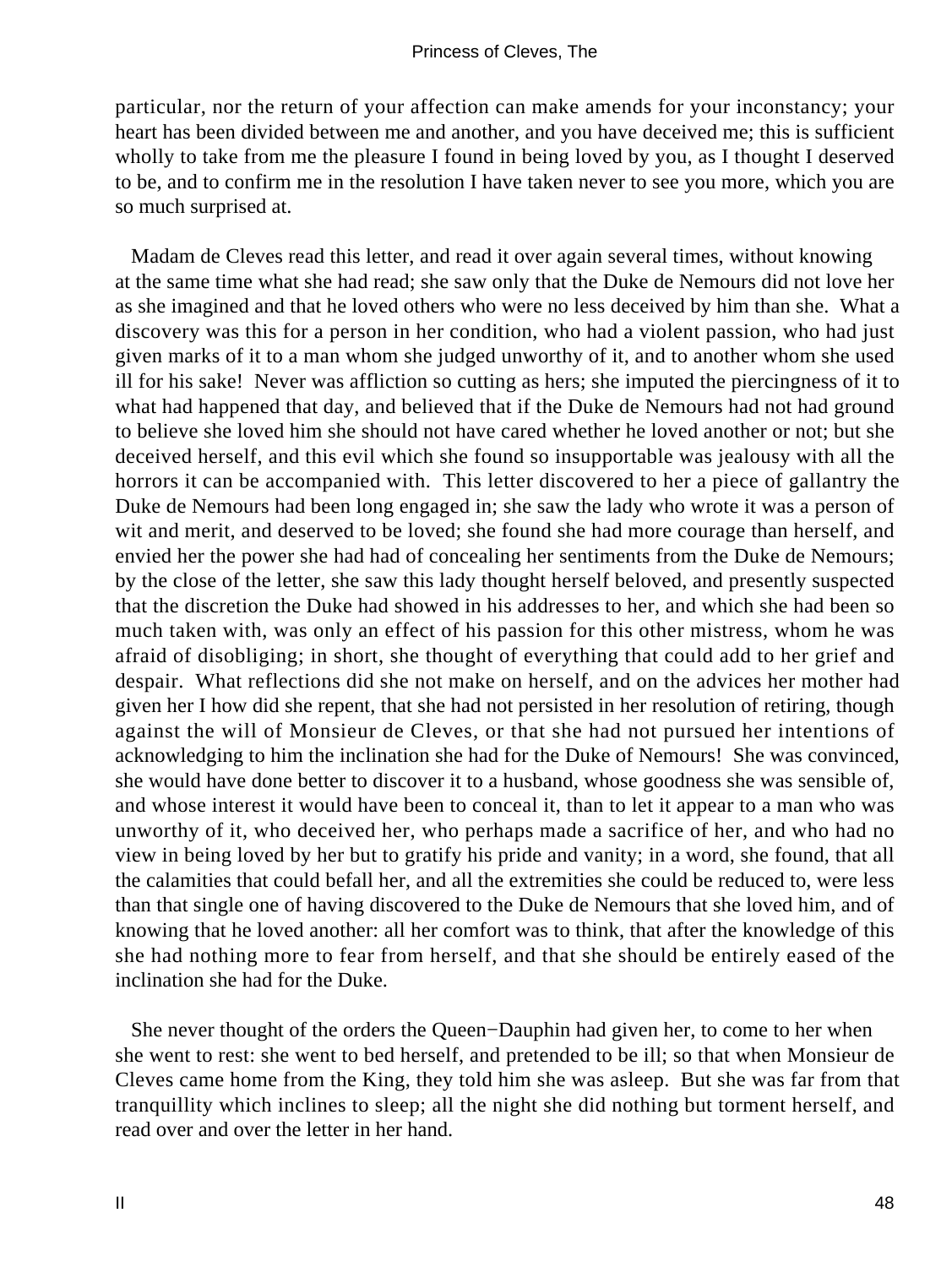Madam de Cleves was not the only person whom this letter disturbed. The Viscount de Chartres, who had lost it and not the Duke de Nemours, was in the utmost inquietude about it. He had been that evening with the Duke of Guise, who had given a great entertainment to the Duke of Ferrara his brother−in−law, and to all the young people of the Court: it happened that the discourse turned upon ingenious letters; and the Viscount de Chartres said he had one about him the finest that ever was writ: they urged him to show it, and on his excusing himself, the Duke de Nemours insisted he had no such letter, and that what he said was only out of vanity; the Viscount made him answer, that he urged his discretion to the utmost, that nevertheless he would not show the letter; but he would read some parts of it, which would make it appear few men received the like. Having said this, he would have taken out the letter, but could not find it; he searched for it to no purpose. The company rallied him about it; but he seemed so disturbed, that they forbore to speak further of it; he withdrew sooner than the others, and went home with great impatience, to see if he had not left the letter there. While he was looking for it, one of the Queen's pages came to tell him, that the Viscountess d'Usez had thought it necessary to give him speedy advice, that it was said at the Queen's Court, that he had dropped a letter of gallantry out of his pocket while he was playing at tennis; that great part of what the letter contained had been related, that the Queen had expressed a great curiosity to see it, and had sent to one of her gentlemen for it, but that he answered, he had given it to Chatelart.

 The page added many other particulars which heightened the Viscount's concern; he went out that minute to go to a gentleman who was an intimate friend of Chatelart's; and though it was a very unseasonable hour, made him get out of bed to go and fetch the letter, without letting him know who it was had sent for it, or who had lost it. Chatelart, who was prepossessed with an opinion that it belonged to the Duke of Nemours, and that the Duke was in love with the Queen−Dauphin, did not doubt but it was he who had sent to redemand it, and so answered with a malicious sort of joy, that he had put the letter into the Queen−Dauphin's hands. The gentleman brought this answer back to the Viscount de Chartres, which increased the uneasiness he was under already, and added new vexations to it: after having continued some time in an irresolution what to do, he found that the Duke de Nemours was the only person whose assistance could draw him out of this intricate affair.

 Accordingly he went to the Duke's house, and entered his room about break of day. What the Duke had discovered the day before with respect to the Princess of Cleves had given him such agreeable ideas, that he slept very sweetly; he was very much surprised to find himself waked by the Viscount de Chartres, and asked him if he came to disturb his rest so early, to be revenged of him for what he had said last night at supper. The Viscount's looks soon convinced him, that he came upon a serious business; «I am come,» said he, «to entrust you with the most important affair of my life; I know very well, you are not obliged to me for the confidence I place in you, because I do it at a time when I stand in need of your assistance; but I know likewise, that I should have lost your esteem, if I had acquainted you with all I am now going to tell you, without having been forced to it by absolute necessity: I have dropped the letter I spoke of last night; it is of the greatest consequence to me, that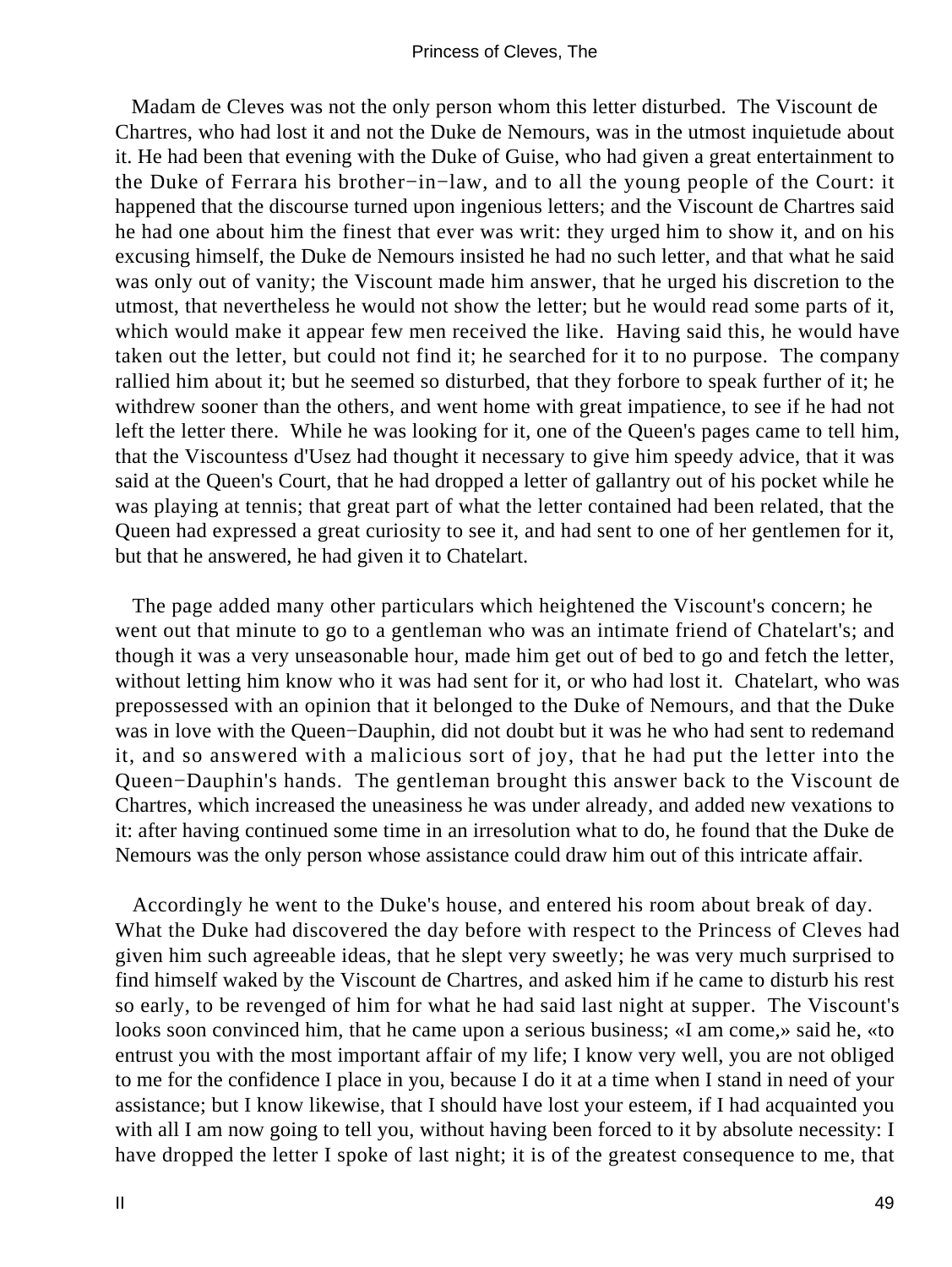nobody should know it is addressed to me; it has been seen by abundance of people, who were at the tennis court yesterday when I dropped it; you was there too, and the favour I have to ask you, is, to say it was you who lost it.» «Sure you think,» replied the Duke de Nemours smiling, «that I have no mistress, by making such a proposal, and that I have no quarrels or inconveniences to apprehend by leaving it to be believed that I receive such letters.» «I beg you,» said the Viscount, «to hear me seriously; if you have a mistress, as I doubt not you have, though I do not know who she is, it will be easy for you to justify yourself, and I'll put you into an infallible way of doing it. As for you, though you should fail in justifying yourself, it can cost you nothing but a short falling out; but for my part, this accident affects me in a very different manner, I shall dishonour a person who has passionately loved me, and is one of the most deserving women in the world; on the other side, I shall draw upon myself an implacable hatred that will ruin my fortune, and perhaps proceed somewhat further.» «I do not comprehend what you say,» replied the Duke de Nemours, «but I begin to see that the reports we have had of your interest in a great Princess are not wholly without ground.» «They are not,» replied the Viscount, "but I would to God they were: you would not see me in the perplexity I am in; but I must relate the whole affair to you, to convince you how much I have to fear.

 "Ever since I came to Court, the Queen has treated me with a great deal of favour and distinction, and I had grounds to believe that she was very kindly disposed towards me: there was nothing, however, particular in all this, and I never presumed to entertain any thoughts of her but what were full of respect; so far from it, that I was deeply in love with Madam de Themines; anyone that sees her may easily judge, 'tis very possible for one to be greatly in love with her, when one is beloved by her, and so I was. About two years ago, the Court being at Fontainebleau, I was two or three times in conversation with the Queen, at hours when there were very few people in her apartment: it appeared to me, that my turn of wit was agreeable to her, and I observed she always approved what I said. One day among others she fell into a discourse concerning confidence. I said there was nobody in whom I entirely confided, that I found people always repented of having done so, and that I knew a great many things of which I had never spoke: the Queen told me, she esteemed me the more for it, that she had not found in France anyone that could keep a secret, and that this was what had embarrassed her more than anything else, because it had deprived her of the pleasure of having a confidant; that nothing was so necessary in life as to have somebody one could open one's mind to with safety, especially for people of her rank. Afterwards she frequently resumed the same discourse, and acquainted me with very particular circumstances; at last I imagined she was desirous to learn my secrets, and to entrust me with her own; this thought engaged me strictly to her. I was so pleased with this distinction that I made my court to her with greater assiduity than usual. One evening the King and the ladies of the Court rode out to take the air in the forest, but the Queen, being a little indisposed did not go; I stayed to wait upon her, and she walked down to the pond−side, and dismissed her gentlemen ushers, that she might be more at liberty. After she had taken a few turns she came up to me, and bid me follow her; `I would speak with you,' says she, `and by what I shall say you will see I am your friend.' She stopped here, and looking earnestly at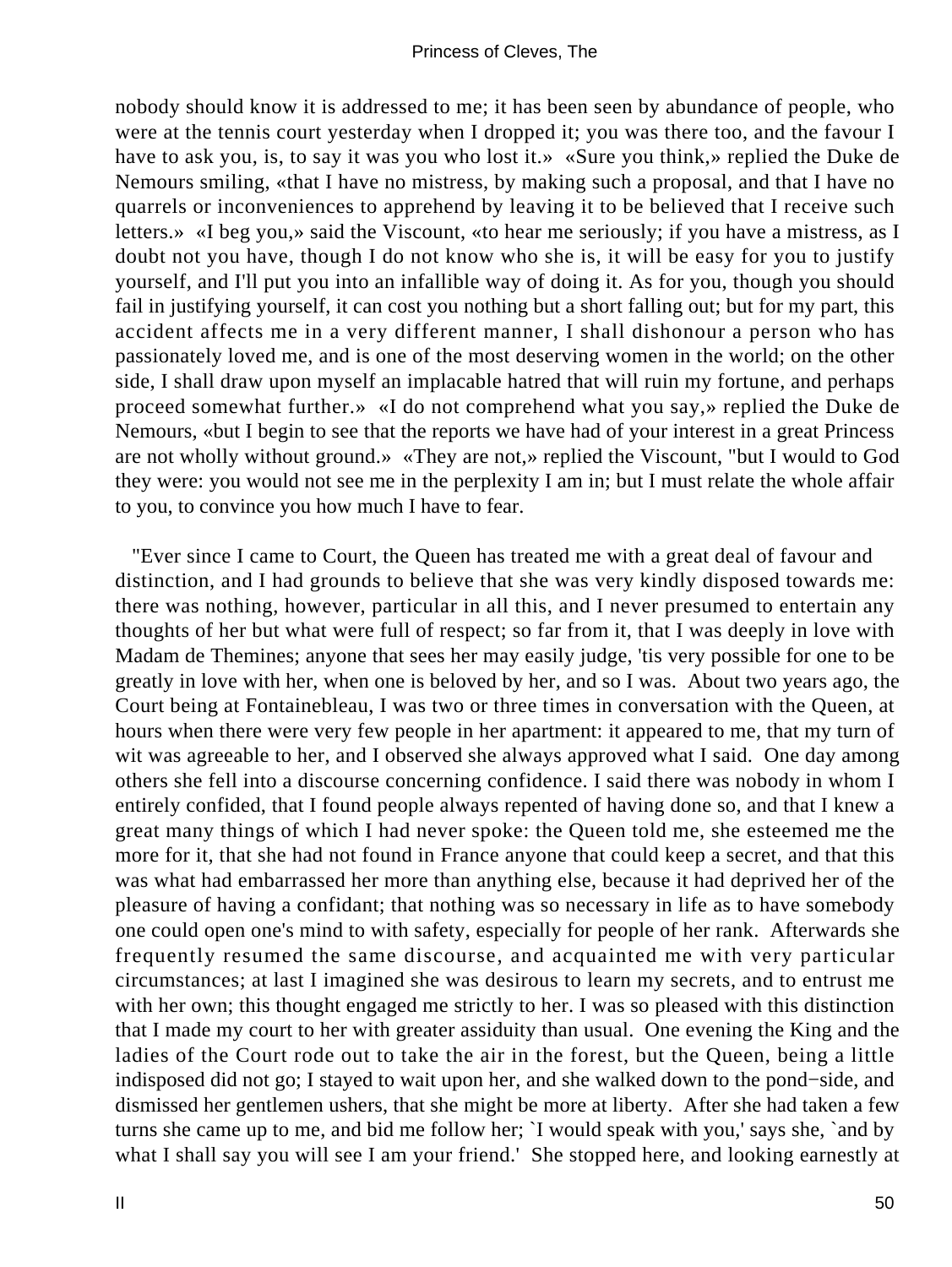me; `You are in love,' continued she, `and because perhaps you have made nobody your confidant, you think that your love is not known; but it is known, and even by persons who are interested in it: you are observed, the place where you see your mistress is discovered, and there's a design to surprise you; I don't know who she is, nor do I ask you to tell me, I would only secure you from the misfortunes into which you may fall.' See, I beseech you, what a snare the Queen laid for me, and how difficult it was for me not to fall into it; she had a mind to know if I was in love, and as she did not ask me who I was in love with, but let me see her intention was only to serve me, I had no suspicion that she spoke either out of curiosity or by design.

 "Nevertheless, contrary to all probability, I saw into the bottom of the matter; I was in love with Madam de Themines, but though she loved me again, I was not happy enough to have private places to see her in without danger of being discovered there, and so I was satisfied she could not be the person the Queen meant; I knew also, that I had an intrigue with another woman less handsome and less reserved than Madam de Themines, and that it was not impossible but the place where I saw her might be discovered; but as this was a business I little cared for, it was easy for me to guard against all sorts of danger by forbearing to see her; I resolved therefore to acknowledge nothing of it to the Queen, but to assure her on the contrary that I had a long time laid aside the desire of gaining women's affections, even where I might hope for success, because I found them all in some measure unworthy of engaging the heart of an honourable man, and that it must be something very much above them which could touch me. `You do not answer me ingenuously,' replied the Queen; `I am satisfied of the contrary; the free manner in which I speak to you ought to oblige you to conceal nothing from me; I would have you,' continued she, `be of the number of my friends; but I would not, after having admitted you into that rank, be ignorant of your engagements; consider, whether you think my friendship will be too dear at the price of making me your confidant; I give you two days to think on it; but then, consider well of the answer you shall make me, and remember that if ever I find hereafter you have deceived me, I shall never forgive you as long as I live.'

 "Having said this, the Queen left me without waiting for my answer; you may imagine how full my thoughts were of what she had said to me; the two days she had given me to consider of it I did not think too long a time to come to a resolution; I found she had a mind to know if I was in love, and that her desire was I should not be so; I foresaw the consequences of what I was going to do, my vanity was flattered with the thought of having a particular interest with the Queen, and a Queen whose person is still extremely amiable; on the other hand, I was in love with Madam de Themines, and though I had committed a petty treason against her by my engagement with the other woman I told you of, I could not find in my heart to break with her; I foresaw also the danger I should expose myself to, if I deceived the Queen, and how hard it would be to do it; nevertheless I could not resolve to refuse what fortune offered me, and was willing to run the hazard of anything my ill conduct might draw upon me; I broke with her with whom I kept a correspondence that might be discovered, and was in hopes of concealing that I had with Madam de Themines.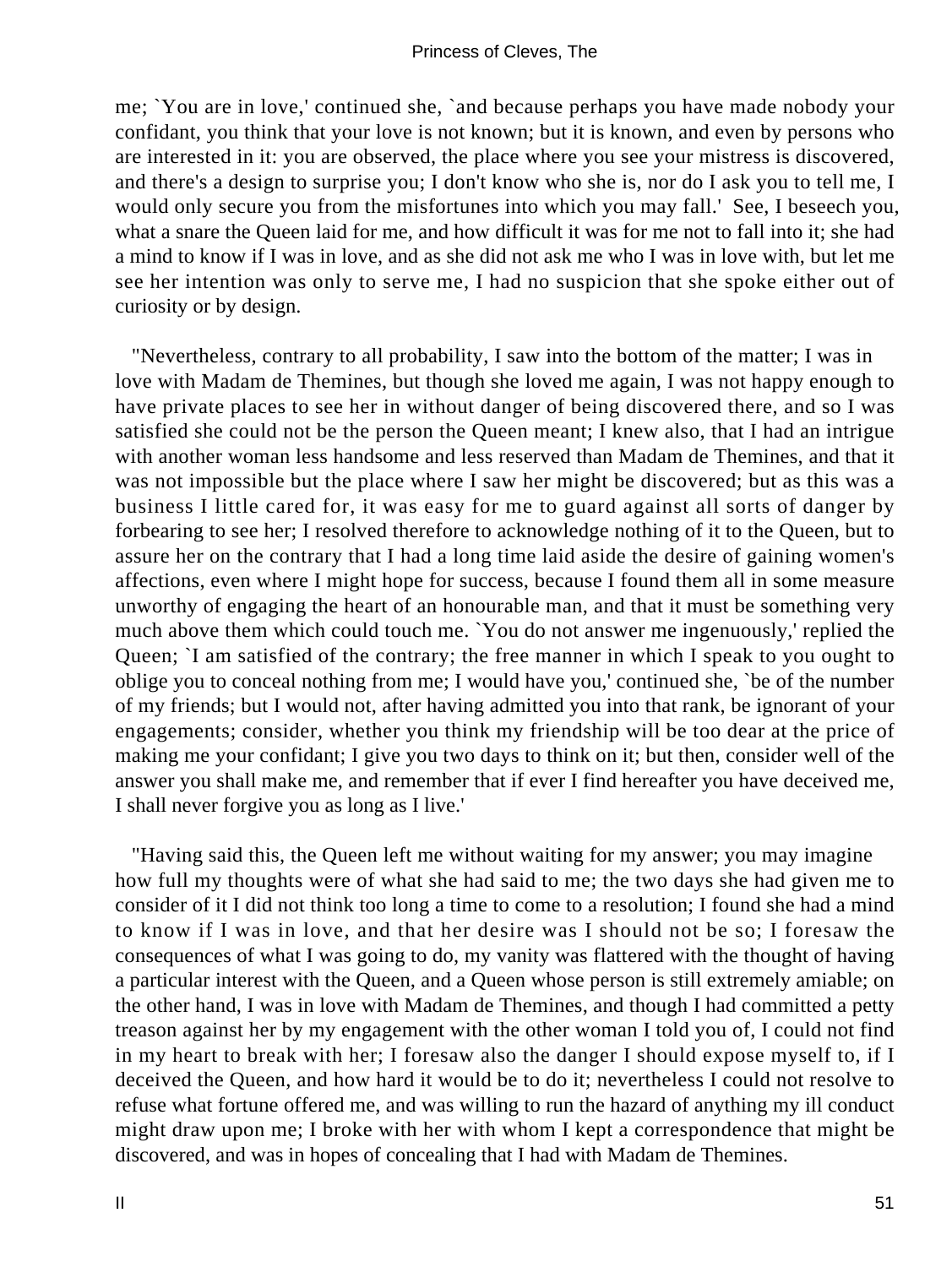"At the two days' end, as I entered the room where the Queen was with all the ladies about her, she said aloud to me, and with a grave air that was surprising enough, `Have you thought of the business I charged you with, and do you know the truth of it?' `Yes, Madam,' answered I, `and 'tis as I told your Majesty.' `Come in the evening, when I am writing,' replied she, `and you shall have further orders.' I made a respectful bow without answering anything, and did not fail to attend at the hour she had appointed me. I found her in the gallery, with her secretary and one of her women. As soon as she saw me she came to me, and took me to the other end of the gallery; `Well,' says she, `after having considered thoroughly of this matter, have you nothing to say to me, and as to my manner of treating you, does not it deserve that you should deal sincerely with me?' `It is, Madam,' answered I, `because I deal sincerely, that I have nothing more to say, and I swear to your Majesty with all the respect I owe you, that I have no engagement with any woman of the Court.' `I will believe it,' replied the Queen, `because I wish it; and I wish it, because I desire to have you entirely mine, and because it would be impossible for me to be satisfied with your friendship, if you were in love; one cannot confide in those who are; one cannot be secure of their secrecy; they are too much divided, and their mistresses have always the first place in their thoughts, which does not suit at all with the manner in which I would have you live with me: remember then, it is upon your giving me your word that you have no engagement, that I choose you for my confidant; remember, I insist on having you entirely to myself, and that you shall have no friend of either sex but such as I shall approve, and that you abandon every care but that of pleasing me; I'll not desire you to neglect any opportunity for advancing your fortune; I'll conduct your interests with more application than you can yourself, and whatever I do for you, I shall think myself more than recompensed, if you answer my expectations; I make choice of you, to open my heart's griefs to you, and to have your assistance in softening them; you may imagine they are not small; I bear in appearance without much concern the King's engagement with the Duchess of Valentinois, but it is insupportable to me; she governs the King, she imposes upon him, she slights me, all my people are at her beck. The Queen, my daughter−in−law, proud of her beauty, and the authority of her uncles, pays me no respect. The Constable Montmorency is master of the King and kingdom; he hates me, and has given proofs of his hatred, which I shall never forget. The Mareschal de St. Andre is a bold young favourite, who uses me no better than the others. The detail of my misfortunes would move your pity; hitherto I have not dared to confide in anybody, I confide in you, take care that I never repent it, and be my only consolation.' The Queen blushed, when she had ended this discourse, and I was so truly touched with the goodness she had expressed to me, that I was going to throw myself at her feet: from that day she has placed an entire confidence in me, she has done nothing without advising with me, and the intimacy and union between us still subsists.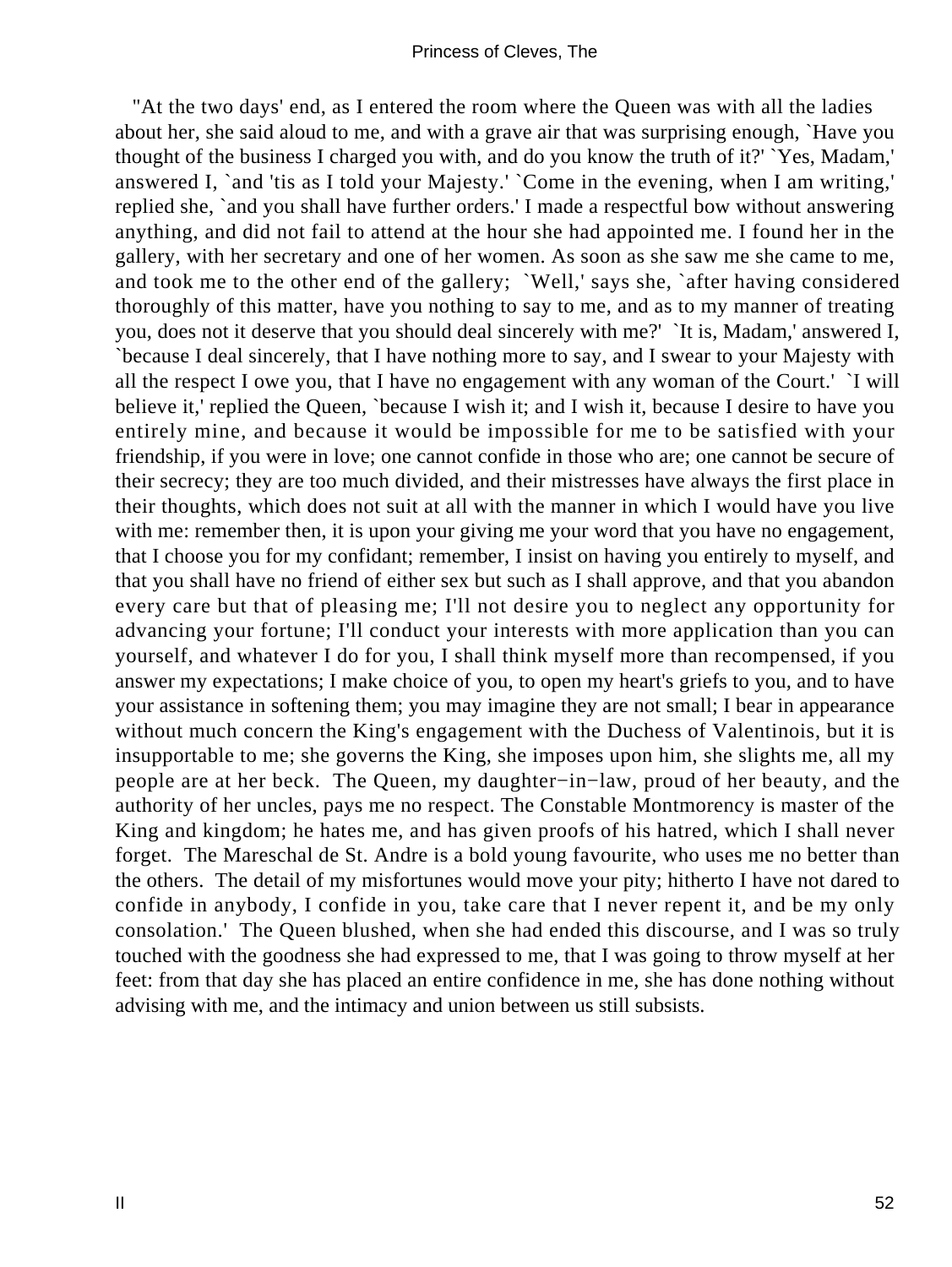# **[III](#page-102-0)**

*«I*n the meantime, however busy and full I was of my new engagement with the Queen, I still kept fair with Madam de Themines by a natural inclination which it was not in my power to conquer; I thought she cooled in her love to me, and whereas, had I been prudent, I should have made use of the change I observed in her for my cure, my love redoubled upon it, and I managed so ill that the Queen got some knowledge of this intrigue. Jealousy is natural to persons of her nation, and perhaps she had a greater affection for me than she even imagined herself; at least the report of my being in love gave her so much uneasiness, that I thought myself entirely ruined with her; however I came into favour again by virtue of submissions, false oaths, and assiduity; but I should not have been able to have deceived her long, had not Madam de Themines's change disengaged me from her against my will; she convinced me she no longer loved me, and I was so thoroughly satisfied of it, that I was obliged to give her no further uneasiness, but to let her be quiet. Some time after she wrote me this letter which I have lost; I learned from it, she had heard of the correspondence I had with the other woman I told you of, and that that was the reason of her change. As I had then nothing further left to divide me, the Queen was well enough satisfied with me; but the sentiments I have for her not being of a nature to render me incapable of other engagements, and love not being a thing that depends on our will, I fell in love with Madam de Martigues, of whom I was formerly a great admirer, while she was with Villemontais, maid of honour to the Queen−Dauphin; I have reason to believe she does not hate me; the discretion I observe towards her, and which she does not wholly know the reasons of, is very agreeable to her; the Queen has not the least suspicion on her account, but she has another jealousy which is not less troublesome; as Madam de Martigues is constantly with the Queen−Dauphin, I go there much oftener than usual; the Queen imagines that 'tis this Princess I am in love with; the Queen−Dauphin's rank, which is equal to her own, and the superiority of her youth and beauty, create a jealousy that rises even to fury, and fills her with a hatred against her daughter−in−law that cannot be concealed. The Cardinal of Loraine, who, I believe has been long aspiring to the Queen's favour, and would be glad to fill the place I possess, is, under pretence of reconciling the two Queens, become master of the differences between them; I doubt not but he has discovered the true cause of the Queen's anger, and I believe he does me all manner of ill offices, without letting her see that he designs it. This is the condition my affairs are in at present; judge what effect may be produced by the letter which I have lost, and which I unfortunately put in my pocket with design to restore it to Madam de Themines: if the Queen sees this letter, she will know I have deceived her; and that almost at the very same time that I deceived her for Madam de Themines, I deceived Madam de Themines for another; judge what an idea this will give her of me, and whether she will ever trust me again. If she does not see the letter, what shall I say to her? She knows it has been given to the Queen−Dauphin; she will think Chatelart knew that Queen's hand, and that the letter is from her; she will fancy the person of whom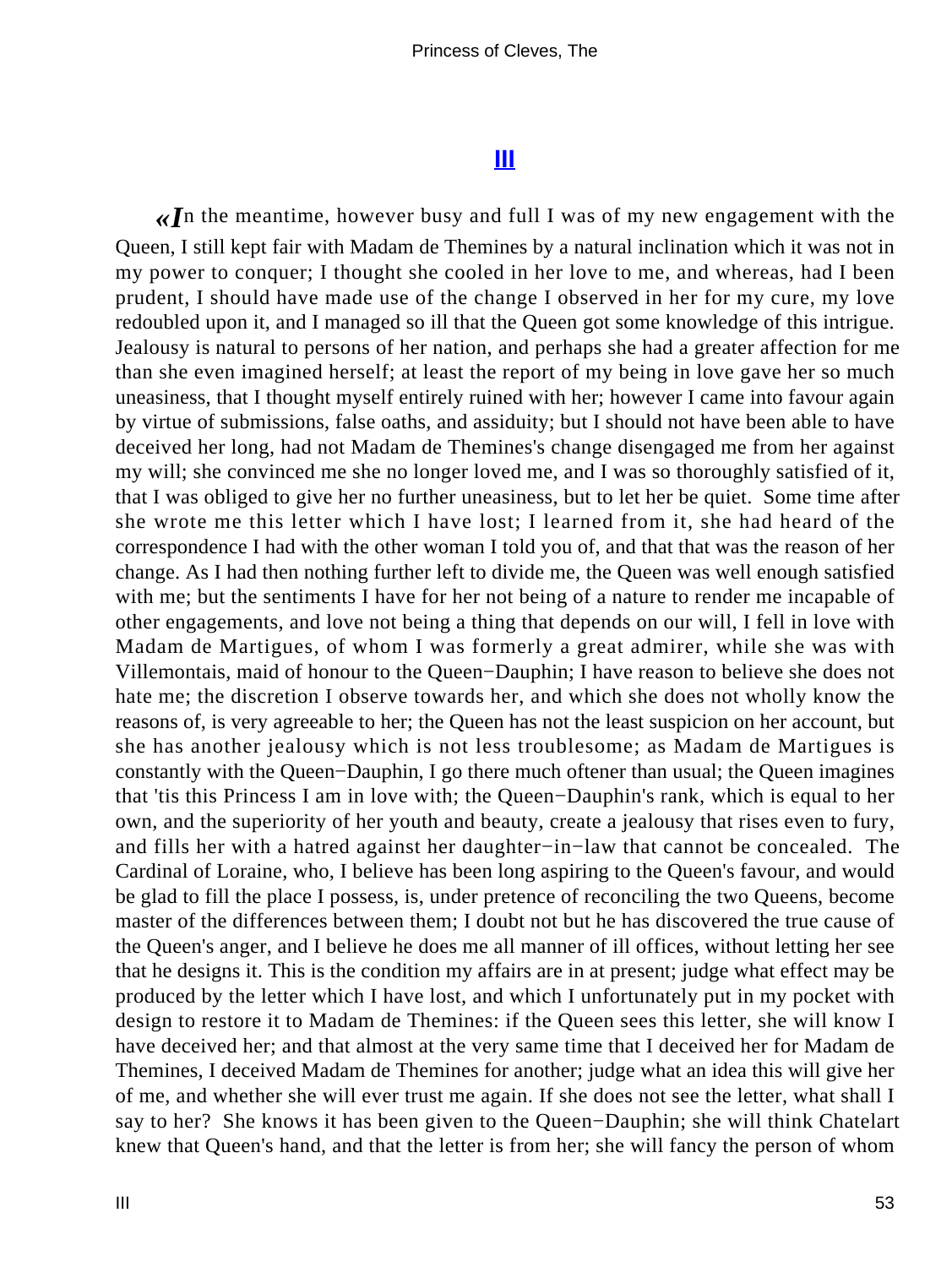the letter expresses a jealousy, is perhaps herself; in short, there is nothing which she may not think, and there is nothing which I ought not to fear from her thoughts; add to this, that I am desperately in love with Madam de Martigues, and that the Queen−Dauphin will certainly show her this letter, which she will conclude to have been lately writ. Thus shall I be equally embroiled both with the person I love most, and with the person I have most cause to fear. Judge, after this, if I have not reason to conjure you to say the letter is yours, and to beg of you to get it out of the Queen−Dauphin's hands.»

 «I am very well satisfied,» answered the Duke de Nemours, «that one cannot be in a greater embarrassment than that you are in, and it must be confessed you deserve it; I have been accused of being inconstant in my amours, and of having had several intrigues at the same time, but you out−go me so far, that I should not so much as have dared to imagine what you have undertaken; could you pretend to keep Madam de Themines, and be at the same engaged with the Queen? did you hope to have an engagement with the Queen, and be able to deceive her? she is both an Italian and a Queen, and by consequence full of jealousy, suspicion, and pride. As soon as your good fortune, rather than your good conduct, had set you at liberty from an engagement you was entangled in, you involved yourself in new ones, and you fancied that in the midst of the Court you could be in love with Madam de Martigues without the Queen's perceiving it: you could not have been too careful to take from her the shame of having made the first advances; she has a violent passion for you; you have more discretion than to tell it me, and I than to ask you to tell it; it is certain she is jealous of you, and has truth on her side.» «And does it belong to you,» interrupted the Viscount, "to load me with reprimands, and ought not your own experience to make you indulgent to my faults?

 However I grant I am to blame; but think, I conjure you, how to draw me out of this difficulty«; »I think you must go to the Queen−Dauphin as soon as she is awake, and ask her for the letter, as if you had lost it.« »I have told you already,« replied the Duke de Nemours, »that what you propose is somewhat extraordinary, and that there are difficulties in it which may affect my own particular interest; but besides, if this letter has been seen to drop out of your pocket, I should think it would be hard to persuade people that it dropped out of mine.« »I thought I had told you,« replied the Viscount, »that the Queen−Dauphin had been informed that you dropped it.« »How,« said the Duke de Nemours hastily, apprehending the ill consequence this mistake might be of to him with Madam de Cleves, »has the Queen−Dauphin been told I dropped the letter?« »Yes,« replied the Viscount, »she has been told so; and what occasioned the mistake was, that there were several gentlemen of the two Queens in a room belonging to the tennis court, where our clothes were put up, when your servants and mine went together to fetch them; then it was the letter fell out of the pocket; those gentlemen took it up, and read it aloud; some believed it belonged to you, and others to me; Chatelart, who took it, and to whom I have just sent for it, says, he gave it to the Queen−Dauphin as a letter of yours; and those who have spoken of it to the Queen have unfortunately told her it was mine; so that you may easily do what I desire of you, and free me from this perplexity."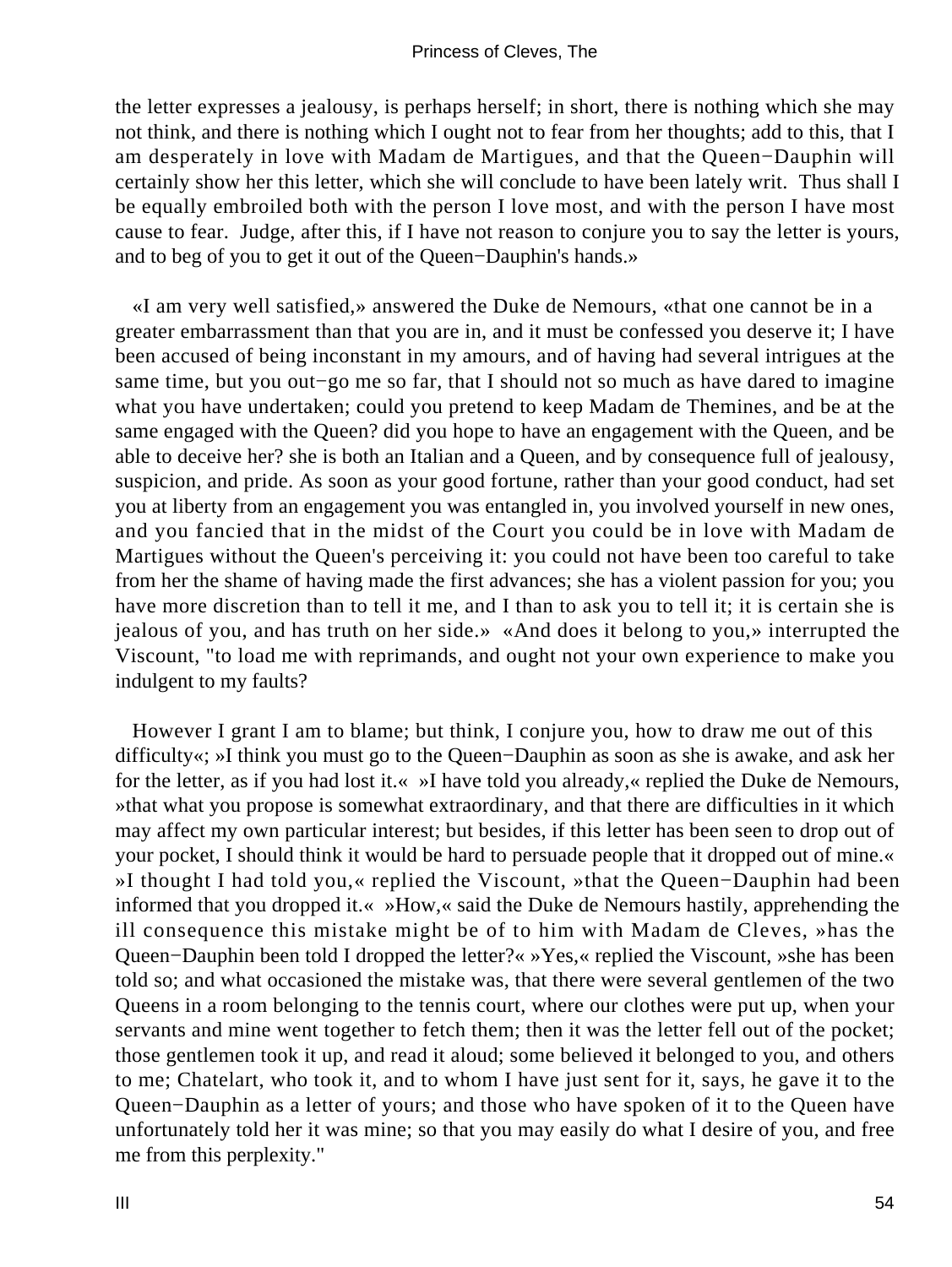The Duke de Nemours had always had a great friendship for the Viscount de Chartres, and the relation he bore to Madam de Cleves still made him more dear to him; nevertheless he could not prevail with himself to run the risk of her having heard of this letter, as of a thing in which he was concerned; he fell into a deep musing, and the Viscount guessed pretty near what was the subject of his meditations; «I plainly see,» said he, «that you are afraid of embroiling yourself with your mistress, and I should almost fancy the Queen−Dauphin was she, if the little jealousy you seem to have of Monsieur d'Anville did not take me off from that thought; but be that as it will, it is not reasonable you should sacrifice your repose to mine, and I'll put you in a way of convincing her you love, that this letter is directed to me, and not to you; here is a billet from Madam d'Amboise, who is a friend of Madam de Themines, and was her confidant in the amour between her and me; in this she desires me to send her Madam de Themines's letter, which I have lost; my name is on the superscription, and the contents of the billet prove, without question, that the letter she desires is the same with that which has been found; I'll leave this billet in your hands, and agree that you may show it to your mistress in your justification; I conjure you not to lose a moment, but to go this morning to the Queen−Dauphin.»

 The Duke de Nemours promised the Viscount he would, and took Madam d'Amboise's billet; nevertheless his design was not to see the Queen−Dauphin; he thought more pressing business required his care; he made no question, but she had already spoke of the letter to Madam de Cleves, and could not bear that a person he loved so desperately, should have ground to believe he had engagements with any other.

 He went to the Princess of Cleves as soon as he thought she might be awake; and ordered her to be told, that, if he had not business of the last consequence, he would not have desired the honour to see her at so extraordinary an hour. Madam de Cleves was in bed, and her mind was tossed to and fro by a thousand melancholy thoughts that she had had during the night; she was extremely surprised to hear the Duke de Nemours asked for her; the anxiety she was in made her presently answer, that she was ill, and could not speak with him.

 The Duke was not at all shocked at this refusal; he thought it presaged him no ill, that she expressed a little coldness at a time when she might be touched with jealousy. He went to the Prince of Cleves's apartment, and told him he came from that of his lady, and that he was very sorry he could not see her, because he had an affair to communicate to her of great consequence to the Viscount de Chartres; he explained in few words to the Prince the importance of this business, and the Prince immediately introduced him into his lady's chamber. Had she not been in the dark, she would have found it hard to have concealed the trouble and astonishment she was in to see the Duke de Nemours introduced by her husband. Monsieur de Cleves told her the business was about a letter, wherein her assistance was wanting for the interest of the Viscount, that she was to consult with Monsieur de Nemours what was to be done; and that as for him he was going to the King, who had just sent for him.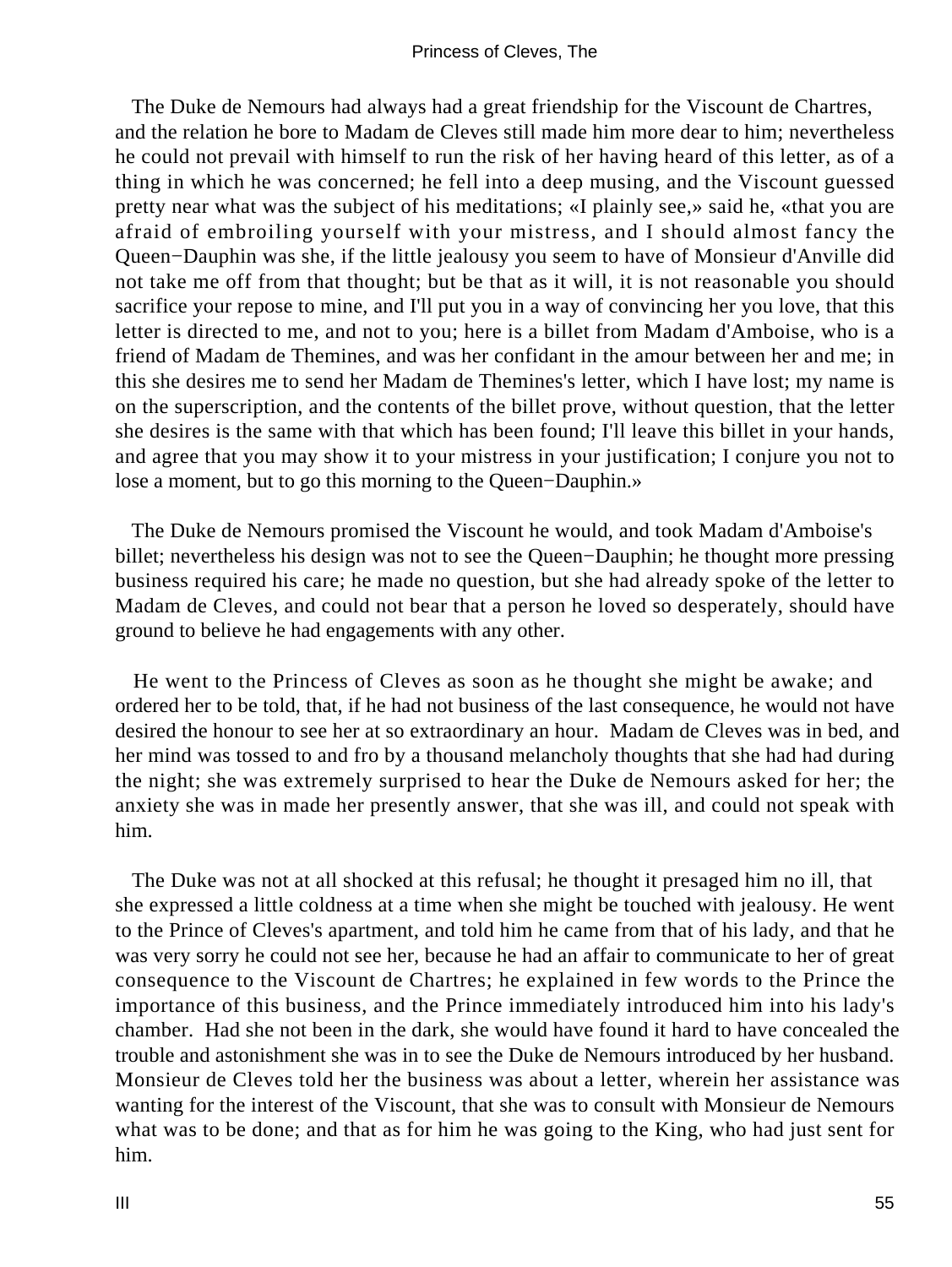The Duke de Nemours had his heart's desire, in being alone with Madam de Cleves; «I am come to ask you, Madam,» said he, «if the Queen−Dauphin has not spoke to you of a letter which Chatelart gave her yesterday.» «She said something to me of it,» replied Madam de Cleves, «but I don't see what relation this letter his to the interests of my uncle, and I can assure you that he is not named in it.» «It is true, Madam,» replied the Duke de Nemours, «he is not named in it but yet it is addressed to him, and it very much imports him that you should get it out of the Queen−Dauphin's hands.» «I cannot comprehend,» replied the Princess, «how it should be of any consequence to him, if this letter should be seen, nor what reason there is to redemand it in his name.» «If you please to be at leisure to hear me, Madam,» said Monsieur de Nemours, «I'll presently make you acquainted with the true state of the thing, and inform you of matters of so great importance to the Viscount, that I would not even have trusted the Prince of Cleves with them, had I not stood in need of his assistance to have the honour to see you.» «I believe,» said Madam de Cleves in a very unconcerned manner, «that anything you may give yourself the trouble of telling me, will be to little purpose; you had better go to the Queen−Dauphin, and plainly tell her, without using these roundabout ways, the interest you have in that letter, since she has been told, as well as I, that it belongs to you.»

 The uneasiness of mind which Monsieur de Nemours observed in Madam de Cleves gave him the most sensible pleasure he ever knew, and lessened his impatience to justify himself: «I don't know, Madam,» replied he, «what the Queen−Dauphin may have been told; but I am not at all concerned in that letter; it is addressed to the Viscount.» «I believe so,» replied Madam de Cleves, «but the Queen−Dauphin has heard to the contrary, and she won't think it very probable that the Viscount's letters should fall out of your pocket; you must therefore have some reason, that I don't know of, for concealing the truth of this matter from the Queen−Dauphin; I advise you to confess it to her.» «I have nothing to confess to her,» says he, «the letter is not directed to me, and if there be anyone that I would have satisfied of it, it is not the Queen−Dauphin; but, Madam, since the Viscount's interest is nearly concerned in this, be pleased to let me acquaint you with some matters that are worthy of your curiosity.» Madam de Cleves by her silence showed her readiness to hear him, and he as succinctly as possible related to her all he had just heard from the Viscount. Though the circumstances were naturally surprising, and proper to create attention, yet Madam de Cleves heard them with such coldness, that she seemed either not to believe them true, or to think them indifferent to her; she continued in this temper until the Duke de Nemours spoke of Madam d'Amboise's billet, which was directed to the Viscount, and was a proof of all he had been saying; as Madam de Cleves knew that this lady was a friend of Madam de Themines, she found some probability in what the Duke de Nemours had said, which made her think, that the letter perhaps was not addressed to him; this thought suddenly, and in spite of herself, drew her out of the coldness and indifferency she had until then been in. The Duke having read the billet, which fully justified him, presented it to her to read, and told her she might possibly know the hand. She could not forbear taking it, and examining the superscription to see if it was addressed to the Viscount de Chartres, and reading it all over, that she might the better judge, if the letter which was redemanded was the same with that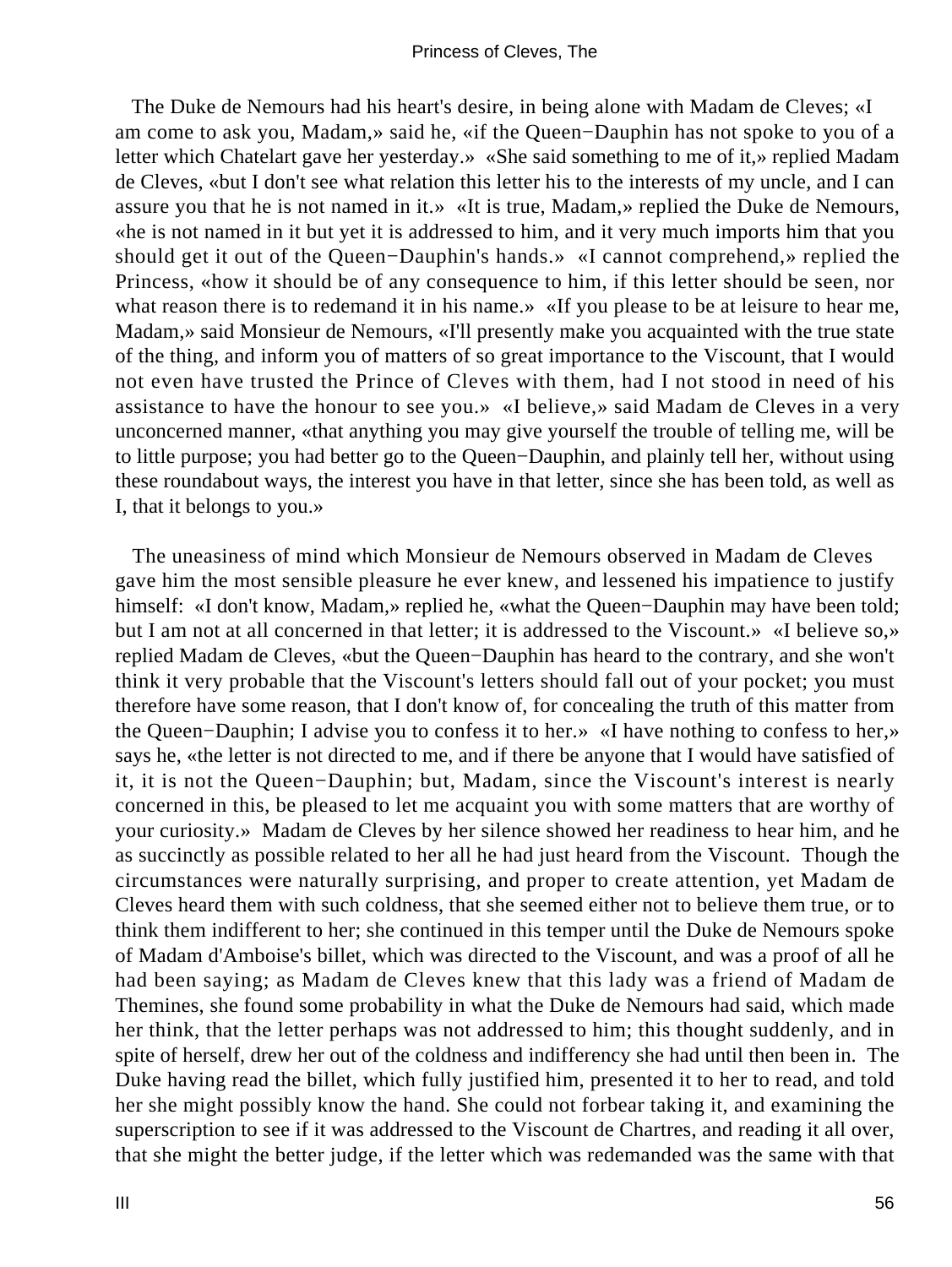she had in her hand. The Duke de Nemours added whatever he thought proper to persuade her of it; and as one is easily persuaded of the truth of what one wishes, he soon convinced Madam de Cleves that he had no concern in the letter.

 She began now to reason with him concerning the embarrassment and danger the Viscount was in, to blame his ill conduct, and to think of means to help him: she was astonished at the Queen's proceedings, and confessed to the Duke that she had the letter; in short, she no sooner believed him innocent, but she discoursed with him with greater ease and freedom, concerning what she would scarce before vouchsafe to hear; they agreed that the letter should not be restored to the Queen−Dauphin, for fear she should show it to Madam de Martigues, who knew Madam de Themines's hand, and would easily guess, by the interest she had in the Viscount, that it was addressed to him; they agreed also, that they ought not to entrust the Queen−Dauphin with all that concerned the Queen her mother−in−law. Madam de Cleves, under pretence of serving her uncle, was pleased to be the Duke de Nemours's confidant in the secrets he had imparted to her.

 The Duke would not have confined his discourse to the Viscount's concerns, but from the liberty he had of free conversation with her, would have assumed a boldness he had never yet done, had not a message been brought in to Madam de Cleves, that the Queen−Dauphin had sent for her. The Duke was forced to withdraw; he went to the Viscount to inform him, that after he had left him, he thought it more proper to apply to Madam de Cleves, his niece, than to go directly to the Queen−Dauphin; he did not want reasons to make him approve what he had done, and to give him hopes of good success.

 In the meantime Madam de Cleves dressed herself in all haste to go to the Queen−Dauphin; she was no sooner entered her chamber, but she called her to her, and whispered her, «I have been waiting for you these two hours, and was never so perplexed about disguising a truth as I have been this morning: the Queen has heard of the letter I gave you yesterday, and believes it was the Viscount de Chartres that dropped it; you know, she has some interest to be satisfied in it; she has been in search for the letter, and has caused Chatelart to be asked for it; who said he had given it to me; they have been to ask me for it, under pretence it was an ingenious letter which the Queen had a curiosity to see; I durst not say that you had it, for fear she should think I had given it you on your uncle the Viscount's account, and that there was a correspondence between him and me. I was already satisfied that his seeing me so often gave her uneasiness, so that I said the letter was in the clothes I had on yesterday, and that those who had them in keeping were gone abroad; give me the letter immediately,» added she, «that I may send it her, and that I may read it before I send it to see if I know the hand.»

 Madam de Cleves was harder put to it than she expected; «I don't know, Madam, what you will do,» answered she, "for Monsieur de Cleves, to whom I gave it to read, returned it to the Duke of Nemours, who came early this morning to beg him to get it of you.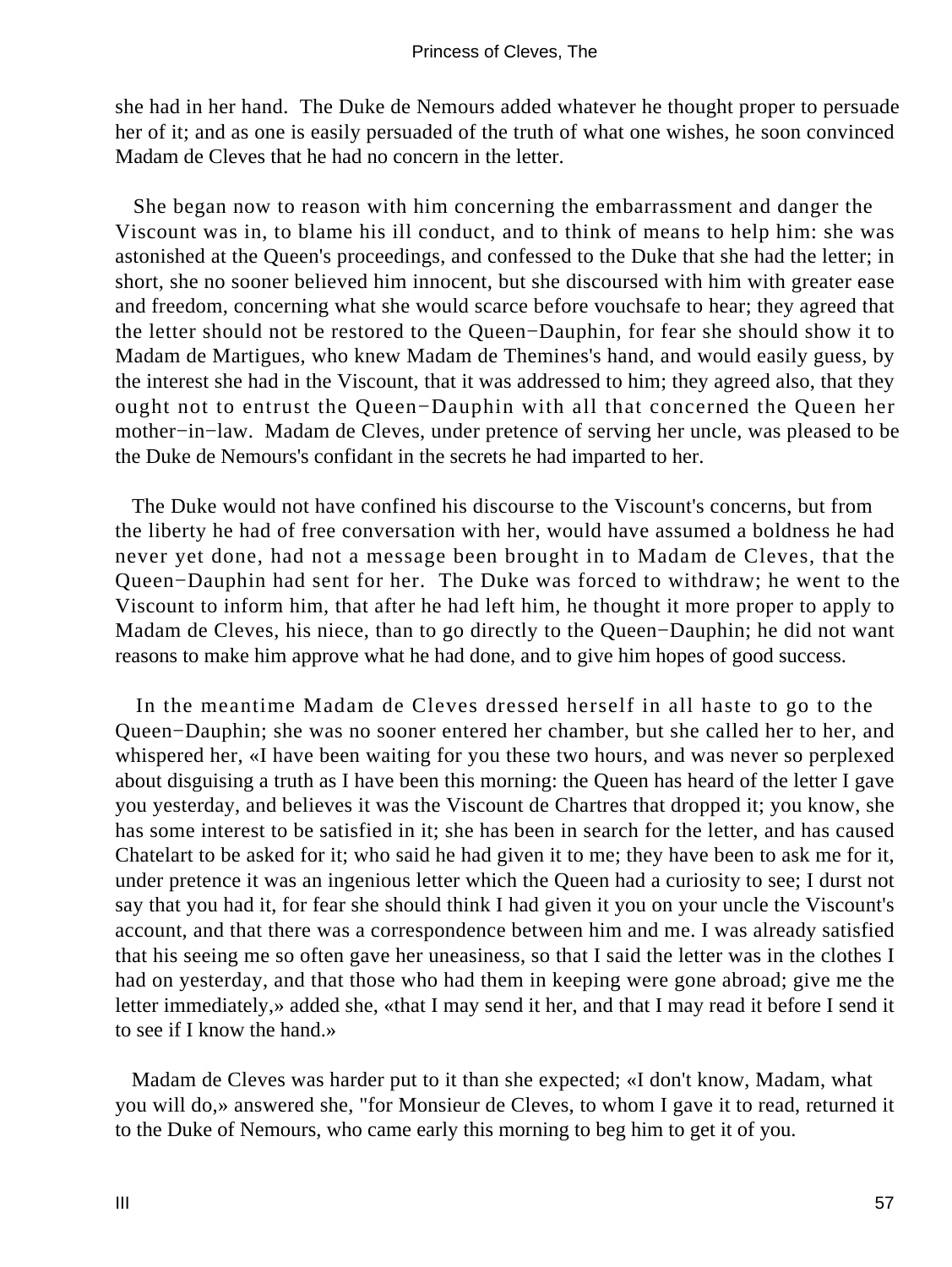Monsieur de Cleves had the imprudence to tell him he had it, and the weakness to yield to the entreaties the Duke de Nemours made that he would restore it him.« »You throw me into the greatest embarrassment I can possibly be in,« replied the Queen−Dauphin; »and you have given this letter to the Duke de Nemours. Since it was I that gave it you, you ought not to have restored it without my leave; what would you have me say to the Queen, and what can she imagine? She will think, and not without reason, that this letter concerns myself, and that there is something between the Viscount and me; she will never be persuaded the letter belonged to the Duke de Nemours.« »I am very much concerned,« replied Madam de Cleves, »for the misfortune I have occasioned, and I believe the difficulty I have brought you into is very great; but 'twas Monsieur de Cleves's fault, and not mine.« »You are in fault,« replied the Queen−Dauphin, »for having given him the letter; and I believe you are the only woman in the world that acquaints her husband with all she knows.« »I acknowledge myself in fault, Madam,« replied the Princess of Cleves, »but let us rather think of preventing the consequences of what I have done, than insist on the fault itself.« »Do you remember, pretty near, what the letter contains?« says the Queen−Dauphin. »Yes, Madam, I do, « replied she, »for I have read it over more than once. « »If so, « said the Queen−Dauphin, »you must immediately get it written out in an unknown hand, and I'll send it to the Queen; she'll not show it those who have seen it already; and though she should, I'll stand in it, that it is the same Chatelart gave me; and he'll not dare to say otherwise."

 Madam de Cleves approved of this expedient, and the more because it gave her an opportunity of sending for the Duke de Nemours, to have the letter itself again, in order to have it copied word for word, imitating as near as may be the hand it was written in, and she thought this would effectually deceive the Queen. As soon as she was got home, she informed her husband of what had passed between her and the Queen−Dauphin, and begged him to send for the Duke de Nemours. The Duke was sent for, and came immediately; Madam de Cleves told him all she had told her husband, and asked for the letter; but the Duke answered, that he had already returned it to the Viscount de Chartres, who was so overjoyed upon having it again, and being freed from the danger he was in, that he sent it immediately to Madam de Themines's friend. Madam de Cleves was in a new embarrassment on this occasion: in short, after having consulted together, they resolved to form the letter by memory; and, in order to go about it, they locked themselves up, and left orders that nobody should be admitted, and that all the Duke de Nemours's attendants should be sent away. Such an appearance of secret confidence was no small charm to Monsieur de Nemours, and even to Madam de Cleves; her husband's presence, and the interests of her uncle the Viscount de Chartres, were considerations which in great measure removed her scruples, and made this opportunity of seeing and being with the Duke de Nemours so agreeable to her, that she never before experienced a joy so pure and free from allay; this threw her into a freedom and gaiety of spirit which the Duke had never observed in her till now, and which made him still more passionately in love with her: as he had never known such agreeable moments, his vivacity was much heightened; and whenever Madam de Cleves was beginning to recollect and write the letter, instead of assisting her seriously, did nothing but interrupt her with wit and pleasantry. Madam de Cleves was as gay as he, so that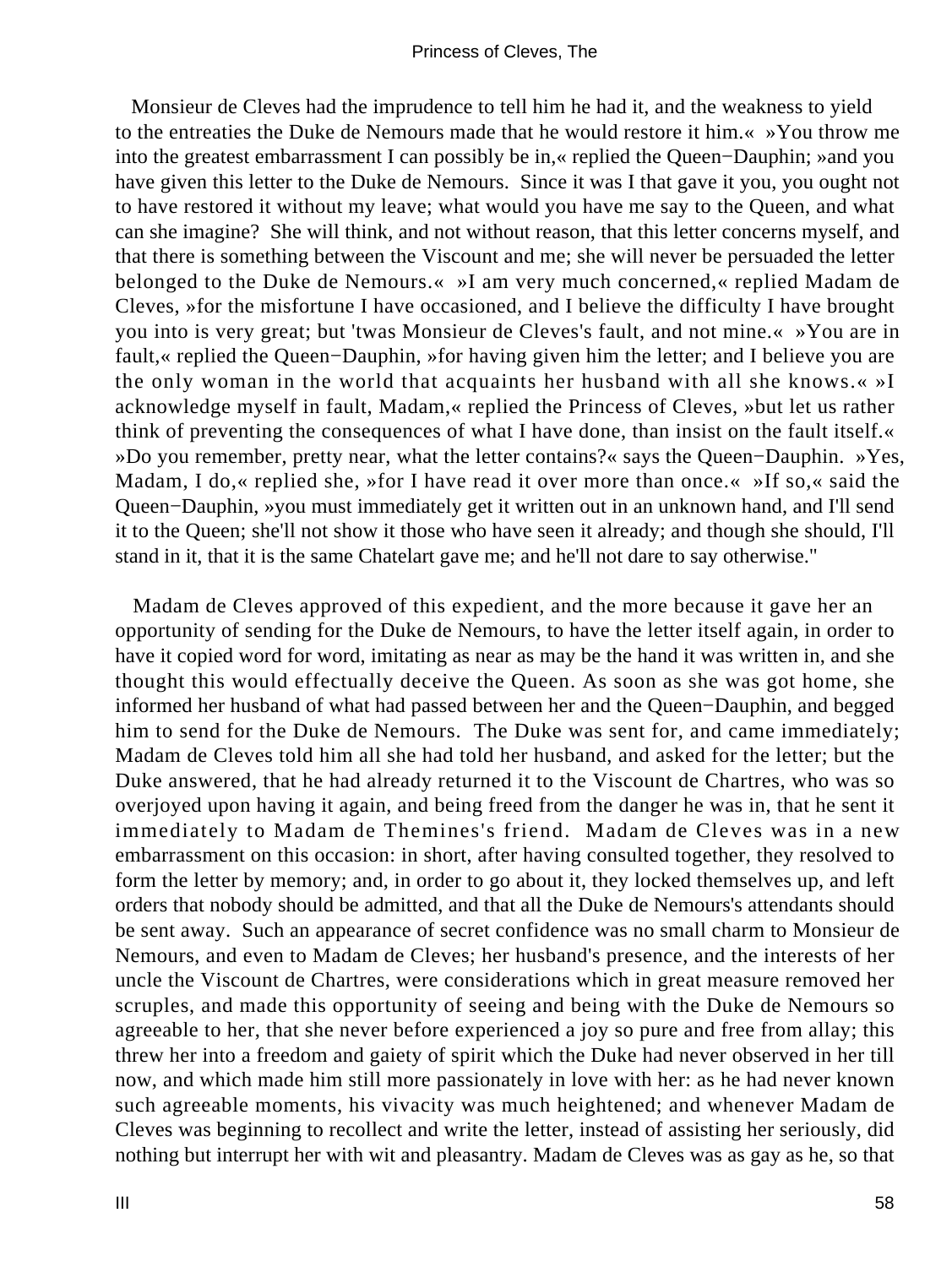they had been locked up a considerable time, and two messages had come from the Queen−Dauphin to hasten Madam de Cleves, before they had half finished the letter.

 The Duke de Nemours was glad to prolong the time that was so agreeable to him, and neglected the concerns of his friend; Madam de Cleves was not at all tired, and neglected also the concerns of her uncle: at last, with much ado, about four o'clock the letter was finished, and was so ill done, and the copy so unlike the original, as to the handwriting, that the queen must have taken very little care to come at the truth of the matter, if she had been imposed on by so ill a counterfeit. Accordingly she was not deceived; and however industrious they were to persuade her, that this letter was addressed to the Duke de Nemours, she remained satisfied not only that it was addressed to the Viscount de Chartres, but that the Queen−Dauphin was concerned in it, and that there was a correspondence between them; this heightened her hatred against that Princess to such a degree, that she never forgave her, and never ceased persecuting her till she had driven her out of France.

 As for the Viscount de Chartres, his credit was entirely ruined with her; and whether the Cardinal of Loraine had already insinuated himself so far into her esteem as to govern her, or whether the accident of this letter, which made it appear that the Viscount had deceived her, enabled her to discover the other tricks he had played her, it is certain he could never after entirely reconcile himself to her; their correspondence was broke off, and at length she ruined him by means of the conspiracy of Amboise, in which he was involved.

 After the letter was sent to the Queen−Dauphin, Monsieur de Cleves and Monsieur de Nemours went away; Madam de Cleves continued alone, and being no longer supported by the joy which the presence of what one loves gives one, she seemed like one newly waked from a dream; she beheld, with astonishment, the difference between the condition she was in the night before, and that she was in at this time: she called to mind, how cold and sullen she was to the Duke de Nemours, while she thought Madam de Themines's letter was addressed to him, and how calm and sweet a situation of mind succeeded that uneasiness, as soon as he was satisfied he was not concerned in that letter; when she reflected, that she reproached herself as guilty for having given him the foregoing day only some marks of sensibility, which mere compassion might have produced, and that by her peevish humour this morning, she had expressed such a jealousy as was a certain proof of passion, she thought she was not herself; when she reflected further, that the Duke de Nemours saw plainly that she knew he was in love with her, and that, notwithstanding her knowing it, she did not use him the worse for it, even in her husband's presence; but that, on the contrary, she had never behaved so favourably to him; when she considered, she was the cause of Monsieur de Cleves's sending for him, and that she had just passed an afternoon in private with him; when she considered all this, she found, there was something within her that held intelligence with the Duke de Nemours, and that she deceived a husband who least deserved it; and she was ashamed to appear so little worthy of esteem, even in the eyes of her lover; but what she was able to support less than all the rest was, the remembrance of the condition in which she spent the last night, and the pricking griefs she felt from a suspicion that the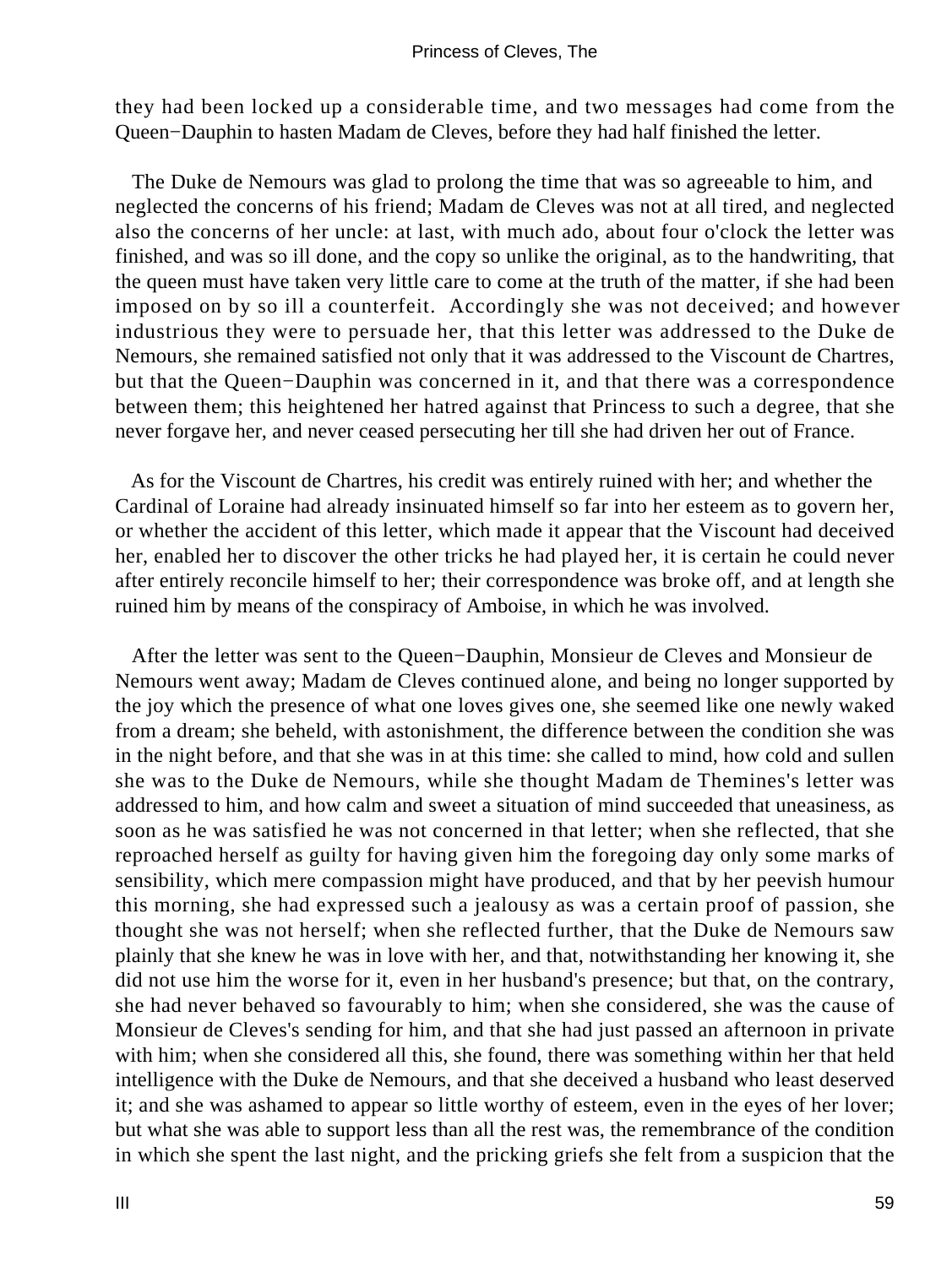Duke de Nemours was in love with another, and that she was deceived by him.

 Never till then was she acquainted with the dreadful inquietudes that flow from jealousy and distrust; she had applied all her cares to prevent herself from falling in love with the Duke de Nemours, and had not before had any fear of his being in love with another: though the suspicions which this letter had given her were effaced, yet they left her sensible of the hazard there was of being deceived, and gave her impressions of distrust and jealousy which she had never felt till that time; she was surprised that she had never yet reflected how improbable it was that a man of the Duke de Nemours's turn, who had showed so much inconstancy towards women, should be capable of a lasting and sincere passion; she thought it next to impossible for her to be convinced of the truth of his love; «But though I could be convinced of it,» says she, «what have I to do in it? Shall I permit it? Shall I make a return? Shall I engage in gallantry, be false to Monsieur de Cleves, and be false to myself? In a word, shall I go to expose myself to the cruel remorses and deadly griefs that rise from love? I am subdued and vanquished by a passion, which hurries me away in spite of myself; all my resolutions are vain; I had the same thoughts yesterday that I have today, and I act today contrary to what I resolved yesterday; I must convey myself out of the sight of the Duke de Nemours; I must go into the country, however fantastical my journey may appear; and if Monseur de Cleves is obstinately bent to hinder me, or to know my reasons for it, perhaps I shall do him and myself the injury to acquaint him with them.» She continued in this resolution, and spent the whole evening at home, without going to the Queen−Dauphin to enquire what had happened with respect to the counterfeited letter.

 When the Prince of Cleves returned home, she told him she was resolved to go into the country; that she was not very well, and had occasion to take the air. Monsieur de Cleves, to whom she appeared so beautiful that he could not think her indisposition very considerable, at first made a jest of her design, and answered that she had forgot that the nuptials of the Princesses and the tournament were very near, and that she had not too much time to prepare matters so as to appear there as magnificently as other ladies. What her husband said did not make her change her resolution, and she begged he would agree, that while he was at Compiegne with the King, she might go to Colomiers, a pretty house then building, within a day's journey of Paris. Monsieur de Cleves consented to it; she went thither with a design of not returning so soon, and the King set out for Compiegne, where he was to stay but few days.

 The Duke de Nemours was mightily concerned he had not seen Madam de Cleves since that afternoon which he had spent so agreeably with her, and which had increased his hopes; he was so impatient to see her again that he could not rest; so that when the King returned to Paris, the Duke resolved to go to see his sister the Duchess de Mercoeur, who was at a country seat of hers very near Colomiers; he asked the Viscount to go with him, who readily consented to it. The Duke de Nemours did this in hopes of visiting Madam de Cleves, in company of the Viscount.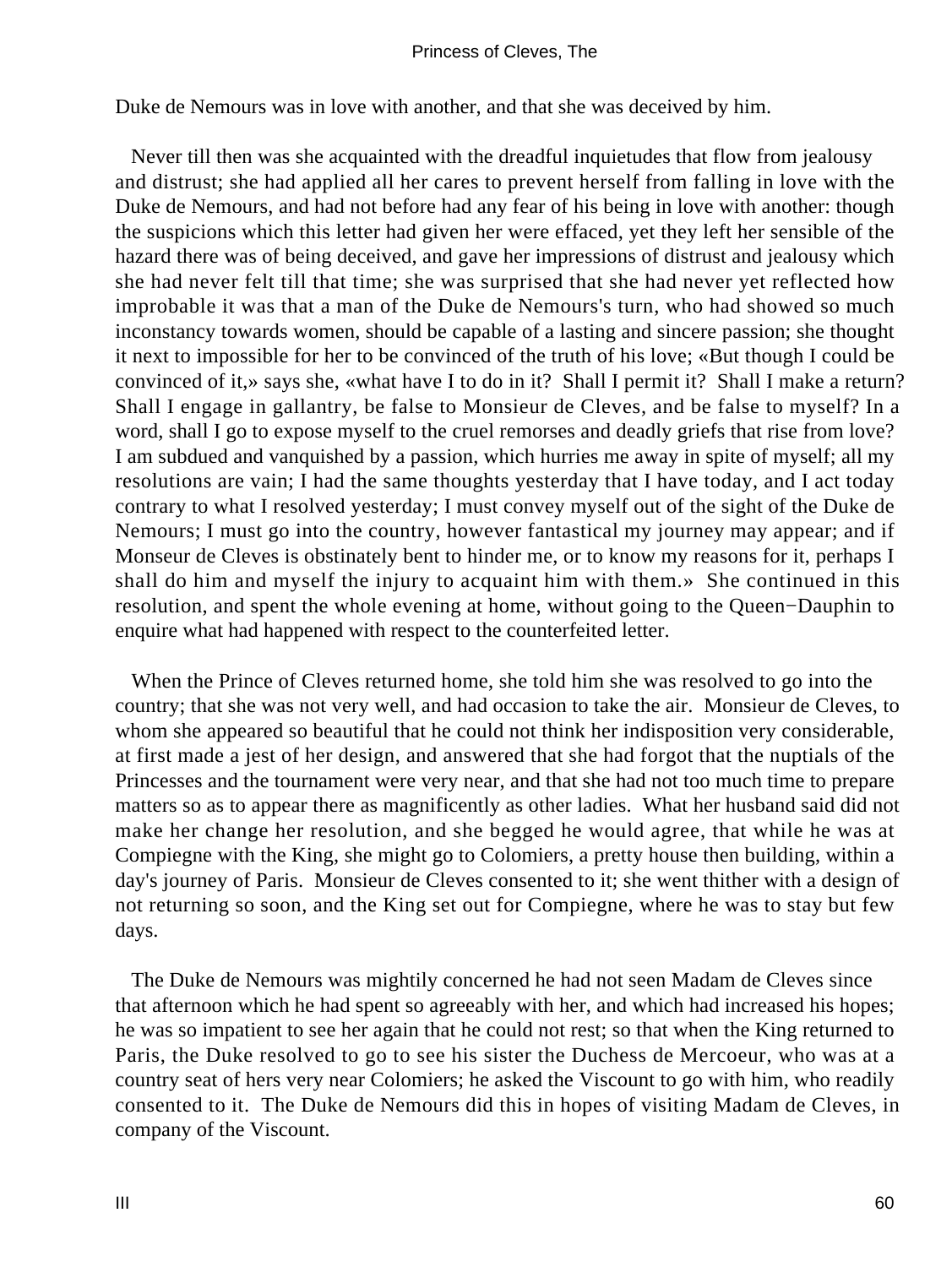Madam de Mercoeur received them with a great deal of joy, and thought of nothing but giving them all the pleasures and diversions of the country; one day, as they were hunting a stag, the Duke de Nemours lost himself in the forest, and upon enquiring his way was told he was near Colomiers; at that word, Colomiers, without further reflection, or so much as knowing what design he was upon, he galloped on full speed the way that had been showed him; as he rode along he came by chance to the made−ways and walks, which he judged led to the castle: at the end of these walks he found a pavilion, at the lower end of which was a large room with two closets, the one opening into a flower−garden, and the other looking into a spacious walk in the park; he entered the pavilion, and would have stopped to observe the beauty of it, if he had not seen in the walk the Prince and Princess of Cleves, attended with a numerous train of their domestics. As he did not expect to meet Monsieur de Cleves there, whom he had left with the King, he thought at first of hiding himself; he entered the closet which looked into the flower−garden, with design to go out that way by a door which opened to the forest; but observing Madam de Cleves and her husband were sat down under the pavilion, and that their attendants stayed in the park, and could not come to him without passing by the place where Monsieur and Madam de Cleves were, he could not deny himself the pleasure of seeing this Princess, nor resist the curiosity he had to hear her conversation with a husband, who gave him more jealousy than any of his rivals. He heard Monsieur de Cleves say to his wife, «But why will you not return to Paris? What can keep you here in the country? You have of late taken a fancy for solitude, at which I am both surprised and concerned, because it deprives me of your company: I find too, you are more melancholy than usual, and I am afraid you have some cause of grief.» «I have nothing to trouble my mind,» answered she with an air of confusion, «but there is such a bustle at Court, and such a multitude of people always at your house, that it is impossible but both body and mind should be fatigued, and one cannot but desire repose.» «Repose,» answered he, «is not very proper for one of your age; you are at home, and at Court, in such a manner as cannot occasion weariness, and I am rather afraid you desire to live apart from me.» «You would do me great wrong to think so,» replied she with yet more confusion, «but I beg you to leave me here; if you could stay here, and without company, I should be very glad of it; nothing would be more agreeable to me than your conversation in this retirement, provided you would approve not to have about you that infinite number of people, who in a manner never leave you.» «Ah! Madam,» cries Monsieur de Cleves, «both your looks and words convince me that you have reasons to desire to be alone, which I don't know; I conjure you to tell them me.» He urged her a great while to inform him, without being able to oblige her to it; and after she had excused herself in a manner which still increased her husband's curiosity, she continued in a deep silence, with her eyes cast down then, taking up the discourse on a sudden, and looking upon him, «Force me not,» said she, «to confess a thing to you which I have not the power to confess, though I have often designed it; remember only, that it is not prudent a woman of my years, and mistress of her own conduct, should remain exposed in the midst of a Court.» «What is it, Madam,» cried Monsieur de Cleves, «that you lead me to imagine? I dare not speak it, for fear of offending you.» Madam de Cleves making no answer, her silence confirmed her husband in what he thought; «You say nothing to me,» says he, «and that tells me clearly, that I am not mistaken.» «Alas, sir,» answered she,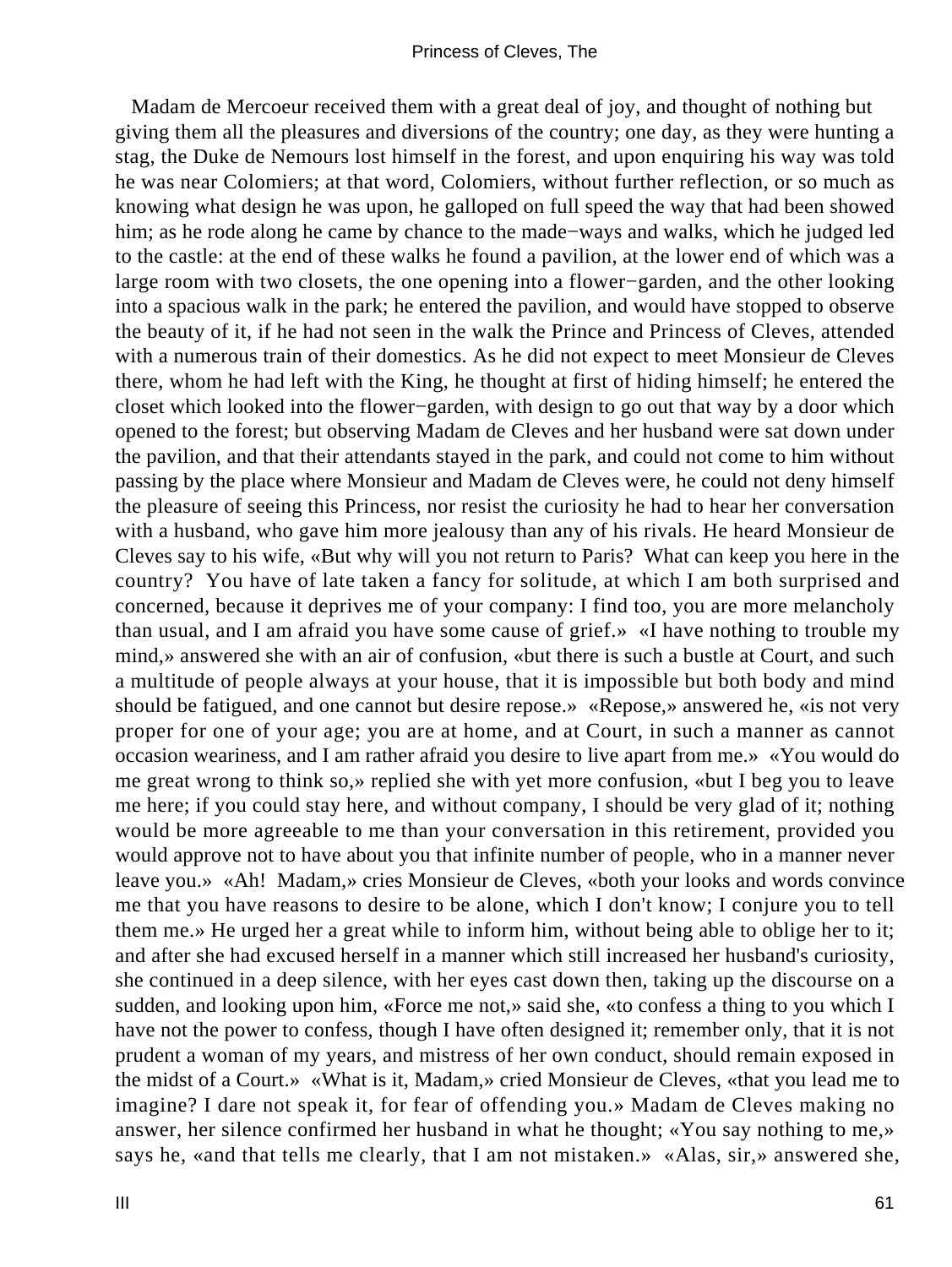falling on her knees, «I am going to make a confession to you, such as no woman ever yet made to her husband; but the innocence of my intentions, and of my conduct, give me power to do it; it is true, I have reasons to absent myself from Court, and I would avoid the dangers persons of my age are sometimes liable to; I have never shown any mark of weakness, and I cannot apprehend I ever shall, if you will permit me to retire from Court, since now I have not Madam de Chartres to assist me in my conduct; however dangerous a step I am taking, I take it with pleasure to preserve myself worthy of you; I ask you a thousand pardons, if I have sentiments which displease you, at least I will never displease you by my actions; consider, that to do what I do, requires more friendship and esteem for a husband than ever wife had; direct my conduct, have pity on me, and if you can still love me.»

 Monsieur de Cleves, all the while she spoke, continued leaning his head on his hand, almost beside himself, and never thought of raising her up. When she had done speaking, and he cast his eyes upon her, and saw her on her knees with her face drowned in tears, inimitably beautiful, he was ready to die for grief, and taking her up in his arms, «Have you pity on me, Madam,» says he, «for I deserve it, and pardon me, if in the first moments of an affliction so violent as mine, I do not answer as I ought to so generous a proceeding as yours; I think you more worthy of esteem and admiration than any woman that ever was, but I find myself also the most unfortunate of men: you inspired me with passion the first moment I saw you, and that passion has never decayed; not your coldness, nor even enjoyment itself, has been able to extinguish it; it still continues in its first force, and yet it has not been in my power to kindle in your breast any spark of love for me, and now I find you fear you have an inclination for another; and who is he, Madam, this happy man that gives you such apprehensions? How long has he charmed you? What has he done to charm you? What method has he taken to get into your heart? When I could not gain your affections myself, it was some comfort to me to think, that no other could gain them; in the meantime, another has effected what I could not, and I have at once the jealousy of a husband and lover. But it is impossible for me to retain that of a husband after such a proceeding on your part, which is too noble and ingenuous not to give me an entire security; it even comforts me as a lover; the sincerity you have expressed, and the confidence you have placed in me are of infinite value: you have esteem enough for me to believe I shall not abuse the confession you have made to me; you are in the right, Madam, I will not abuse it, or love you the less for it; you make me unhappy by the greatest mark of fidelity ever woman gave her husband; but go on, Madam, and inform me who he is whom you would avoid.» «I beg you not to ask me,» replied she; «I am resolved not to tell you, nor do I think it prudent to name him.» «Fear not, Madam,» replied Monsieur de Cleves, «I know the world too well to be ignorant that a woman's having a husband does not hinder people from being in love with her; such lovers may be the objects of one's hatred, but we are not to complain of it; once again, Madam, I conjure you to tell me what I so much desire to know.» «It is in vain to press me,» replied she, «I have the power to be silent in what I think I ought not to tell; the confession I made to you was not owing to any weakness, and it required more courage to declare such a truth than it would have done to conceal it.»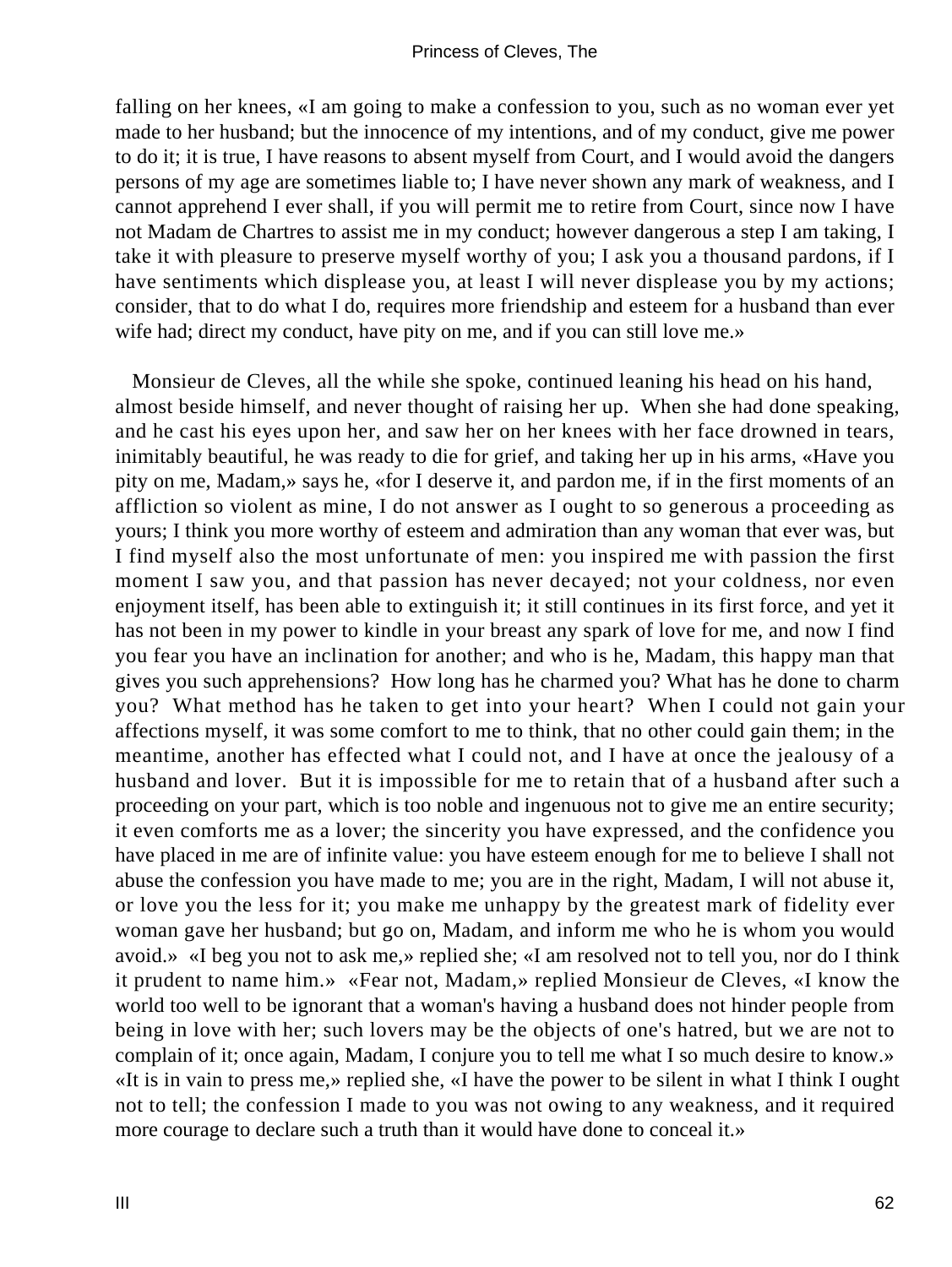The Duke de Nemours did not lose a word of this conversation, and what Madam de Cleves had said gave him no less jealousy than her husband; he was so desperately in love with her, that he believed all the world was so too; it is true, he had many rivals, yet he fancied them still more, and his thoughts wandered to find out who it was Madam de Cleves meant: he had often thought he was not disagreeable to her, but the grounds of his judgment on this occasion appeared so slight, that he could not imagine he had raised in her heart a passion violent enough to oblige her to have recourse to so extraordinary a remedy; he was so transported, that he scarce knew what he saw, and he could not pardon Monsieur de Cleves for not having pressed his wife enough to tell him the name of the person she concealed from him.

 Monsieur de Cleves nevertheless used his utmost endeavours to know it; and having urged her very much on the subject; «I think,» answered she, «that you ought to be satisfied with my sincerity; ask me no more about it, and don't give me cause to repent of what I have done; content yourself with the assurance which I once more give you, that my sentiments have never appeared by any of my actions, and that no address hath been made to me that could give me offence.» «Ah! Madam,» replied Monsieur de Cleves on a sudden, «I cannot believe it; I remember the confusion you was in when your picture was lost; you have given away, Madam, you have given away that picture, which was so dear to me, and which I had so just a right to; you have not been able to conceal your inclinations, you are in love; it is known; your virtue has hitherto saved you from the rest.» «Is it possible,» cried Madam de Cleves, «you can imagine there was any reserve or disguise in a confession like mine, which I was no way obliged to? Take my word, I purchase dearly the confidence I desire of you; I conjure you to believe I have not given away my picture; it is true, I saw it taken, but I would not seem to see it, for fear of subjecting myself to hear such things as no one has yet dared to mention to me.» «How do you know then that you are loved,» said Monsieur de Cleves? «What mark, what proof of it has been given you?» «Spare me the pain,» replied she, «of repeating to you circumstances which I am ashamed to have observed, and which have convinced me but too much of my own weakness.» «You are in the right, Madam,» answered he, «I am unjust; always refuse me when I ask you such things, and yet don't be angry with me for asking them.»

 Just then several of the servants, who had stayed in the walks, came to acquaint Monsieur de Cleves, that a gentleman was arrived from the King, with orders for him to be at Paris that evening. Monsieur de Cleves was obliged to go, and had only time to tell his wife that he desired her to come to Paris the next day; and that he conjured her to believe, that however afflicted he was, he had a tenderness and esteem for her, with which she ought to be satisfied.

 When he was gone, and Madam de Cleves being alone, considered what she had done, she was so frightened at the thought of it, she could hardly believe it to be true. She found she had deprived herself of the heart and esteem of her husband, and was involved in a labyrinth she should never get out of; she asked herself why she had ventured on so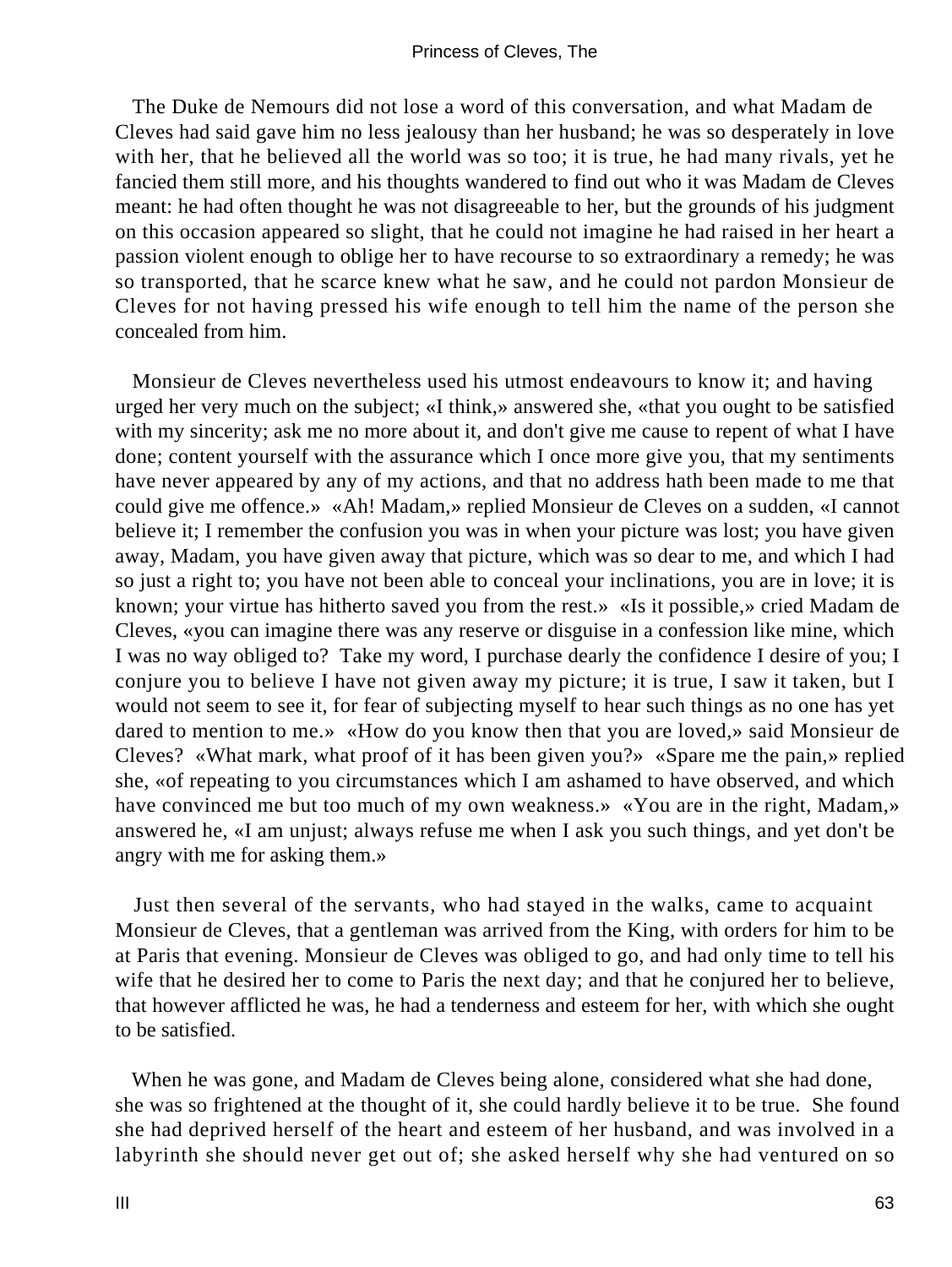dangerous a step, and perceived she was engaged in it almost without having designed it; the singularity of such a confession, for which she saw no precedent, made her fully sensible of her danger.

 But on the other hand, when she came to think that this remedy, however violent it was, was the only effectual one she could make use of against Monsieur de Nemours, she found she had no cause to repent, or to believe she had ventured too far; she passed the whole night full of doubts, anxiety and fear; but at last her spirits grew calm again; she even felt a pleasure arise in her mind, from a sense of having given such a proof of fidelity to a husband who deserved it so well, who had so great a friendship and esteem for her, and had so lately manifested it by the manner in which he received the confession she had made him.

 In the meantime Monsieur de Nemours was gone away from the place, in which he had overheard a conversation which so sensibly affected him, and was got deep into the forest; what Madam de Cleves said of her picture had revived him, since it was certain from thence that he was the person she had an inclination for; at first he gave a leap of joy, but his raptures were at an end as soon as he began to reflect, that the same thing that convinced him he had touched the heart of Madam de Cleves, ought to convince him also that he should never receive any marks of it, and that it would be impossible to engage a lady who had recourse to so extraordinary a remedy; and yet he could not but be sensibly pleased to have reduced her to that extremity; he thought it glorious for him to have gained the affections of a woman so different from the rest of her sex; in a word, he thought himself very happy and very unhappy at the same time. He was benighted in the forest, and was very much put to it to find his way again to his sister's the Duchess of Mercoeur; he arrived there at break of day, and was extremely at a loss what account to give of his absence, but he made out the matter as well as he could, and returned that very day to Paris with the Viscount.

 The Duke was so taken up with his passion, and so surprised at the conversation he had heard, that he fell into an indiscretion very common, which is, to speak one's own particular sentiments in general terms, and to relate one's proper adventures under borrowed names. As they were travelling he began to talk of love, and exaggerated the pleasure of being in love with a person that deserved it; he spoke of the fantastical effects of this passion, and at last not being able to contain within himself the admiration he was in at the action of Madam de Cleves, he related it to the Viscount without naming the person, or owning he had any share in it; but he told it with so much warmth and surprise, that the Viscount easily suspected the story concerned himself. The Viscount urged him very much to confess it, and told him he had known a great while that he was violently in love, and that it was unjust in him to show a distrust of a man who had committed to him a secret on which his life depended. The Duke de Nemours was too much in love to own it, and had always concealed it from the Viscount, though he valued him the most of any man at Court; he answered that one of his friends had told him this adventure, and made him promise not to speak of it; and he also conjured the Viscount to keep the secret: the Viscount assured him he would say nothing of it but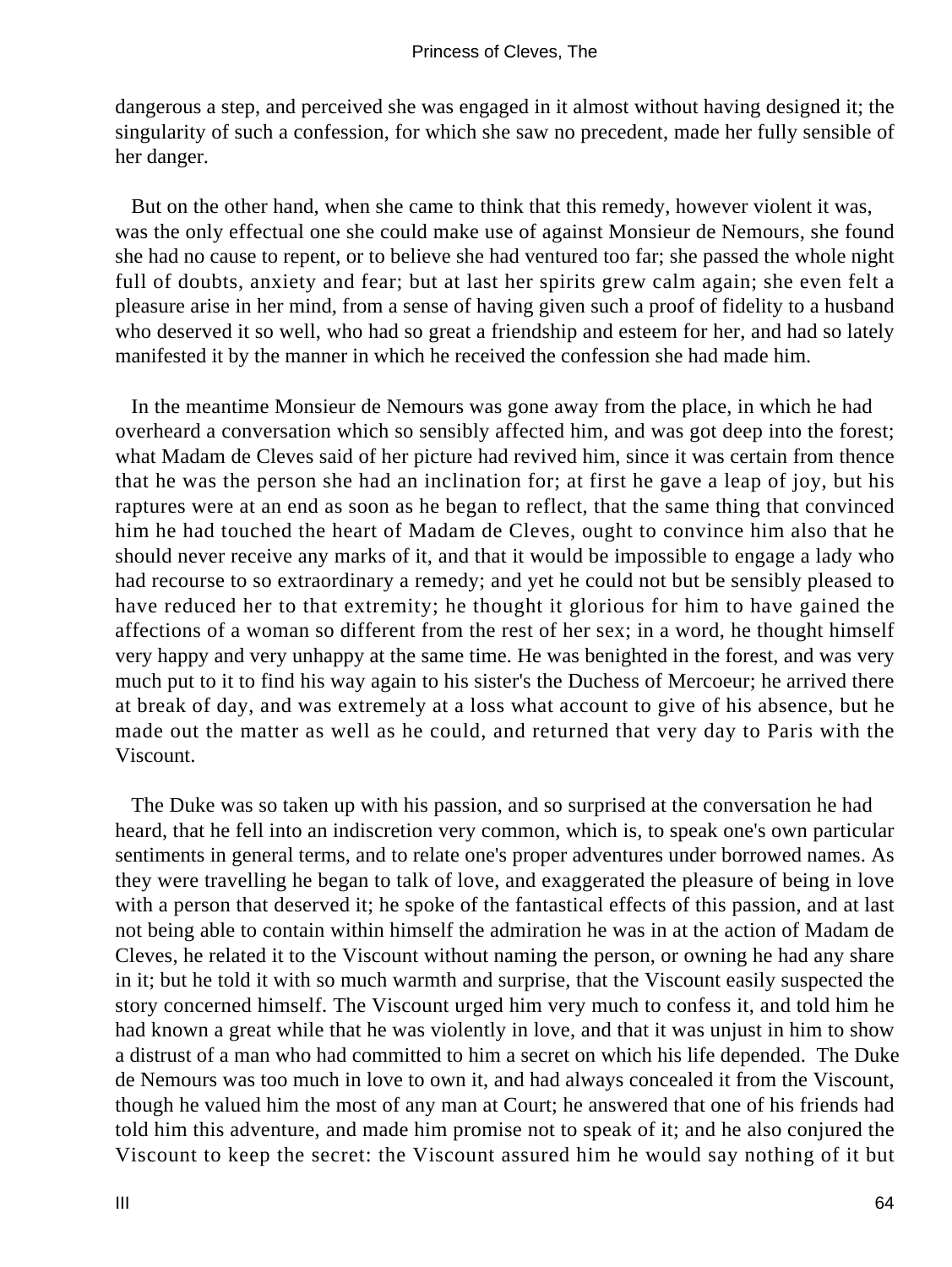notwithstanding Monsieur de Nemours repented that he had told him so much.

 In the meantime Monsieur de Cleves was gone to the King, with a heart full of sorrow and affliction. Never had husband so violent a passion for his wife, or so great an esteem; what she had told him did not take away his esteem of her, but made it of a different nature from that he had had before; what chiefly employed his thoughts, was a desire to guess who it was that had found out the secret to win her heart; the Duke de Nemours was the first person he thought of on this occasion, as being the handsomest man at Court; and the Chevalier de Guise, and the Mareschal de St. Andre occurred next, as two persons who had made it their endeavour to get her love, and who were still very assiduous in courting her, so that he was fully persuaded it must be one of the three. He arrived at the Louvre, and the King carried him into his closet to inform him he had made choice of him to conduct Madame into Spain, and that he believed nobody could acquit himself better of that charge, nor that any lady would do France greater honour than Madam de Cleves. Monsieur de Cleves received the honour the King had done him by this choice with the respect he ought, and he considered it also as what would take his wife from Court, without leaving room to suspect any change in her conduct; but the embarrassment he was under required a speedier remedy than that journey, which was to be deferred a great while, could afford; he immediately wrote to Madam de Cleves to acquaint her with what the King had told him, and gave her to understand he absolutely expected she should return to Paris. She returned according to his orders, and when they met, they found one another overwhelmed with melancholy.

 Monsieur de Cleves spoke to her, as a man of the greatest honour in the world, and the best deserving the confidence she had reposed in him; «I am not alarmed as to your conduct,» said he,«you have more strength and virtue than you imagine; I am not alarmed with fears of what may happen hereafter; what troubles me is that I see you have those sentiments for another which you want for me.» «I don't know what to answer you,» said she, «I die with shame when I speak of this subject spare me, I conjure you, such cruel conversations; regulate my conduct, and never let me see anybody; this is all I desire of you; but take it not ill of me, if I speak no more of a thing which makes me appear so little worthy of you, and which I think so unbecoming me.» «You are in the right, Madam;» replied he, «I abuse your goodness and your confidence in me; but have some compassion also on the condition you have brought me to, and think that whatever you have told me, you conceal from me a name, which creates in me a curiosity I cannot live without satisfying; and yet I ask you not to satisfy it; I cannot, however, forbear telling you, that I believe the man I am to envy is the Mareschal de St. Andre, the Duke de Nemours, or the Chevalier de Guise.» «I shall make you no answer,» says she blushing, «nor give you any ground from what I say, either to lessen or strengthen your suspicions; but if you endeavour to inform yourself by observing me, you will throw me into a confusion all the world will take notice of, for God's sake,» continued she, «allow me under pretence of an indisposition to see nobody.» «No, Madam,» said he, «it will quickly be discovered to be a feigned business; and besides, I am unwilling to trust you to anything but yourself; my heart tells me this is the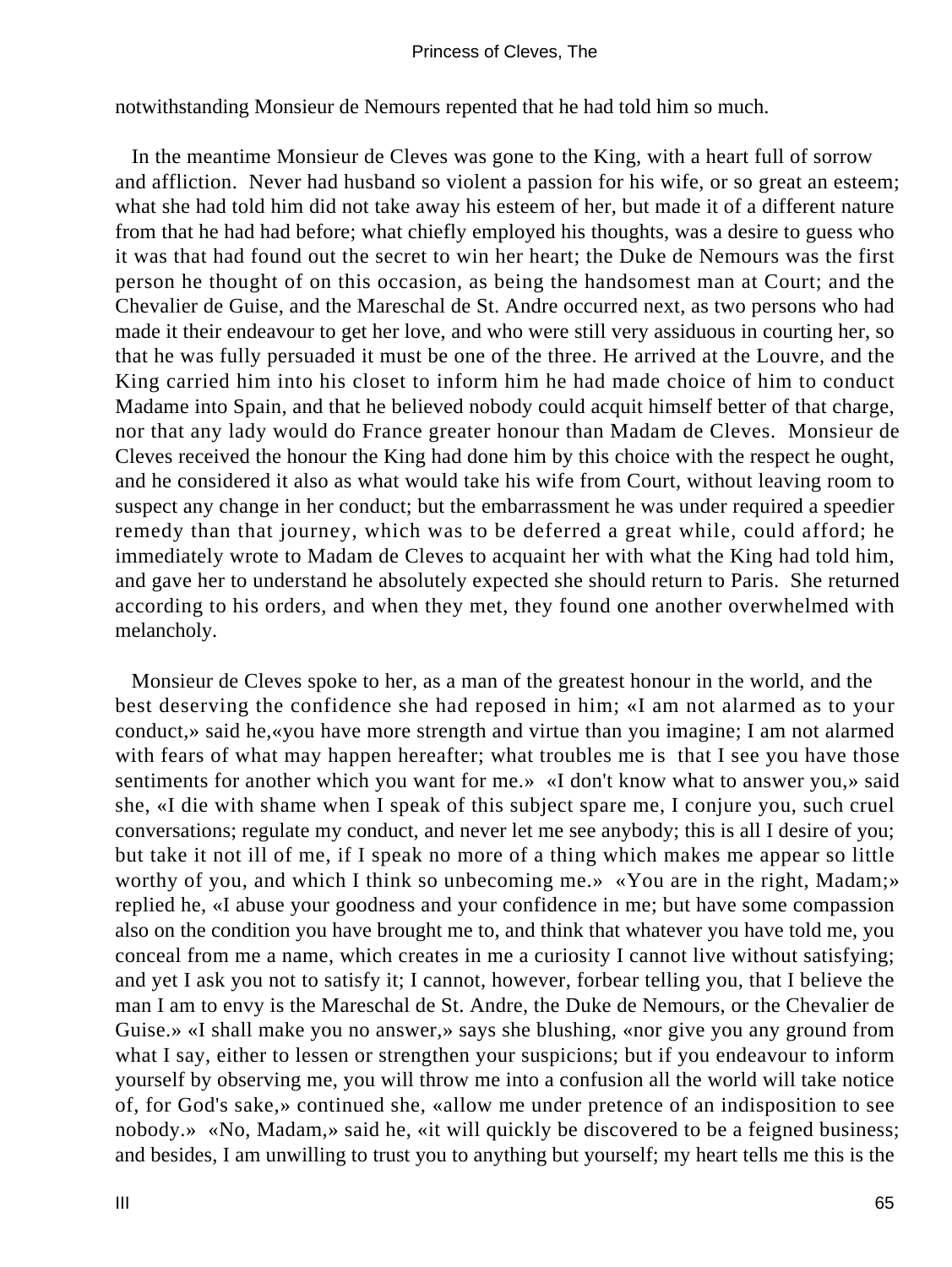best way I can take, and my reason tells me so also, considering the temper of mind you are in, I cannot put a greater restraint upon you than by leaving you to your liberty.»

 Monsieur de Cleves was not mistaken; the confidence he showed he had in his wife, fortified her the more against Monsieur de Nemours, and made her take more severe resolutions than any restraint could have brought her to. She went to wait on the Queen−Dauphin at the Louvre as she used to do, but avoided the presence and eyes of Monsieur de Nemours with so much care, that she deprived him of almost all the joy he had in thinking she loved him; he saw nothing in her actions but what seemed to show the contrary; he scarcely knew if what he had heard was not a dream, so very improbable it seemed to him; the only thing which assured him that he was not mistaken, was Madam de Cleves's extreme melancholy, which appeared, whatever pains she took to hide it; and perhaps kind words and looks would not have increased the Duke of Nemours's love so much as this severe conduct did.

 One evening, as Monsieur and Madam de Cleves were at the Queen's apartment, it was said there was a report that the King would name another great lord to wait on Madame into Spain. Monsieur de Cleves had his eye fixed on his wife, when it was further said, the Chevalier de Guise, or the Mareschal de St. Andre, was the person; he observed she was not at all moved at either of those names, nor the discourse of their going along with her; this made him believe, it was not either of them whose presence she feared. In order to clear up his suspicions, he went into the Queen's closet, where the King then was, and after having stayed there some time came back to his wife, and whispered her, that he had just heard the Duke de Nemours was the person designed to go along with them to Spain.

 The name of the Duke de Nemours, and the thought of being exposed to see him every day, during a very long journey, in her husband's presence, so affected Madam de Cleves, that she could not conceal her trouble: and being willing to give other reasons for it, «No choice,» says she, «could have been made more disagreeable for you; he will share all honours with you, and I think you ought to endeavour to get some other chosen.» «It is not honour, Madam,» replied Monsieur de Cleves, «that makes you apprehensive of the Duke de Nemours's going with me, the uneasiness you are in proceeds from another cause; and from this uneasiness of yours I learn, that which I should have discovered in another woman, by the joy she would have expressed on such an occasion; but be not afraid; what I have told you is not true, it was an invention of mine to assure myself of a thing which I already believed but too much.»

 Having said this, he went out, being unwilling to increase, by his presence, the concern he saw his wife in.

 The Duke de Nemours came in that instant, and presently observed Madam de Cleves's condition; he came up to her, and told her softly, he had that respect for her, he durst not ask what it was made her more pensive than usual. The voice of the Duke de Nemours brought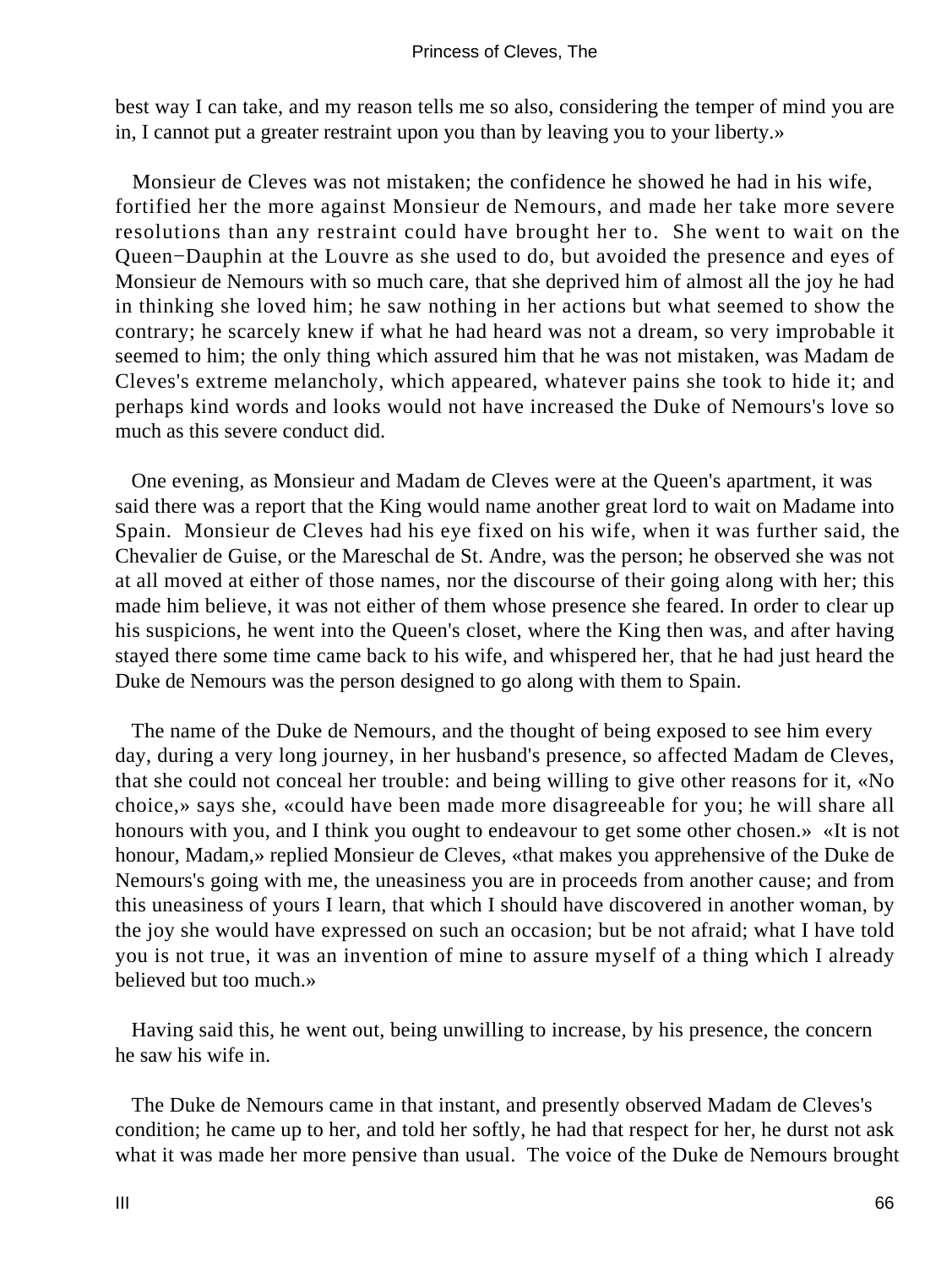her to herself again, and looking at him, without having heard what he had said to her, full of her own thoughts, and afraid lest her husband should see him with her, «For God's sake,» says she, «leave me to myself in quiet.» «Alas, Madam,» answered he, «I disturb you too little; what is it you can complain of? I dare not speak to you, I dare not look upon you, I tremble whenever I approach you. How have I drawn upon myself what you have said to me, and why do you show me that I am in part the cause of the trouble I see you in?» Madam de Cleves was very sorry to have given the Duke an opportunity of explaining himself more clearly than ever he had done before; she left him without making any answer, and went home with her mind more agitated than ever. Her husband perceived her concern was increased, and that she was afraid he would speak to her of what had passed, and followed her into her closet; «Do not shun me, Madam,» says he, «I will say nothing to you that shall displease you; I ask pardon for the surprise I gave you a while ago; I am sufficiently punished by what I have learnt from it; the Duke de Nemours was of all men he whom I most feared; I see the danger you are in; command yourself for your own sake, and, if it is possible, for mine; I do not ask this of you as a husband, but as a man whose happiness wholly depends on you, and who loves you more violently and more tenderly than he whom your heart prefers to me.» Monsieur de Cleves was melted upon speaking these words, and could scarce make an end of them; his wife was so moved, she burst into tears, and embraced him with a tenderness and sorrow that put him into a condition not very different from her own; they continued silent a while, and parted without having the power to speak to one another.

 All things were ready for the marriage of Madame, and the Duke of Alva was arrived to espouse her; he was received with all the ceremony and magnificence that could be displayed on such an occasion; the King sent to meet him the Prince of Conde, the Cardinals of Loraine and Guise, the Dukes of Loraine and Ferrara, d'Aumale, de Bouillon, de Guise, and de Nemours; they had a great number of gentlemen, and a great many pages in livery; the King himself, attended with two hundred gentlemen, and the Constable at their head, received the Duke of Alva at the first gate of the Louvre; the Duke would have kneeled down, but the King refused it, and made him walk by his side to the Queen's apartment, and to Madame's, to whom the Duke of Alva had brought a magnificent present from his master; he went thence to the apartment of Madam Margaret the King's sister, to compliment her on the part of the Duke of Savoy, and to assure her he would arrive in a few days; there were great assemblies at the Louvre, the show the Duke of Alva, and the Prince of Orange who accompanied him, the beauties of the Court.

 Madam de Cleves could not dispense with going to these assemblies, however desirous she was to be absent, for fear of disobliging her husband, who absolutely commanded her to be there; and what yet more induced her to it, was the absence of the Duke de Nemours; he was gone to meet the Duke of Savoy, and after the arrival of that Prince, he was obliged to be almost always with him, to assist him in everything relating to the ceremonies of the nuptials; for this reason Madam de Cleves did not meet him so often as she used to do, which gave her some sort of ease.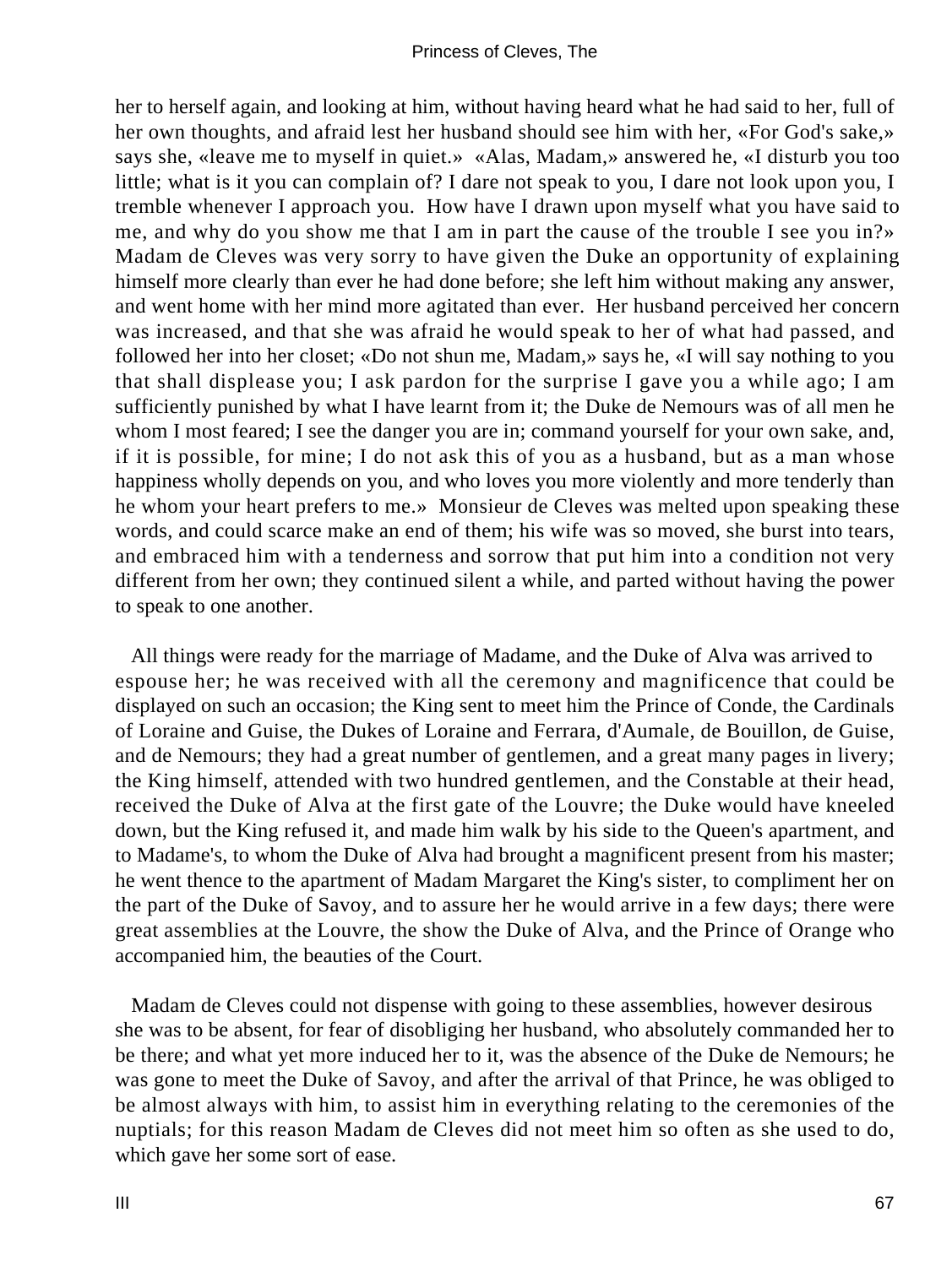The Viscount de Chartres had not forgot the conversation he had had with the Duke de Nemours: it still ran in his mind that the adventure the Duke had related to him was his own; and he observed him so carefully that it is probable he would have unravelled the business, if the arrival of the Duke of Alva and of the Duke of Savoy had not made such an alteration in the Court, and filled it with so much business, as left no opportunities for a discovery of that nature; the desire he had to get some information about it, or rather the natural disposition one has to relate all one knows to those one loves, made him acquaint Madam de Martigues with the extraordinary action of that person who had confessed to her husband the passion she had for another; he assured her the Duke de Nemours was the man who had inspired so violent a love, and begged her assistance in observing him. Madam de Martigues was glad to hear what the Viscount told her, and the curiosity she had always observed in the Queen−Dauphin for what concerned the Duke de Nemours made her yet more desirous to search into the bottom of the affair.

 A few days before that which was fixed for the ceremony of the marriage, the Queen−Dauphin entertained at supper the King her father−in−law, and the Duchess of Valentinois. Madam de Cleves, who had been busy in dressing herself, went to the Louvre later than ordinary; as she was going, she met a gentleman that was coming from the Queen−Dauphin to fetch her; as soon as she entered the room, that Princess, who was sitting upon her bed, told her aloud, that she had expected her with great impatience. «I believe, Madam,» answered she, «that I am not obliged to you for it, and that your impatience was caused by something else, and not your desire to see me.» «You are in the right,» answered the Queen−Dauphin, «but, nevertheless, you are obliged to me; for I'll tell you an adventure, which I am sure you'll be glad to know.»

 Madam de Cleves kneeled at her bedside, and, very luckily for her, with her face from the light: «You know,» said the Queen, «how desirous we have been to find out what had caused so great a change in the Duke de Nemours; I believe I know it, and it is what will surprise you; he is desperately in love with, and as much beloved by, one of the finest ladies of the Court.» It is easy to imagine the grief Madam de Cleves felt upon hearing these words, which she could not apply to herself, since she thought nobody knew anything of her passion for the Duke; «I see nothing extraordinary in that,» replied she, «considering how young and handsome a man the Duke de Nemours is.» «No,» replied the Queen−Dauphin, «there is nothing extraordinary in it; but what will surprise you is, that this lady, who is in love with the Duke de Nemours, has never given him any mark of it, and that the fear she was in lest she should not always be mistress of her passion, has made her confess it to her husband, that he may take her away from Court; and it is the Duke de Nemours himself who has related what I tell you.»

 If Madam de Cleves was grieved at first through the thought that she had no concern in this adventure, the Queen−Dauphin's last words threw her into an agony, by making it certain she had too much in it; she could not answer, but continued leaning her head on the bed; meanwhile the Queen went on, and was so intent on what she was saying, that she took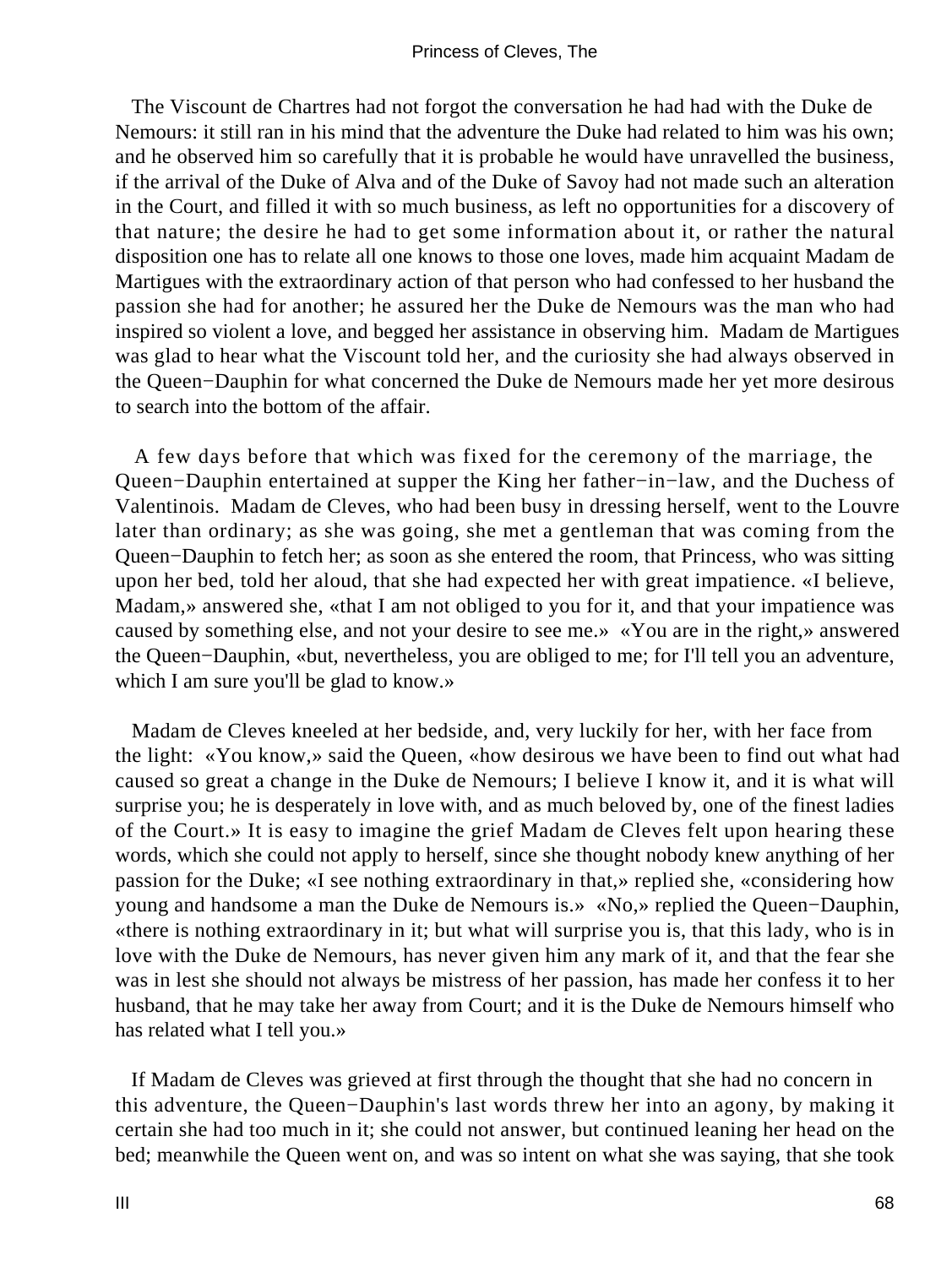no notice of her embarrassment. When Madam de Cleves was a little come to herself, «This story, Madam,» says she, «does not seem very probable to me, and I should be glad to know who told it you.» «It was Madam de Martigues,» replied the Queen−Dauphin, «and she heard it from the Viscount de Chartres; you know the Viscount is in love with her; he entrusted this matter to her as a secret, and he was told it by the Duke de Nemours himself; it is true the Duke did not tell the lady's name, nor acknowledge that he was the person she was in love with, but the Viscount makes no manner of question of it.» When the Queen−Dauphin had done speaking, somebody came up to the bed; Madam de Cleves was so placed that she could not see who it was, but she was presently convinced, when the Queen−Dauphin cried out with an air of gaiety and surprise, «Here he is himself, I'll ask him what there is in it.» Madam de Cleves knew very well it was the Duke de Nemours, without turning herself, as it really was; upon which she went up hastily to the Queen−Dauphin, and told her softly, that she ought to be cautious of speaking to him of this adventure, which he had entrusted to the Viscount de Chartres as a secret, and that it was a thing which might create a quarrel between them. «You are too wise,» said the Queen−Dauphin smiling, and turned to the Duke de Nemours. He was dressed for the evening assembly, and taking up the discourse with that grace which was natural to him, «I believe, Madam,» says he, «I may venture to think you were speaking of me as I came in, that you had a design to ask me something, and that Madam de Cleves is against it.» «It is true,» replied the Queen−Dauphin, «but I shall not be so complaisant to her on this occasion as I was used to be; I would know of you, whether a story I have been told is true, and whether you are not the person who is in love with, and beloved by a lady of the Court, who endeavours to conceal her passion from you, and has confessed it to her husband.»

 The concern and confusion Madam de Cleves was in was above all that can be imagined, and if death itself could have drawn her out of this condition, she would have gladly embraced it; but the Duke de Nemours was yet more embarrassed if possible: the discourse of the Queen−Dauphin, by whom he had reason to believe he was not hated, in the presence of Madam de Cleves, who was confided in by her more than anybody of the Court, and who confided more in her, threw him into such confusion and extravagance of thought, that it was impossible for him to be master of his countenance: the concern he saw Madam de Cleves in through his fault, and the thought of having given her just cause to hate him, so shocked him he could not speak a word. The Queen−Dauphin, seeing how thunderstruck she was, «Look upon him, look upon him,» said she to Madam de Cleves, «and judge if this adventure be not his own.»

 In the meantime the Duke de Nemours, finding of what importance it was to him to extricate himself out of so dangerous a difficulty, recovered himself from his first surprise, and became at once master of his wit and looks. «I acknowledge, Madam,» said he, «it is impossible to be more surprised and concerned than I was at the treachery of the Viscount de Chartres, in relating an adventure of a friend of mine, which I had in confidence imparted to him. I know how to be revenged of him,» continued he, smiling with a calm air, which removed the suspicions the Queen−Dauphin had entertained of him: «He has entrusted me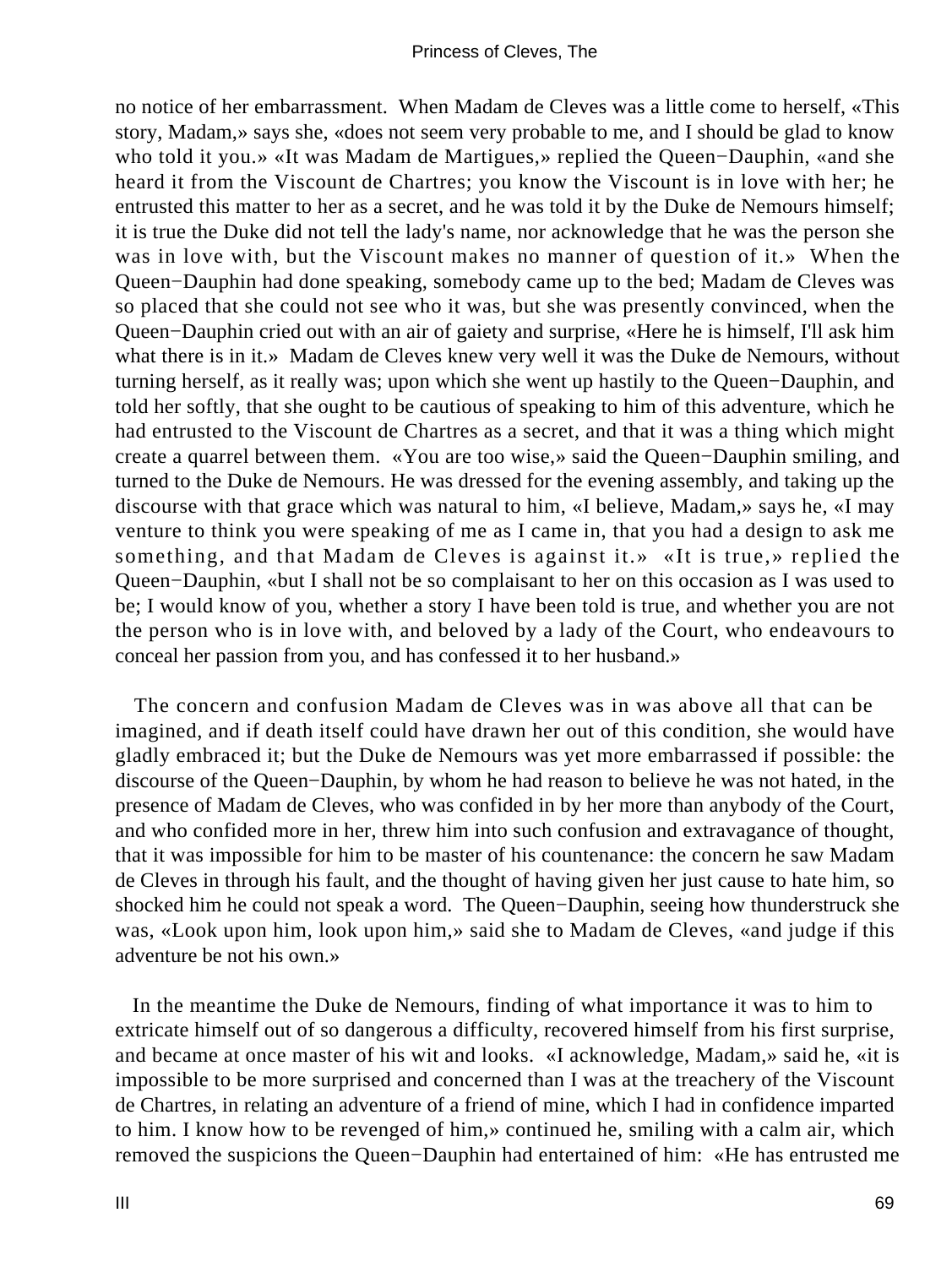with things of no very small importance; but I don't know, Madam, why you do me the honour to make me a party in this affair. The Viscount can't say I am concerned in it, for I told him the contrary; I may very well be taken to be a man in love, but I cannot believe, Madam, you will think me of the number of those who are loved again.» The Duke was glad to say anything to the Queen−Dauphin, which alluded to the inclination he had expressed for her formerly, in order to divert her thoughts from the subject in question. She imagined she understood well enough the drift of what he said, but without making any answer to it, she continued to rally him upon the embarrassment he was in. «I was concerned, Madam,» said he, «for the interest of my friend, and on account of the just reproaches he might make me for having told a secret which is dearer to him than life. He has nevertheless entrusted me but with one half of it, and has not told me the name of the person he loves; all I know is, that he's the most deeply in love of any man in the world, and has the most reason to complain.» «Do you think he has reason to complain,» replied the Queen−Dauphin, «when he is loved again?» «Do you believe he is, Madam,» replied he, «and that a person who had a real passion could discover it to her husband? That lady, doubtless, is not acquainted with love, and has mistaken for it a slight acknowledgment of the fondness her lover had for her. My friend can't flatter himself with the lent hopes; but, unfortunate as he is, he thinks himself happy at least in having made her afraid of falling in love with him, and he would not change his condition for that of the happiest lover in the world.» «Your friend has a passion very easy to be satisfied,» said the Queen−Dauphin, «and I begin to believe it is not yourself you are speaking of; I am almost,» continued she, «of the opinion of Madam de Cleves, who maintains that this story cannot be true.» «I don't really believe it can be true,» answered Madam de Cleves, who had been silent hitherto; «and though it were possible to be true, how should it have been known? It is very unlikely that a woman, capable of so extraordinary a resolution, would have the weakness to publish it; and surely her husband would not have told it neither, or he must be a husband very unworthy to have been dealt with in so generous a manner.» The Duke de Nemours, who perceived the suspicions Madam de Cleves had of her husband, was glad to confirm her in them, knowing he was the most formidable rival he had to overcome. «Jealousy,» said he, «and a curiosity perhaps of knowing more than a wife has thought fit to discover, may make a husband do a great many imprudent things.»

 Madam de Cleves was put to the last proof of her power and courage, and not being able to endure the conversation any longer, she was going to say she was not well, when by good fortune for her the Duchess of Valentinois came in, and told the Queen−Dauphin that the King was just coming; the Queen−Dauphin went into the closet to dress herself, and the Duke de Nemours came up to Madam de Cleves as she was following her. «I would give my life, Madam,» said he, «to have a moment's conversation with you; but though I have a world of important things to say to you, I think nothing is more so, than to entreat you to believe, that if I have said anything in which the Queen−Dauphin may seem concerned, I did it for reasons which do not relate to her.» Madam de Cleves pretended not to hear him, and left him without giving him a look, and went towards the King, who was just come in. As there were abundance of people there, she trod upon her gown, and made a false step, which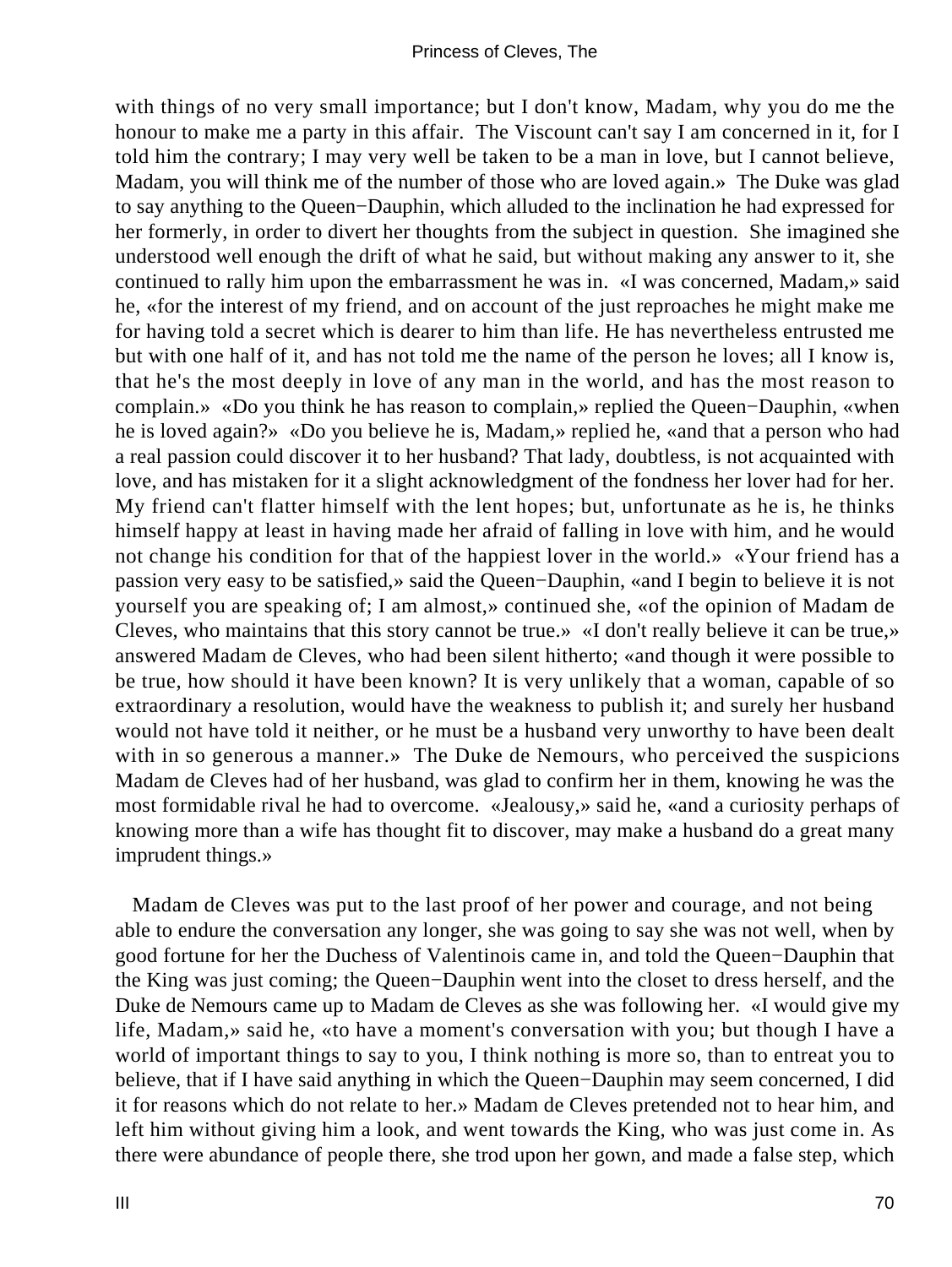served her as an excuse to go out of a place she had not the power to stay in, and so pretending to have received some hurt she went home.

 Monsieur de Cleves came to the Louvre, and was surprised not to find his wife there; they told him of the accident that had befallen her, and he went immediately home to enquire after her; he found her in bed, and perceived her hurt was not considerable. When he had been some time with her, he found her so excessive melancholy that he was surprised at it; «What ails you, Madam?»

 says he; «you seem to have some other grief than that which you complain of.» «I feel the most sensible grief I can ever experience,» answered she; «what use have you made of that extraordinary, or rather foolish confidence which I placed in you? Did not I deserve to have my secret kept? and though I had not deserved it, did not your own interest engage you to it? Should your curiosity to know a name it was not reasonable for me to tell you have obliged you to make a confidant to assist you in the discovery? Nothing but that curiosity could have made you guilty of so cruel an indiscretion; the consequences of it are as bad as they possibly can be. This adventure is known, and I have been told it by those who are not aware that I am principally concerned in it.» «What do you say, Madam?» answered he; «you accuse me of having told what passed between you and me, and you inform me that the thing is known; I don't go about to clear myself from this charge, you can't think me guilty of it; without doubt you have applied to yourself what was told you of some other.» «Ah! Sir,» replied she, «the world has not an adventure like mine, there is not another woman capable of such a thing. The story I have heard could not have been invented by chance; nobody could imagine any like it; an action of this nature never entered any thoughts but mine. The Queen−Dauphin has just told me the story; she had it from the Viscount de Chartres, and the Viscount from the Duke de Nemours.» «The Duke de Nemours!» cried Monsieur de Cleves, like a man transported and desperate: «How! does the Duke de Nemours know that you are in love with him, and that I am acquainted with it?» «You are always for singling out the Duke de Nemours rather than any other,» replied she; «I have told you I will never answer you concerning your suspicions: I am ignorant whether the Duke de Nemours knows the part I have in this adventure, and that which you have ascribed to him; but he told it to the Viscount de Chartres, and said he had it from one of his friends, who did not name the lady: this friend of the Duke de Nemours must needs be one of yours, whom you entrusted the secret to, in order to clear up your suspicions.» «Can one have a friend in the world, in whom one would repose such a confidence,» replied Monsieur de Cleves, «and would a man clear his suspicions at the price of informing another with what one would wish to conceal from oneself? Think rather, Madam, to whom you have spoken; it is more probable this secret should have escaped from you than from me; you was not able alone to support the trouble you found yourself in, and you endeavoured to comfort yourself by complaining to some confidant who has betrayed you.»

 «Do not wholly destroy me,» cried she, «and be not so hard−hearted as to accuse me of a fault you have committed yourself: can you suspect me of it? and do you think, because I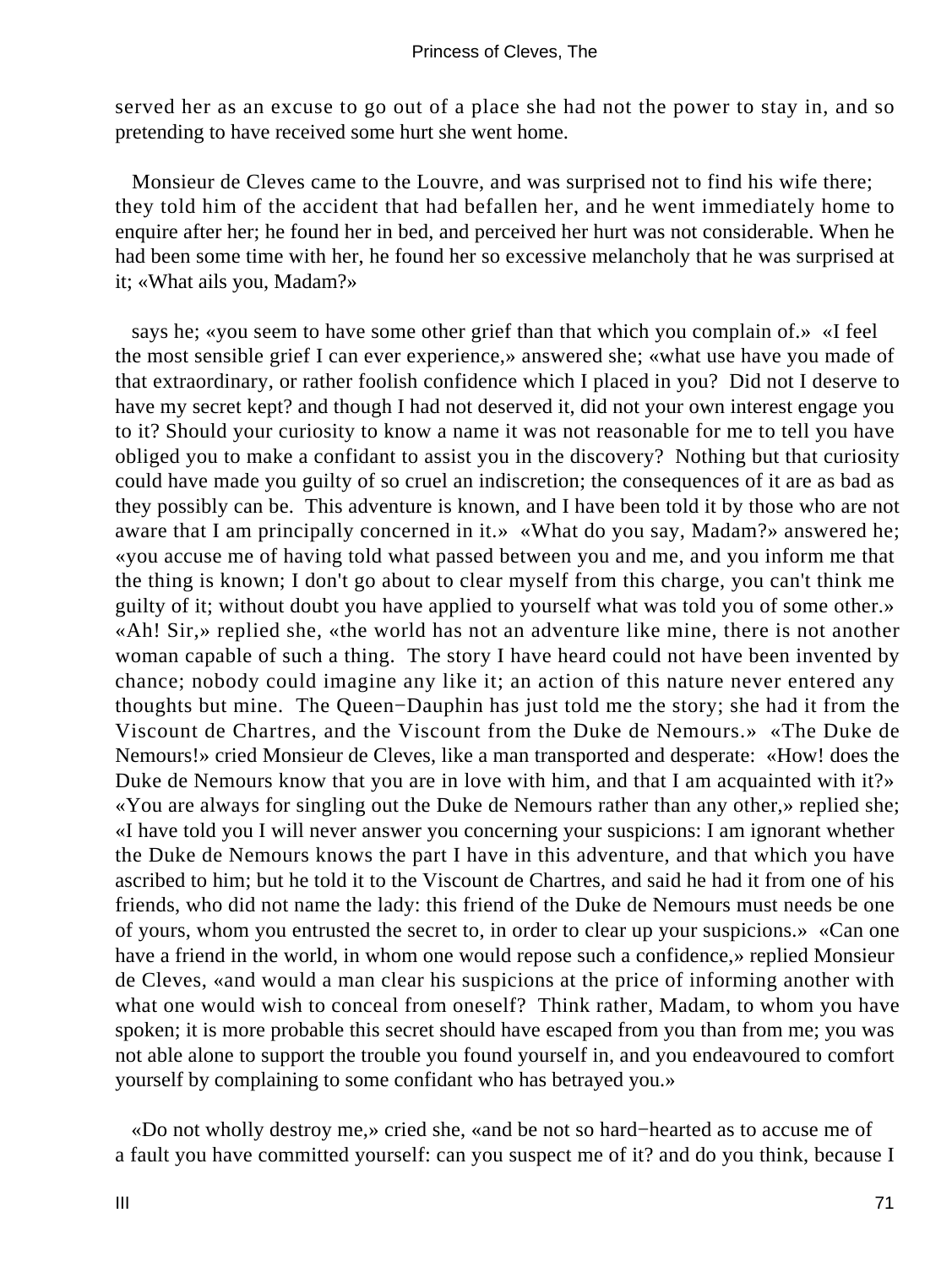was capable of informing you of this matter, I was therefore capable of informing another?»

 The confession which Madam de Cleves had made to her husband was so great a mark of her sincerity, and she so strongly denied that she had entrusted it to any other, that Monsieur de Cleves did not know what to think. On the other hand he was sure he had never said anything of it; it was a thing that could not have been guessed, and yet it was known; it must therefore come from one of them two; but what grieved him most was to know that this secret was in the hands of somebody else, and that in all probability it would be soon divulged.

 Madam de Cleves thought much after the same manner; she found it equally impossible that her husband should, or should not have spoken of it. What the Duke de Nemours had said to her, that curiosity might make a husband do indiscreet things, seemed so justly applicable to Monsieur de Cleves's condition, that she could not think he said it by chance, and the probability of this made her conclude that Monsieur de Cleves had abused the confidence she had placed in him. They were so taken up, the one and the other, with their respective thoughts, that they continued silent a great while; and when they broke from this silence, they only repeated the same things they had already said very often; their hearts and affections grew more and more estranged from each other.

 It is easy to imagine how they passed the night; Monsieur de Cleves could no longer sustain the misfortune of seeing a woman whom he adored in love with another; he grew quite heartless, and thought he had reason to be so in an affair where his honour and reputation were so deeply wounded: he knew not what to think of his wife, and was at a loss what conduct he should prescribe to her, or what he should follow himself; he saw nothing on all sides but precipices and rocks; at last, after having been long tossed to and fro in suspense, he considered he was soon to set out for Spain, and resolved to do nothing which might increase the suspicion or knowledge of his unfortunate condition. He went to his wife, and told her that what they had to do was not to debate between themselves who had discovered the secret; but to make it appear that the story which was got abroad was a business in which she had no concern; that it depended upon her to convince the Duke de Nemours and others of it; that she had nothing to do but to behave herself to him with that coldness and reserve which she ought to have for a man who professed love to her; that by this proceeding she would easily remove the opinion he entertained of her being in love with him; and therefore she needed not to trouble herself as to what he might hitherto have thought, since if for the future she discovered no weakness, his former thoughts would vanish of themselves; and that especially she ought to frequent the Louvre and the assemblies as usual.

 Having said this, Monsieur de Cleves left his wife without waiting her answer; she thought what he said very reasonable, and the resentment she had against the Duke de Nemours made her believe she should be able to comply with it with a great deal of ease; but it seemed a hard task to her to appear at the marriage with that freedom and tranquillity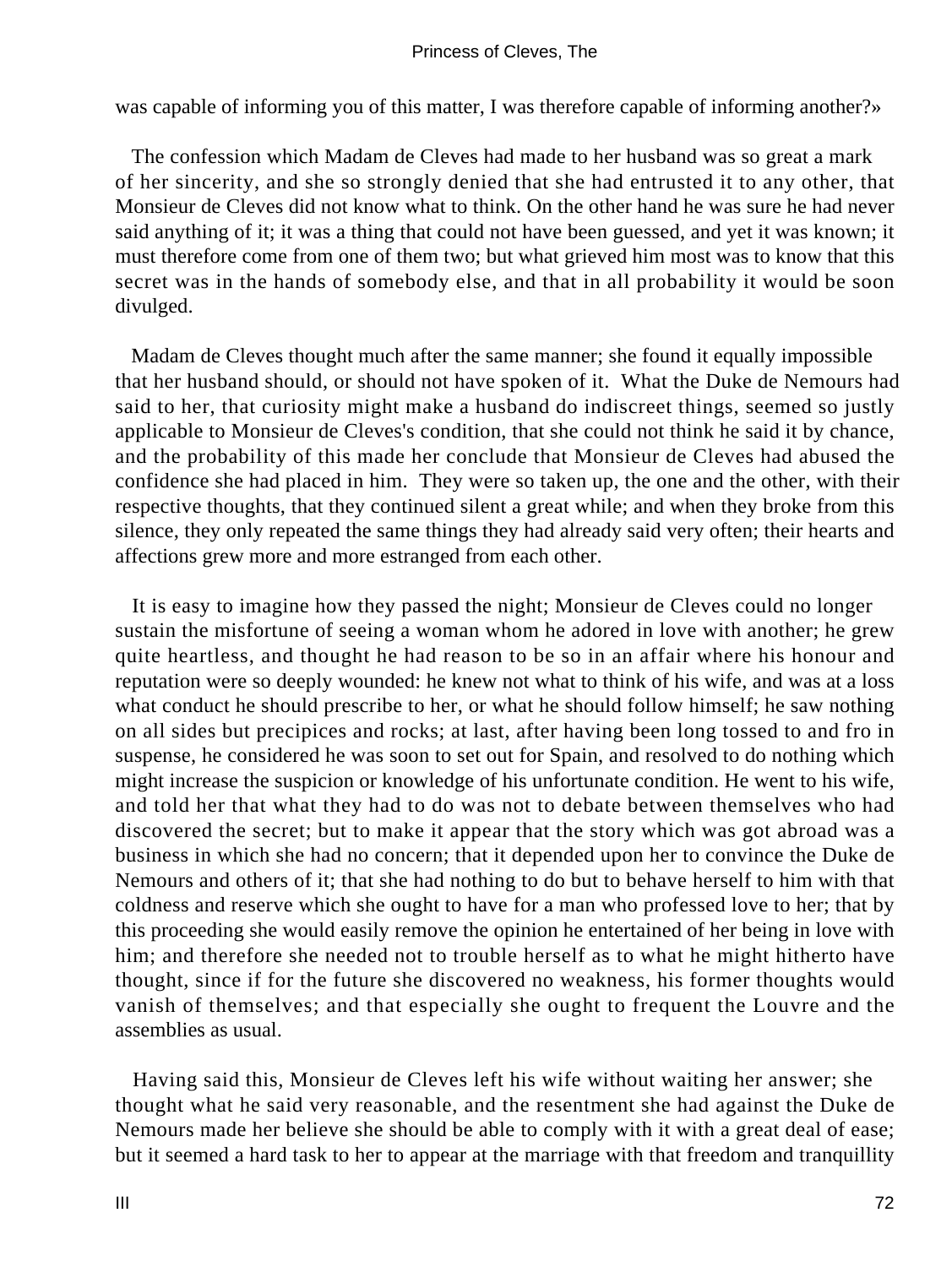of spirit as the occasion required. Nevertheless as she was to carry the Queen−Dauphin's train, and had been distinguished with that honour in preference to a great many other Princesses, it was impossible to excuse herself from it without making a great deal of noise and putting people upon enquiring into the reasons of it. She resolved therefore to do her utmost, and employed the rest of the day in preparing herself for it, and in endeavouring to forget the thoughts that gave her so much uneasiness; and to this purpose she locked herself up in her closet. Of all her griefs the most violent was that she had reason to complain of the Duke de Nemours, and could find no excuse to urge in his favour; she could not doubt but he had related this adventure to the Viscount de Chartres; he had owned it himself, nor could she any more doubt from his manner of speaking of it, but that he knew the adventure related to her; how could she excuse so great an imprudence? and what was become of that extreme discretion which she had so much admired in this Prince? «He was discreet,» said she, «while he was unhappy; but the thought of being happy, though on uncertain grounds, has put an end to his discretion; he could not consider that he was beloved, without desiring to have it known; he said everything he could say; I never acknowledged it was he I was in love with; he suspected it, and has declared his suspicions; if he had been sure of it, he might have acted as he has; I was to blame for thinking him a man capable of concealing what flattered his vanity; and yet it is for this man, whom I thought so different from other men, that I am become like other women, who was so unlike them before. I have lost the heart and esteem of a husband who ought to have been my happiness; I shall soon be looked upon by all the world as a person led away by an idle and violent passion; he for whom I entertain this passion is no longer ignorant of it; and it was to avoid these misfortunes that I hazarded my quiet, and even my life.» These sad reflections were followed by a torrent of tears; but however great her grief was, she plainly perceived she should be able to support it, were she but satisfied in the Duke de Nemours.

 The Duke was no less uneasy than she; the indiscretion he had been guilty of in telling what he did to the Viscount de Chartres, and the mischievous consequences of it, vexed him to the heart; he could not represent to himself the affliction and sorrow he had seen Madam de Cleves in without being pierced with anguish; he was inconsolable for having said things to her about this adventure, which, though gallant enough in themselves, seemed on this occasion too gross and impolite, since they gave Madam de Cleves to understand he was not ignorant that she was the woman who had that violent passion, and that he was the object of it. It was before the utmost of his wishes to have a conversation with her, but now he found he ought rather to fear than desire it. «What should I say to her!» says he; «should I go to discover further to her what I have made her too sensible of already! Shall I tell how I know she loves me; I, who have never dared to say I loved her? Shall I begin with speaking openly of my passion, that she may see my hopes have inspired me with boldness? Can I even think of approaching her, and of giving her the trouble to endure my sight? Which way could I justify myself? I have no excuse, I am unworthy of the least regard from Madam de Cleves, and I even despair of her ever looking upon me: I have given her by my own fault better means of defending herself against me than any she was searching for, and perhaps searching for to no purpose. I lose by my imprudence the glory and happiness of being loved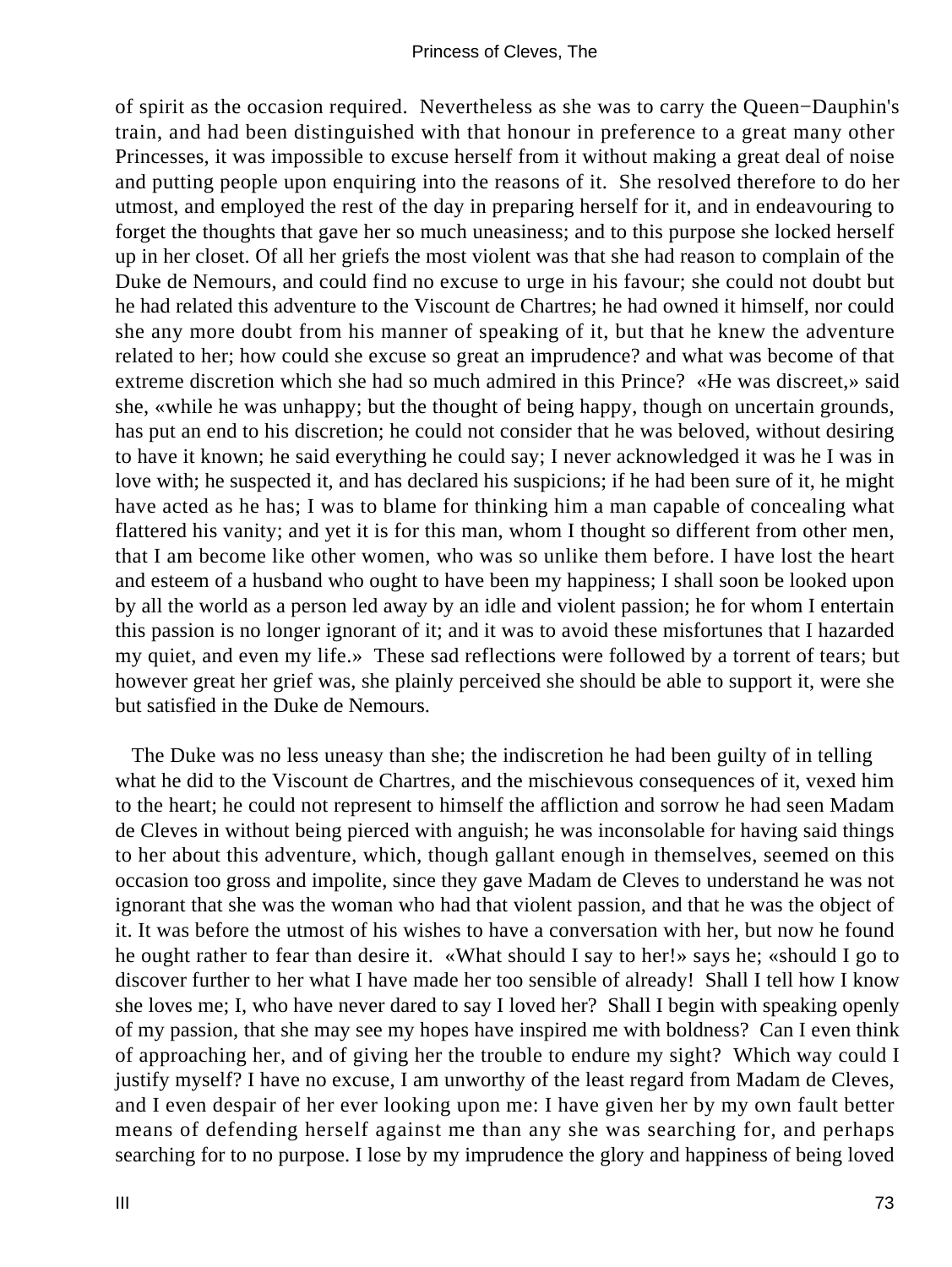by the most beautiful and deserving lady in the world; but if I had lost this happiness, without involving her in the most extreme grief and sufferings at the same time, I should have had some comfort; for at this moment I am more sensible of the harm I have done her, than of that I have done myself in forfeiting her favour.»

 The Duke de Nemours continued turning the same thoughts over and over, and tormenting himself a great while; the desire he had to speak to Madam de Cleves came constantly into his mind; he thought of the means to do it; he thought of writing to her; but at last he found, considering the fault he had committed and the temper she was in, his best way was to show her a profound respect by his affliction and his silence, to let her see he durst not present himself before her, and to wait for what time, chance, and the inclination she had for him might produce to his advantage. He resolved also not to reproach the Viscount de Chartres for his unfaithfulness, for fear of confirming his suspicions.

 The preparations for the espousals and marriage of Madame on the next day so entirely took up the thoughts of the Court, that Madam de Cleves and the Duke de Nemours easily concealed from the public their grief and uneasiness. The Queen−Dauphin spoke but slightly to Madam de Cleves of the conversation they had had with the Duke de Nemours; and Monsieur de Cleves industriously shunned speaking to his wife of what was past; so that she did not find herself under so much embarrassment as she had imagined.

 The espousals were solemnised at the Louvre; and after the feast and ball all the Royal family went to lie at the Bishop's Palace, according to custom. In the morning, the Duke of Alva, who always had appeared very plainly dressed, put on a habit of cloth of gold, mixed with flame−colour, yellow and black, all covered over with jewels, and wore a close crown on his head. The Prince of Orange very richly dressed also, with his liveries, and all the Spaniards with theirs, came to attend the Duke of Alva from the Hotel de Villeroy where he lodged, and set out, marching four by four, till they came to the Bishop's Palace. As soon as he was arrived, they went in order to the Church; the King led Madame, who wore also a close crown, her train being borne by Mademoiselles de Montpensier and Longueville; the Queen came next, but without a crown; after her followed the Queen−Dauphin, Madame the King's sister, the Duchess of Loraine, and the Queen of Navarre, their trains being home by the Princesses; the Queens and the Princesses were all of them attended with their maids of honour, who were richly dressed in the same colour which they wore themselves; so that it was known by the colour of their habits whose maids they were: they mounted the place that was prepared in the Church, and there the marriage ceremonies were performed; they returned afterwards to dine at the Bishop's Palace, and went from thence about five o'clock to the Palace where the feast was, and where the Parliament, the Sovereign Courts, and the Corporation of the City were desired to assist. The King, the Queens, the Princes and Princesses sat at the marble table in the great hall of the Palace; the Duke of Alva sat near the new Queen of Spain, below the steps of the marble table, and at the King's right hand was a table for the ambassadors, the archbishops, and the Knights of the Order, and on the other side one for the Parliament.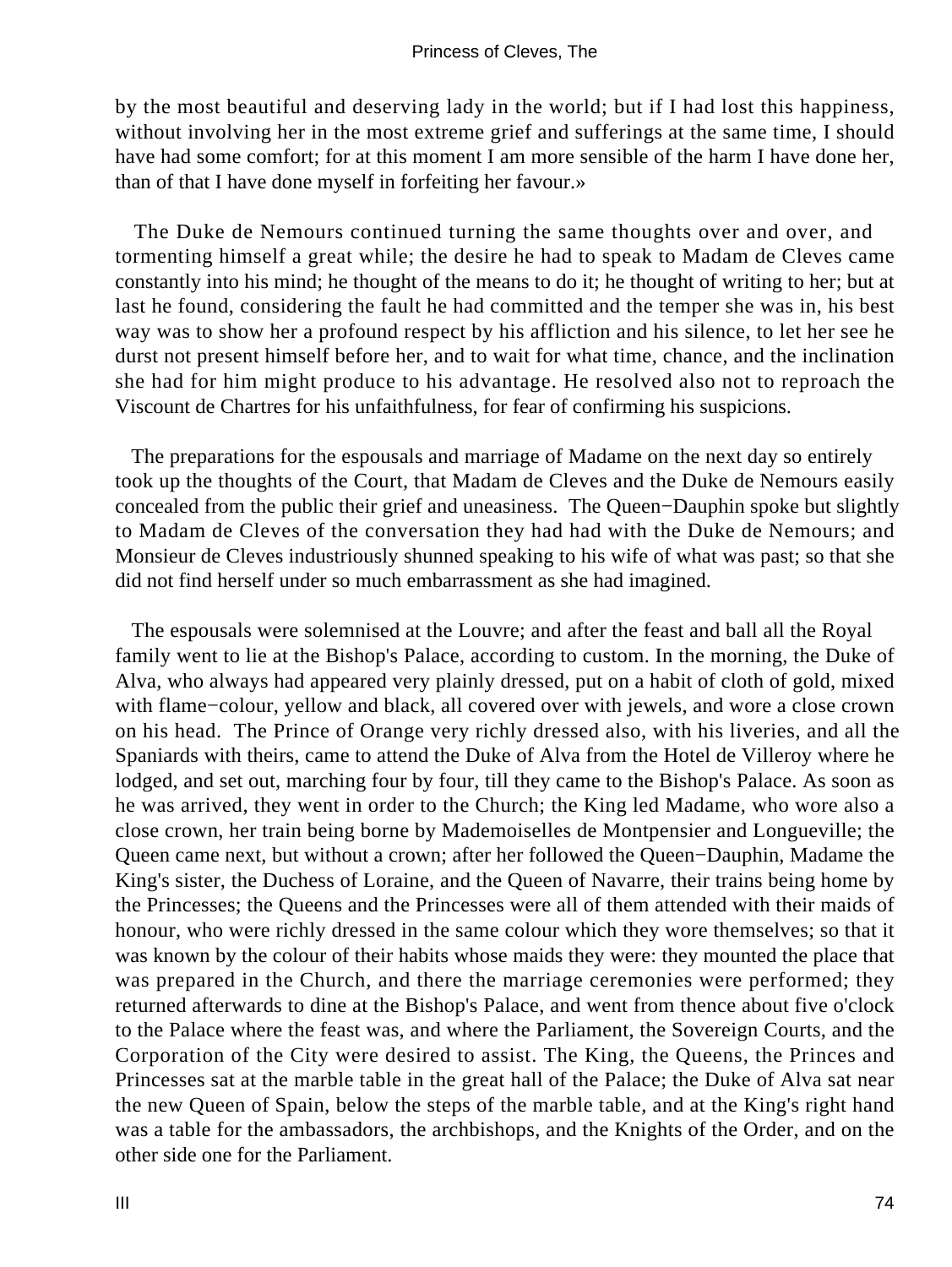#### Princess of Cleves, The

 The Duke of Guise, dressed in a robe of cloth of gold frieze, served the King as Great Chamberlain; the Prince of Conde as Steward of the Household, and the Duke de Nemours as Cup−bearer. After the tables were removed the ball began, and was interrupted by interludes and a great deal of extraordinary machinery; then the ball was resumed, and after midnight the King and the whole Court returned to the Louvre. However full of grief Madam de Cleves was, she appeared in the eyes of all beholders, and particularly in those of the Duke de Nemours, incomparably beautiful. He durst not speak to her, though the hurry of the ceremony gave him frequent opportunities; but he expressed so much sorrow and so respectful a fear of approaching her, that she no longer thought him to blame, though he had said nothing in his justification; his conduct was the same the following days, and wrought the same effect on the heart of Madam de Cleves.

 At last the day of the tournament came; the Queens were placed in the galleries that were prepared for them; the four champions appeared at the end of the lists with a number of horses and liveries, the most magnificent sight that ever was seen in France.

 The King's colours were white and black, which he always wore in honour of the Duchess of Valentinois, who was a widow. The Duke of Ferrara and his retinue had yellow and red. Monsieur de Guise's carnation and white. It was not known at first for what reason he wore those colours, but it was soon remembered that they were the colours of a beautiful young lady whom he had been in love with, while she was a maid, and whom he yet loved though he durst not show it. The Duke de Nemours had yellow and black; why he had them could not be found out: Madam de Cleves only knew the reason of it; she remembered to have said before him she loved yellow, and that she was sorry her complexion did not suit that colour. As for the Duke, he thought he might take that colour without any indiscretion, since not being worn by Madam de Cleves it could not be suspected to be hers.

 The four champions showed the greatest address that can be imagined; though the King was the best horseman in his kingdom, it was hard to say which of them most excelled. The Duke de Nemours had a grace in all his actions which might have inclined to his favour persons less interested than Madam de Cleves. She no sooner saw him appear at the end of the lists, but her heart felt uncommon emotions, and every course he made she could scarce hide her joy when he had successfully finished his career.

 In the evening, when all was almost over, and the company ready to break up, so it was for the misfortune of the State, that the King would needs break another lance; he sent orders to the Count de Montgomery, who was a very dextrous combatant, to appear in the lists. The Count begged the King to excuse him, and alleged all the reasons for it he could think of; but the King, almost angry, sent him word he absolutely commanded him to do it. The Queen conjured the King not to run any more, told him he had performed so well that he ought to be satisfied, and desired him to go with her to her apartments; he made answer, it was for her sake that he would run again; and entered the barrier; she sent the Duke of Savoy to him to entreat him a second time to return, but to no purpose; he ran; the lances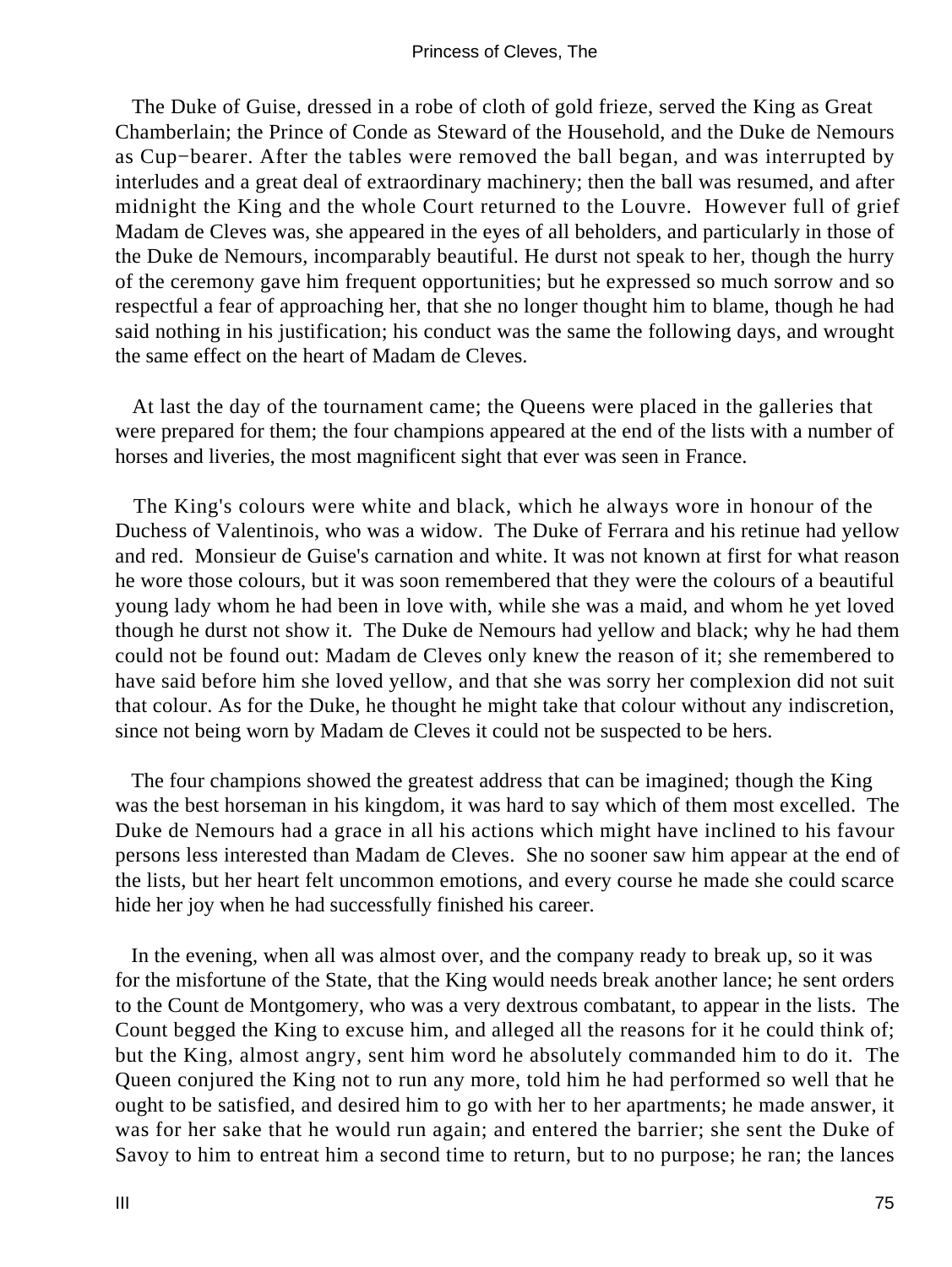were broke, and a splinter of the Count de Montgomery's lance hit the King's eye, and stuck there. The King fell; his gentlemen and Monsieur de Montmorency, who was one of the Mareschals of the field, ran to him; they were astonished to see him wounded, but the King was not at all disheartened; he said, that it was but a slight hurt, and that he forgave the Count de Montgomery. One may imagine what sorrow and affliction so fatal an accident occasioned on a day set apart to mirth and joy. The King was carried to bed, and the surgeons having examined his wound found it very considerable. The Constable immediately called to mind the prediction which had been told the King, that he should be killed in single fight; and he made no doubt but the prediction would be now accomplished. The King of Spain, who was then at Brussels, being advertised of this accident, sent his physician, who was a man of great reputation, but that physician judged the King past hope.

 A Court so divided, and filled with so many opposite interests, could not but be in great agitation on the breaking out of so grand an event; nevertheless all things were kept quiet, and nothing was seen but a general anxiety for the King's health. The Queens, the Princes and Princesses hardly ever went out of his anti−chamber.

 Madam de Cleves, knowing that she was obliged to be there, that she should see there the Duke de Nemours, and that she could not conceal from her husband the disorder she should be in upon seeing him, and being sensible also that the mere presence of that Prince would justify him in her eyes and destroy all her resolutions, thought proper to feign herself ill. The Court was too busy to give attention to her conduct, or to enquire whether her illness was real or counterfeit; her husband alone was able to come at the truth of the matter, but she was not at all averse to his knowing it. Thus she continued at home, altogether heedless of the great change that was soon expected, and full of her own thoughts, which she was at full liberty to give herself up to. Everyone went to Court to enquire after the King's health, and Monsieur de Cleves came home at certain times to give her an account of it; he behaved himself to her in the same manner he used to do, except when they were alone, and then there appeared something of coldness and reserve: he had not spoke to her again concerning what had passed, nor had she power, nor did she think it convenient to resume the discourse of it.

 The Duke de Nemours, who had waited for an opportunity of speaking to Madam de Cleves, was surprised and afflicted not to have had so much as the pleasure to see her. The King's illness increased so much, that the seventh day he was given over by the physicians; he received the news of the certainty of his death with an uncommon firmness of mind; which was the more to be admired, considering that he lost his life by so unfortunate an accident, that he died in the flower of his age, happy, adored by his people, and beloved by a mistress he was desperately in love with. The evening before his death he caused Madame his sister to be married to the Duke of Savoy without ceremony. One may judge what condition the Duchess of Valentinois was in; the Queen would not permit her to see the King, but sent to demand of her the King's signets, and the jewels of the crown which she had in her custody. The Duchess enquired if the King was dead, and being answered, «No»;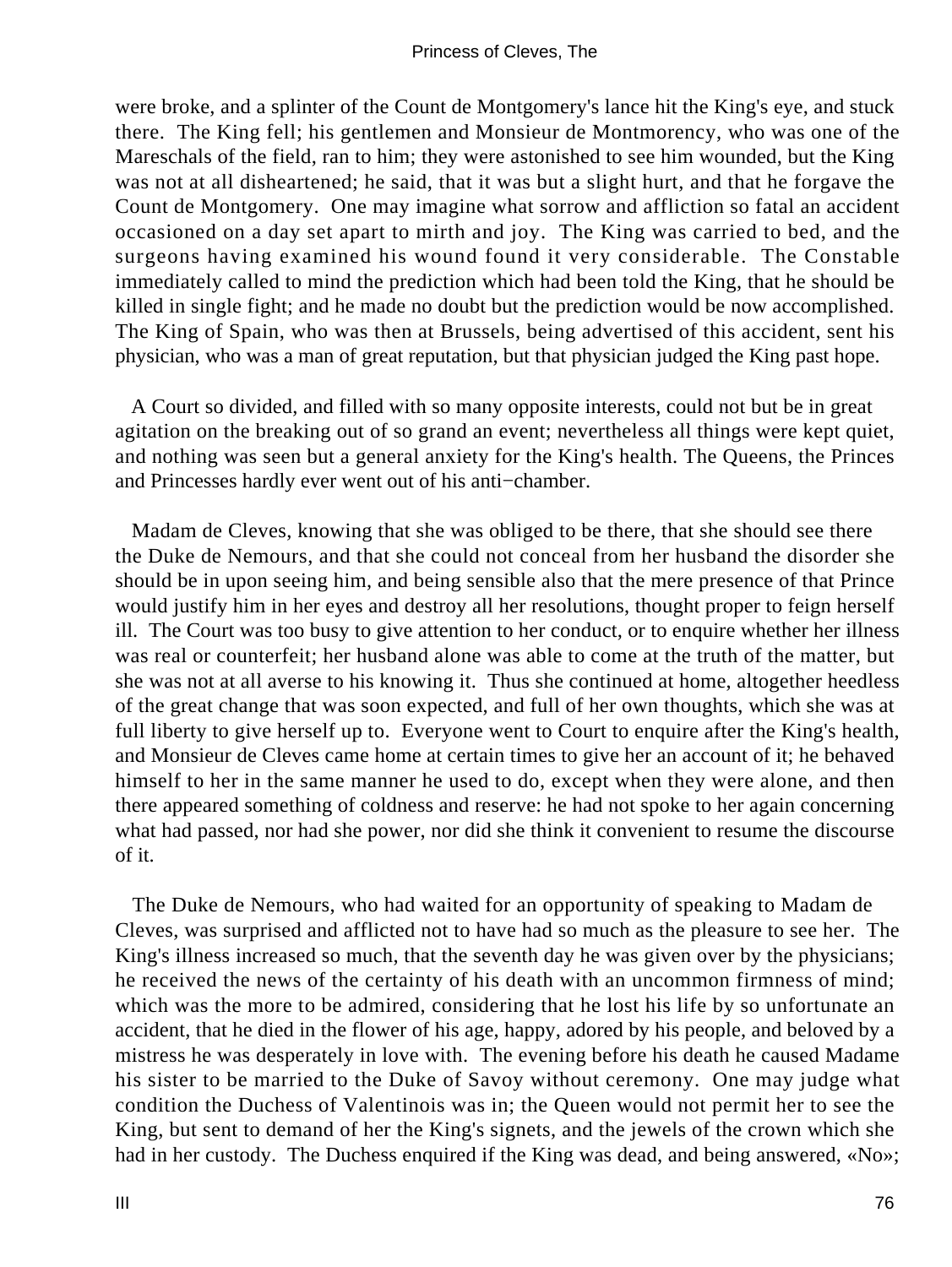«I have then as yet no other matter,» said she, «and nobody can oblige me to restore what he has trusted in my hands.» As soon as the King expired at Chateau de Toumelles, the Duke of Ferrara, the Duke of Guise, and the Duke de Nemours conducted the Queen−Mother, the New King and the Queen−Consort to the Louvre. The Duke de Nemours led the Queen−Mother. As they began to march, she stepped back a little, and told the Queen her daughter−in−law, it was her place to go first; but it was easy to see, that there was more of spleen than decorum in this compliment.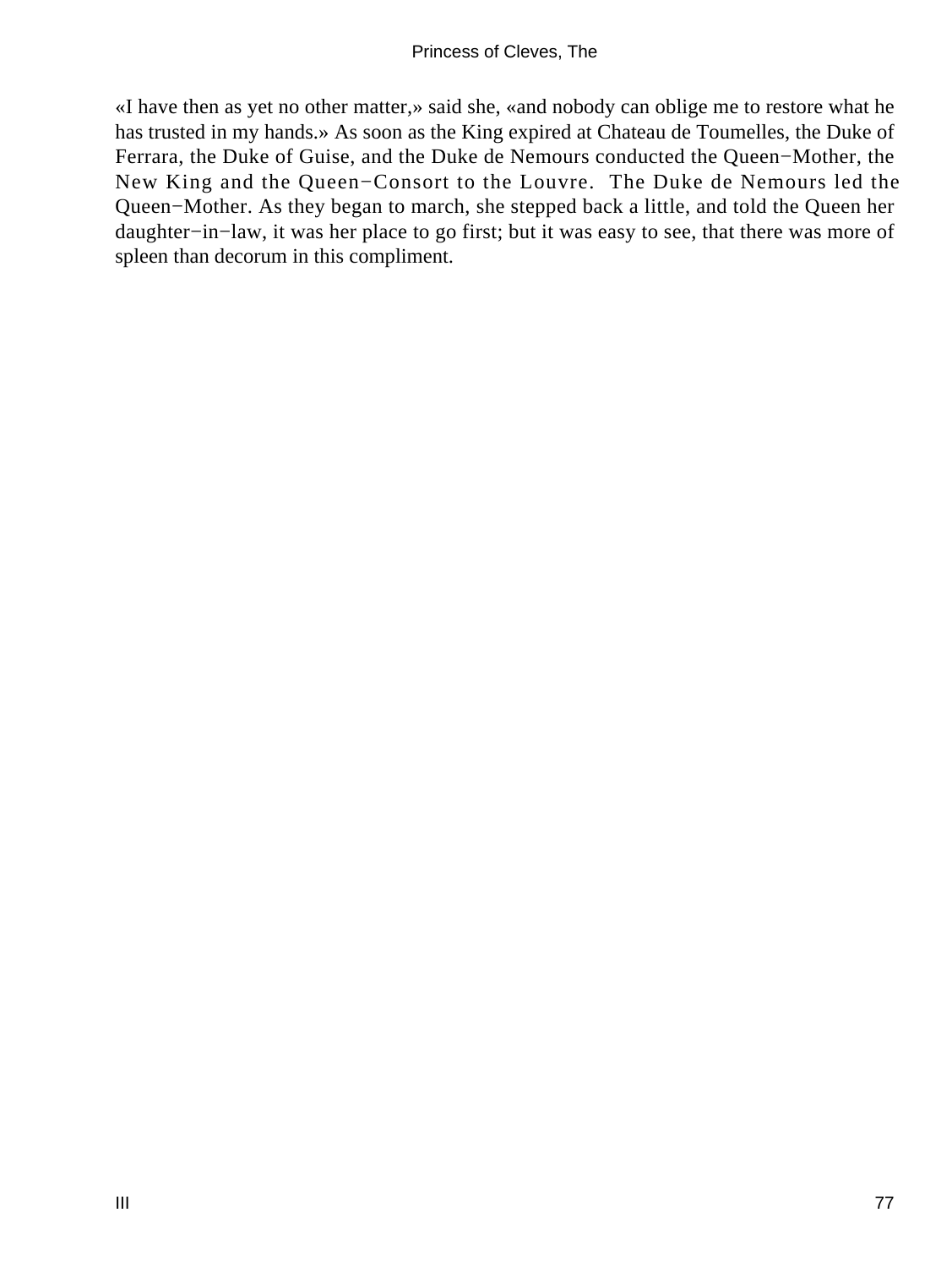### **[IV](#page-102-0)**

<span id="page-78-0"></span>*T*he Queen−mother was now wholly governed by the Cardinal of Loraine; the Viscount de Chartres had no interest with her, and the passion he had for Madam de Martigues and for liberty hindered him from feeling this loss as it deserved to be felt. The Cardinal, during the ten days' illness of the King, was at leisure to form his designs, and lead the Queen into resolutions agreeable to what he had projected; so that the King was no sooner dead but the Queen ordered the Constable to stay at Tournelles with the corpse of the deceased King in order to perform the usual ceremonies. This commission kept him at a distance and out of the scene of action; for this reason the Constable dispatched a courier to the King of Navarre, to hasten him to Court that they might join their interest to oppose the great rise of the House of Guise. The command of the Army was given to the Duke of Guise and the care of the finances to the Cardinal of Loraine. The Duchess of Valentinois was driven from Court; the Cardinal de Tournon, the Constable's declared enemy, and the Chancellor Olivier, the declared enemy of the Duchess of Valentinois, were both recalled. In a word, the complexion of the Court was entirely changed; the Duke of Guise took the same rank as the Princes of the blood, in carrying the King's mantle at the funeral ceremonies: He and his brothers carried all before them at Court, not only by reason of the Cardinal's power with the Queen−Mother, but because she thought it in her power to remove them should they give her umbrage; whereas she could not so easily remove the Constable, who was supported by the Princes of the blood.

 When the ceremonial of the mourning was over, the Constable came to the Louvre, and was very coldly received by the King; he desired to speak with him in private, but the King called for Messieurs de Guise, and told him before them, that he advised him to live at ease; that the finances and the command of the Army were disposed of, and that when he had occasion for his advice, he would send for him to Court. The Queen received him in a yet colder manner than the King, and she even reproached him for having told the late King, that his children by her did not resemble him. The King of Navarre arrived, and was no better received; the Prince of Conde, more impatient than his brother, complained aloud, but to no purpose: he was removed from Court, under pretence of being sent to Flanders to sign the ratification of the peace. They showed the King of Navarre a forged letter from the King of Spain, which charged him with a design of seizing that King's fortresses; they put him in fear for his dominions, and made him take a resolution to go to Bearn; the Queen furnished him with an opportunity, by appointing him to conduct Madam Elizabeth, and obliged him to set out before her, so that there remained nobody at Court that could balance the power of the House of Guise.

 Though it was a mortifying circumstance for Monsieur de Cleves not to conduct Madam Elizabeth, yet he could not complain of it, by reason of the greatness of the person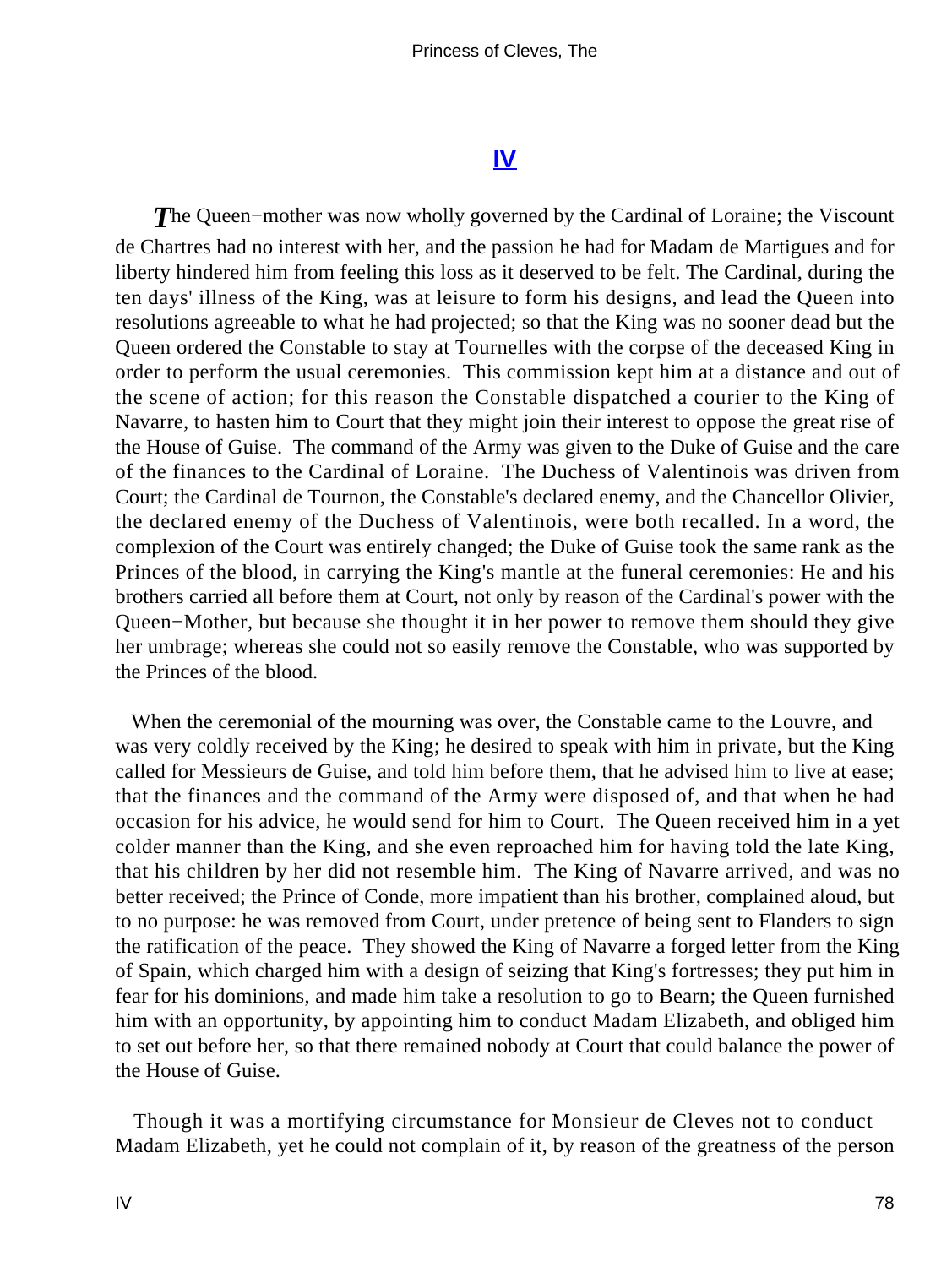preferred before him; he regretted the loss of this employment not so much on account of the honour he should have received from it, as because it would have given him an opportunity of removing his wife from Court without the appearance of design in it.

 A few days after the King's death, it was resolved the new King should go to Rheims to be crowned. As soon as this journey was talked of, Madam de Cleves, who had stayed at home all this while under pretence of illness, entreated her husband to dispense with her following the Court, and to give her leave to go to take the air at Colomiers for her health: he answered, that whether her health was the reason or not of her desire, however he consented to it: nor was it very difficult for him to consent to a thing he had resolved upon before: as good an opinion as he had of his wife's virtue, he thought it imprudent to expose her any longer to the sight of a man she was in love with.

 The Duke de Nemours was soon informed that Madam de Cleves was not to go along with the Court; he could not find in his heart to set out without seeing her, and therefore the night before his journey he went to her house as late as decency would allow him, in order to find her alone. Fortune favoured his intention; and Madam de Nevers and Madam de Martigues, whom he met in the Court as they were coming out, informed him they had left her alone. He went up in a concern and ferment of mind to be paralleled only by that which Madam de Cleves was under, when she was told the Duke de Nemours was come to see her; the fear lest he should speak to her of his passion, and lest she should answer him too favourably, the uneasiness this visit might give her husband, the difficulty of giving him an account of it, or of concealing it from him, all these things presented themselves to her imagination at once, and threw her into so great an embarrassment, that she resolved to avoid the thing of the world which perhaps she wished for the most. She sent one of her women to the Duke de Nemours, who was in her anti−chamber, to tell him that she had lately been very ill, and that she was sorry she could not receive the honour which he designed her. What an affliction was it to the Duke, not to see Madam de Cleves, and therefore not to see her, because she had no mind he should! He was to go away the next morning, and had nothing further to hope from fortune. He had said nothing to her since that conversation at the Queen−Dauphin's apartments, and he had reason to believe that his imprudence in telling the Viscount his adventure had destroyed all his expectations; in a word, he went away with everything that could exasperate his grief.

 No sooner was Madam de Cleves recovered from the confusion which the thought of receiving a visit from the Duke had given her, but all the reasons which had made her refuse it vanished; she was even satisfied she had been to blame; and had she dared, or had it not been too late, she would have had him called back.

 Madam de Nevers and Madam de Martigues went from the Princess of Cleves to the Queen−Dauphin's, where they found Monsieur de Cleves: the Queen−Dauphin asked them from whence they came; they said they came from Madam de Cleves, where they had spent part of the afternoon with a great deal of company, and that they had left nobody there but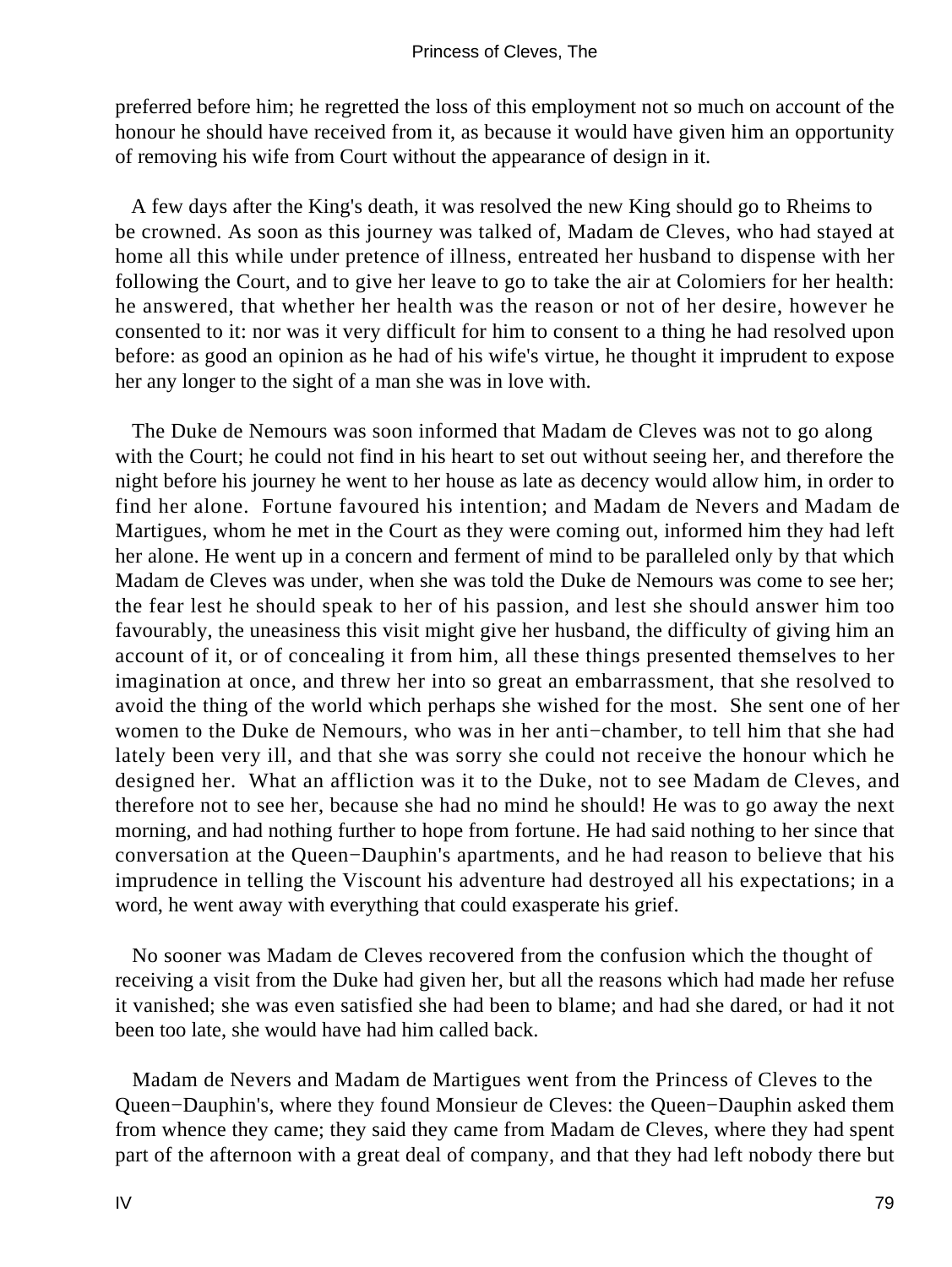the Duke de Nemours. These words, which they thought so indifferent, were not such with Monsieur de Cleves: though he might well imagine the Duke de Nemours had frequent opportunities of speaking to his wife, yet the thought that he was now with her, that he was there alone, and that he might speak to her of his life, appeared to him at this time a thing so new and insupportable, that jealousy kindled in his heart with greater violence than ever. It was impossible for him to stay at the Queen's; he returned from thence, without knowing why he returned, or if he designed to go and interrupt the Duke de Nemours: he was no sooner come home, but he looked about him to see if there was anything by which he could judge if the Duke was still there; it was some comfort to him to find he was gone, and it was a pleasure to reflect that he could not have been long there: he fancied, that, perhaps, it was not the Duke de Nemours of whom he had reason to be jealous; and though he did not doubt of it, yet he endeavoured to doubt of it; but he was convinced of it by so many circumstances, that he continued not long in that pleasing uncertainty. He immediately went into his wife's room, and after having talked to her for some time about indifferent matters, he could not forbear asking her what she had done, and who she had seen, and accordingly she gave him an account: when he found she did not name the Duke de Nemours he asked her trembling, if those were all she had seen, in order to give her an occasion to name the Duke, and that he might not have the grief to see she made use of any evasion. As she had not seen him, she did not name him; when Monsieur de Cleves with accents of sorrow, said, «And have you not seen the Duke de Nemours, or have you forgot him?» «I have not seen him indeed,» answered she; «I was ill, and I sent one of my women to make my excuses.» «You was ill then only for him,» replied Monsieur de Cleves, «since you admitted the visits of others: why this distinction with respect to the Duke de Nemours? Why is not he to you as another man? Why should you be afraid of seeing him? Why do you let him perceive that you are so? Why do you show him that you make use of the power which his passion gives you over him? Would you dare refuse to see him, but that you knew he distinguishes your rigour from incivility? But why should you exercise that rigour towards him? From a person like you, all things are favours, except indifference.» «I did not think,» replied Madam de Cleves, «whatever suspicions you have of the Duke de Nemours, that you could reproach me for not admitting a visit from him.» «But I do reproach you, Madam,» replied he, «and I have good ground for so doing; why should you not see him, if he has said nothing to you? but Madam, he has spoke to you; if his passion had been expressed only by silence, it would not have made so great an impression upon you; you have not thought fit to tell me the whole truth; you have concealed the greatest part from me; you have repented even of the little you have acknowledged, and you have not the resolution to go on; I am more unhappy than I imagined, more unhappy than any other man in the world: you are my wife, I love you as my mistress, and I see you at the same time in love with another, with the most amiable man of the Court, and he sees you every day, and knows you are in love with him: Alas! I believed that you would conquer your passion for him, but sure I had lost my reason when I believed it was possible.» «I don't know,» replied Madam de Cleves very sorrowfully, «whether you was to blame in judging favourably of so extraordinary a proceeding as mine; nor do I know if I was not mistaken when I thought you would do me justice.» «Doubt it not, Madam,» replied Monsieur de Cleves, «you was mistaken; you expected from me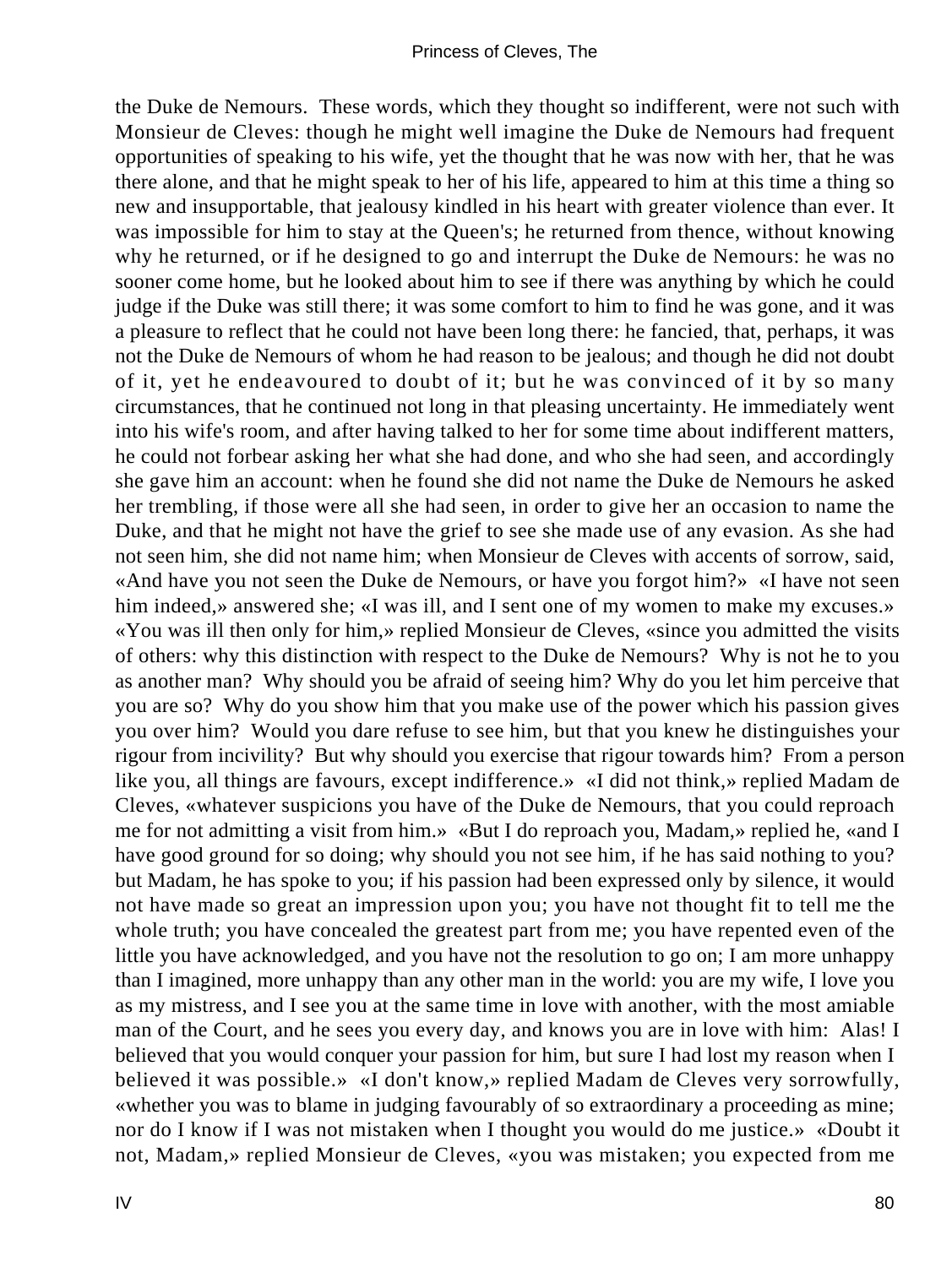things as impossible as those I expected from you: how could you hope I should continue master of my reason? Had you forgot that I was desperately in love with you, and that I was your husband? Either of these two circumstances is enough to hurry a man into extremities; what may they not do both together? Alas! What do they not do? My thoughts are violent and uncertain, and I am not able to control them; I no longer think myself worthy of you, nor do I think you are worthy of me; I adore you, I hate you, I offend you, I ask your pardon, I admire you, I blush for my admiration: in a word, I have nothing of tranquillity or reason left about me: I wonder how I have been able to live since you spoke to me at Colomiers, and since you learned, from what the Queen−Dauphin told you, that your adventure was known; I can't discover how it came to be known, nor what passed between the Duke de Nemours and you upon the subject; you will never explain it to me, nor do I desire you to do it; I only desire you to remember that you have made me the most unfortunate, the most wretched of men.»

 Having spoke these words, Monsieur de Cleves left his wife, and set out the next day without seeing her; but he wrote her a letter full of sorrow, and at the same time very kind and obliging: she gave an answer to it so moving and so full of assurances both as to her past and future conduct, that as those assurances were grounded in truth, and were the real effect of her sentiments, the letter made great impressions on Monsieur de Cleves, and gave him some tranquillity; add to this that the Duke de Nemours going to the King as well as himself, he had the satisfaction to know that he would not be in the same place with Madam de Cleves. Everytime that lady spoke to her husband, the passion he expressed for her, the handsomeness of his behaviour, the friendship she had for him, and the thought of what she owed him, made impressions in her heart that weakened the idea of the Duke de Nemours; but it did not continue long, that idea soon returned more lively than before.

 For a few days after the Duke was gone, she was hardly sensible of his absence; afterwards it tortured her; ever since she had been in love with him, there did not pass a day, but she either feared or wished to meet him, and it was a wounding thought to her to consider that it was no more in the power of fortune to contrive their meeting.

 She went to Colomiers, and ordered to be carried thither the large pictures she had caused to be copied from the originals which the Duchess of Valentinois had procured to be drawn for her fine house of Annett. All the remarkable actions that had passed in the late King's reign were represented in these pieces, and among the rest was the Siege of Mets, and all those who had distinguished themselves at that Siege were painted much to the life. The Duke de Nemours was of this number, and it was that perhaps which had made Madam de Cleves desirous of having the pictures.

 Madam de Martigues not being able to go along with the Court, promised her to come and pass some days at Colomiers. Though they divided the Queen's favour, they lived together without envy or coldness; they were friends, but not confidants; Madam de Cleves knew that Madam de Martigues was in love with the Viscount, but Madam de Martigues did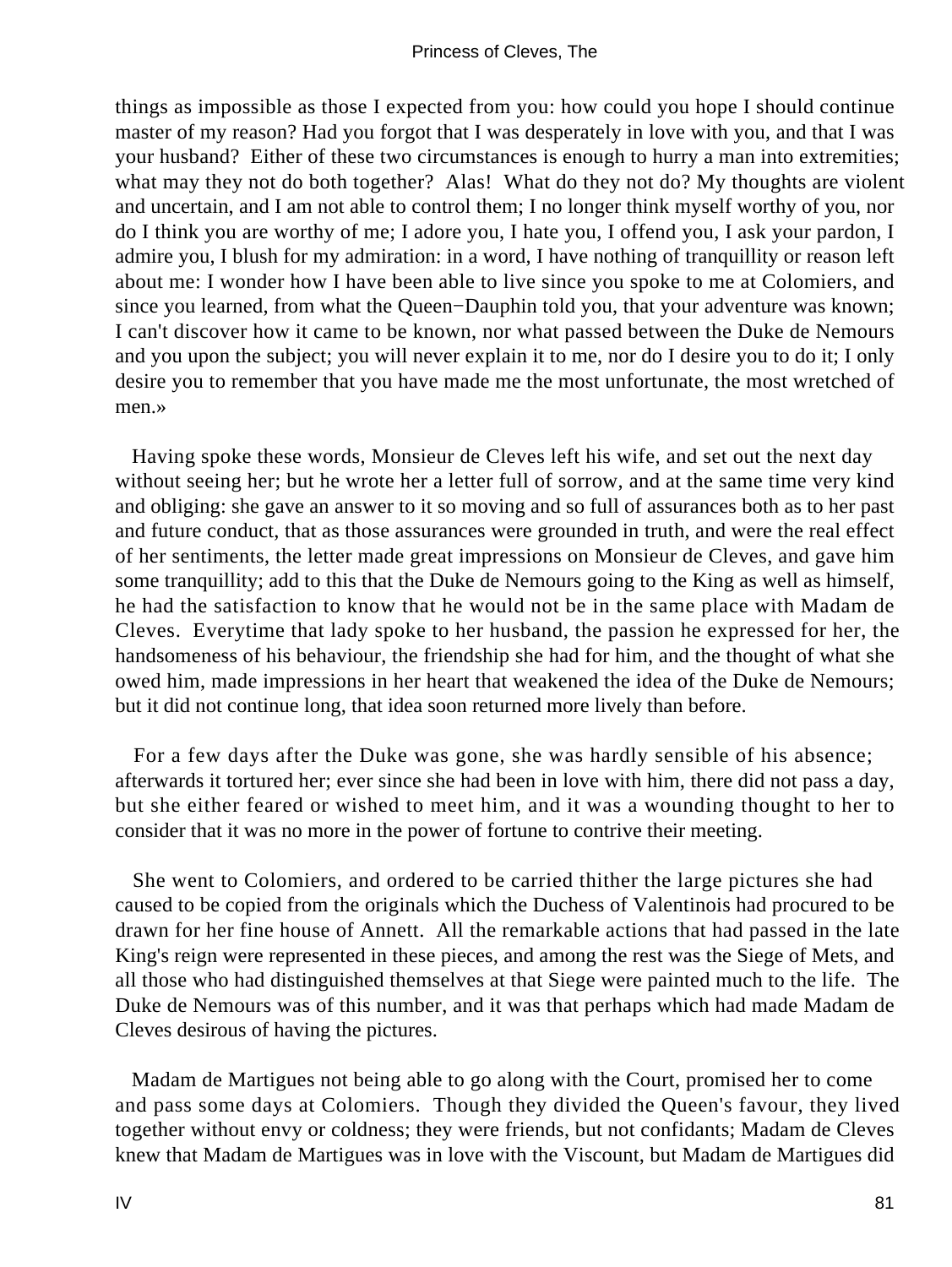not know that Madam de Cleves was in love with the Duke de Nemours, nor that she was beloved by him. The relation Madam de Cleves had to the Viscount made her more dear to Madam de Martigues, and Madam de Cleves was also fond of her as a person who was in love as well as herself, and with an intimate friend of her own lover.

 Madam de Martigues came to Colomiers according to her promise, and found Madam de Cleves living in a very solitary manner: that Princess affected a perfect solitude, and passed the evenings in her garden without being accompanied even by her domestics; she frequently came into the pavilion where the Duke de Nemours had overheard her conversation with her husband; she delighted to be in the bower that was open to the garden, while her women and attendants waited in the other bower under the pavilion, and never came to her but when she called them. Madam de Martigues having never seen Colomiers was surprised at the extraordinary beauty of it, and particularly with the pleasantness of the pavilion. Madam de Cleves and she usually passed the evenings there. The liberty of being alone in the night in so agreeable a place would not permit the conversation to end soon between two young ladies, whose hearts were enflamed with violent passions, and they took great pleasure in conversing together, though they were not confidants.

 Madam de Martigues would have left Colomiers with great reluctance had she not quitted it to go to a place where the Viscount was; she set out for Chambort, the Court being there.

 The King had been anointed at Rheims by the Cardinal of Loraine, and the design was to pass the rest of the summer at the castle of Chambort, which was newly built; the Queen expressed a great deal of joy upon seeing Madam de Martigues again at Court, and after having given her several proofs of it, she asked her how Madam de Cleves did, and in what manner she passed her time in the country. The Duke de Nemours and the Prince of Cleves were with the Queen at that time. Madam de Martigues, who had been charmed with Colomiers, related all the beauties of it, and enlarged extremely on the description of the pavilion in the forest, and on the pleasure Madam de Cleves took in walking there alone part of the night. The Duke de Nemours, who knew the place well enough to understand what Madam de Martigues said of it, thought it was not impossible to see Madam de Cleves there, without being seen by anybody but her. He asked Madam de Martigues some questions to get further lights; and the Prince of Cleves, who had eyed him very strictly while Madam de Martigues was speaking, thought he knew what his design was. The questions the Duke asked still more confirmed him in that thought, so that he made no doubt but his intention was to go and see his wife; he was not mistaken in his suspicions: this design entered so deeply into the Duke de Nemours's mind, that after having spent the night in considering the proper methods to execute it, he went betimes the next morning to ask the King's leave to go to Paris, on some pretended occasion.

 Monsieur de Cleves was in no doubt concerning the occasion of his journey; and he resolved to inform himself as to his wife's conduct, and to continue no longer in so cruel an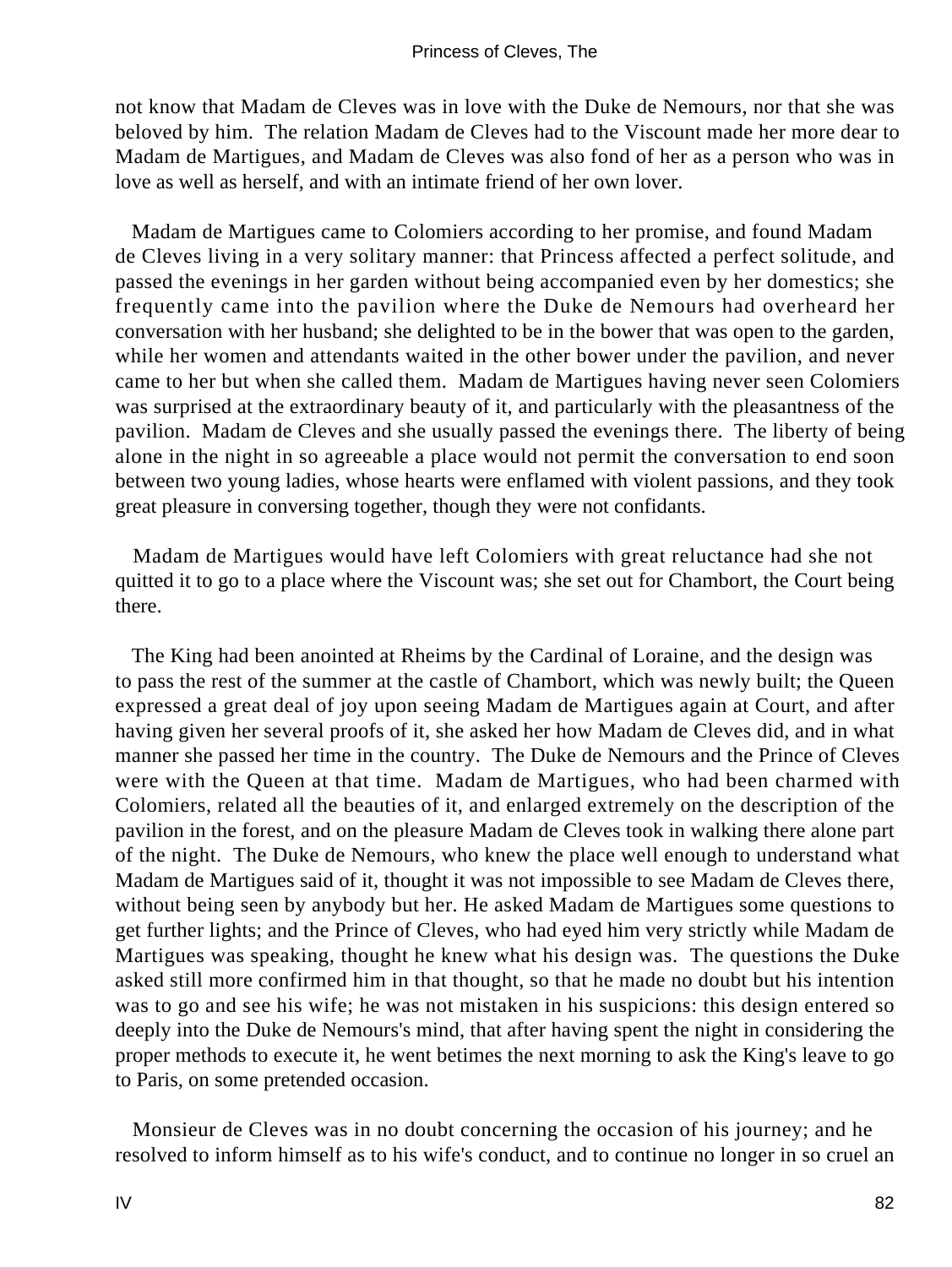uncertainty; he had a desire to set out the same time as the Duke de Nemours did, and to hide himself where he might discover the success of the journey; but fearing his departure might appear extraordinary, and lest the Duke, being advertised of it, might take other measures, he resolved to trust this business to a gentleman of his, whose fidelity and wit he was assured of; he related to him the embarrassment he was under, and what the virtue of his wife had been till that time, and ordered him to follow the Duke de Nemours, to watch him narrowly, to see if he did not go to Colomiers, and if he did not enter the garden in the night.

 The gentleman, who was very capable of this commission, acquitted himself of it with all the exactness imaginable. He followed the Duke to a village within half a league of Colomiers, where the Duke stopped and the gentleman easily guessed his meaning was to stay there till night. He did not think it convenient to wait there, but passed on, and placed himself in that part of the forest where he thought the Duke would pass: he took his measures very right; for it was no sooner night but he heard somebody coming that way, and though it was dark, he easily knew the Duke de Nemours; he saw him walk round the garden, as with a design to listen if he could hear anybody, and to choose the most convenient place to enter: the palisades were very high and double, in order to prevent people from coming in, so that it was very difficult for the Duke to get over, however he made a shift to do it. He was no sooner in the garden but he discovered where Madam de Cleves was; he saw a great light in the bower, all the windows of it were open; upon this, slipping along by the side of the palisades, he came up close to it, and one may easily judge what were the emotions of his heart at that instant: he took his station behind one of the windows, which served him conveniently to see what Madam de Cleves was doing. He saw she was alone; he saw her so inimitably beautiful, that he could scarce govern the transports which that sight gave him: the weather was hot, her head and neck were uncovered, and her hair hung carelessly about her. She lay on a couch with a table before her, on which were several baskets full of ribbons, out of which she chose some, and he observed she chose those colours which he wore at the tournament; he saw her make them up into knots for an Indian cane, which had been his, and which he had given to his sister; Madam de Cleves took it from her, without seeming to know it had belonged to the Duke. After she had finished her work with the sweetest grace imaginable, the sentiments of her heart showing themselves in her countenance, she took a wax candle and came to a great table over against the picture of the Siege of Mets, in which was the portrait of the Duke de Nemours; she sat down and set herself to look upon that portrait, with an attention and thoughtfulness which love only can give.

 It is impossible to express what Monsieur de Nemours felt at this moment; to see, at midnight, in the finest place in the world, a lady he adored, to see her without her knowing that he saw her, and to find her wholly taken up with things that related to him, and to the passion which she concealed from him; this is what was never tasted nor imagined by any other lover.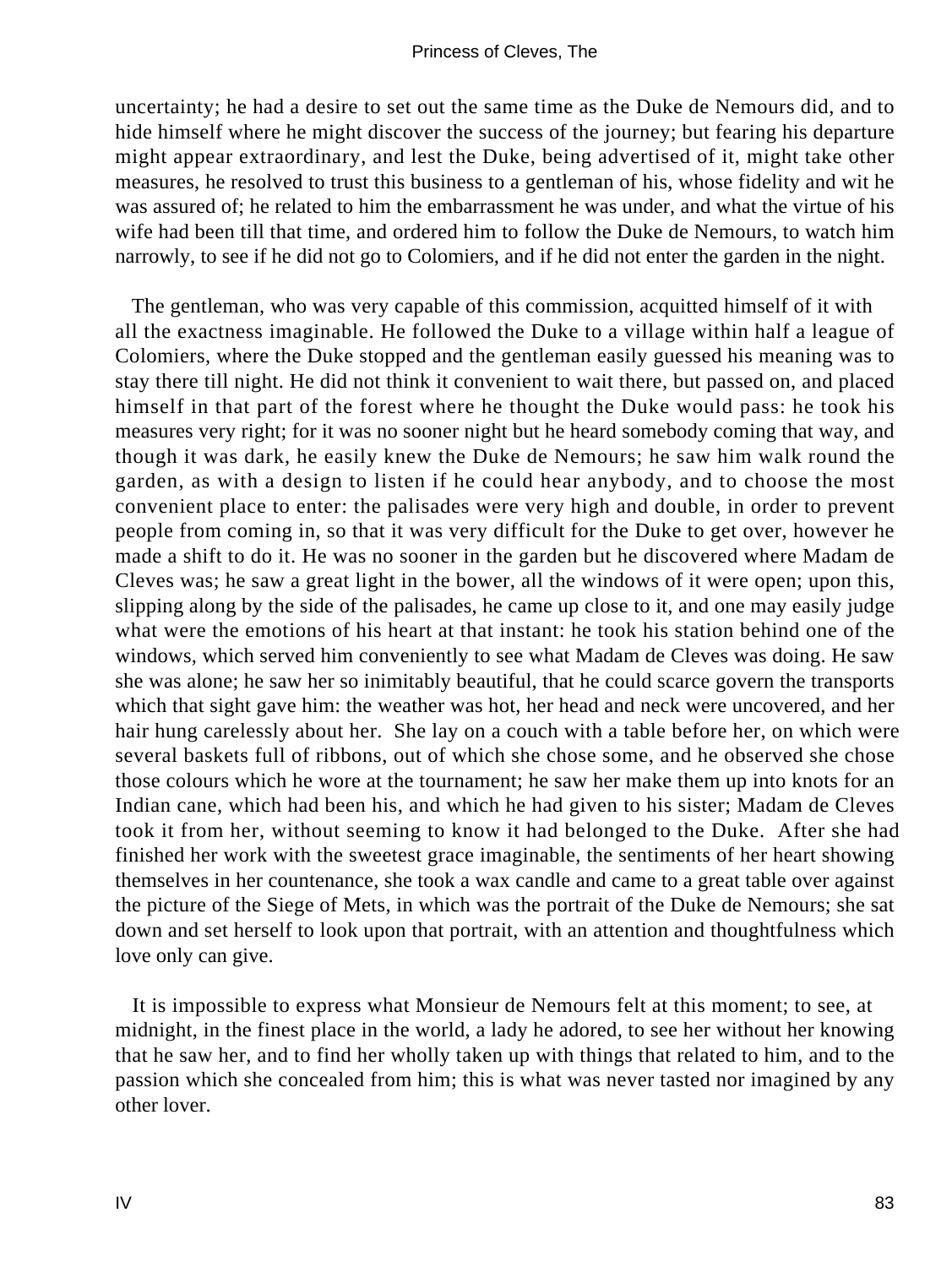The Duke was so transported and beside himself, that he continued motionless, with his eyes fixed on Madam de Cleves, without thinking how precious his time was; when he was a little recovered, he thought it best not to speak to her till she came into the garden, and he imagined he might do it there with more safety, because she would be at a greater distance from her women; but finding she stayed in the bower, he resolved to go in : when he was upon the point of doing it, what was his confusion; how fearful was he of displeasing her, and of changing that countenance, where so much sweetness dwelt, into looks of anger and resentment!

 To come to see Madam de Cleves without being seen by her had no impudence in it, but to think of showing himself appeared very unwise; a thousand things now came into his mind which he had not thought of before; it carried in it somewhat extremely bold and extravagant, to surprise in the middle of the night a person to whom he had never yet spoke of his passion. He thought he had no reason to expect she would hear him, but that she would justly resent the danger to which he exposed her, by accidents which might rise from this attempt; all his courage left him, and he was several times upon the point of resolving to go back again without showing himself; yet urged by the desire of speaking to her, and heartened by the hopes which everything he had seen gave him, he advanced some steps, but in such disorder, that a scarf he had on entangled in the window, and made a noise. Madam de Cleves turned about, and whether her fancy was full of him, or that she stood in a place so directly to the light that she might know him, she thought it was he, and without the least hesitation or turning towards the place where he was, she entered the bower where her women were. On her entering she was in such disorder, that to conceal it she was forced to say she was ill; she said it too in order to employ her people about her, and to give the Duke time to retire. When she had made some reflection, she thought she had been deceived, and that her fancying she saw Monsieur de Nemours was only the effect of imagination. She knew he was at Chambort; she saw no probability of his engaging in so hazardous an enterprise; she had a desire several times to re−enter the bower, and to see if there was anybody in the garden. She wished perhaps as much as she feared to find the Duke de Nemours there; but at last reason and prudence prevailed over her other thoughts, and she found it better to continue in the doubt she was in, than to run the hazard of satisfying herself about it; she was a long time ere she could resolve to leave a place to which she thought the Duke was so near, and it was almost daybreak when she returned to the castle.

 The Duke de Nemours stayed in the garden, as long as there was any light; he was not without hopes of seeing Madam de Cleves again, though he was convinced that she knew him, and that she went away only to avoid him; but when he found the doors were shut, he knew he had nothing more to hope; he went to take horse near the place where Monsieur de Cleves's gentleman was watching him; this gentleman followed him to the same village, where he had left him in the evening. The Duke resolved to stay there all the day, in order to return at night to Colomiers, to see if Madam de Cleves would yet have the cruelty to shun him or not expose herself to view: though he was very much pleased to find himself so much in her thoughts, yet was he extremely grieved at the same time to see her so naturally bent to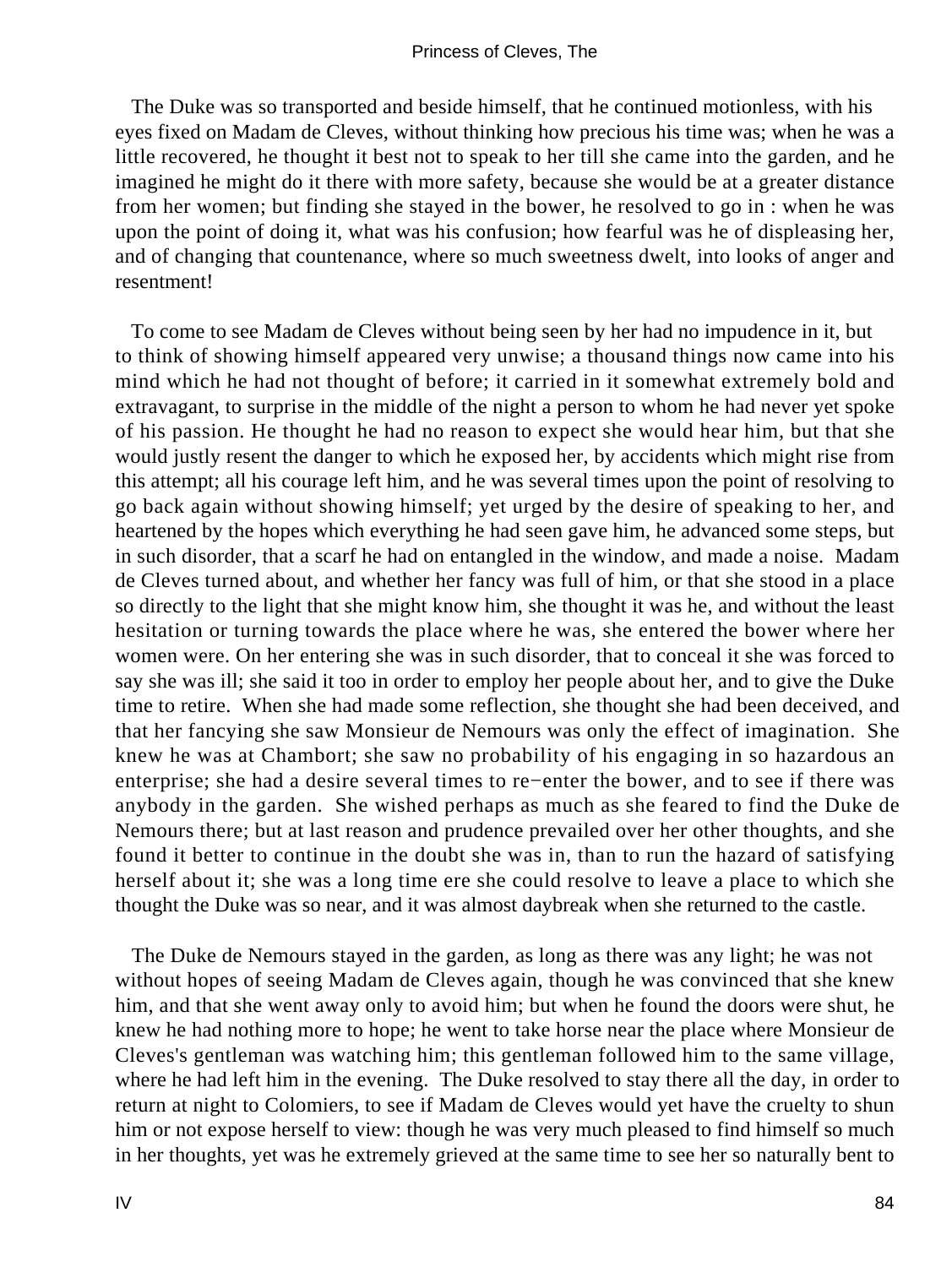#### avoid him.

 Never was passion so tender and so violent as that of Monsieur de Nemours; he walked under the willows, along a little brook which ran behind the house, where he lay concealed; he kept himself as much out of the way as possible, that he might not be seen by anybody; he abandoned himself to the transports of his love, and his heart was so full of tenderness, that he was forced to let fall some tears, but those tears were such as grief alone could not shed; they had a mixture of sweetness and pleasure in them which is to be found only in love.

 He set himself to recall to mind all the actions of Madam de Cleves ever since he had been in love with her; her cruelty and rigour, and that modesty and decency of behaviour she had always observed towards him, though she loved him; «For, after all, she loves me,» said he, «she loves me, I cannot doubt of it, the deepest engagements and the greatest favours are not more certain proofs than those I have had. In the meantime, I am treated with the same rigour as if I were hated; I hoped something from time, but I have no reason to expect it any longer; I see her always equally on her guard against me and against herself; if I were not loved, I should make it my business to please; but I do please; she loves me, and tries to hide it from me. What have I then to hope, and what change am I to expect in my fortune? though I am loved by the most amiable person in the world, I am under that excess of passion which proceeds from the first certainty of being loved by her, only to make me more sensible of being ill used; let me see that you love me, fair Princess,» cried he, «make me acquainted with your sentiments; provided I know them once in my life from you, I am content that you resume for ever the cruelties with which you oppress me; look upon me at least with the same eyes with which I saw you look that night upon my picture; could you behold that with such sweet complacency, and yet avoid me with so much cruelty? What are you afraid of? Why does my love appear so terrible to you? You love me, and you endeavour in vain to conceal it; you have even given me involuntary proofs of it; I know my happiness, permit me to enjoy it, and cease to make me unhappy. Is it possible I should be loved by the Princess of Cleves, and yet be unhappy? how beautiful was she last night? how could I forbear throwing myself at her feet? If I had done it, I might perhaps have hindered her from shunning me, my respectful behaviour would have removed her fears; but perhaps, after all, she did not know it was I; I afflict myself more than I need; she was only frightened to see a man at so unseasonable an hour.»

 These thoughts employed the Duke de Nemours all the day; he wished impatiently for the night, and as soon as it came he returned to Colomiers. Monsieur de Cleves's gentleman, who was disguised that he might be less observed, followed him to the place to which he had followed him the evening before, and saw him enter the garden again. The Duke soon perceived that Madam de Cleves had not run the risk of his making another effort to see her, the doors being all shut; he looked about on all sides to see if he could discover any light, but he saw none.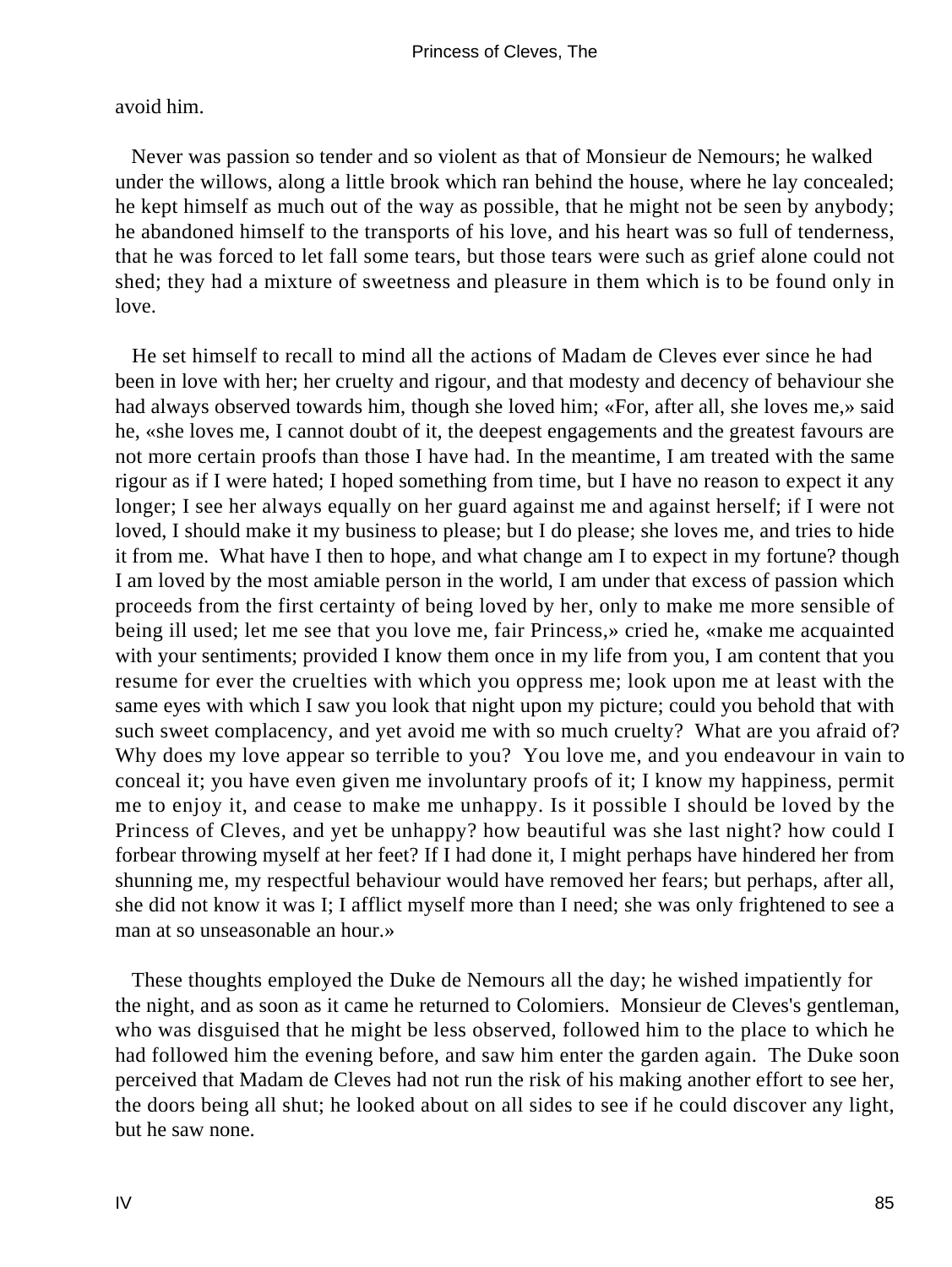#### Princess of Cleves, The

 Madam de Cleves, suspecting he might return, continued in her chamber; she had reason to apprehend she should not always have the power to avoid him, and she would not submit herself to the hazard of speaking to him in a manner that would have been unsuitable to the conduct she had hitherto observed.

 Monsieur de Nemours, though he had no hopes of seeing her, could not find in his heart soon to leave a place where she so often was; he passed the whole night in the garden, and found some pleasure at least in seeing the same objects which she saw every day; it was near sunrise before he thought of retiring; but as last the fear of being discovered obliged him to go away.

 It was impossible for him to return to Court without seeing Madam de Cleves; he made a visit to his sister the Duchess of Mercoeur, at her house near Colomiers. She was extremely surprised at her brother's arrival; but he invented so probable a pretence for his journey, and conducted his plot so skilfully, that he drew her to make the first proposal herself of visiting Madam de Cleves. This proposal was executed that very day, and Monsieur de Nemours told his sister, that he would leave her at Colomiers, in order to go directly to the King; he formed this pretence of leaving her at Colomiers in hopes she would take her leave before him, and he thought he had found out by that means an infallible way of speaking to Madam de Cleves.

 The Princess of Cleves, when they arrived, was walking in her garden the sight of Monsieur de Nemours gave her no small uneasiness, and put her out of doubt that it was he she had seen the foregoing night. The certainty of his having done so bold and imprudent a thing gave her some little resentment against him, and the Duke observed an air of coldness in her face, which sensibly grieved him; the conversation turned upon indifferent matters, and yet he had the skill all the while to show so much wit, complaisance, and admiration for Madam de Cleves, that part of the coldness she expressed towards him at first left her in spite of herself.

 When his fears were over and he began to take heart, he showed an extreme curiosity to see the pavilion in the forest; he spoke of it as of the most agreeable place in the world, and gave so exact a description of it, that Madam de Mercoeur said he must needs have been there several times to know all the particular beauties of it so well. «And yet, I don't believe,» replied Madam de Cleves, «that the Duke de Nemours was ever there; it has been finished but a little while.» «It is not long since I was there,» replied the Duke, looking upon her, «and I don't know if I ought not to be glad you have forgot you saw me there.» Madam de Mercoeur, being taken up in observing the beauties of the gardens, did not attend to what her brother said; Madam de Cleves blushed, and with her eyes cast down, without looking on Monsieur de Nemours, «I don't remember,» said she, «to have seen you there; and if you have been there, it was without my knowledge.» «It is true, Madam,» replied he, «I was there without your orders, and I passed there the most sweet and cruel moments of my life.»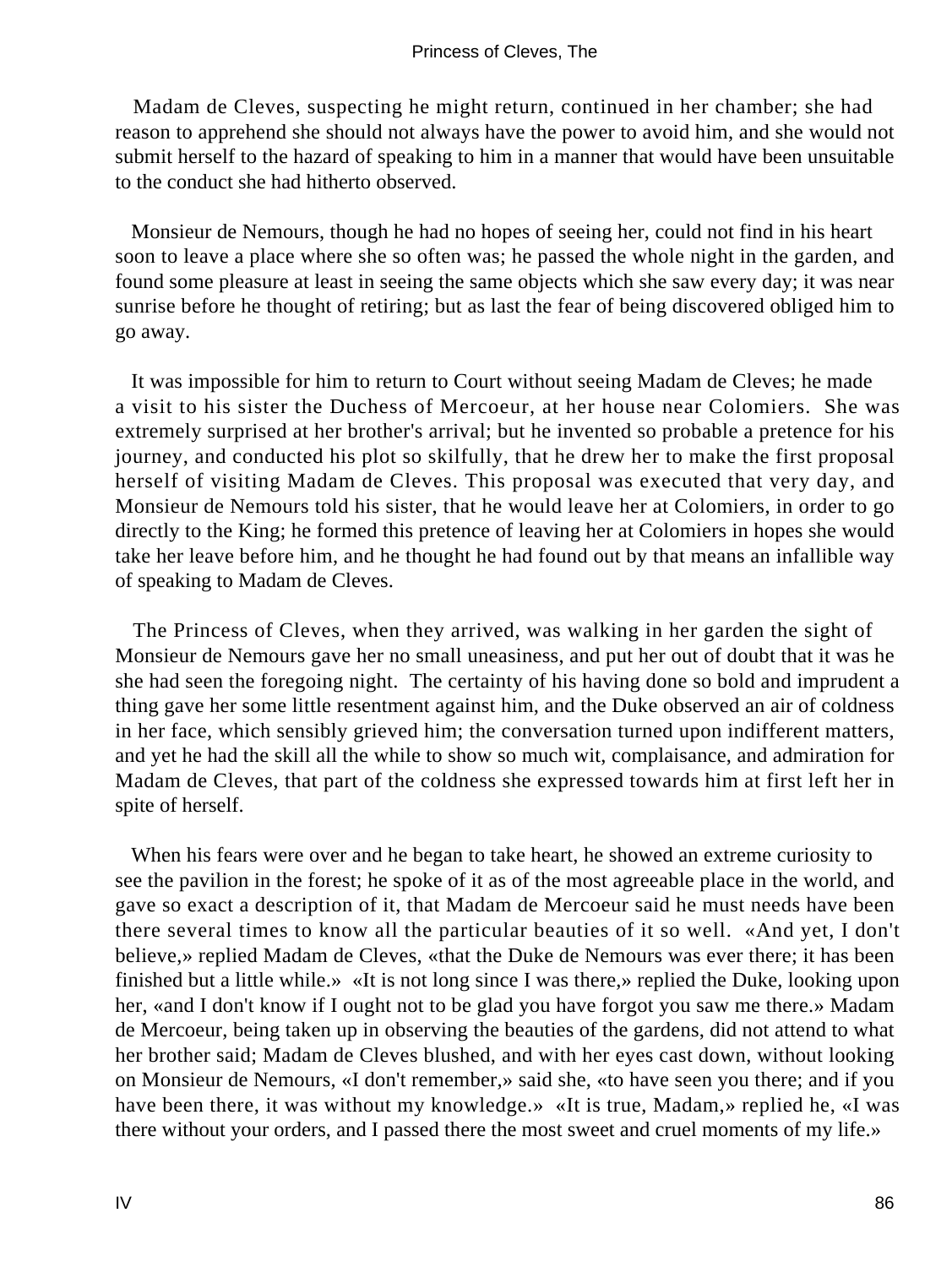Madam de Cleves understood very well what he said, but made him no answer; her care was to prevent Madam de Mercoeur from going into the bower, because the Duke de Nemours's picture was there, and she had no mind she should see it; she managed the matter so well, that the time passed away insensibly, and Madam de Mercoeur began to talk of going home: but when Madam de Cleves found that the Duke and his sister did not go together, she plainly saw to what she was going to be exposed; she found herself under the same embarrassment she was in at Paris, and took also the same resolution; her fear, lest this visit should be a further confirmation of her husband's suspicions, did not a little contribute to determine her; and to the end Monsieur de Nemours might not remain alone with her, she told Madam de Mercoeur she would wait upon her to the borders of the forest, and ordered her chariot to be got ready. The Duke was struck with such a violent grief to find that Madam de Cleves still continued to exercise the same rigours towards him, that he turned pale that moment. Madam de Mercoeur asked him if he was ill, but he looked upon Madam de Cleves without being perceived by anybody else, and made her sensible by his looks that he had no other illness besides despair: however, there was no remedy but he must let them go together without daring to follow them; after what he had told his sister, that he was to go directly to Court, he could not return with her, but went to Paris, and set out from thence the next day.

 Monsieur de Cleves's gentleman had observed him all the while; he returned also to Paris, and when he found Monsieur de Nemours was set out for Chambort, he took post to get thither before him, and to give an account of his journey; his master expected his return with impatience, as if the happiness or unhappiness of his life depended upon it.

 As soon as he saw him, he judged from his countenance and his silence, that the news he brought was very disagreeable; he was struck with sorrow, and continued some time with his head hung down, without being able to speak; at last he made signs with his hand to him to withdraw; «Go,» says he, «I see what you have to say to me, but I have not the power to hear it.» «I can acquaint you with nothing,» said the gentleman, «upon which one can form any certain judgment; it is true, the Duke de Nemours went two nights successively into the garden in the forest, and the day after he was at Colomiers with the Duchess of Mercoeur.» «'Tis enough,» replied Monsieur de Cleves, still making signs to him to withdraw, «'tis enough; I want no further information.» The gentleman was forced to leave his master, abandoned to his despair; nor ever was despair more violent. Few men of so high a spirit, and so passionately in love, as the Prince of Cleves, have experienced at the same time the grief arising from the falsehood of a mistress, and the shame of being deceived by a wife.

 Monsieur de Cleves could set no bounds to his affliction; he felt ill of a fever that very night, and his distemper was accompanied with such ill symptoms that it was thought very dangerous. Madam de Cleves was informed of it, and came in all haste to him; when she arrived, he was still worse; besides, she observed something in him so cold and chilling with respect to her, that she was equally surprised and grieved at it; he even seemed to receive with pain the services she did him in his sickness, but at last she imagined it was perhaps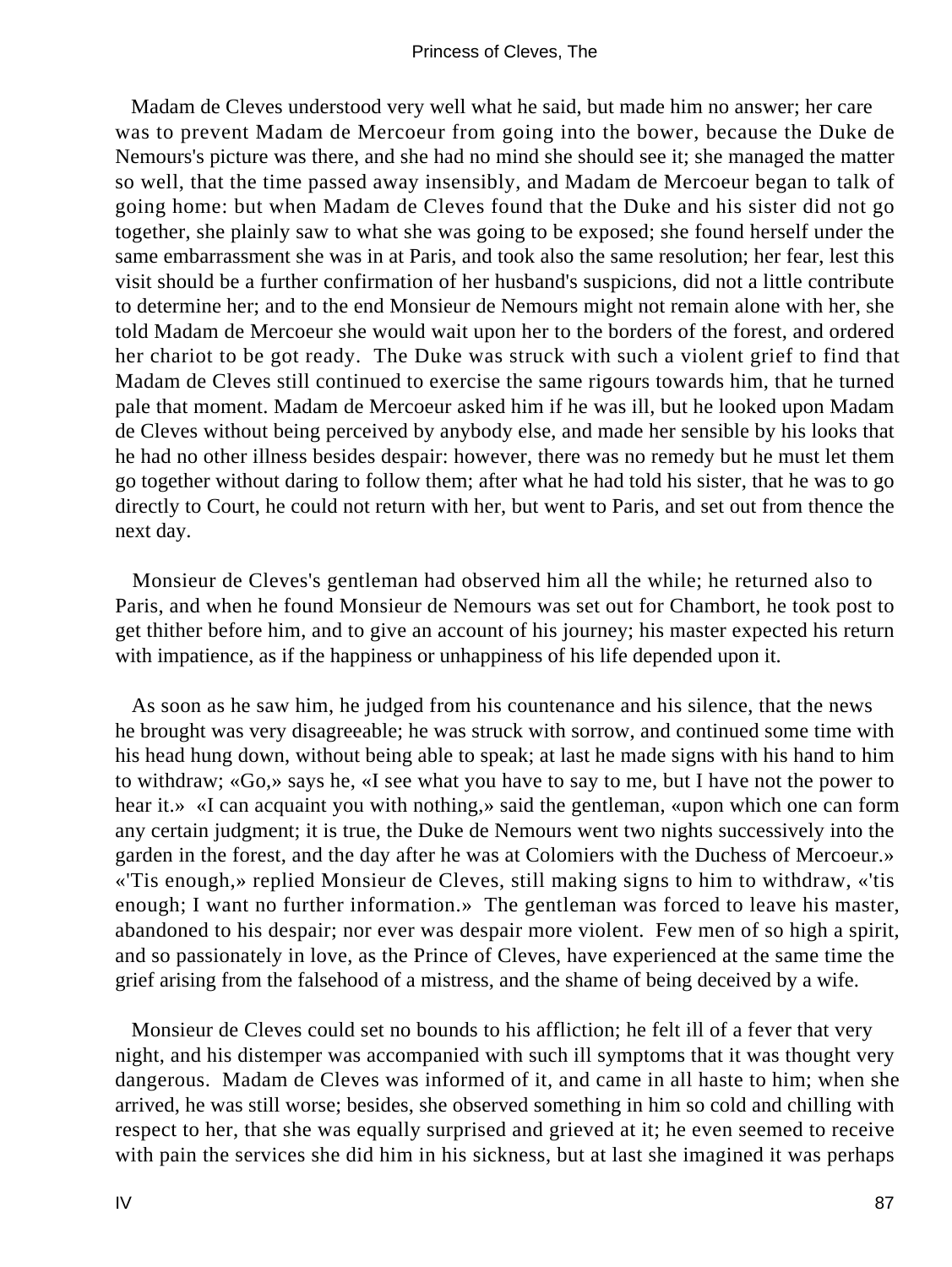only the effect of his distemper.

 When she was come to Blois where the Court then was, the Duke de Nemours was overjoyed to think she was at the same place where he was; he endeavoured to see her, and went every day to the Prince of Cleves's under pretence of enquiring how he did, but it was to no purpose; she did not stir out of her husband's room, and was grieved at heart for the condition he was in. It vexed Monsieur de Nemours to see her under such affliction, an affliction which he plainly saw revived the friendship she had for Monsieur de Cleves, and diverted the passion that lay kindling in her heart. The thought of this shocked him severely for some time; but the extremity, to which Monsieur de Cleves's sickness was grown, opened to him a scene of new hopes; he saw it was probable that Madam de Cleves would be at liberty to follow her own inclinations, and that he might expect for the future a series of happiness and lasting pleasures; he could not support the ecstasy of that thought, a thought so full of transport! he banished it out of his mind for fear of becoming doubly wretched, if he happened to be disappointed in his hopes.

 In the meantime Monsieur de Cleves was almost given over by his physicians. One of the last days of his illness, after having had a very bad night, he said in the morning, he had a desire to sleep; but Madam de Cleves, who remained alone in his chamber, found that instead of taking repose he was extremely restless; she came to him, and fell on her knees by his bedside, her face all covered with tears; and though Monsieur de Cleves had taken a resolution not to show her the violent displeasure he had conceived against her, yet the care she took of him, and the sorrow she expressed, which sometimes he thought sincere, and at other times the effect of her dissimulation and perfidiousness, distracted him so violently with opposite sentiments full of woe, that he could not forbear giving them vent.

 «You shed plenty of tears, Madam,» said he, «for a death which you are the cause of, and which cannot give you the trouble you pretend to be in; I am no longer in a condition to reproach you,» added he with a voice weakened by sickness and grief; «I die through the dreadful grief and discontent you have given me; ought so extraordinary an action, as that of your speaking to me at Colomiers, to have had so little consequences? Why did you inform me of your passion for the Duke de Nemours, if your virtue was no longer able to oppose it? I loved you to that extremity, I would have been glad to have been deceived, I confess it to my shame; I have regretted that pleasing false security out of which you drew me; why did not you leave me in that blind tranquillity which so many husbands enjoy? I should perhaps have been ignorant all my life, that you was in love with Monsieur de Nemours; I shall die,» added he, "but know that you make death pleasing to me, and that, after you have taken from me the esteem and affection I had for you, life would be odious to me. What should I live for? to spend my days with a person whom I have loved so much, and by whom I have been so cruelly deceived; or to live apart from her and break out openly into violences so opposite to my temper, and the love I had for you? That love, Madam, was far greater than it appeared to you; I concealed the greatest part of it from you, for fear of being importunate, or of losing somewhat in your esteem by a behaviour not becoming a husband: in a word, I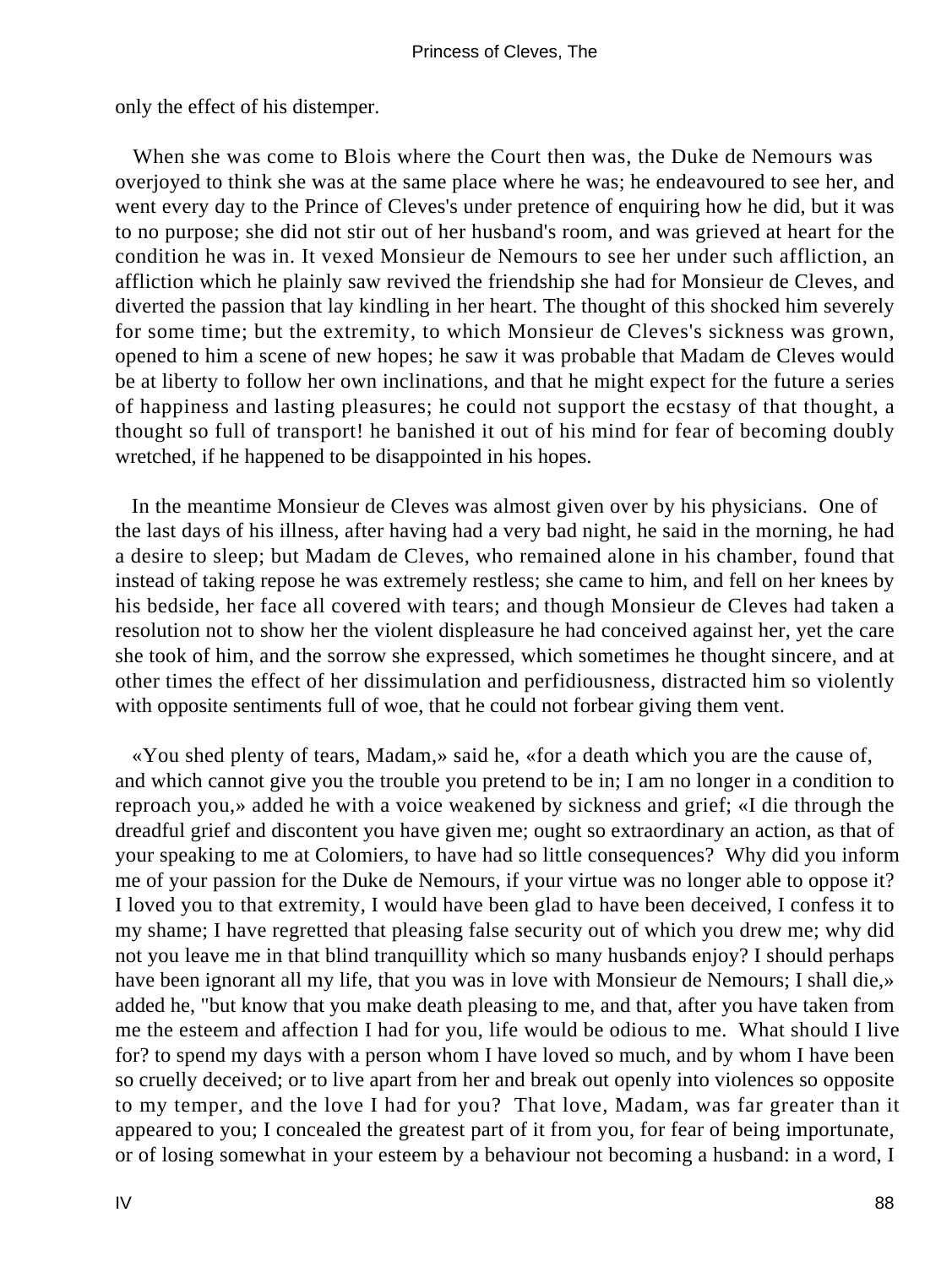deserved your affection more than once, and I die without regret, since I have not been able to obtain it, and since I can no longer desire it. Adieu, Madam; you will one day regret a man who loved you with a sincere and virtuous passion; you will feel the anxiety which reasonable persons meet with in intrigue and gallantry, and you will know the difference between such a love as I had for you, and the love of people who only profess admiration for you to gratify their vanity in seducing you; but my death will leave you at liberty, and you may make the Duke de Nemours happy without guilt: what signifies anything that can happen when I am no more, and why should I have the weakness to trouble myself about it?

 Madam de Cleves was so far from imagining that her husband suspected her virtue, that she heard all this discourse without comprehending the meaning of it, and without having any other notion about it, except that he reproached her for her inclination for the Duke de Nemours; at last, starting all of a sudden out of her blindness, «I guilty!» cried she, «I am a stranger to the very thought of guilt; the severest virtue could not have inspired any other conduct than that which I have followed, and I never acted anything but what I could have wished you to have been witness to.» «Could you have wished,» replied Monsieur de Cleves, looking on her with disdain, «I had been a witness of those nights you passed with Monsieur de Nemours? Ah! Madam; is it you I speak of, when I speak of a lady that has passed nights with a man, not her husband?» «No, sir,» replied she, «it is not me you speak of; I never spent a night nor a moment with the Duke de Nemours; he never saw me in private, I never suffered him to do it, nor would give him a hearing. I'll take all the oaths . . .» «Speak no more of it,» said he interrupting her, «false oaths or a confession would perhaps give me equal pain.»

 Madam de Cleves could not answer him; her tears and her grief took away her speech; at last, struggling for utterance, «Look on me at least, hear me,» said she; «if my interest only were concerned I would suffer these reproaches, but your life is at stake; hear me for your own sake; I am so innocent, truth pleads so strongly for me, it is impossible but I must convince you.» «Would to God you could!» cried he; «but what can you say? the Duke de Nemours, has not he been at Colomiers with his sister? And did not he pass the two foregoing nights with you in the garden in the forest?» «If that be my crime,» replied she, «it is easy to justify myself; I do not desire you to believe me, believe your servants and domestics; ask them if I went into the garden the evening before Monsieur de Nemours came to Colomiers, and if I did not go out, of it the night before two hours sooner than I used to do.» After this she told him how she imagined she had seen somebody in the garden, and acknowledged that she believed it to be the Duke de Nemours; she spoke to him with so much confidence, and truth so naturally persuades, even where it is not probable, that Monsieur de Cleves was almost convinced of her innocence. «I don't know,» said he, «whether I ought to believe you; I am so near death, that I would not know anything that might make me die with reluctance; you have cleared your innocence too late; however it will be a comfort to me to go away with the thought that you are worthy of the esteem I have had for you; I beg you I may be assured of this further comfort, that my memory will be dear to you, and that if it had been in your power you would have had for me the same passion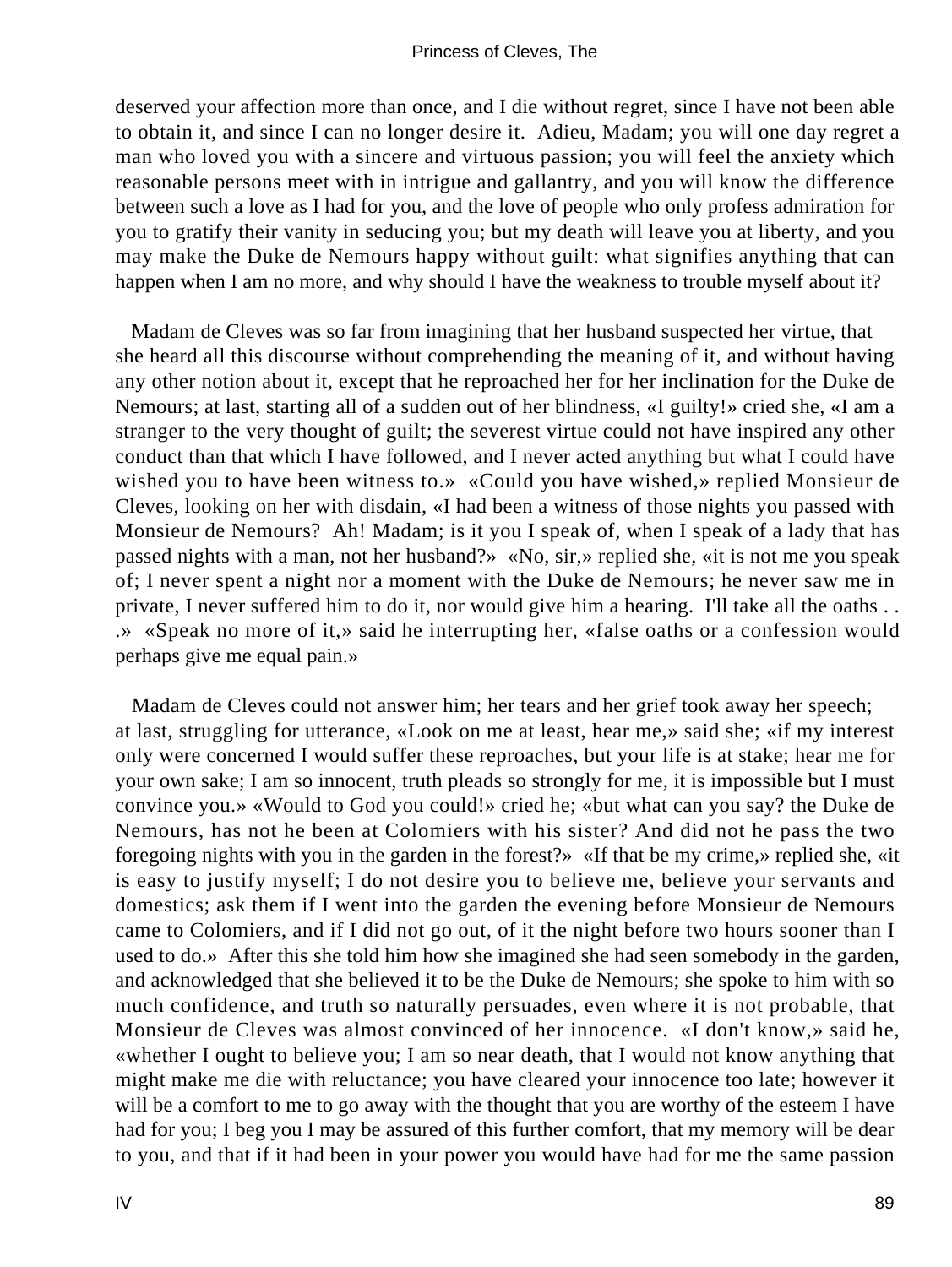which you had for another.» He would have gone on, but was so weak that his speech failed him. Madam de Cleves sent for the physicians, who found him almost lifeless; yet he languished some days, and died at last with admirable constancy.

 Madam de Cleves was afflicted to so violent a degree, that she lost in a manner the use of her reason; the Queen was so kind as to come to see her, and carried her to a convent without her being sensible whither she was conducted; her sisters−in−law brought her back to Paris, before she was in a condition to feel distinctly even her griefs: when she was restored to her faculty of thinking, and reflected what a husband she had lost, and considered that she had caused his death by the passion which she had for another, the horror she had for herself and the Duke de Nemours was not to be expressed.

 The Duke in the beginning of her mourning durst pay her no other respects but such as decency required; he knew Madam de Cleves enough to be sensible that great importunities and eagerness would be disagreeable to her; but what he learned afterwards plainly convinced him that he ought to observe the same conduct a great while longer.

 A servant of the Duke's informed him that Monsieur de Cleves's gentleman, who was his intimate friend, had told him, in the excess of his grief for the loss of his master, that Monsieur de Nemours's journey to Colomiers was the occasion of his death. The Duke was extremely surprised to hear this; but after having reflected upon it, he guessed the truth in part, and rightly judged what Madam de Cleves's sentiments would be at first, and what a distance it would throw him from her, if she thought her husband's illness was occasioned by his jealousy; he was of opinion that he ought not so much as to put her in mind of his name very soon, and he abided by that conduct, however severe it appeared to him.

 He took a journey to Paris, nor could he forbear calling at her house to enquire how she did. He was told, that she saw nobody, and that she had even given strict orders that they should not trouble her with an account of any that might come to see her; those very strict orders, perhaps, were given with a view to the Duke, and to prevent her hearing him spoken of; but he was too much in love to be able to live so absolutely deprived of the sight of Madam de Cleves; he resolved to find the means, let the difficulty be what it would, to get out of a condition which was so insupportable to him.

 The grief of that Princess exceeded the bounds of reason; a husband dying, and dying on her account, and with so much tenderness for her, never went out of her mind: she continually revolved in her thoughts what she owed him, and she condemned herself for not having had a passion for him, as if that had been a thing which depended on herself; she found no consolation but in the thought that she lamented him as he deserved to be lamented, and that she would do nothing during the remainder of her life, but what he would have been glad she should have done, had he lived.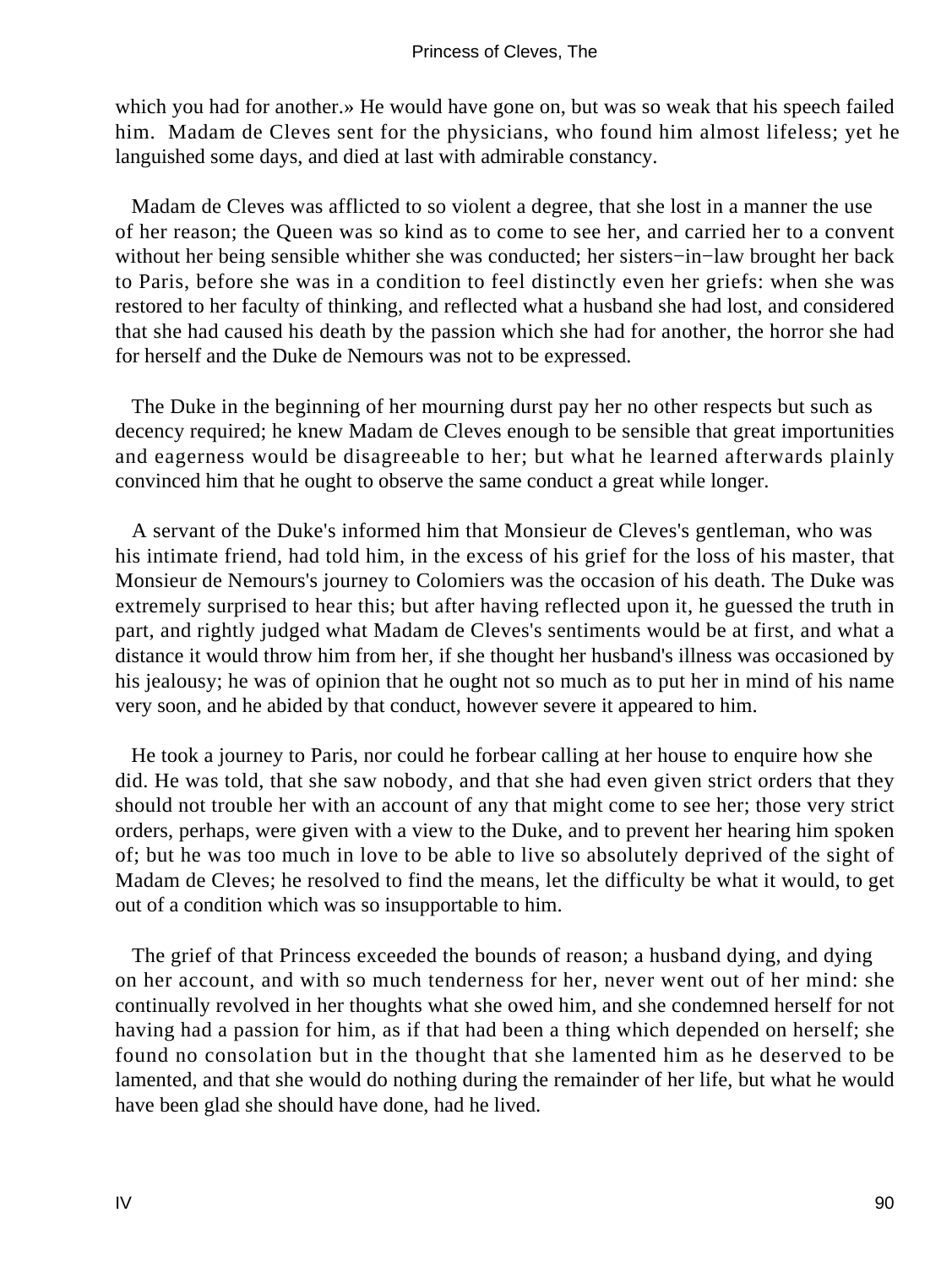She had often been thinking how he came to know, that the Duke de Nemours had been at Colomiers; she could not suspect that the Duke himself had told it; though it was indifferent to her whether he had or no, she thought herself so perfectly cured of the passion she had had for him; and yet she was grieved at the heart to think that he was the cause of her husband's death; and she remembered with pain the fear Monsieur de Cleves expressed, when dying, lest she should marry the Duke; but all these griefs were swallowed up in that for the loss of her husband, and she thought she had no other but that one.

 After several months the violence of her grief abated, and she fell into a languishing kind of melancholy. Madam de Martigues made a journey to Paris, and constantly visited her during the time she stayed there: she entertained her with an account of the Court, and what passed there; and though Madam de Cleves appeared unconcerned, yet still she continued talking on that subject in hopes to divert her.

 She talked to her of the Viscount, of Monsieur de Guise, and of all others that were distinguished either in person or merit. «As for the Duke de Nemours,» says she, «I don't know if State affairs have not taken possession of his heart in the room of gallantry; he is abundantly less gay than he used to be, and seems wholly to decline the company of women; he often makes journeys to Paris, and I believe he is there now.» The Duke de Nemours's name surprised Madam de Cleves, and made her blush; she changed the discourse, nor did Madam de Martigues take notice of her concern.

 The next day Madam de Cleves, who employed herself in things suitable to the condition she was in, went to a man's house in her neighbourhood, that was famous for working silk after a particular manner, and she designed to bespeak some pieces for herself; having seen several kinds of his work, she spied a chamber door, where she thought there were more, and desired it might be opened: the master answered, he had not the key, and that the room was taken by a man, who came there sometimes in the daytime to draw the plans and prospects of the fine houses and gardens that were to be seen from his windows; «he is one of the handsomest men I ever saw,» added he, «and does not look much like one that works for his living; whenever he comes here, I observe he always looks towards the gardens and houses, but I never see him work.»

 Madam de Cleves listened to this story very attentively, and what Madam de Martigues had told her of Monsieur de Nemours's coming now and then to Paris, she applied in her fancy to that handsome man, who came to a place so near her house; and this gave her an idea of Monsieur de Nemours endeavouring to see her; which raised a disorder in her, of which she did not know the cause: she went towards the windows to see where they looked into, and she found they overlooked all her gardens, and directly faced her apartment: and when she was in her own room, she could easily see that very window where she was told the man came to take his prospects. The thought that it was the Duke de Nemours, entirely changed the situation of her mind; she no longer found herself in that pensive tranquillity which she had begun to enjoy, her spirits were ruffled again as with a tempest: at last, not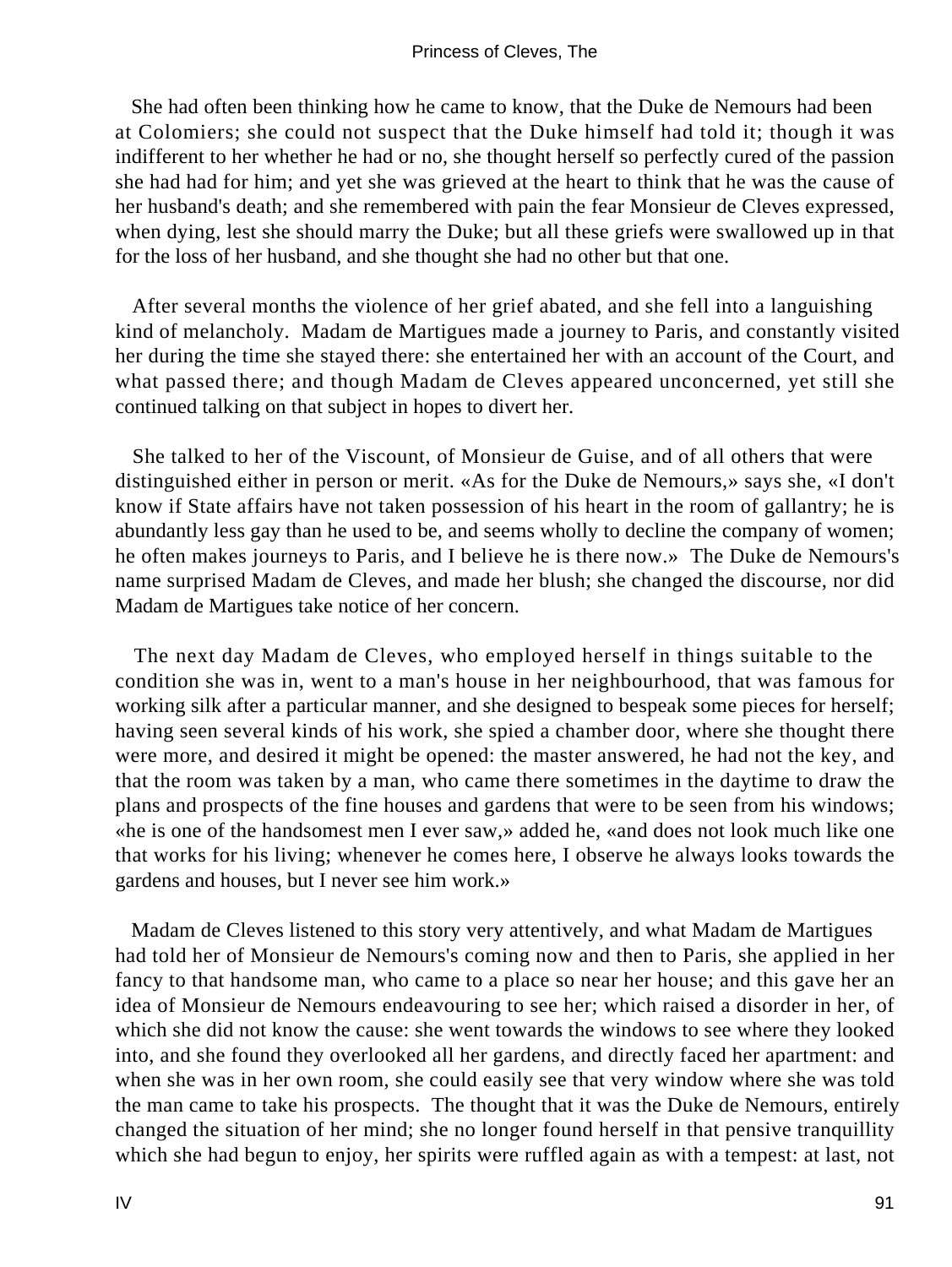being able to stay at home, she went abroad to take the air in a garden without the suburbs, where she hoped to be alone; she walked about a great while, and found no likelihood of anyone's being there.

 Having crossed a little wilderness she perceived at the end of the walk, in the most remote part of the garden, a kind of a bower, open on all sides, and went towards it; when she was near, she saw a man lying on the benches, who seemed sunk into a deep contemplation, and she discovered it was the Duke de Nemours. Upon this she stopped short: but her attendants made some noise, which roused the Duke out of his musing: he took no notice who the persons were that disturbed him, but got up in order to avoid the company that was coming towards him, and making a low bow, which hindered him from seeing those he saluted, he turned into another walk.

 If he had known whom he avoided, with what eagerness would he have returned? But he walked down the alley, and Madam de Cleves saw him go out at a back door, where his coach waited for him. What an effect did this transient view produce in the heart of Madam de Cleves? What a flame rekindled out of the embers of her love, and with what violence did it burn? She went and sat down in the same place from which Monsieur de Nemours was newly risen, and seemed perfectly overwhelmed; his image immediately possessed her fancy, and she considered him as the most amiable person in the world, as one who had long loved her with a passion full of veneration and sincerity, slighting all for her, paying respect even to her grief, to his own torture, labouring to see her without a thought of being seen by her, quitting the Court (though the Court's delight) to come and look on the walls where she was shut up, and to pass his melancholy hours in places where he could not hope to meet her; in a word, a man whose attachment to her alone merited returns of love, and for whom she had so strong an inclination, that she should have loved him, though she had not been beloved by him; and besides, one whose quality was suitable to hers: all the obstacles that could rise from duty and virtue were now removed, and all the trace that remained on her mind of their former condition was the passion the Duke de Nemours had for her, and that which she had for him.

 All these ideas were new to her; her affliction for the death of her husband had left her no room for thoughts of this kind, but the sight of Monsieur de Nemours revived them, and they crowded again into her mind; but when she had taken her fill of them, and remembered that this very man, whom she considered as a proper match for her, was the same she had loved in her husband's lifetime, and was the cause of his death, and that on his death−bed he had expressed a fear of her marrying him, her severe virtue was so shocked at the imagination, that she thought it would be as criminal in her to marry Monsieur de Nemours now, as it was to love him before: in short, she abandoned herself to these reflections so pernicious to her happiness, and fortified herself in them by the inconveniency which she foresaw would attend such a marriage. After two hours' stay in this place she returned home, convinced that it was indispensably her duty to avoid the sight of the man she loved.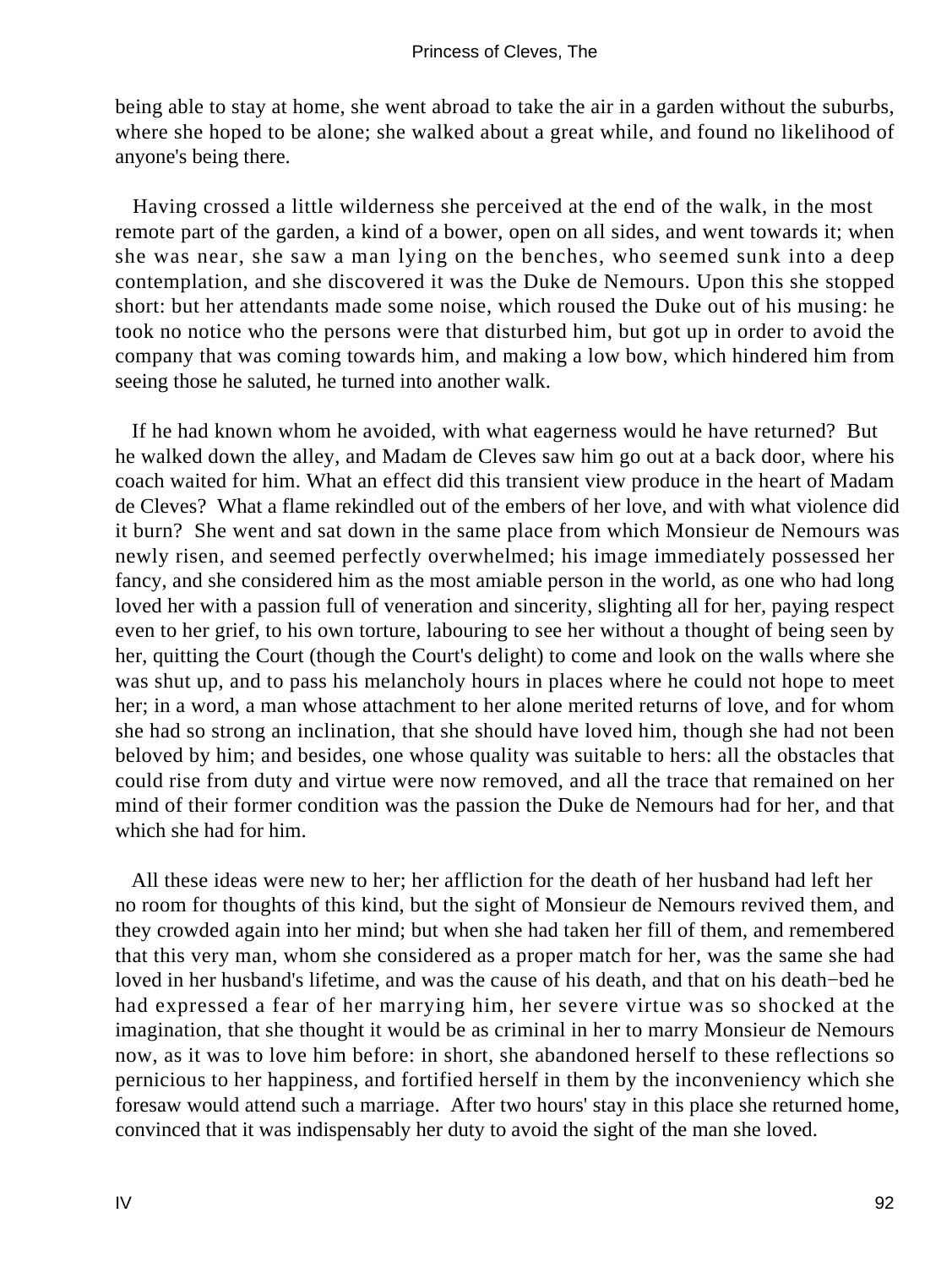But this conviction, which was the effect of reason and virtue, did not carry her heart along with it; her heart was so violently fixed on the Duke de Nemours, that she became even an object of compassion, and was wholly deprived of rest. Never did she pass a night in so uneasy a manner; in the morning, the first thing she did was to see if there was anybody at the window which looked towards her apartment; she saw there Monsieur de Nemours, and was so surprised upon it, and withdrew so hastily, as made him judge she knew him; he had often wished to be seen by her, ever since he had found out that method of seeing her, and when he had no hopes of obtaining that satisfaction, his way was to go to muse in the garden where she found him.

 Tired at last with so unfortunate and uncertain a condition, he resolved to attempt something to determine his fate: «What should I wait for?» said he. «I have long known she loves me; she is free; she has no duty now to plead against me; why should I submit myself to the hardship of seeing her, without being seen by her or speaking to her? Is it possible for love so absolutely to have deprived me of reason and courage, and to have rendered me so different from what I have been in all my other amours? It was fit I should pay a regard to Madam de Cleves's grief; but I do it too long, and I give her leisure to extinguish the inclination she had for me.»

 After these reflections, he considered what measures he ought to take to see her; he found he had no longer any reason to conceal his passion from the Viscount de Chartres; he resolved to speak to him of it, and to communicate to him his design with regard to his niece.

 The Viscount was then at Paris, the town being extremely full, and everybody busy in preparing equipages and dresses to attend the King of Navarre, who was to conduct the Queen of Spain: Monsieur de Nemours, went to the Viscount, and made an ingenuous confession to him of all he had concealed hitherto, except Madam de Cleves's sentiments, which he would not seem to know.

 The Viscount received what he told him with a great deal of pleasure, and assured him, that though he was not acquainted with his sentiments on that subject, he had often thought, since Madam de Cleves had been a widow, that she was the only lady that deserved him. Monsieur de Nemours entreated him to give him an opportunity of speaking to her, and learning what disposition she was in.

 The Viscount proposed to carry him to her house, but the Duke was of opinion she would be shocked at it, because as yet she saw nobody; so that they agreed, it would be better for the Viscount to ask her to come to him, under some pretence, and for the Duke to come to them by a private staircase, that he might not be observed. Accordingly this was executed; Madam de Cleves came, the Viscount went to receive her, and led her into a great closet at the end of his apartment; some time after Monsieur de Nemours came in, as by chance: Madam de Cleves was in great surprise to see him; she blushed and endeavoured to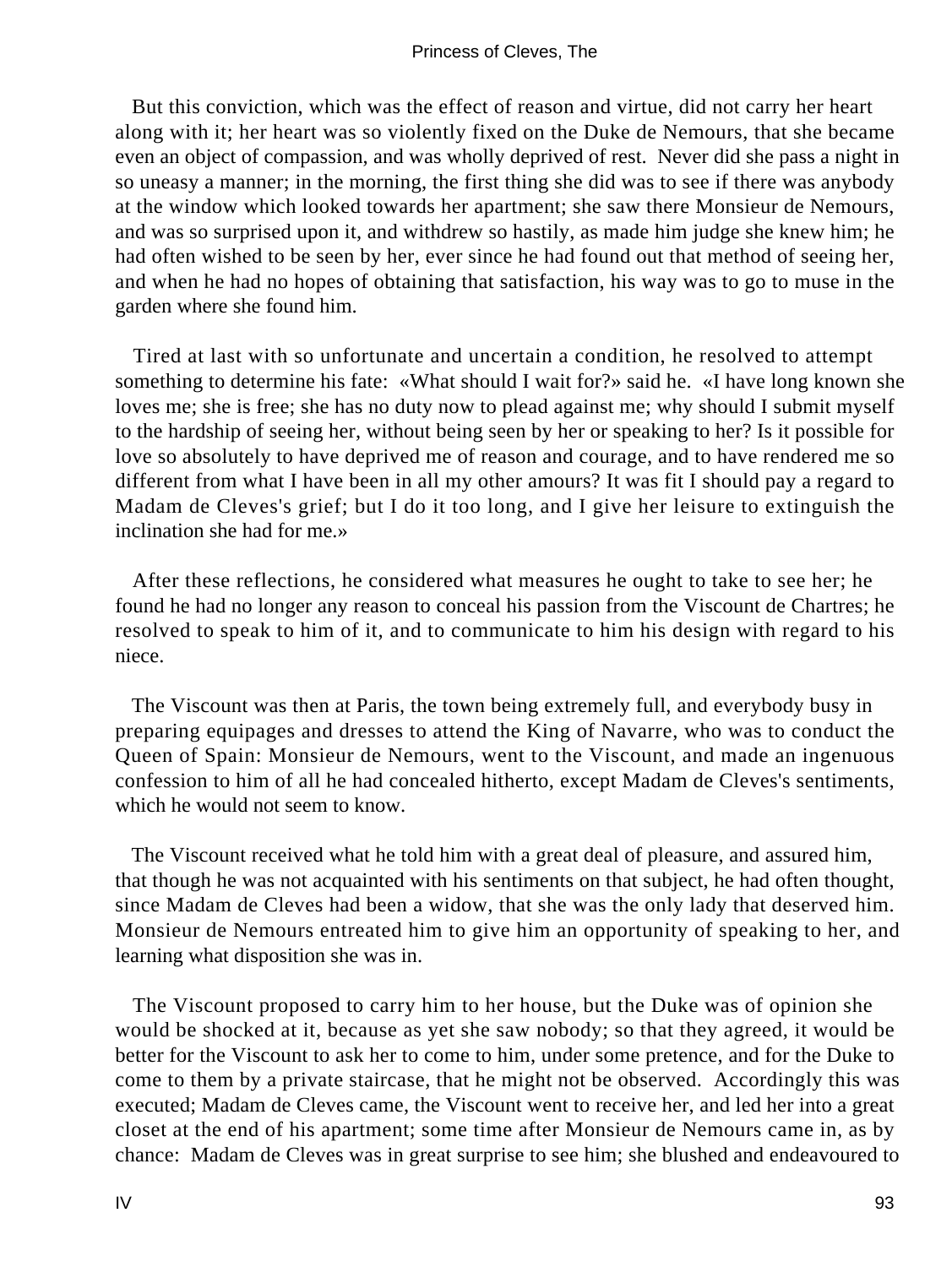hide it; the Viscount at first spoke of indifferent matters, and then went out, as if he had some orders to give, telling Madam de Cleves he must desire her to entertain the Duke in his stead, and that he would return immediately.

 It is impossible to express the sentiments of Monsieur de Nemours, and Madam de Cleves, when they saw themselves alone, and at liberty to speak to one another, as they had never been before: they continued silent a while; at length, said Monsieur de Nemours, «Can you, Madam, pardon the Viscount for giving me an opportunity of seeing you, and speaking to you, an opportunity which you have always so cruelly denied me?» «I ought not to pardon him,» replied she, «for having forgot the condition I am in, and to what he exposes my reputation.» Having spoke these words, she would have gone away; but Monsieur de Nemours stopping her, «Fear not, Madam,» said he; «you have nothing to apprehend; nobody knows I am here; hear me, Madam, hear me, if not out of goodness, yet at least for your own sake, and to free yourself from the extravagancies which a passion I am no longer master of will infallibly hurry me into.» Madam de Cleves now first yielded to the inclination she had for the Duke de Nemours, and beholding him with eyes full of softness and charms, «But what can you hope for,» says she, «from the complaisance you desire of me? You will perhaps repent that you have obtained it, and I shall certainly repent that I have granted it. You deserve a happier fortune than you have hitherto had, or than you can have for the future, unless you seek it elsewhere.» «I, Madam,» said he, «seek happiness anywhere else? Or is there any happiness for me, but in your love? Though I never spoke of it before, I cannot believe, Madam, that you are not acquainted with my passion, or that you do not know it to be the greatest and most sincere that ever was; what trials has it suffered in things you are a stranger to? What trials have you put it to by your rigour?»

 «Since you are desirous I should open myself to you,» answered Madam de Cleves, «I'll comply with your desire, and I'll do it with a sincerity that is rarely to be met with in persons of my sex: I shall not tell you that I have not observed your passion for me; perhaps you would not believe me if I should tell you so; I confess therefore to you, not only that I have observed it, but that I have observed it in such lights as you yourself could wish it might appear to me in.» «And if you have seen my passion, Madam,» said he, «is it possible for you not to have been moved by it? And may I venture to ask, if it has made no impression on your heart?» «You should have judged of that from my conduct,» replied she; «but I should be glad to know what you thought of it.» «I ought to be in a happier condition,» replied he, «to venture to inform you; my fortune would contradict what I should say; all I can tell you, Madam, is that I heartily wished you had not acknowledged to Monsieur de Cleves what you concealed from me, and that you had concealed from him what you made appear to me.» «How came you to discover,» replied she blushing, «that I acknowledged anything to Monsieur de Cleves?» «I learned it from yourself, Madam,» replied he; «but that you may the better pardon the boldness I showed in listening to what you said, remember if I have made an ill use of what I heard, if my hopes rose upon it, or if I was the more encouraged to speak to you.»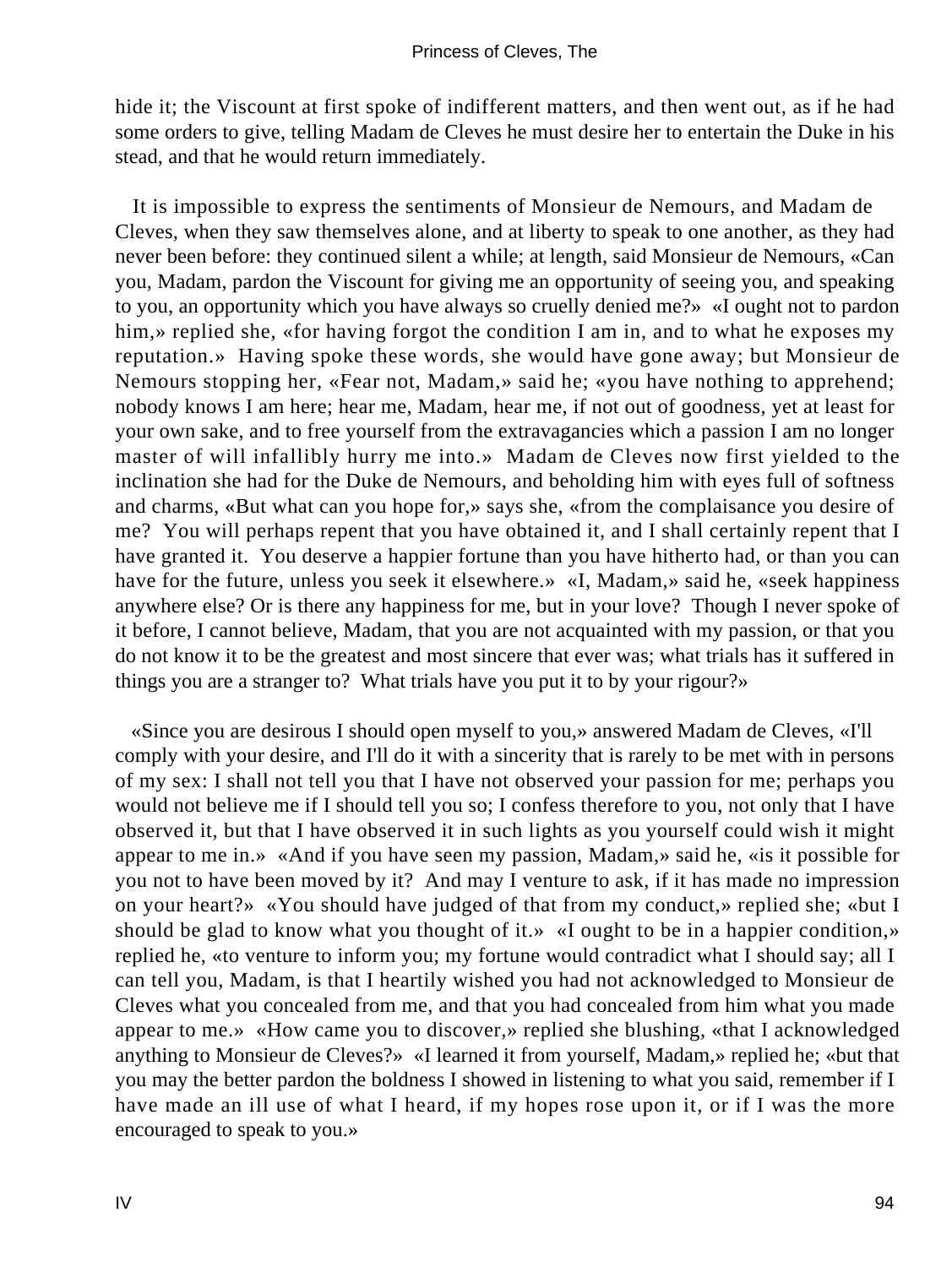Here he began to relate how he had overheard her conversation with Monsieur de Cleves; but she interrupted him before he had finished; «Say no more of it,» said she, «I see how you came to be so well informed; I suspected you knew the business but too well at the Queen−Dauphin's, who learned this adventure from those you had entrusted with it.»

 Upon this Monsieur de Nemours informed her in what manner the thing came to pass; «No excuses,» says she; «I have long forgiven you, without being informed how it was brought about; but since you have learned from my ownself what I designed to conceal from you all my life, I will acknowledge to you that you have inspired me with sentiments I was unacquainted with before I saw you, and of which I had so slender an idea, that they gave me at first a surprise which still added to the pain that constantly attends them: I am the less ashamed to make you this confession, because I do it at a time when I may do it without a crime, and because you have seen that my conduct has not been governed by my affections.»

 «Can you believe, Madam,» said Monsieur de Nemours, falling on his knees, «but I shall expire at your feet with joy and transport?» «I have told you nothing,» said she smiling, «but what you knew too well before.» «Ah! Madam,» said he, «what a difference is there between learning it by chance, and knowing it from yourself, and seeing withal that you are pleased I know it.» «It is true,» answered she, «I would have you know it, and I find a pleasure in telling it you; I don't even know if I do not tell it you more for my own sake, than for yours; for, after all, this confession will have no consequences, and I shall follow the austere rules which my duty imposes upon me.» «How! Madam; you are not of this opinion,» replied Monsieur de Nemours; «you are no longer under any obligation of duty; you are at liberty; and if I durst, I should even tell you, that it is in your power to act so, that your duty shall one day oblige you to preserve the sentiments you have for me.» «My duty,» replied she, «forbids me to think of any man, but of you the last in the world, and for reasons which are unknown to you.» «Those reasons perhaps are not unknown to me,» answered he, «but they are far from being good ones. I believe that Monsieur de Cleves thought me happier than I was, and imagined that you approved of those extravagancies which my passion led me into without your approbation.» «Let us talk no more of that adventure,» said she; «I cannot bear the thought of it, it giving me shame, and the consequences of it have been such that it is too melancholy a subject to be spoken of; it is but too true that you were the cause of Monsieur de Cleves's death; the suspicions which your inconsiderate conduct gave him, cost him his life as much as if you had taken it away with your own hands: judge what I ought to have done, had you two fought a duel, and he been killed; I know very well, it is not the same thing in the eye of the world, but with me there's no difference, since I know that his death was owing to you, and that it was on my account.» «Ah! Madam,» said Monsieur de Nemours, «what phantom of duty do you oppose to my happiness? What! Madam, shall a vain and groundless fancy hinder you from making a man happy, for whom you have an inclination? What, have I had some ground to hope I might pass my life with you? has my fate led me to love the most deserving lady in the world? have I observed in her all that can make a mistress adorable? Has she had no disliking to me? Have I found in her conduct everything which perhaps I could wish for in a wife? For in short, Madam, you are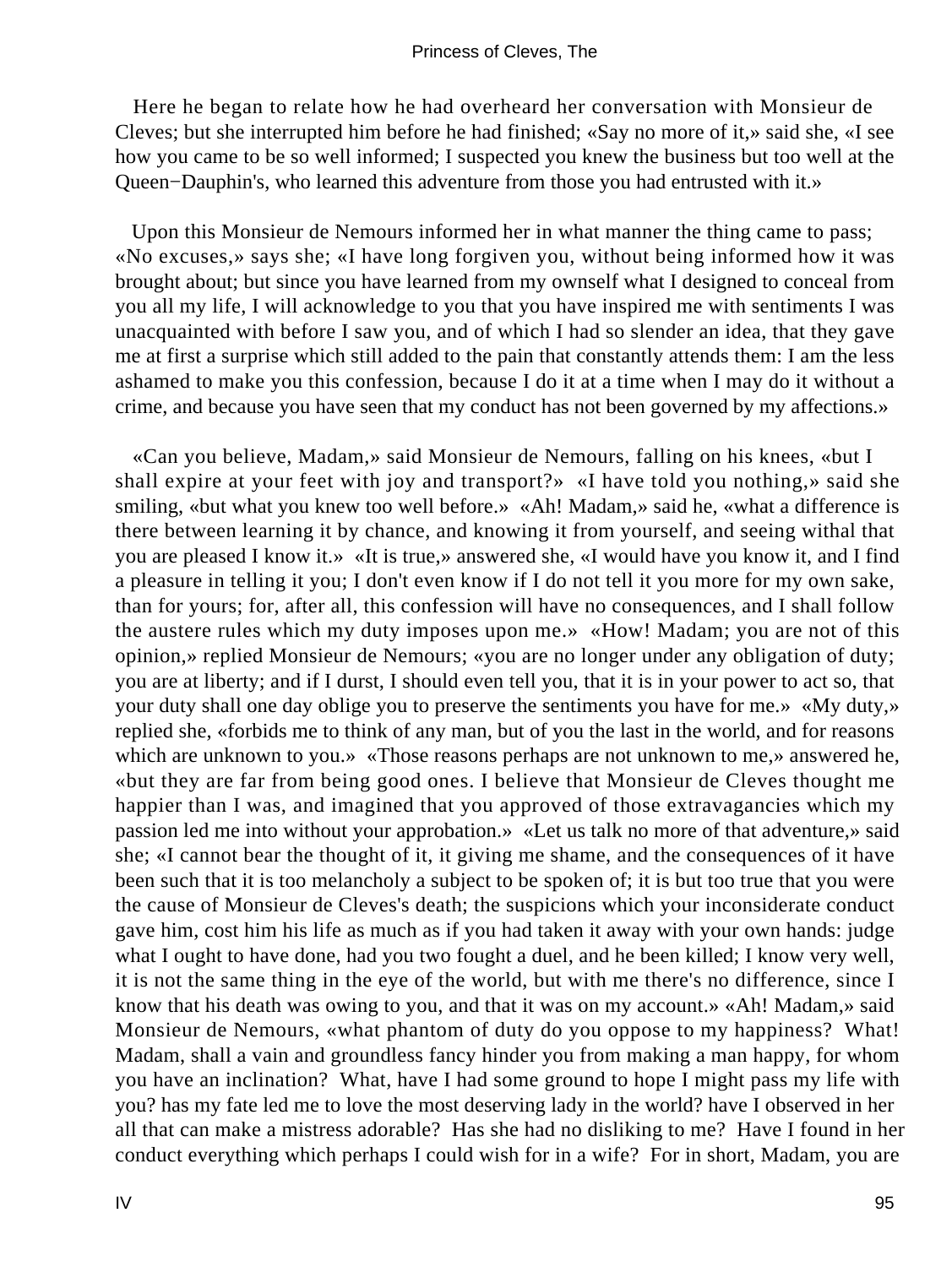perhaps the only person in whom those two characters have ever concurred to the degree they are in you; those who marry mistresses, by whom they are loved, tremble when they marry them, and cannot but fear lest they should observe the same conduct towards others which they observed towards them; but in you, Madam, I can fear nothing, I see nothing in you but matter of admiration: have I had a prospect of so much felicity for no other end but to see it obstructed by you? Ah! Madam, you forget, that you have distinguished me above other men; or rather, you have not distinguished me; you have deceived yourself, and I have flattered myself.»

 «You have not flattered yourself,» replied she; «the reasons of my duty would not perhaps appear so strong to me without that distinction of which you doubt, and it is that which makes me apprehend unfortunate consequences from your alliance.» «I have nothing to answer, Madam,» replied he, «when you tell me you apprehend unfortunate consequences; but I own, that after all you have been pleased to say to me, I did not expect from you so cruel a reason.» «The reason you speak of,» replied Madam de Cleves, «is so little disobliging as to you, that I don't know how to tell it you.» «Alas! Madam,» said he, « how can you fear I should flatter myself too much after what you have been saying to me?» «I shall continue to speak to you,» says she, "with the same sincerity with which I begun, and I'll lay aside that delicacy and reserve that modesty obliges one to in a first conversation, but I conjure you to hear me without interruption.

 «I think I owe the affection you have for me, the poor recompsense not to hide from you any of my thoughts, and to let you see them such as they really are; this in all probability will be the only time I shall allow myself the freedom to discover them to you; and I cannot confess without a blush, that the certainty of not being loved by you, as I am, appears to me so dreadful a misfortune, that if I had not invincible reasons grounded on my duty, I could not resolve to subject myself to it; I know that you are free, that I am so too, and that circumstances are such, that the public perhaps would have no reason to blame either you or me, should we unite ourselves forever; but do men continue to love, when under engagements for life? Ought I to expect a miracle in my favour? And shall I place myself in a condition of seeing certainly that passion come to an end, in which I should place all my felicity? Monsieur de Cleves was perhaps the only man in the world capable of continuing to love after marriage; it was my ill fate that I was not able to enjoy that happiness, and perhaps his passion had not lasted but that he found none, in me; but I should not have the, same way of preserving yours; I even think your constancy is owing to the obstacles you have met with; you have met with enough to animate you to conquer them; and my unguarded actions, or what you learned by chance, gave you hopes enough not to be discouraged.» «Ah! Madam,» replied Monsieur de Nemours, «I cannot keep the silence you enjoined me; you do me too much injustice, and make it appear too clearly that you are far from being prepossessed in my favour.» «I confess,» answered she, "that my passions may lead me, but they cannot blind me; nothing can hinder me from knowing that you are born with a disposition for gallantry, and have all the qualities proper to give success; you have already had a great many amours, and you will have more; I should no longer be she you placed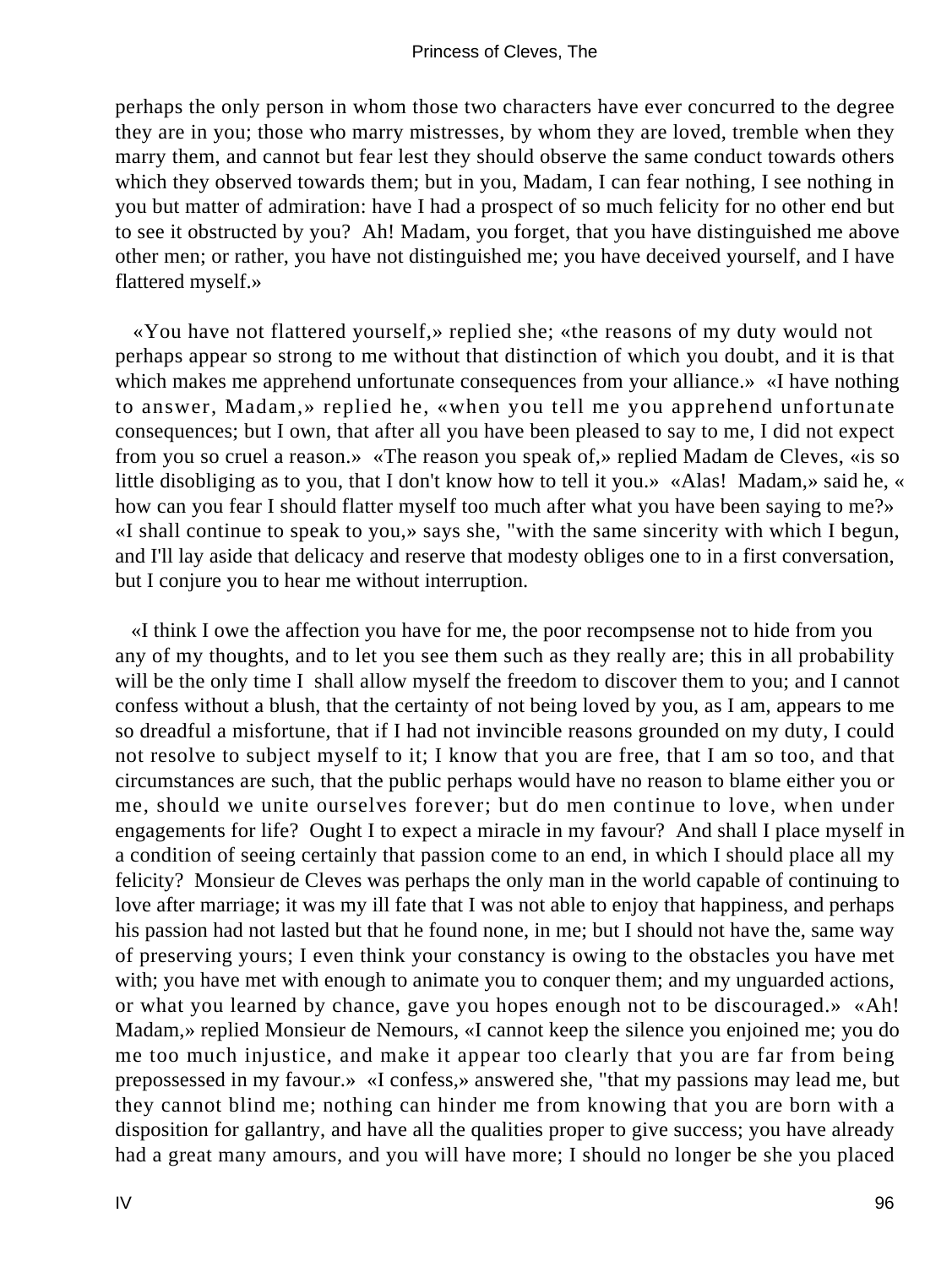your happiness in; I should see you as warm for another as you had been for me; this would grievously vex me, and I am not sure I should not have the torment of jealousy; I have said too much to conceal from you that you have already made me know what jealousy is, and that I suffered such cruel inquietudes the evening the Queen gave me Madam de Themines's letter, which it was said was addressed to you, that to this moment I retain an idea of it, which makes me believe it is the worst of all ills.

 «There is scarce a woman but out of vanity or inclination desires to engage you; there are very few whom you do not please, and my own experience would make me believe, that there are none whom it is not in your power to please; I should think you always in love and beloved, nor should I be often mistaken; and yet in this case I should have no remedy but patience, nay I question if I should dare to complain: a lover may be reproached; but can a husband be so, when one has nothing to urge, but that he loves one no longer? But admit I could accustom myself to bear a misfortune of this nature, yet how could I bear that of imagining I constantly saw Monsieur de Cleves, accusing you of his death, reproaching me with having loved you, with having married you, and showing me the difference betwixt his affection and yours? It is impossible to over−rule such strong reasons as these; I must continue in the condition I am in, and in the resolution I have taken never to alter it.» «Do you believe you have the power to do it, Madam?» cried the Duke de Nemours. «Do you think your resolution can hold out against a man who adores, and who has the happiness to please you? It is more difficult than you imagine, Madam, to resist a person who pleases and loves one at the same time; you have done it by an austerity of virtue, which is almost without example; but that virtue no longer opposes your inclinations, and I hope you will follow them in spite of yourself.» «I know nothing can be more difficult than what I undertake,» replied Madam de Cleves; «I distrust my strength in the midst of my reasons; what I think I owe to the memory of Monsieur de Cleves would be a weak consideration, if not supported by the interest of my ease and repose; and the reasons of my repose have need to be supported by those of my duty; but though I distrust myself, I believe I shall never overcome my scruples, nor do I so much as hope to overcome the inclination I have for you; that inclination will make me unhappy, and I will deny myself the sight of you, whatever violence it is to me: I conjure you, by all the power I have over you, to seek no occasion of seeing me; I am in a condition which makes that criminal which might be lawful at another time; decency forbids all commerce between us.» Monsieur de Nemours threw himself at her feet, and gave a loose to all the violent motions with which he was agitated; he expressed both by his words and tears the liveliest and most tender passion that ever heart was touched with; nor was the heart of Madam de Cleves insensible; she looked upon him with eyes swelled with tears: «Why was it,» cries she, «that I can charge you with Monsieur de Cleves's death? Why did not my first acquaintance with you begin since I have been at liberty, or why did not I know you before I was engaged? Why does fate separate us by such invincible obstacles?» «There are no obstacles, Madam,» replied Monsieur de Nemours; «it is you alone oppose my happiness; you impose on yourself a law which virtue and reason do not require you to obey.» «'Tis true,» says she, «I sacrifice a great deal to a duty which does not subsist but in my imagination; have patience, and expect what time may produce;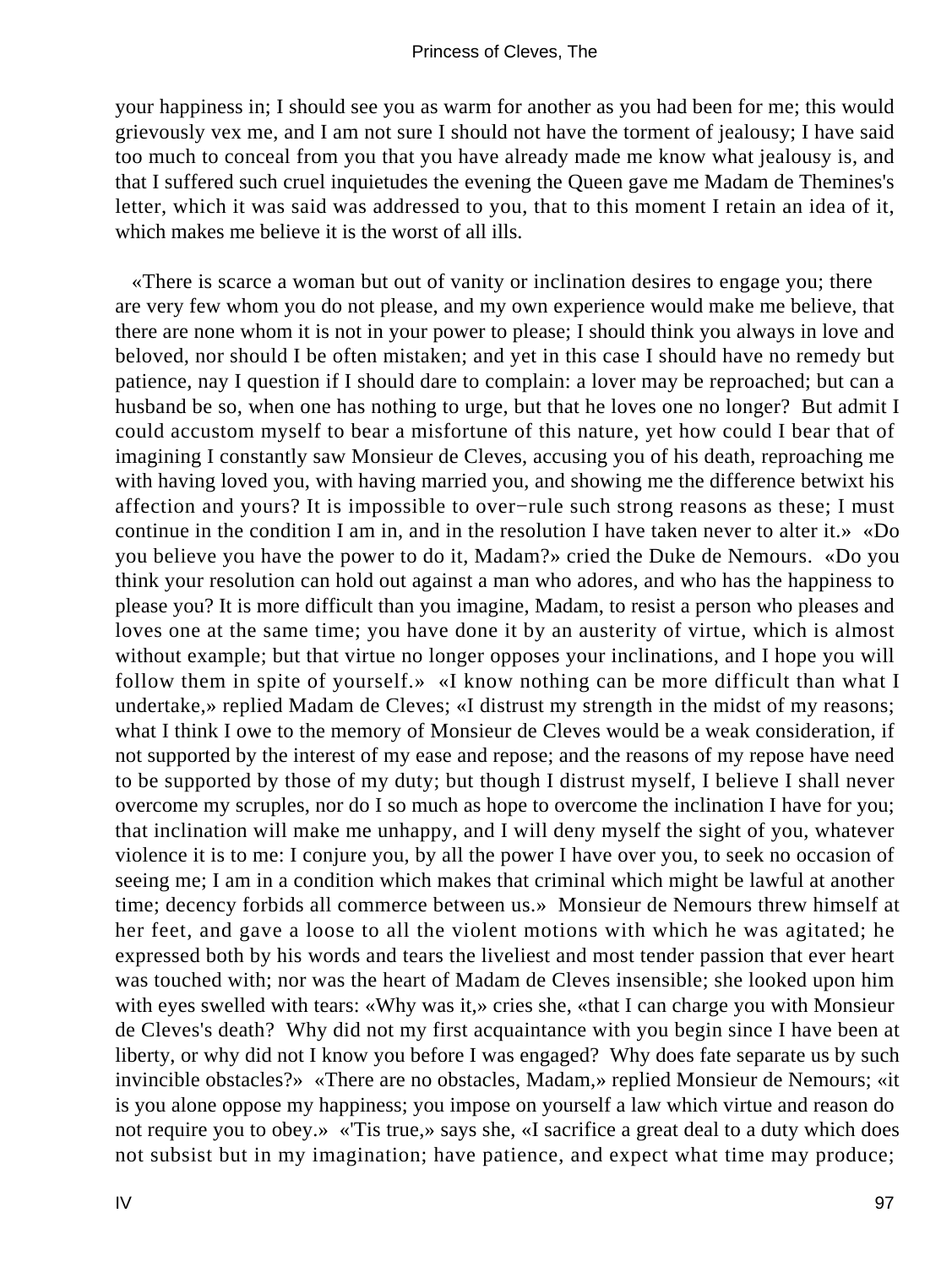Monsieur de Cleves is but just expired, and that mournful object is too near to leave me clear and distinct views; in the meantime enjoy the satisfaction to know you have gained the heart of a person who would never have loved anyone, had she not seen you: believe the inclination I have for you will last forever, and that it will be uniform and the same, whatever becomes of me: Adieu,» said she; «this is a conversation I ought to blush for; however, give an account of it to the Viscount; I agree to it, and desire you to do it.»

 With these words she went away, nor could Monsieur de Nemours detain her. In the next room she met with the Viscount, who seeing her under so much concern would not speak to her, but led her to her coach without saying a word; he returned to Monsieur de Nemours, who was so full of joy, grief, admiration, and of all those affections that attend a passion full of hope and fear, that he had not the use of his reason. It was a long time ere the Viscount could get from him an account of the conversation; at last the Duke related it to him, and Monsieur de Chartres, without being in love, no less admired the virtue, wit and merit of Madam de Cleves, than did Monsieur de Nemours himself; they began to examine what issue could reasonably be hoped for in this affair; and however fearful the Duke de Nemours was from his love, he agreed with the Viscount, that it was impossible Madam de Cleves should continue in the resolution she was in; they were of opinion nevertheless that it was necessary to follow her orders, for fear, upon the public's perceiving the inclination he had for her, she should make declarations and enter into engagements with respect to the world, that she would afterwards abide by, lest it should be thought she loved him in her husband's lifetime.

 Monsieur de Nemours determined to follow the King; it was a journey he could not well excuse himself from, and so he resolved to go without endeavouring to see Madam de Cleves again from the window out of which he had sometimes seen her; he begged the Viscount to speak to her; and what did he not desire him to say in his behalf? What an infinite number of reasons did he furnish him with, to persuade her to conquer her scruples? In short, great part of the night was spent before he thought of going away.

 As for Madam de Cleves, she was in no condition to rest; it was a thing so new to her to have broke loose from the restraints she had laid on herself, to have endured the first declarations of love that ever were made to her, and to have confessed that she herself was in love with him that made them, all this was so new to her, that she seemed quite another person; she was surprised at what she had done; she repented of it; she was glad of it; all her thoughts were full of anxiety and passion; she examined again the reasons of her duty, which obstructed her happiness; she was grieved to find them so strong, and was sorry that she had made them out so clear to Monsieur de Nemours: though she had entertained thoughts of marrying him, as soon as she beheld him in the garden of the suburbs, yet her late conversation with him made a much greater impression on her mind; at some moments she could not comprehend how she could be unhappy by marrying him, and she was ready to say in her heart, that her scruples as to what was past, and her fears for the future, were equally groundless: at other times, reason and her duty prevailed in her thoughts, and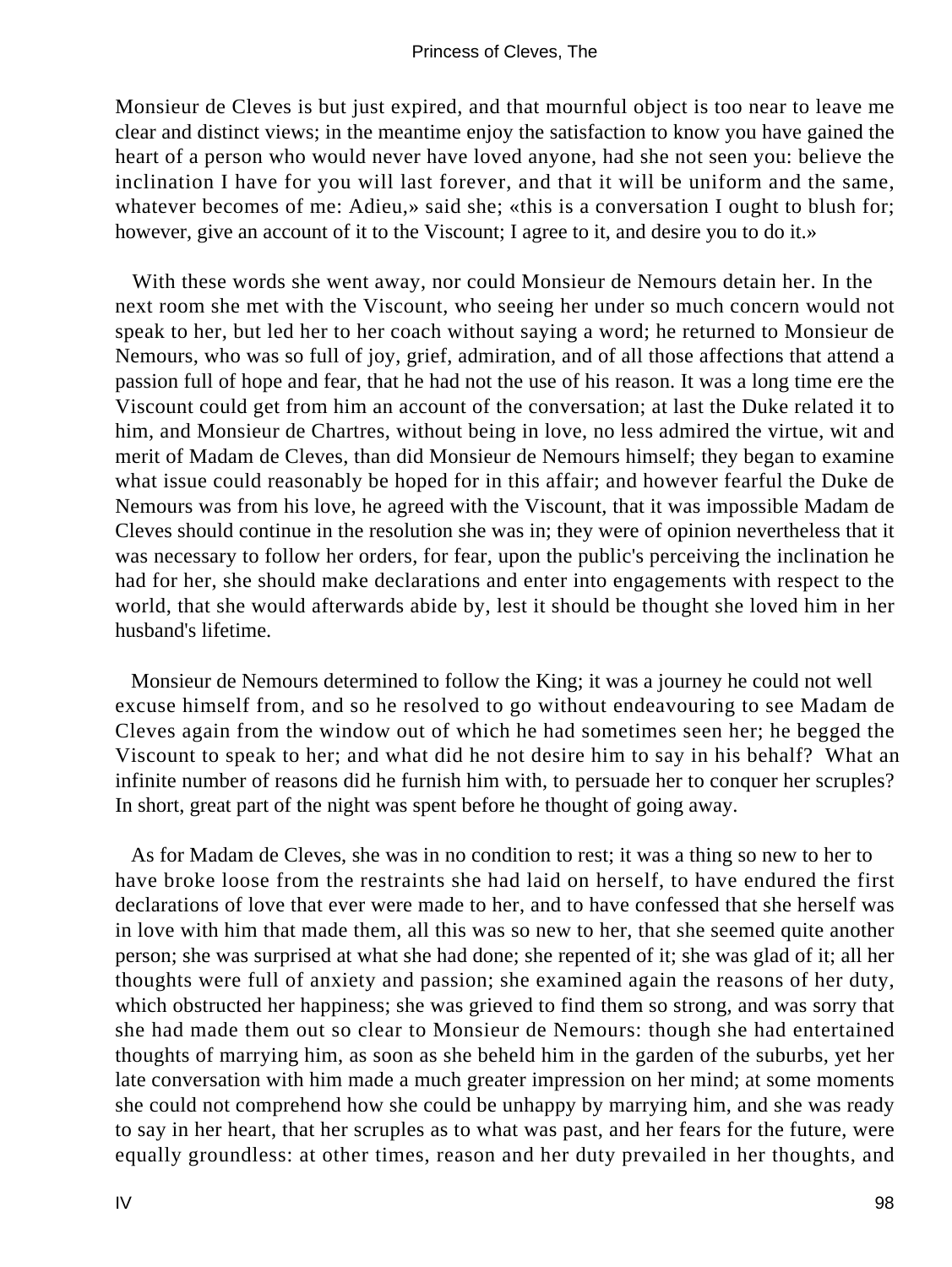violently hurried her into a resolution not to marry again, and never to see Monsieur de Nemours; but this was a resolution hard to be established in a heart so softened as hers, and so lately abandoned to the charms of love. At last, to give herself a little ease, she concluded that it was not yet necessary to do herself the violence of coming to any resolution, and decency allowed her a considerable time to determine what to do: however she resolved to continue firm in having no commerce with Monsieur de Nemours. The Viscount came to see her, and pleaded his friend's cause with all the wit and application imaginable, but could not make her alter her conduct, or recall the severe orders she had given to Monsieur de Nemours; she told him her design was not to change her condition; that she knew how difficult it was to stand to that design, but that she hoped she should be able to do it; she made him so sensible how far she was affected with the opinion that Monsieur de Nemours was the cause of her husband's death, and how much she was convinced that it would be contrary to her duty to marry him, that the Viscount was afraid it would be very difficult to take away those impressions; he did not, however, tell the Duke what he thought, when he gave him an account of his conversation with her, but left him as much hope as a man who is loved may reasonably have.

 They set out the next day, and went after the King; the Viscount wrote to Madam de Cleves at Monsieur de Nemours's request, and in a second letter, which soon followed the first, the Duke wrote a line or two in his own hand; but Madam de Cleves determined not to depart from the rules she had prescribed herself, and fearing the accidents that might happen from letters, informed the Viscount that she would receive his letters no more, if he continued to speak of Monsieur de Nemours, and did it in so peremptory a manner, that the Duke desired him not to mention him.

 During the absence of the Court, which was gone to conduct the Queen of Spain as far as Poitou, Madam de Cleves continued at home; and the more distant she was from Monsieur de Nemours, and from everything that could put her in mind of him, the more she recalled the memory of the Prince of Cleves, which she made it her glory to preserve; the reasons she had not to marry the Duke de Nemours appeared strong with respect to her duty, but invincible with respect to her quiet; the opinion she had, that marriage would put an end to his love, and the torments of jealousy, which she thought the infallible consequences of marriage, gave her the prospect of a certain unhappiness if she consented to his desires; on the other hand, she thought it impossible, if he were present, to refuse the most amiable man in the world, the man who loved her, and whom she loved, and to oppose him in a thing that was neither inconsistent with virtue nor decency: she thought that nothing but absence and distance could give her the power to do it; and she found she stood in need of them, not only to support her resolution not to marry, but even to keep her from seeing Monsieur de Nemours; she resolved therefore to take a long journey, in order to pass away the time which decency obliged her to spend in retirement; the fine estate she had near the Pyrenees seemed the most proper place she could make choice of; she set out a few days before the Court returned, and wrote at parting to the Viscount to conjure him not to think of once enquiring after her, or of writing to her.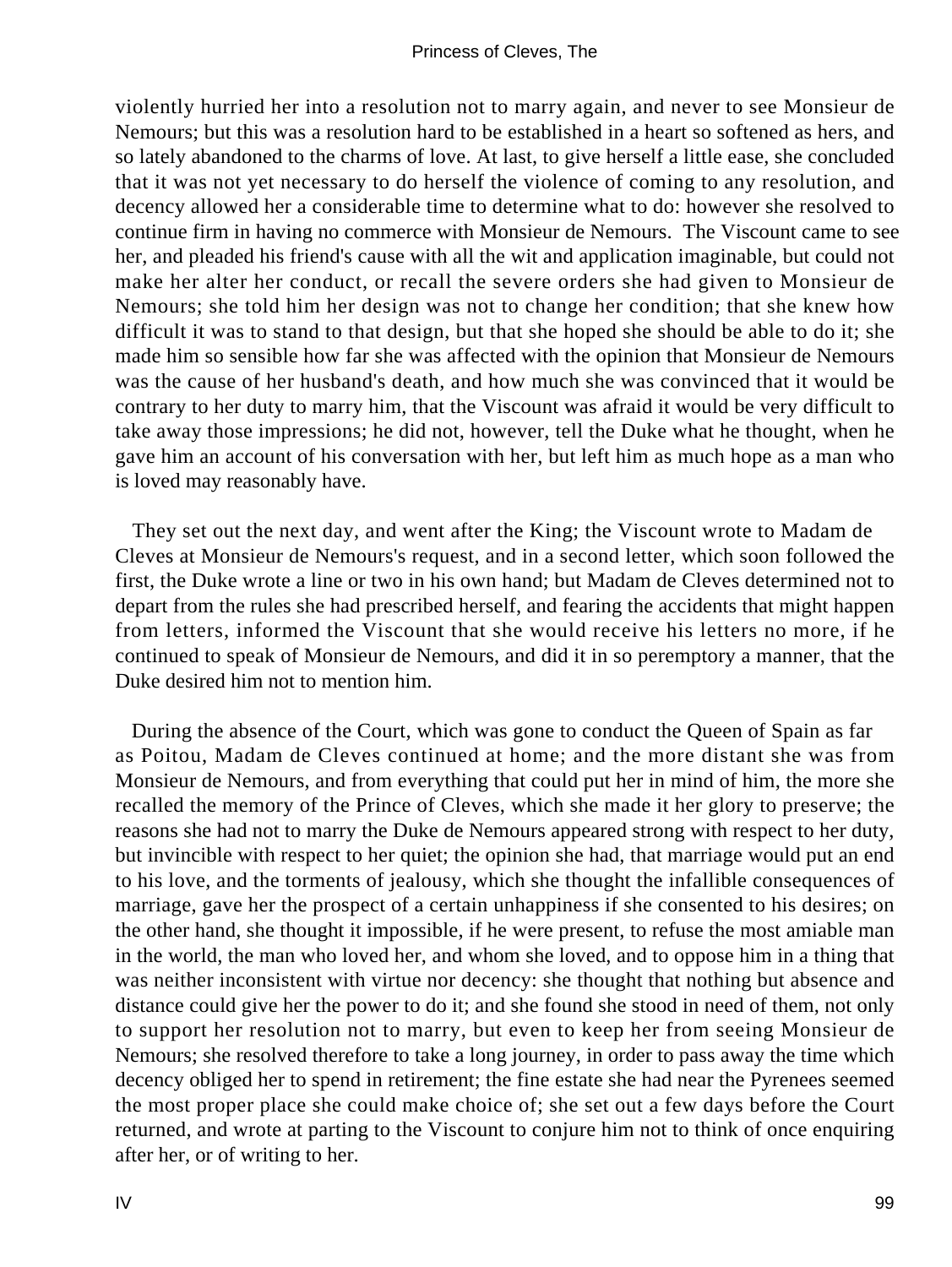Monsieur de Nemours was as much troubled at this journey as another would have been for the death of his mistress; the thought of being deprived so long a time of the sight of Madam de Cleves grieved him to the soul, especially as it happened at a time when he had lately enjoyed the pleasure of seeing her, and of seeing her moved by his passion; however he could do nothing but afflict himself, and his affliction increased every day. Madam de Cleves, whose spirits had been so much agitated, was no sooner arrived at her country seat, but she fell desperately ill; the news of it was brought to Court; Monsieur de Nemours was inconsolable; his grief proceeded even to despair and extravagance; the Viscount had much a−do to hinder him from discovering his passion in public, and as much a−do to keep him from going in person to know how she did; the relation and friendship between her and the Viscount served as an excuse for sending frequent messengers; at last they heard she was out of the extremity of danger she had been in, but continued in a languishing malady that left but little hopes of life.

 The nature of her disease gave her a prospect of death both near, and at a distance, and showed her the things of this life in a very different view from that in which they are seen by people in health; the necessity of dying, to which she saw herself so near, taught her to wean herself from the world, and the lingeringness of her distemper brought her to a habit in it; yet when she was a little recovered, she found that Monsieur de Nemours was not effaced from her heart; but to defend herself against him, she called to her aid all the reasons which she thought she had never to marry him; after a long conflict in herself, she subdued the relics of that passion which had been weakened by the sentiments her illness had given her; the thoughts of death had reproached her with the memory of Monsieur de Cleves, and this remembrance was so agreeable to her duty, that it made deep impressions in her heart; the passions and engagements of the world appeared to her in the light, in which they appear to persons who have more great and more distant views. The weakness of her body, which was brought very low, aided her in preserving these sentiments; but as she knew what power opportunities have over the wisest resolutions, she would not hazard the breach of those she had taken, by returning into any place where she might see him she loved; she retired, under pretence of change of air, into a convent, but without declaring a settled resolution of quitting the Court.

 Upon the first news of it, Monsieur de Nemours felt the weight of this retreat, and saw the importance of it; he presently thought he had nothing more to hope, but omitted not anything that might oblige her to return; he prevailed with the Queen to write; he made the Viscount not only write, but go to her, but all to no purpose; the Viscount saw her, but she did not tell him she had fixed her resolution; and yet he judged, she would never return to Court; at last Monsieur de Nemours himself went to her, under pretence of using the waters; she was extremely grieved and surprised to hear he was come, and sent him word by a person of merit about her, that she desired him not to take it ill if she did not expose herself to the danger of seeing him, and of destroying by his presence those sentiments she was obliged to preserve; that she desired he should know, that having found it both against her duty and peace of mind to yield to the inclination she had to be his, all things else were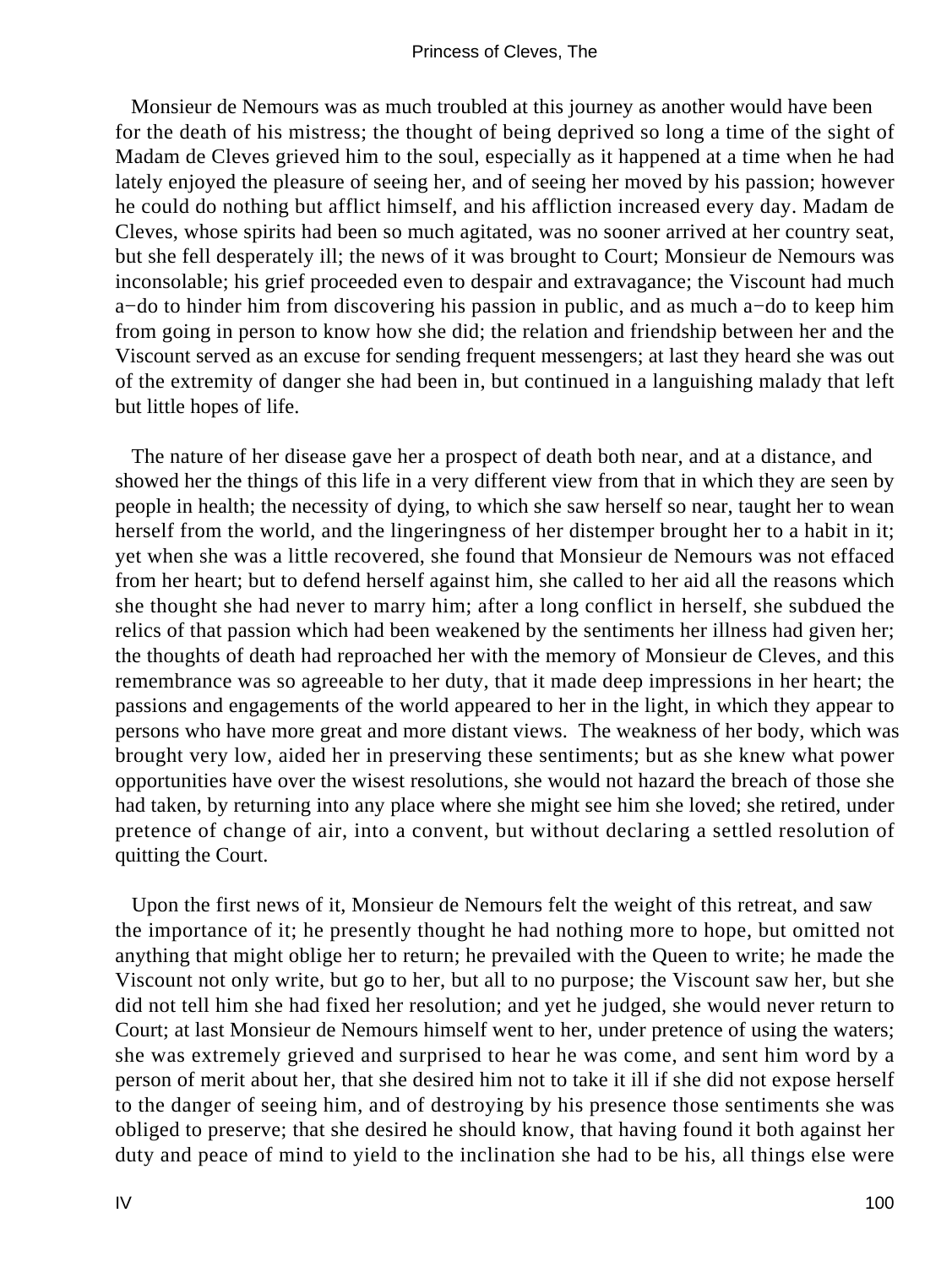become so indifferent to her, that she had renounced them for ever; that she thought only of another life, and had no sentiment remaining as to this, but the desire of seeing him in the same dispositions she was in.

 Monsieur de Nemours was like to have expired in the presence of the lady who told him this; he begged her a thousand times to return to Madam de Cleves, and to get leave for him to see her; but she told him the Princess had not only forbidden her to come back with any message from him, but even to report the conversation that should pass between them. At length Monsieur de Nemours was obliged to go back, oppressed with the heaviest grief a man is capable of, who has lost all hopes of ever seeing again a person, whom he loved not only with the most violent, but most natural and sincere passion that ever was; yet still he was not utterly discouraged, but used all imaginable methods to make her alter her resolution; at last, after several years, time and absence abated his grief, and extinguished his passion. Madam de Cleves lived in a manner that left no probability of her ever returning to Court; she spent one part of the year in that religious house, and the other at her own, but still continued the austerity of retirement, and constantly employed herself in exercises more holy than the severest convents can pretend to; and her life, though it was short, left examples of inimitable virtues.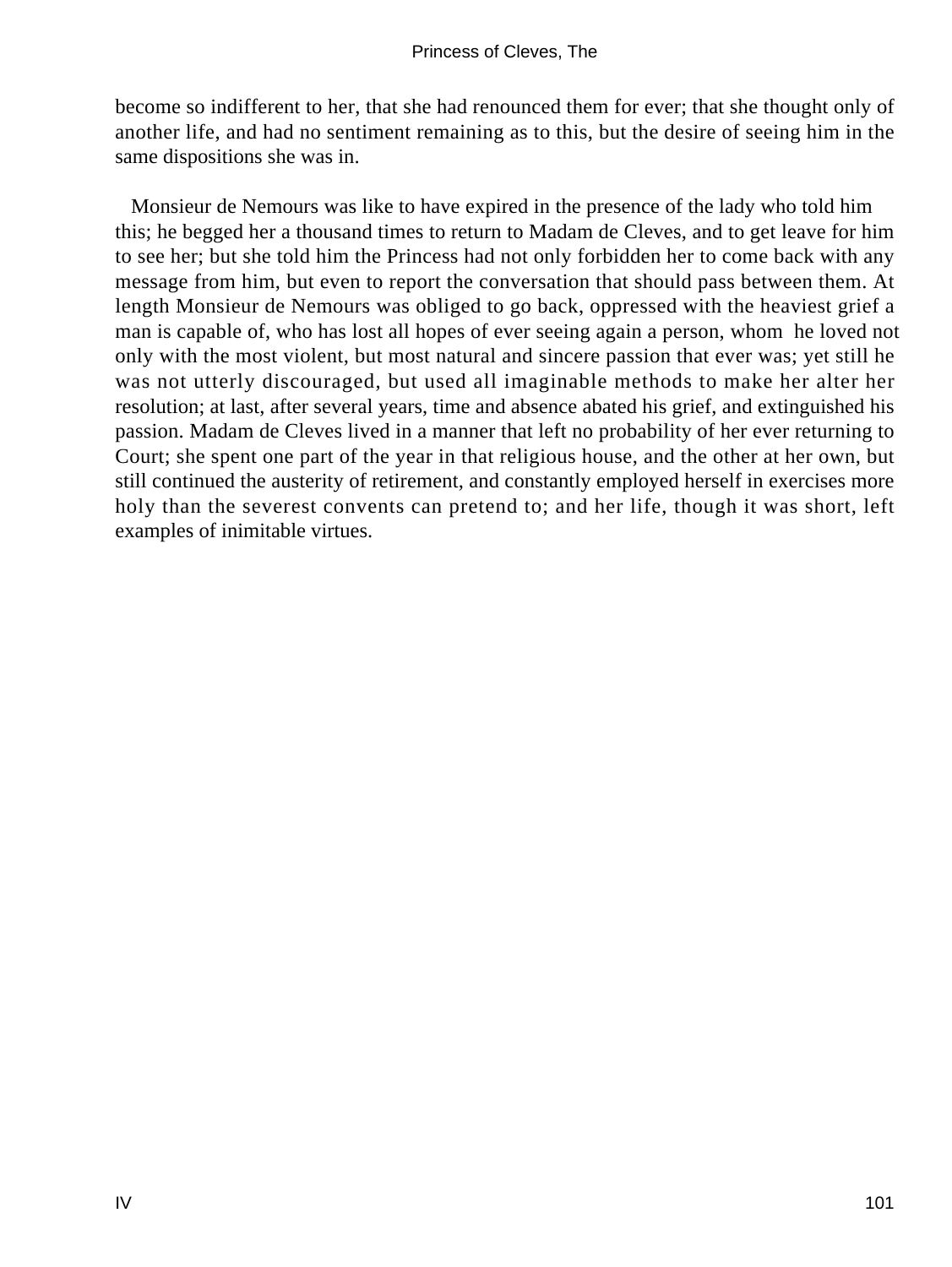Princess of Cleves, The

# <span id="page-102-0"></span>**Table Of Content**

**[I](#page-3-0) [II](#page-29-0) [III](#page-53-0) [IV](#page-78-0)**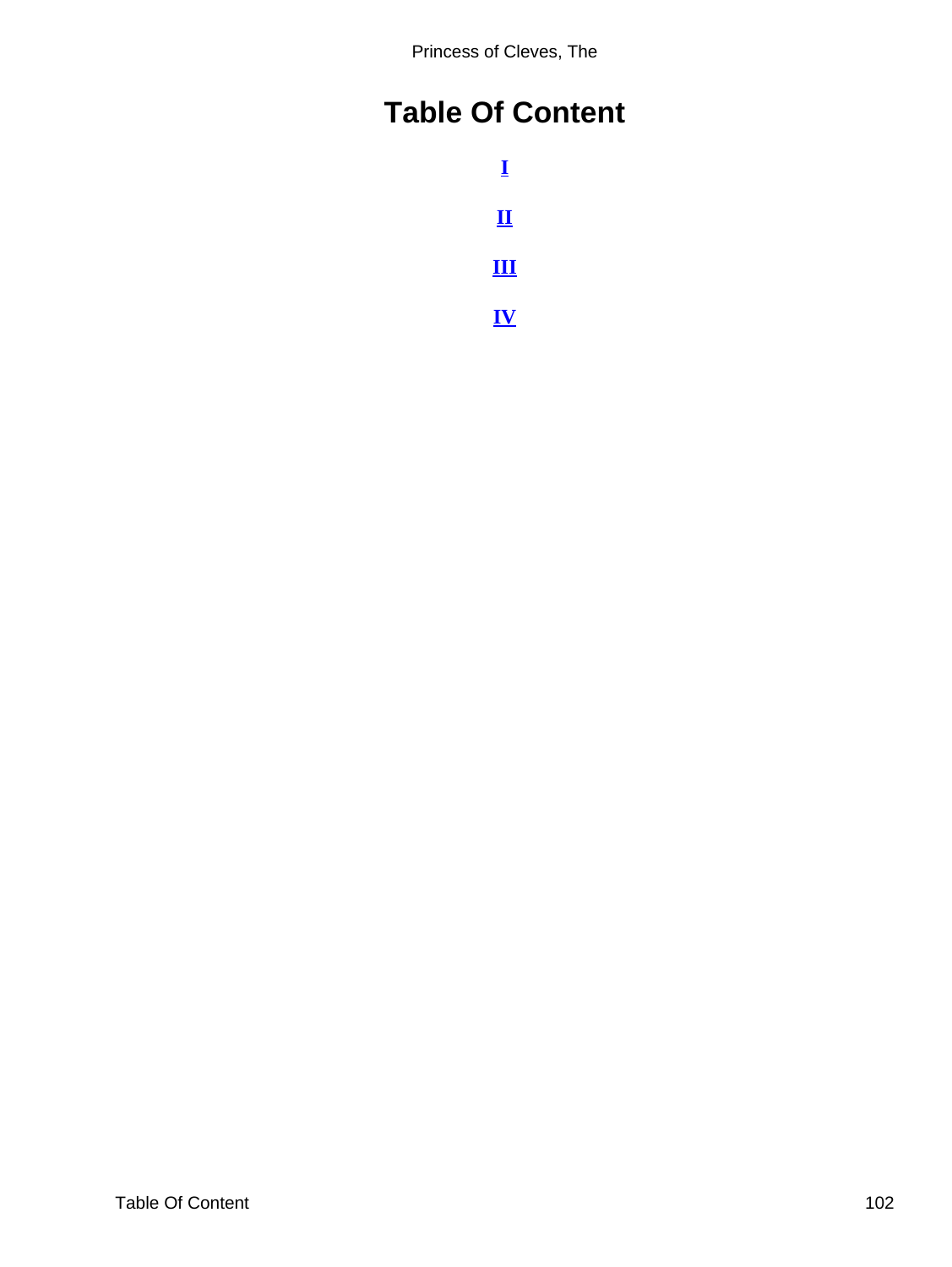# **About Phoenix Editions**

### **Why Phoenix Editions?**

With the already available tools, converting files to eBook formats is not a big task. You can use a plugin in MS Word and with just one click have a lit file. You can drag and drop html into Adobe Acrobat and create a pdf file.

If we can be happy over the possibilities given to anyone to publish and to be published, we must nevertheless look at previous experiences from the history of the computer and the internet in order to get some needed advice:

• The lack of standards threatens the persistance of data.

We are able to access data from tablets from 3.000 year B.C. but not from files created 10 years ago in a proprietary format, stored in some specific non standard media, or even in previous versions of existing products.

- If not enough care is taken, some operations like drag and drop or cut and paste can result in the production of corrupted data.
- Many ebooks come from html files. But outdated tags are still being used, and one only needs to view the source to find beginning tags without their corresponding end tags, improper nesting, and proprietary or non standard encoding. If the source code is not cleaned up, all this will make its way to the derivated ebook.
- Not every user knows how, is able to or wants to use the more advanced standard features of available ebooks formats, resulting in a work that very often doesn't make for the most pleasing reading experience.
- Centuries of history and experience in graphical and printing arts should not be lost for the sake of speed in converting to an ebook format. Much can be done in our search for excellence to adapt and improve, the end result of which is a ebook of higher quality.

But, we must be very careful in our search for quality and in our establishing criteria to meet this lofty goal. Otherwise, as we know and are aware of, a new kind of elitism, censorship or snobism can arise out of this endeavour.

Finding the proper and fair way to achieve this quality of ebook without such detrimental effects led us to implement what we at Phoenix−Library call **Phoenix Editions**.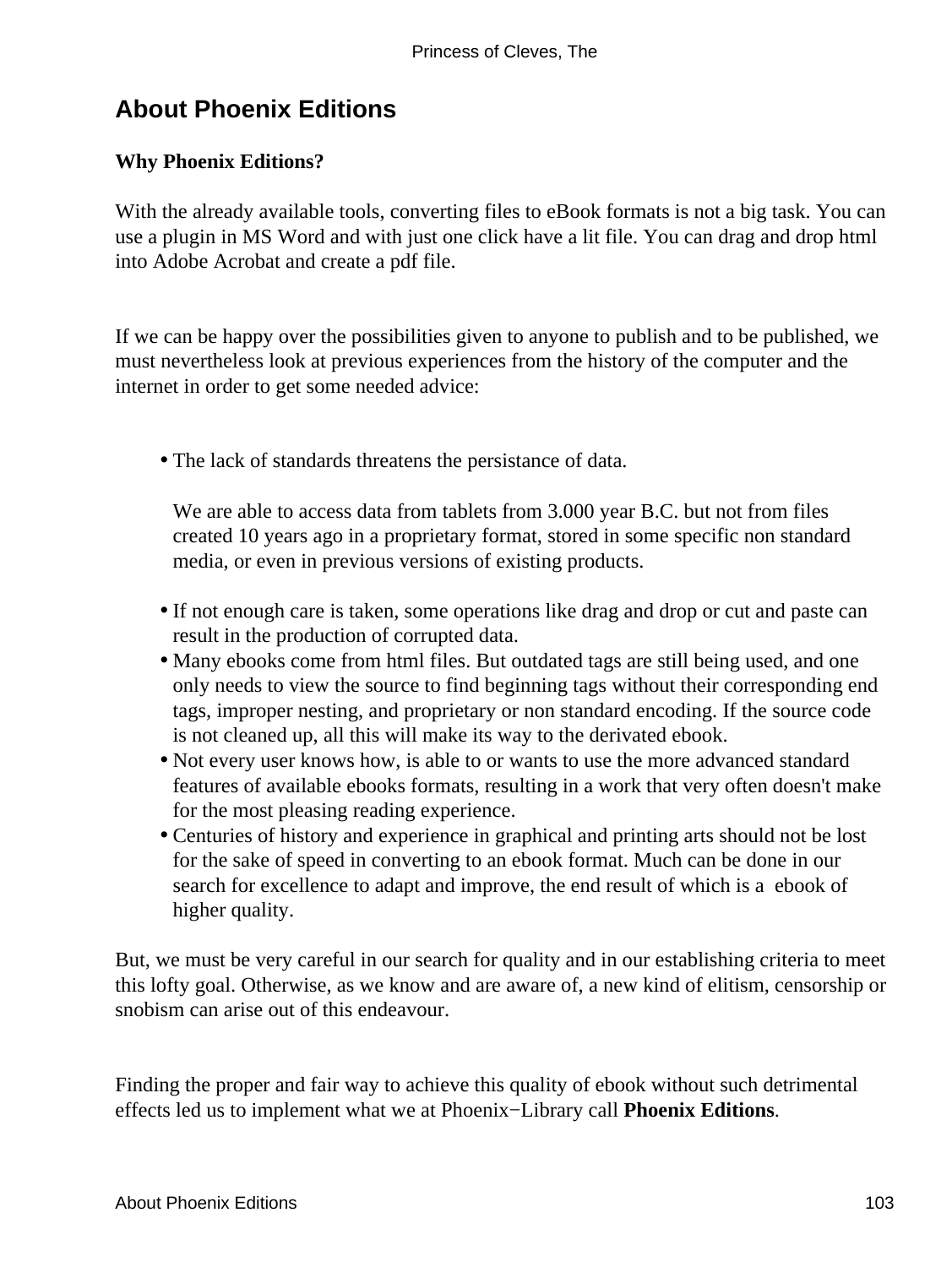## **What is a Phoenix Edition**

At Phoenix−Library we call a Phoenix Edition, an ebook with the following characteristics:

- It is converted from clean and standard xhtml/xml files
- It uses meta tags to identify content, and other data
- The available resources specific to each ebook format are used to give the reader a pleasant reading experience.

This means: objectives and normative criteria, regardless of taste, aesthetic or otherwise subjective evaluations of contents and/or presentation.

### **Phoenix Edition of a RocketEdition file:**

An ebook with a cover, a table of contents with active links, chapter breaks, a "go to" touch access at least to a TOC, oeb compliant metadata, indentation if required from a pEdition reproduction, internal links to notes.

### **Phoenix Edition of a Softbook file:**

An ebook with a cover, a table of contents with active links, chapter breaks, oeb compliant metadata, indentation if required from a pEdition reproduction, internal links to notes.

#### **Phoenix Edition of a MS−Reader file:**

An ebook with a cover, an external table of contents with active links at least to an internal TOC, chapter breaks, images, oeb compliant metadata, indentation if required from a pEditon reproduction, internal links to notes.

#### **Phoenix Edition of a Mobipocket file:**

An ebook with a cover, an external table of contents with active links at least to an internal TOC, chapter breaks, oeb compliant metadata, indentation if required from a pEdition reproduction, internal links to notes.

#### **Phoenix Edition of a Acrobat file:**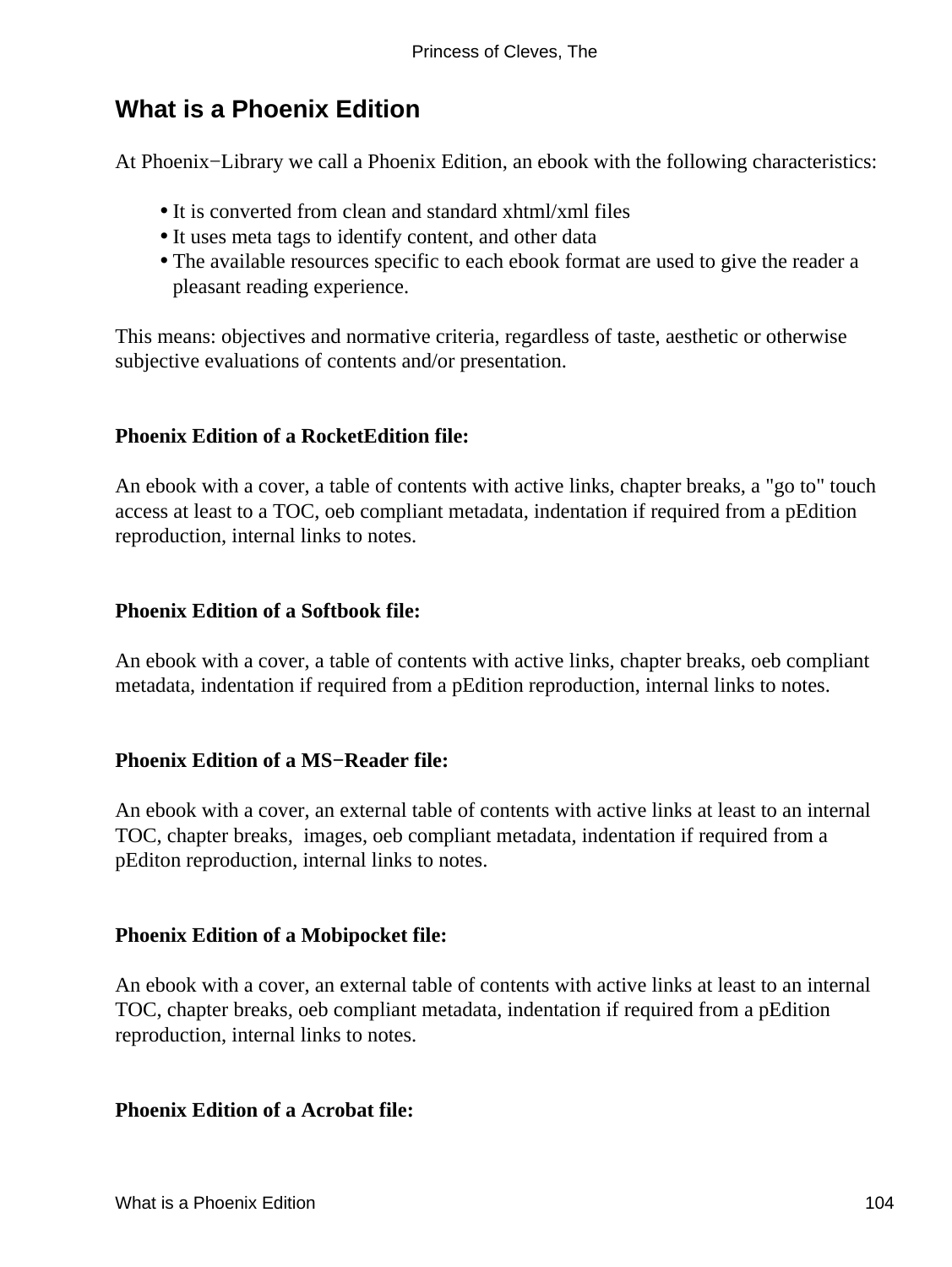An ebook with a cover, images, chapter breaks, matching page numbers, oeb compliant metadata, indentation if required from a pEdition reproduction, internal links to notes.

**Note 1:** These criteria will be discussed in the Phoenix eBook newsgroups in order to be refined and then implemented in a Phoenix Edition guideline, that will be available in the near future to all Phoenix−Library associates.

**Note 2:** In order to stimulate and reward all associate eBookProducers in their search for excellence, a percentage of all associate subscriptions will be allocated to this cause.